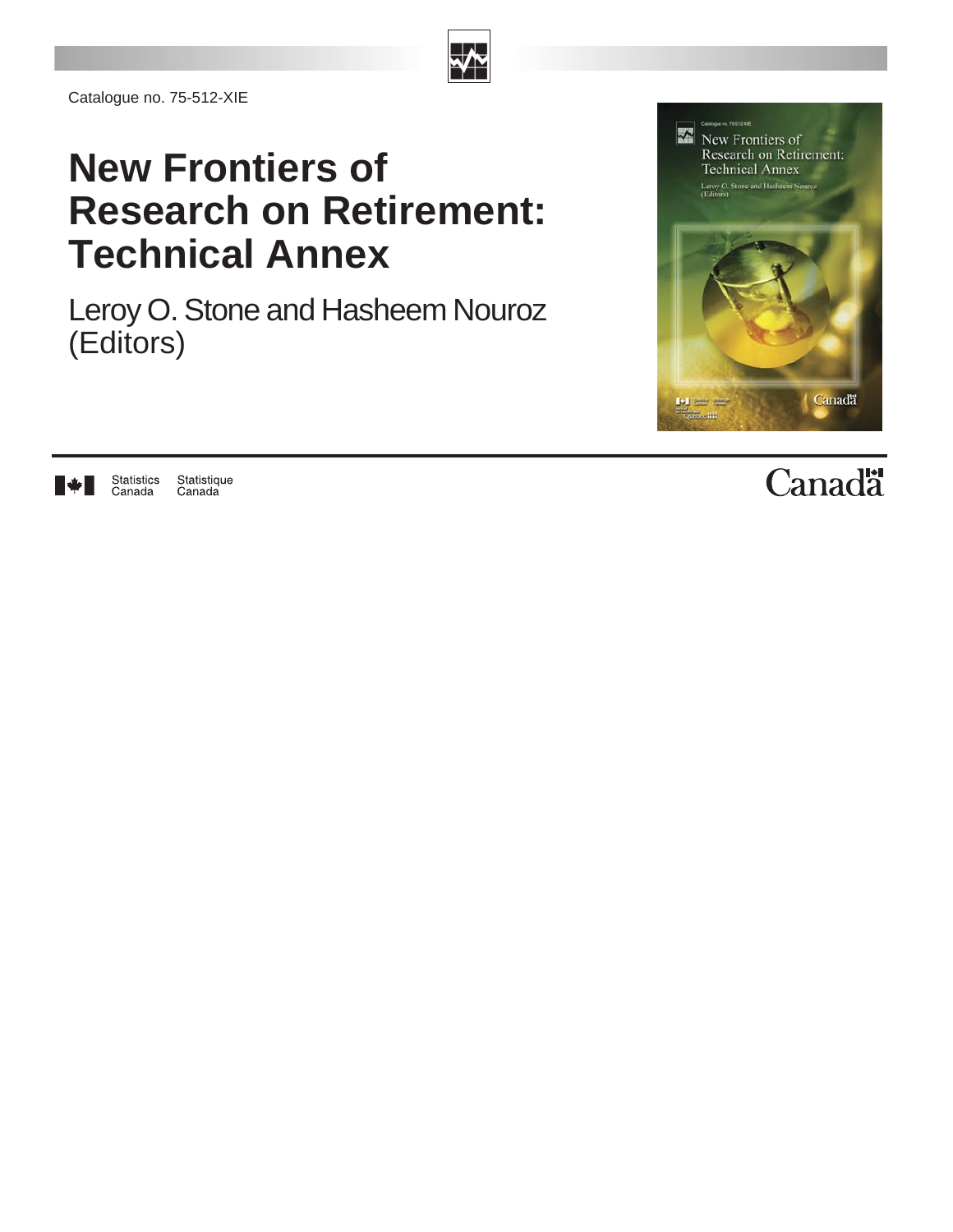#### **How to obtain more information**

Specific inquiries about this product and related statistics or services should be directed to: Unpaid Work Analysis Division, Analytical Studies Branch, Statistics Canada, Ottawa, Ontario, K1A 0T6 (telephone: (613) 951-9752).

For information on the wide range of data available from Statistics Canada, you can contact us by calling one of our toll-free numbers. You can also contact us by e-mail or by visiting our website.

| National inquiries line                                     | 1800 263-1136        |
|-------------------------------------------------------------|----------------------|
| National telecommunications device for the hearing impaired | 1 800 363-7629       |
| Depository Services Program inquiries                       | 1 800 700-1033       |
| Fax line for Depository Services Program                    | 1 800 889-9734       |
| E-mail inquiries                                            | infostats@statcan.ca |
| Website                                                     | www.statcan.ca       |

#### **Ordering information**

This product, catalogue no. 75-512-XIE, is published occasionally in electronic format at a price of CAN\$20.00 per issue. To obtain a single issue, visit our website at www.statcan.ca and select Our Products and Services.

This product is also available as a standard printed publication at a price of CAN\$30.00 per issue. The following additional shipping charges apply for delivery outside Canada:

|                      | Single issue |
|----------------------|--------------|
| <b>United States</b> | CAN\$6.00    |
| Other countries      | CAN\$10.00   |

All prices exclude sales taxes.

The printed version of this publication can be ordered

- 
- by phone (Canada and United States) 1 800 267-6677<br>• by fax (Canada and United States) 1 877 287-4369 • by fax (Canada and United States)<br>• by e-mail
- infostats@statcan.ca
- by mail Statistics Canada Finance Division R.H. Coats Bldg., 6th Floor 120 Parkdale Avenue Ottawa, ON K1A 0T6
- In person from authorised agents and bookstores.

#### **Standards of service to the public**

Statistics Canada is committed to serving its clients in a prompt, reliable and courteous manner and in the official language of their choice. To this end, the Agency has developed standards of service which its employees observe in serving its clients. To obtain a copy of these service standards, please contact Statistics Canada toll free at 1 800 263-1136. The service standards are also published on www.statcan.ca under About Statistics Canada > Providing services to Canadians.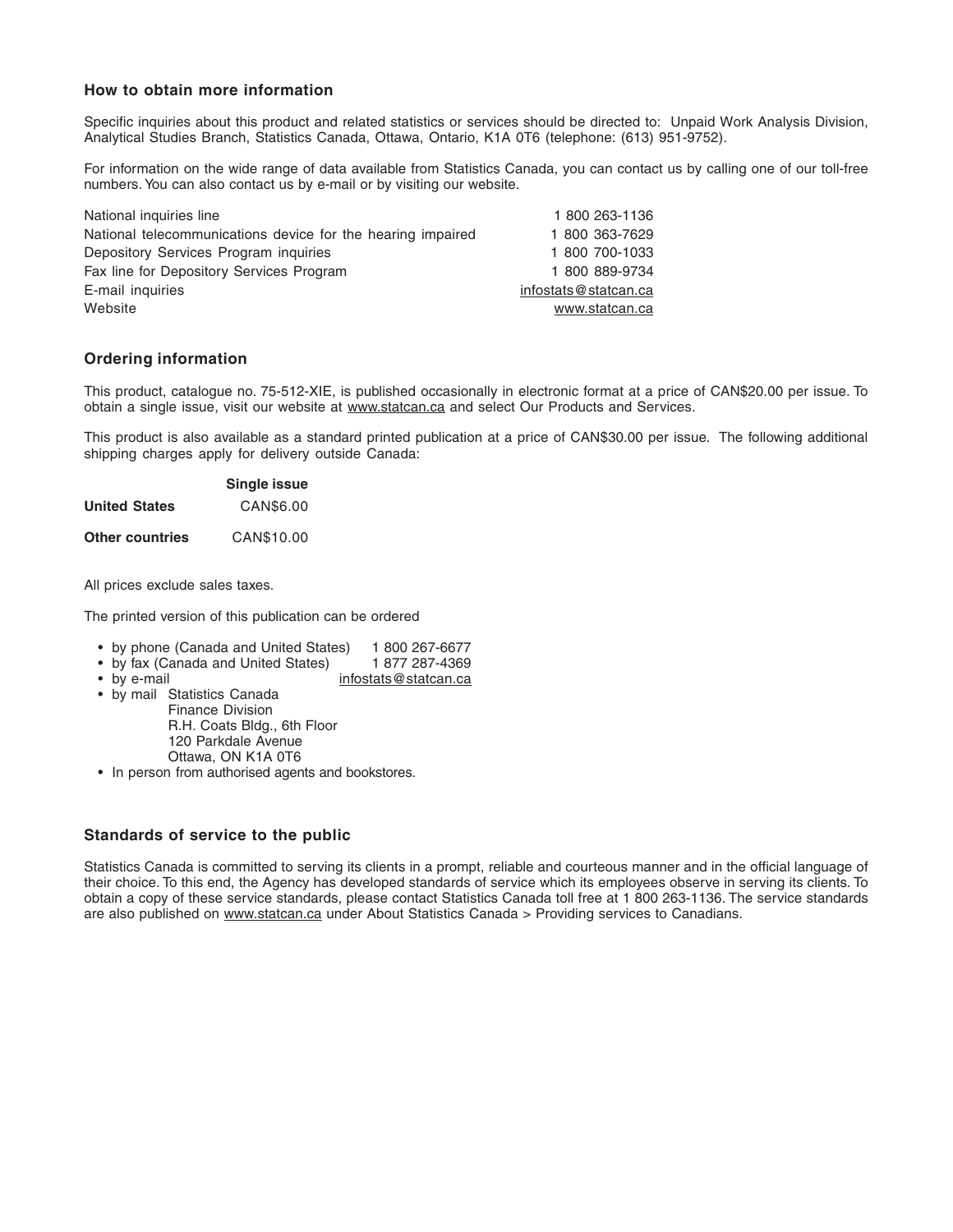Statistics Canada Unpaid Work Analysis Division



# **New Frontiers of Research on Retirement: Technical Annex**

(Editors) Leroy O. Stone and Hasheem Nouroz

Published by authority of the Minister responsible for Statistics Canada

© Minister of Industry, 2006

All rights reserved. Use of this product is limited to the licensee and its employees. The product cannot be reproduced and transmitted to any person or organization outside of the licensee's organization.

Reasonable rights of use of the content of this product are granted solely for personal, corporate or public policy research, or educational purposes. This permission includes the use of the content in analyses and the reporting of results and conclusions, including the citation of limited amounts of supporting data extracted from the data product in these documents. These materials are solely for non-commercial purposes. In such cases, the source of the data must be acknowledged as follows: Source (or "Adapted from", if appropriate): Statistics Canada, name of product, catalogue, volume and issue numbers, reference period and page(s). Otherwise, users shall seek prior written permission of Licensing Services, Client Services Division, Statistics Canada, Ottawa, Ontario, Canada, K1A 0T6.

March 2006

Catalogue no. 75-512-XIE ISBN 0-660-19589-5

Catalogue no. 75-512-XPE ISBN 0-660-19588-7

Frequency: Occasional

**Ottawa** 

La version française de cette publication est disponible sur demande (nº 75-512-XIF au catalogue).

#### **Note of appreciation**

Canada owes the success of its statistical system to a long-standing partnership between Statistics Canada, the citizens of Canada, its businesses and governments. Accurate and timely statistical information could not be produced without their continued cooperation and goodwill.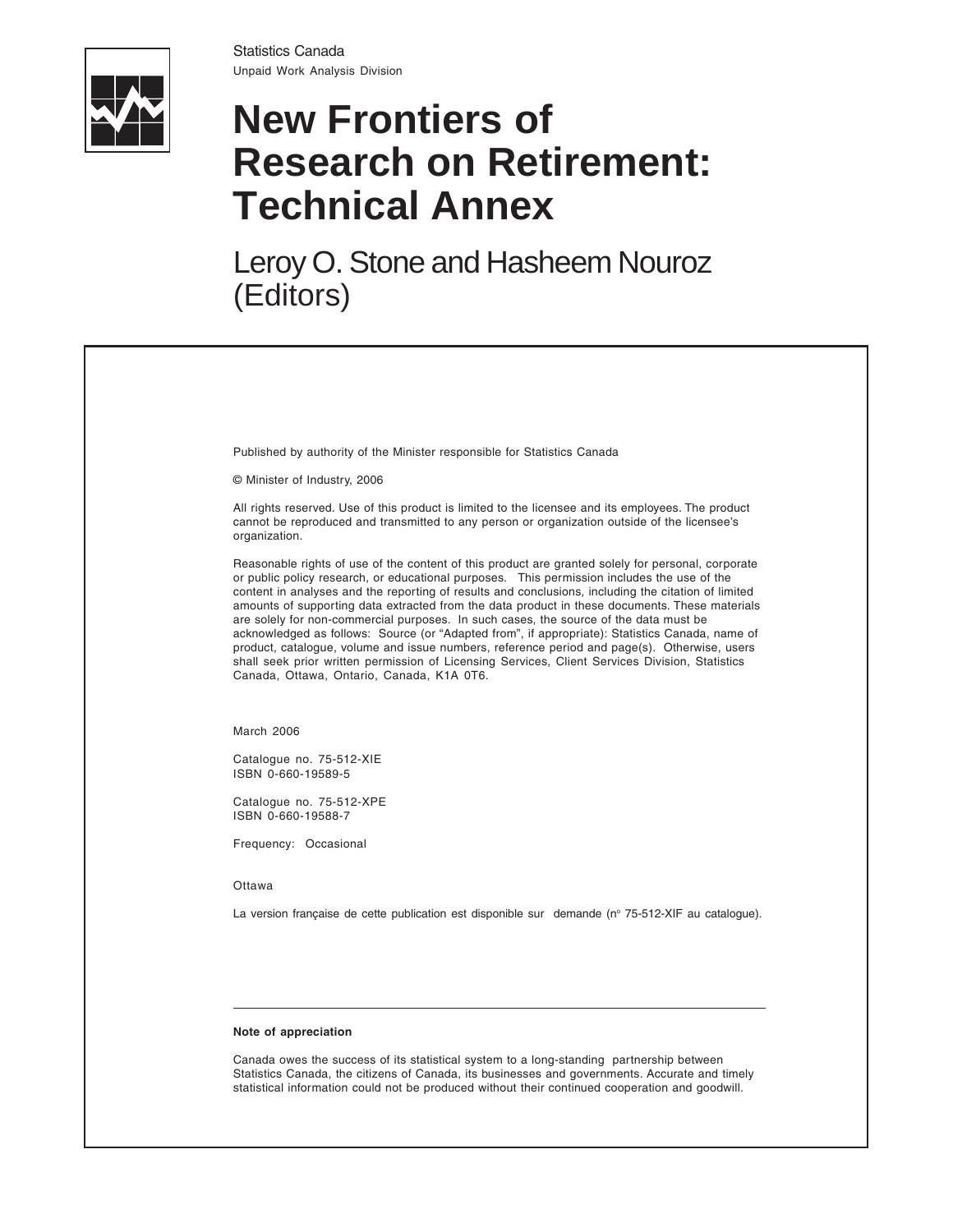#### **Library and Archives Canada Cataloguing in Publication Data**

New frontiers of research on retirement — Technical annex

Available also in French under title: Les nouvelles frontières de recherche au sujet de la retraite – Annexe technique. Available also via Internet. ISBN 0-660-19588-7(paper) ISBN 0-660-19590-9(HTML) ISBN 0-660-19589-5(PDF) CS75-512-XPE CS75-512-XIE

1. Retirement – Canada. 2. Retirement – Canada – Statistics. I. Stone, Leroy, O. . II. Nouroz, Hasheem. III. Statistics Canada. Unpaid Work Analysis Division. IV. Title: New Frontiers of Research on Retirement – Technical Annex.

HQ1063.2 C3 T43 2006 306.3'8'0971 C2006-988022-0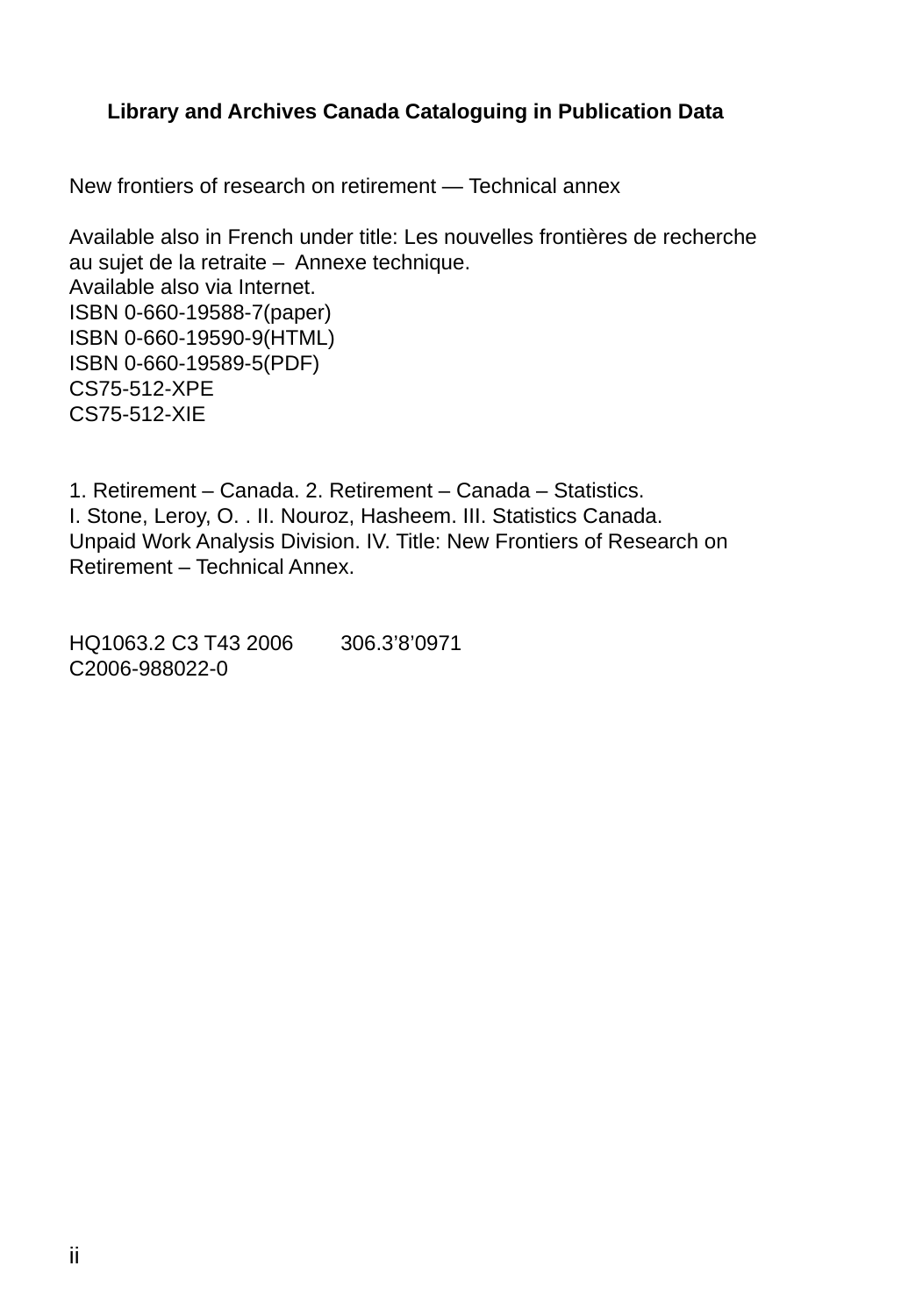## **Contents**

| Appendix A. A new perspective on retirement processes:  |                |
|---------------------------------------------------------|----------------|
| Trajectories of transitions from work to retirement     | $\overline{7}$ |
| Introduction                                            | $\overline{7}$ |
| Key concepts                                            | 9              |
| Identifying the start of the retirement process using a |                |
| scale named "TRANSCOR"                                  | 12             |
| Mapping trajectories of work-to-retirement transitions  | 23             |
| <b>Classifying trajectories</b>                         | 32             |
| Key limitations and issues                              | 49             |
| Bibliography                                            | 52             |
| Appendix B. Detailed definitions of major new concepts  | 57             |
| Presence of indications of enhanced                     |                |
| market-based vulnerability                              | 57             |
| Presence of flexibility among options for               |                |
| transition to retirement                                | 59             |
| Instability of market-related status                    | 62             |
| Cultural background                                     | 63             |
| Wealth rank in 1996                                     | 64             |
| Work history                                            | 65             |
| Care change                                             | 66             |
| Reception of retirement income by another               |                |
| economic family member                                  | 68             |
| Appendix C. Multivariate modeling of properties of      |                |
| trajectories of transition to retirement                | 71             |
| Introduction                                            | 71             |
| The dependent variables                                 | 73             |
| The underlying theory about processes generating the    |                |
| speed of closure of a trajectory                        | 73             |
| Structure of the models used                            | 74             |
| Selected predictor variables                            | 77             |
| <b>Results</b>                                          | 84             |
| <b>Bibliography</b>                                     | 92             |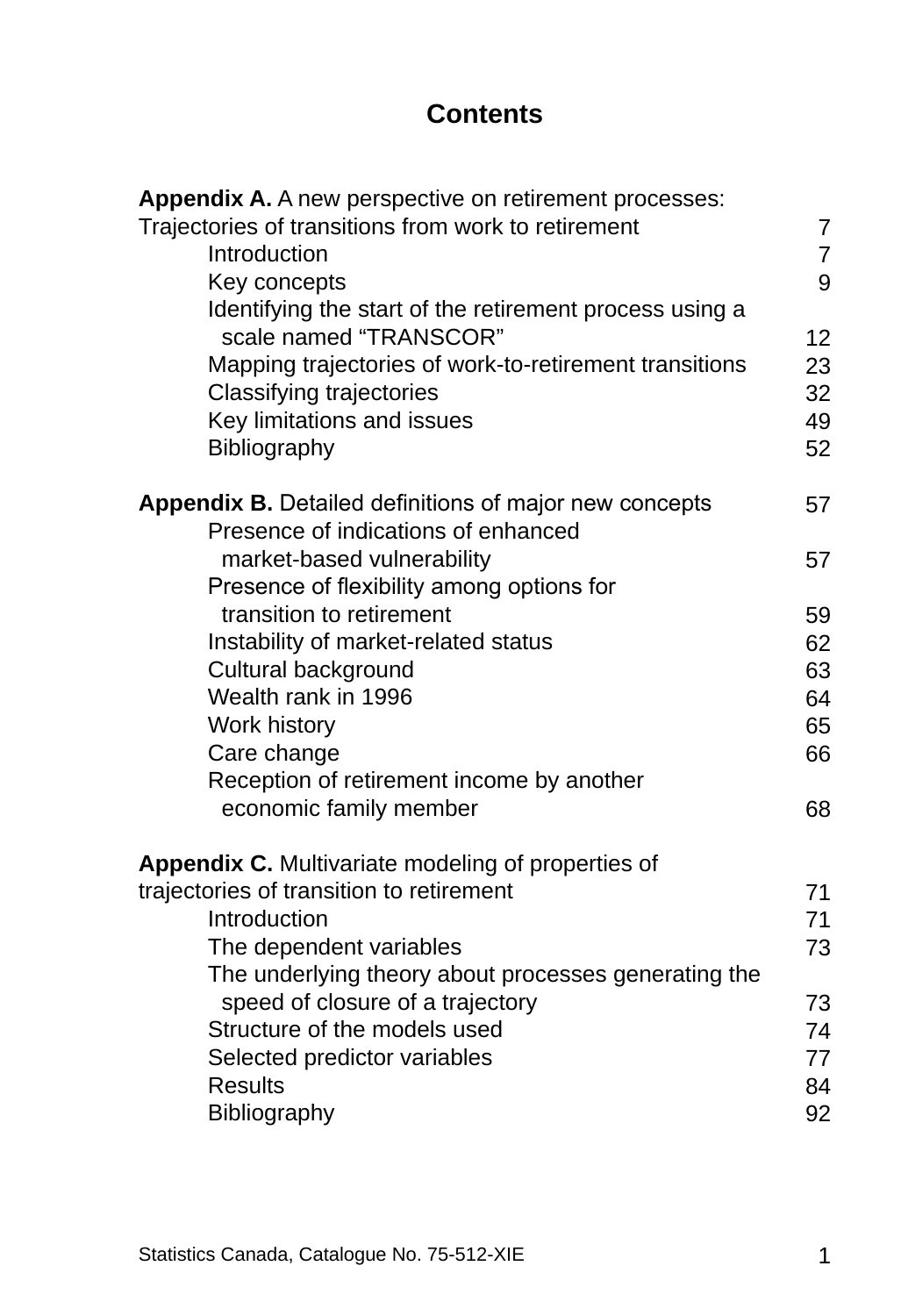| <b>Appendix D.</b> Definitions of variables for Chapter 13 –                                                                                                                                                |     |
|-------------------------------------------------------------------------------------------------------------------------------------------------------------------------------------------------------------|-----|
| The probability of reaching the state of retirement                                                                                                                                                         | 95  |
| <b>Retiree status</b>                                                                                                                                                                                       | 95  |
| Time spent in transition                                                                                                                                                                                    | 96  |
| Age group                                                                                                                                                                                                   | 96  |
| Highest level of education attained                                                                                                                                                                         | 96  |
| Number of years of work experience                                                                                                                                                                          | 96  |
| Personal income                                                                                                                                                                                             | 97  |
| Category of worker for the base year                                                                                                                                                                        | 97  |
| Whether the respondent reported a disability                                                                                                                                                                | 97  |
| <b>Marital status</b>                                                                                                                                                                                       | 97  |
| The presence in the home of parents or children                                                                                                                                                             | 98  |
| The presence in the home of a person reporting a                                                                                                                                                            |     |
| disability                                                                                                                                                                                                  | 98  |
| The presence in the home of a person receiving                                                                                                                                                              |     |
| retirement income                                                                                                                                                                                           | 98  |
| Household income                                                                                                                                                                                            | 98  |
| Appendix E. A new measure of the diversification of<br>the sources of income of the elderly, for Chapter 21 —<br>The diversification and the privatization of the sources of<br>retirement income in Canada | 99  |
| <b>Appendix F.</b> Glossary of technical terms used in Theme                                                                                                                                                |     |
| four                                                                                                                                                                                                        | 101 |
| Terms defined                                                                                                                                                                                               | 101 |
| <b>Definitions</b>                                                                                                                                                                                          | 101 |
| Sources                                                                                                                                                                                                     | 104 |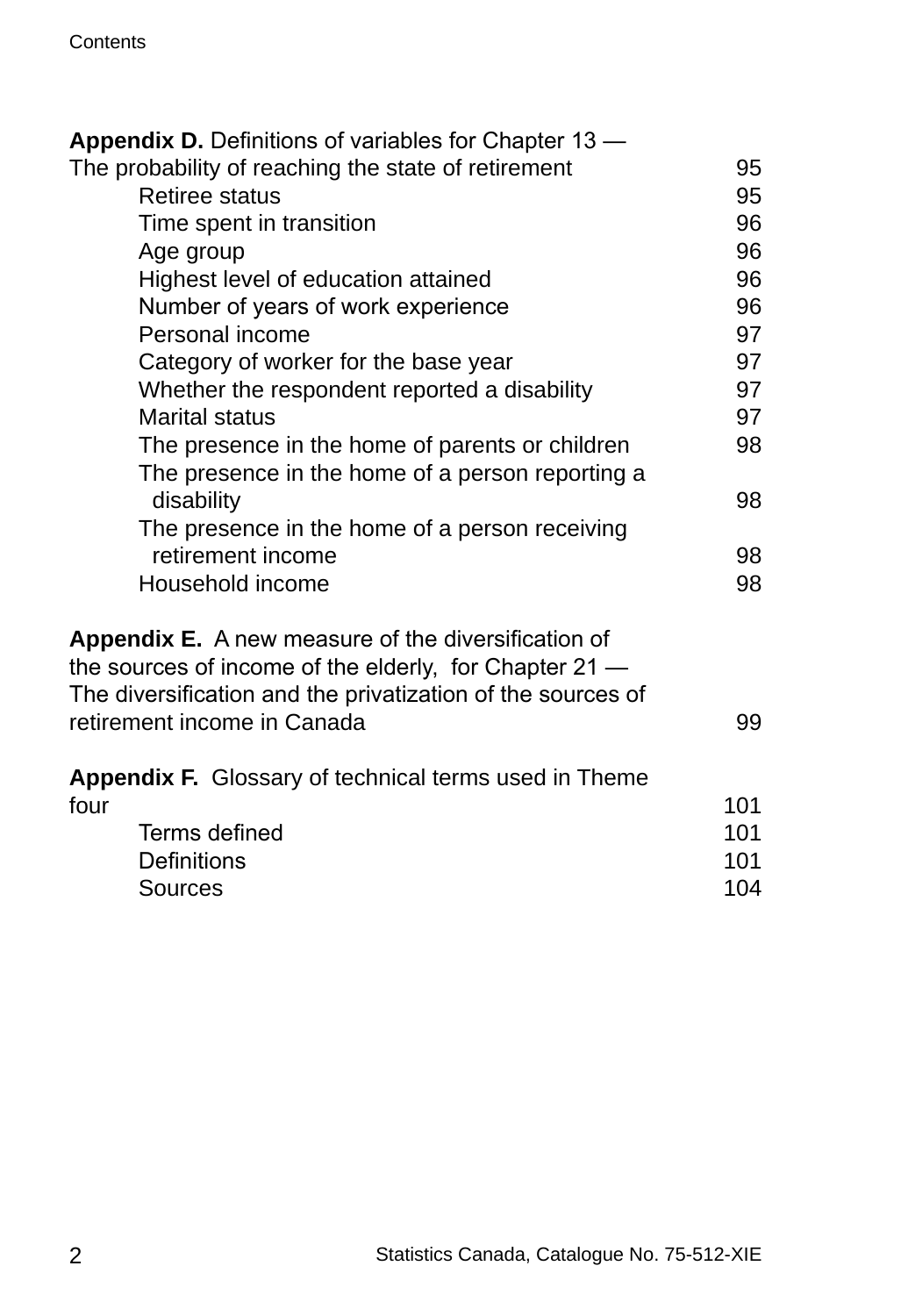## **List of charts**

| Percentage who started their transitions to retirement<br>during the 1993 to 1994 and 1996 to 1997 periods, by<br>sex and age, Canada                                                                                              | 20 |
|------------------------------------------------------------------------------------------------------------------------------------------------------------------------------------------------------------------------------------|----|
| Percentage who were partially retired or will retire<br>within the next year, United States, 1992                                                                                                                                  | 21 |
| Percentage who plan to retire within the next year or<br>who have changed the nature of their work in planning<br>for retirement, Canada, 2000                                                                                     | 21 |
| Example of a simple trajectory: 1111122222229999                                                                                                                                                                                   | 26 |
| Example of a complex trajectory: 9656145155675555                                                                                                                                                                                  | 27 |
| Percentages with trajectories that represent the<br>classic pattern of work-to-retirement transition, among<br>those who began their transitions to retirement during<br>the 1996 to 1997, by age and sex, Canada, 1998 to<br>2001 | 30 |
| Percentage with closed trajectories among those who<br>began their transitions to retirement during 1996 to<br>1997, by age and sex, Canada, 1998 to 2001                                                                          | 31 |
| Time pattern of the speed of closure of trajectories for<br>persons who were wage and salary earners in 1996<br>and 1997, cohort aged 45 to 64 in 1996, Canada,<br>1998 to 2001                                                    | 37 |
| Distribution of the index of exposure to events that<br>raise the risk of reduction in standard of living, cohort<br>aged 45 to 64 in 1996, Canada, 1998 to 2001                                                                   | 39 |
| Distribution of the index of frequency of changes of<br>labour market status, cohort aged 45 to 64 in 1996,<br>Canada, 1998 to 2001                                                                                                | 41 |
| Distribution of the index of flexibility in the work-to-<br>retirement transition, cohort aged 45 to 64 in 1996,<br>Canada, 1998 to 2001                                                                                           | 43 |
| Distribution of the index of propensity to return to the<br>labour market after leaving it during 1996 to 1997,<br>cohort aged 45 to 64 in 1996, Canada, 1998 to 2001                                                              | 45 |
|                                                                                                                                                                                                                                    |    |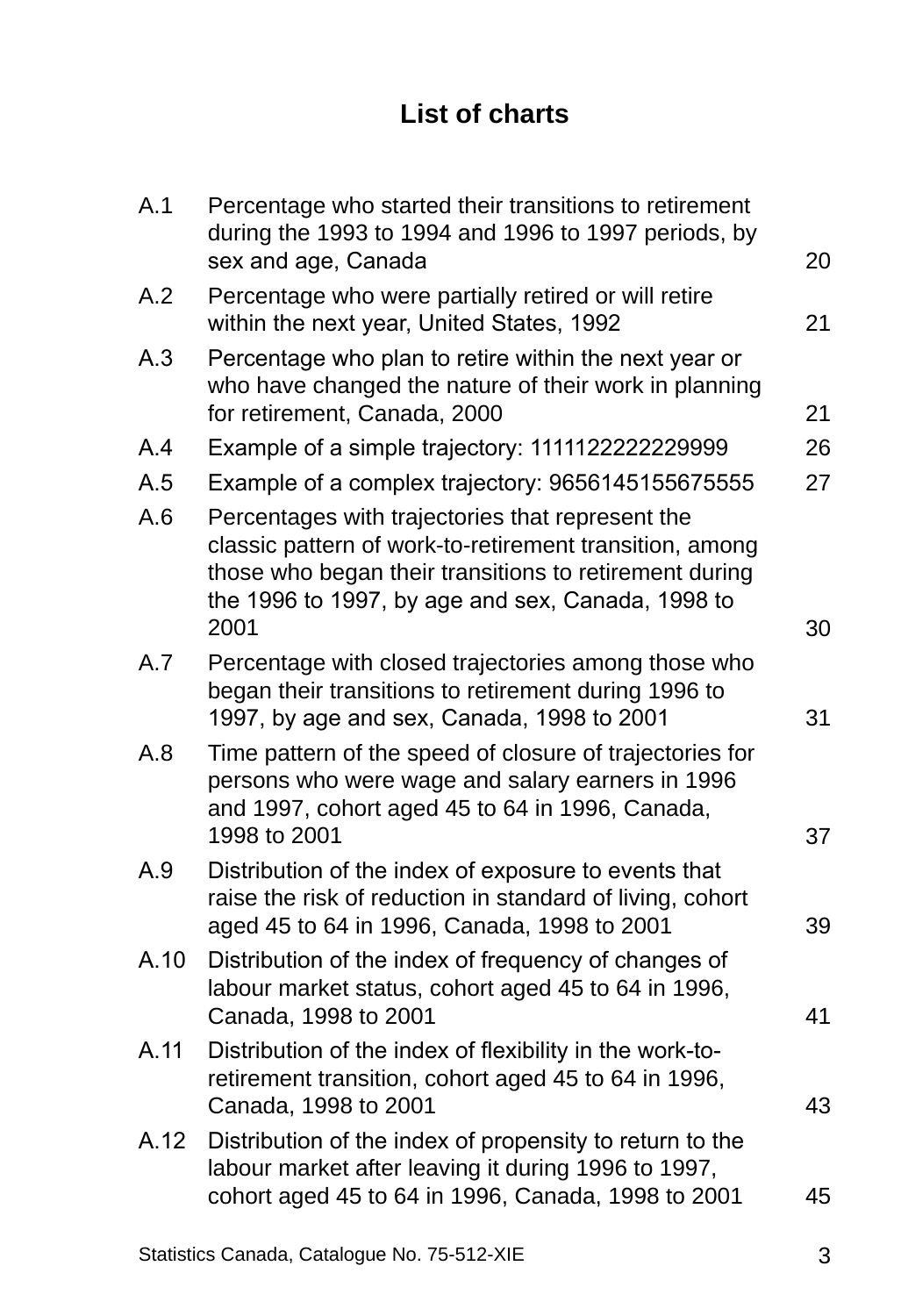# **List of figures**

| A.1 | Schematic diagram of four patterns of transition to                         |    |
|-----|-----------------------------------------------------------------------------|----|
|     | retirement                                                                  | 11 |
| A.2 | Illustration to clarify "closure" and "speed of closure"<br>of a trajectory | 35 |
|     |                                                                             |    |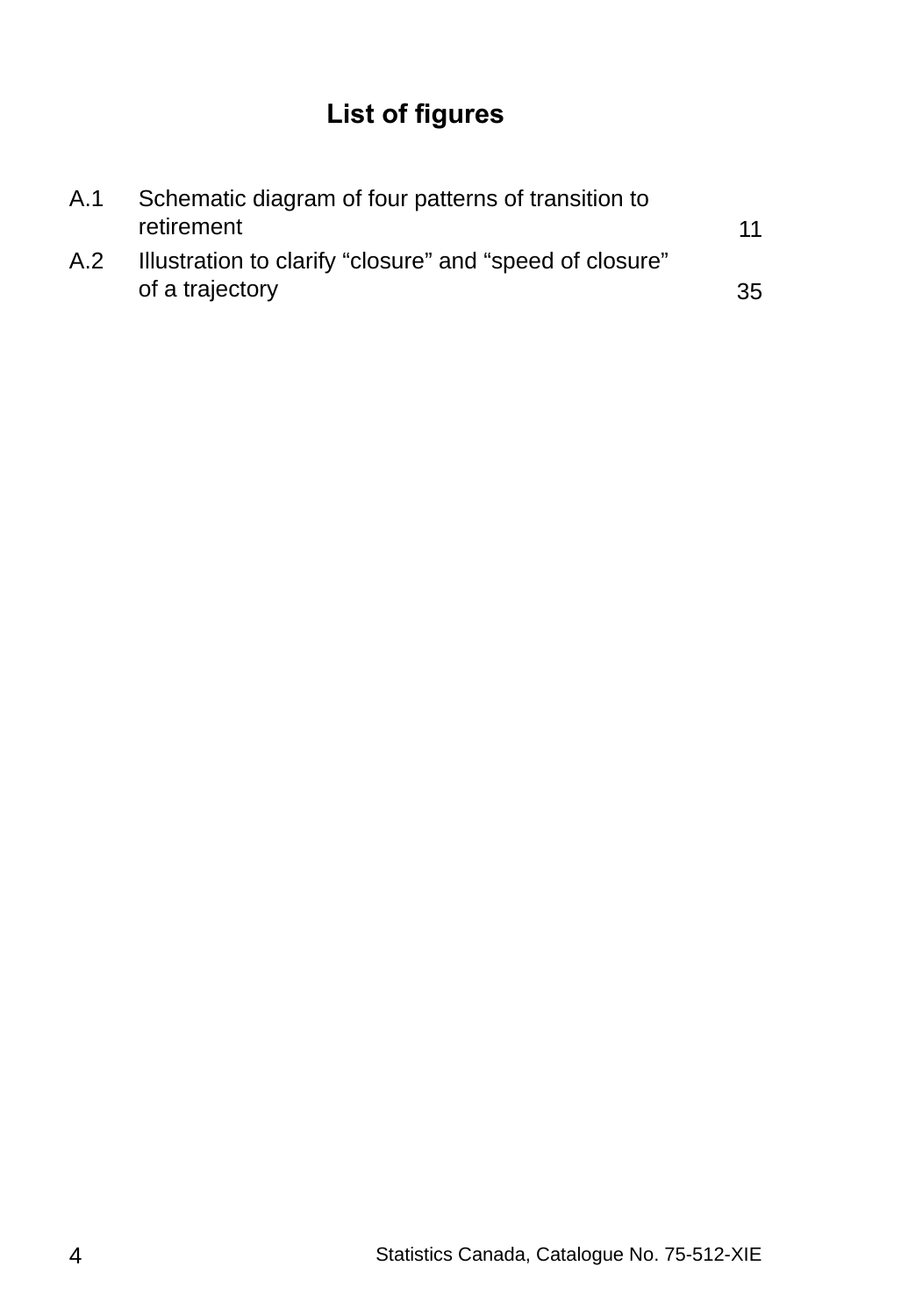## **List of tables**

| A.1            | Distribution of cohort members among levels of<br>TRANSCOR, persons aged 45 to 64 in 1993 and<br>1996 respectively, Canada, 1993 to 1994 and 1996 to<br>1997                                 | 19 |
|----------------|----------------------------------------------------------------------------------------------------------------------------------------------------------------------------------------------|----|
| A.2            | Selected trajectories found among members of the<br>1996 cohort, Canada, 1998 to 2001                                                                                                        | 29 |
| A.3            | Selected "retirement sequences" based on four waves<br>of the Health and Retirement Survey, United States,<br>1992 to 1998                                                                   | 48 |
| C.1            | Goodness of fit of models that predict speed of<br>closure of trajectories of transition to retirement,<br>Canada, 1998 to 2001                                                              | 85 |
| C.2            | Relative contributions of predictor variables to<br>goodness of fit of models that predict speed of closure<br>of trajectories, Canada, 1998 to 2001                                         | 87 |
| C <sub>3</sub> | Relative contributions of predictor variables to<br>goodness of fit of nested models of the association of<br>self-employment with speed of closure of trajectories,<br>Canada, 1998 to 2001 | 88 |
| C.4            | Odds ratios for predictor variables in the key sub-<br>model pertaining to speed of closure, Canada, 1998<br>to 2001                                                                         | 90 |
|                |                                                                                                                                                                                              |    |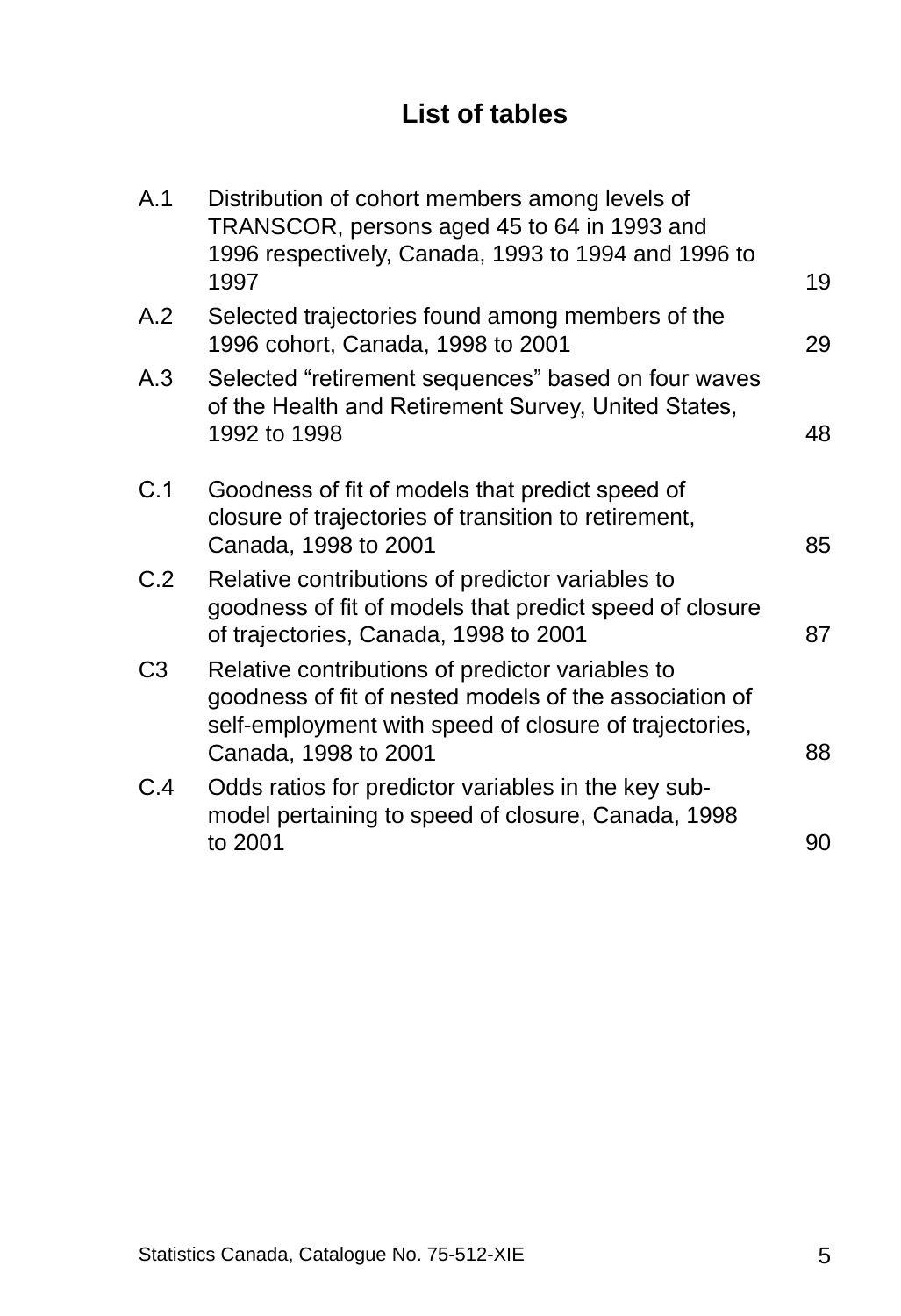

# ELECTRONIC PUBLICATIONS AVAILABLE AT www.statcan.ca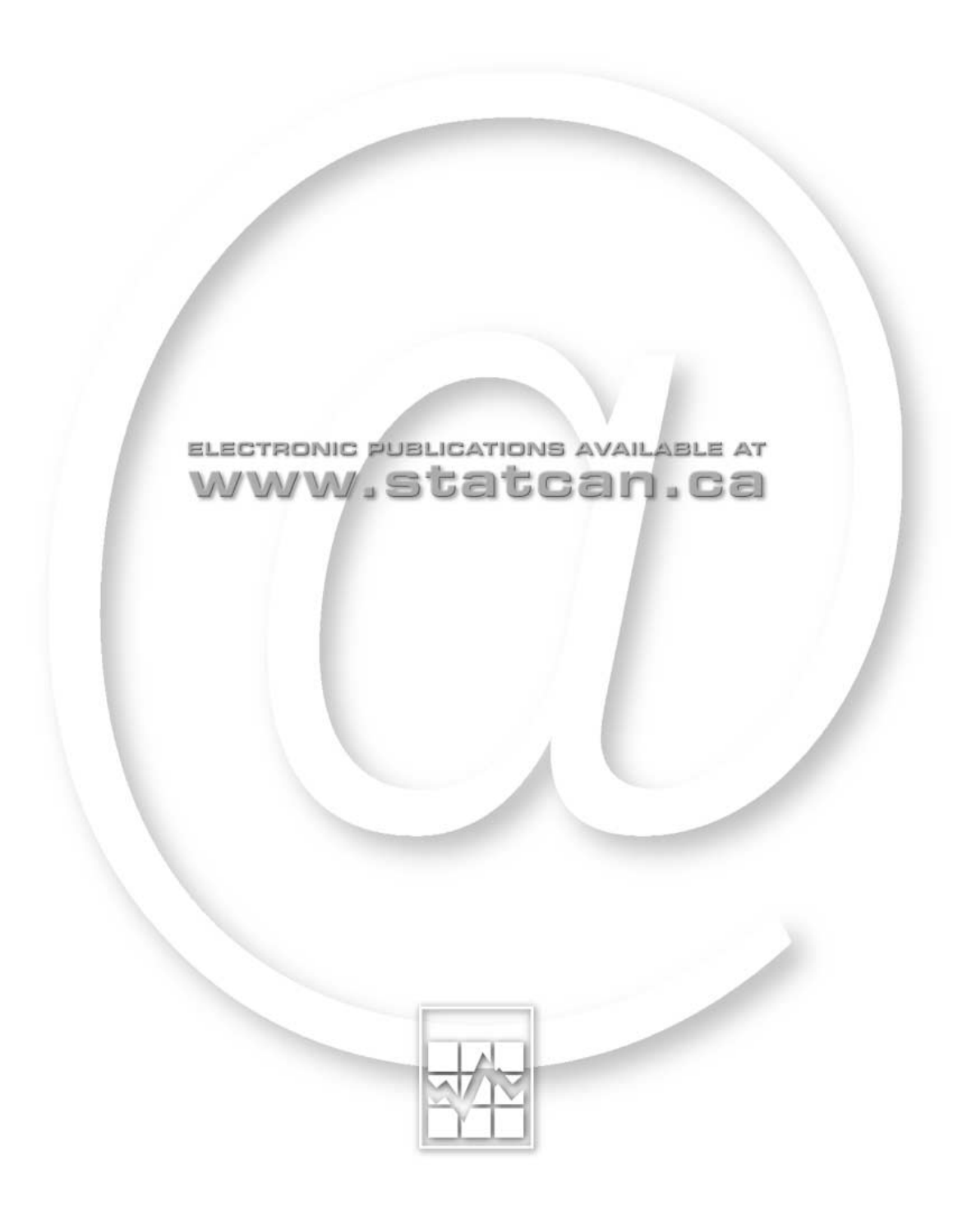## <span id="page-10-0"></span>**Appendix A. A new perspective on retirement processes: Trajectories of transitions from work to retirement**

by

Leroy O. Stone, Hasheem Nouroz, Alexandre Genest and Nathalie Deschênes

#### **Introduction**

This chapter introduces features of what we believe is a useful policy-relevant innovation in connection with the retirement processes followed by workers. We refer to these processes as "work-to-retirement transitions".2

What is this innovation? It is a new mapping and classification of long sequences of positions occupied by persons over periods that may cover many months, and which comprise steps in their work-to-retirement transitions (or their retirement processes). Other mappings and classifications exist (Blau 1994, Gustman and Steinmeier 1986, Gustman and Steinmeier 2000, Han and Moen 1999, Quinn, Burkhauser and Myers 1990); but ours is unprecedented in the detailed time intervals and activities that it includes (as shown below). These details are useful in making it easier to link the analysis of work-to-retirement transitions to a wide range of policy concerns. They also permit much improved understanding of the pathways by which people carry out one of life's major transitions, at least in socio-cultural contexts where the institution of retirement exists.

<sup>.</sup> The authors thank the peer reviewers for their contributions to improving earlier drafts of this chapter. The comments of Stéphane Crespo, Hervé Gauthier and Georges Langis were especially helpful. Assistance from Harpreet Randhawa is gratefully acknowledged. All opinions and errors herein are our sole responsibility.

<sup>2.</sup> Many readers will insist that retirement is only a process. Current usage in the literature indicates that "retirement" has different meanings depending on the context created by the sentence in which it is being used.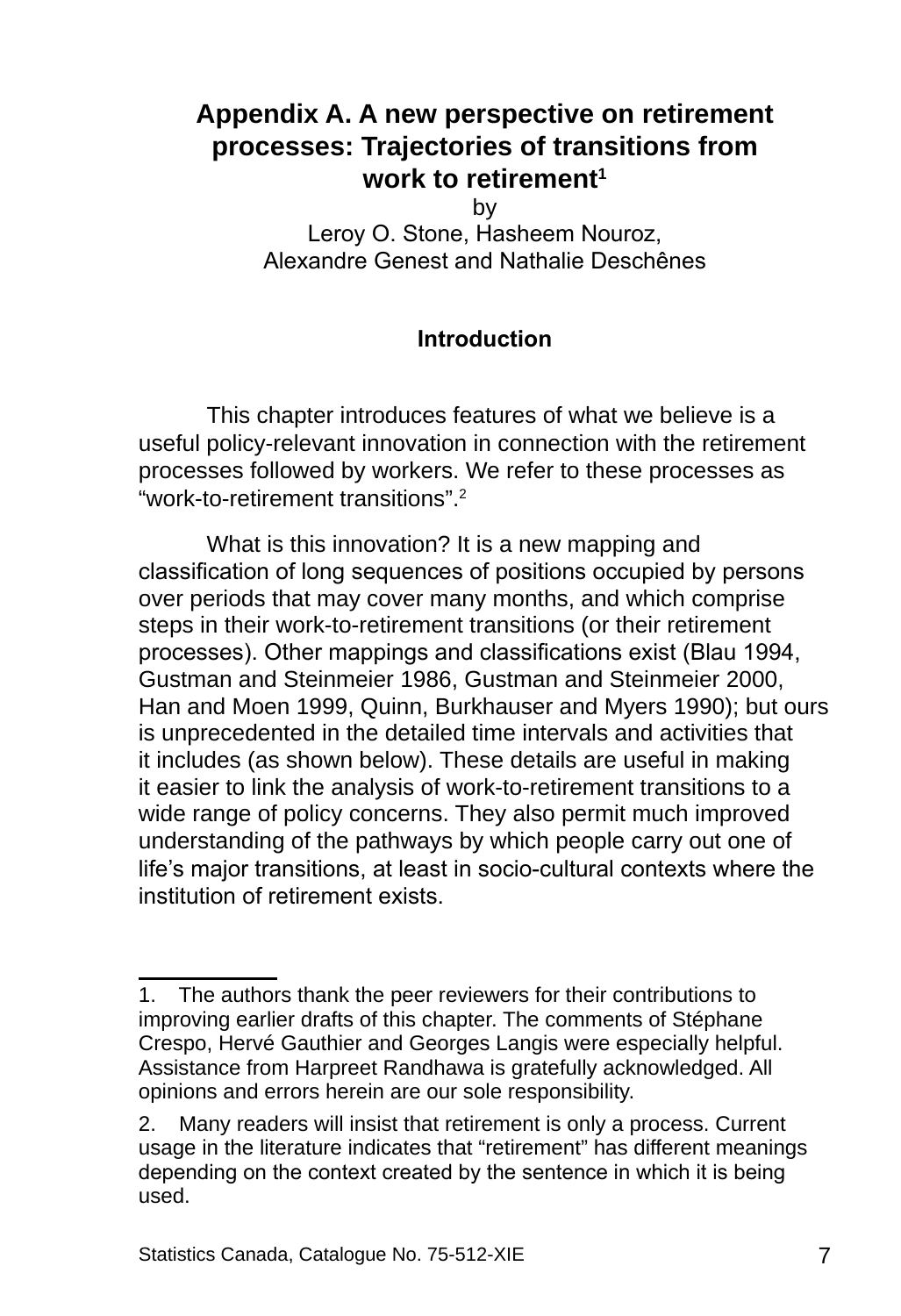A central concern here is the sensitivity of the probabilities of specific types of retirement processes to aspects of the prevailing policy environment. Information about this sensitivity is vital when it is necessary to simulate the impacts of policies upon retirement processes. Ample evidence of this point can be found in the literature coming out of Europe, mostly, on the subject of pathways to retirement (see Dahl, Nilsen and Vaage 2000, Flippen and Tienda 1999, Guillemard 1995, OECD 2001, Riphahn 1997).

A key feature of our concept of trajectory of transition to retirement is its attention to the duration of stay in specified positions (possible states occupied as parts of a trajectory – such as spells of unemployment). This is achieved by using a relatively fine time interval such as a quarter of a year (some of the positions in our trajectories involve measuring changes from one month to another within a single quarter).<sup>3</sup>

Another important innovation in our work is that it presents the first display of several different properties of the said trajectories, which become bases for classifying large numbers of trajectories into small and meaningful categories. Eight properties of work-to-retirement trajectories are defined, and the text below presents indicators for measuring several of them.

We illustrate applications of the innovations cited above by presenting, in chapters 15 and 16, descriptive analyses focused on two areas of current interest: the distinctive retirement patterns of the self-employed, and differences in these patterns between public-sector and private-sector employees.

The purpose of this chapter is to exposit the innovations mentioned above. The focus will be on the concept, mapping and classification of trajectories of transition to retirement. In connection with the proposed indicators for use in measuring properties of trajectories, the chapter also presents some basic information about how the trajectories are distributed over categories of selected properties.

<sup>3.</sup> While at least two other studies (Blau 1994, Quinn 2003) contain information which states or implies that quarterly time intervals were used, neither of them provides descriptions of trajectories that allow anyone gaining access to their lists of trajectories to compute a variety of useful measures of durations of stay.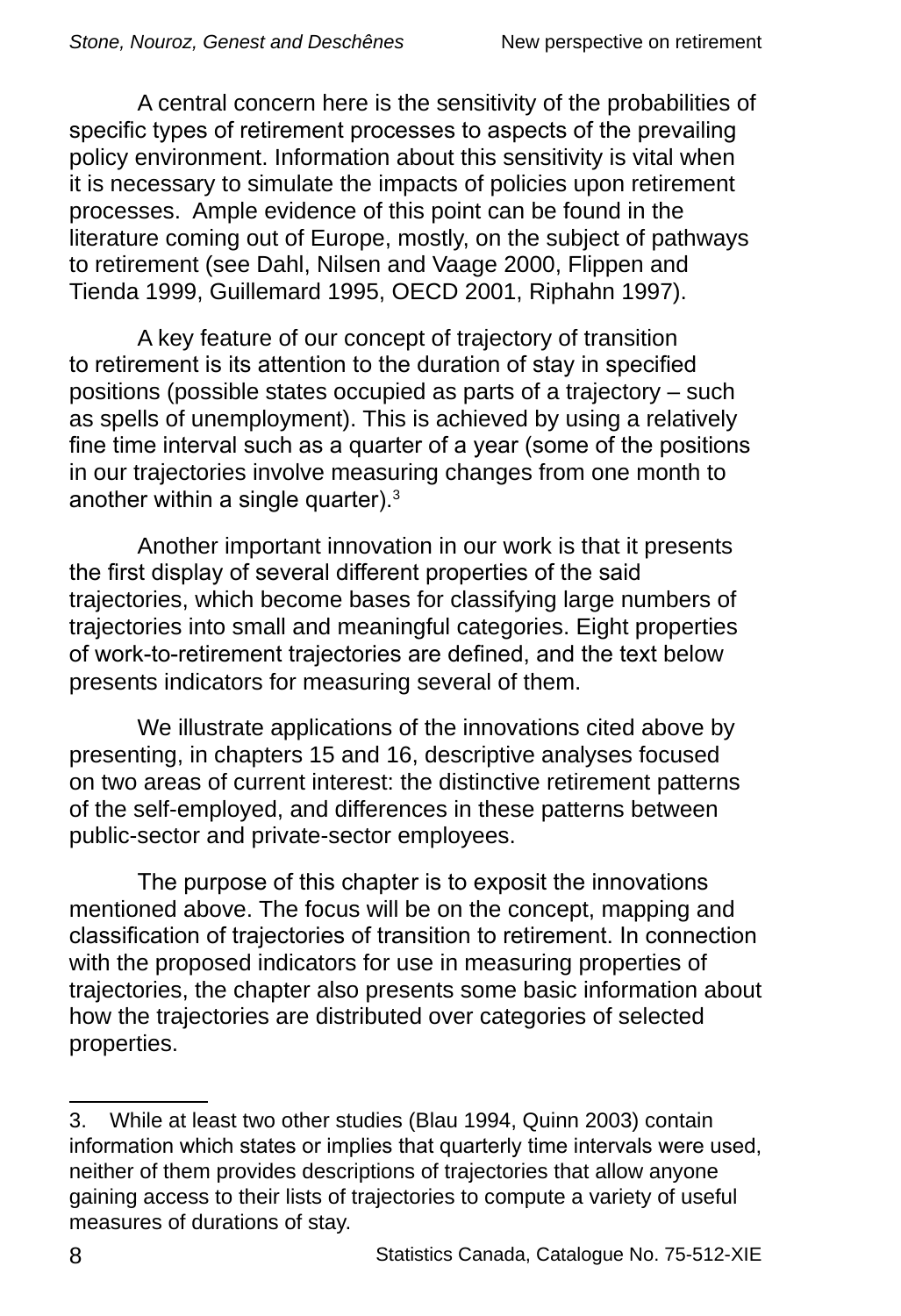### **Key concepts**

### <span id="page-12-0"></span>**Retired**

An almost bewildering variety of definitions of "retirement" exists in the literature (Burtless and Moffitt 1985, Gustman and Steinmeier 1984, Gustman and Steinmeier 2000, Honig and Hanoch 1985, Ruhm 1990a, Ruhm 1990b, Smeeding and Quinn 1997, Stein 2000, Stone 2003).<sup>4</sup> A key issue is whether it is best to regard retirement as a state of being (thus a "position" that one may occupy at a moment of time) or whether it is a process (for related discussion see Han and Moen 1999). It is both, depending on the context in which the word is used.

When you see the word "retirement" used within the context of the phrase "transition to retirement", think of the state of being retired – a person "transits" toward the state of being retired. We identify the state of being retired in terms of a prolonged departure from the labour market, combined with the reception of some form of retirement-related income. (See Smeeding and Quinn 1997.) The people who return to the labour market after such a prolonged departure, are said to have "un-retired". 5

### **Transition to retirement**

Before formally defining "transition to retirement", a few words about the process that the term is designed to represent seem to be in order. Imagine a person who spends a major part of

<sup>.</sup> The definitions of "retirement" in the literature tend to focus upon one or more of the following: either (a) individuals' attitudes and intentions known via their declarations, or (b) individuals' behavior relative to the labor market, or (c) individuals' commencement of reception of pension or other retirement-related income. One key feature of the widely used definitions is that they refer, at least implicitly, to a process in which a person departs either from a long-held "career job" or from the paid-labor market.

<sup>5.</sup> Adding subjective information (peoples' sense of their life stage, and their related plans and expectations) would greatly improve this definition. This dimension is omitted here because gaps in our data source prevent its application.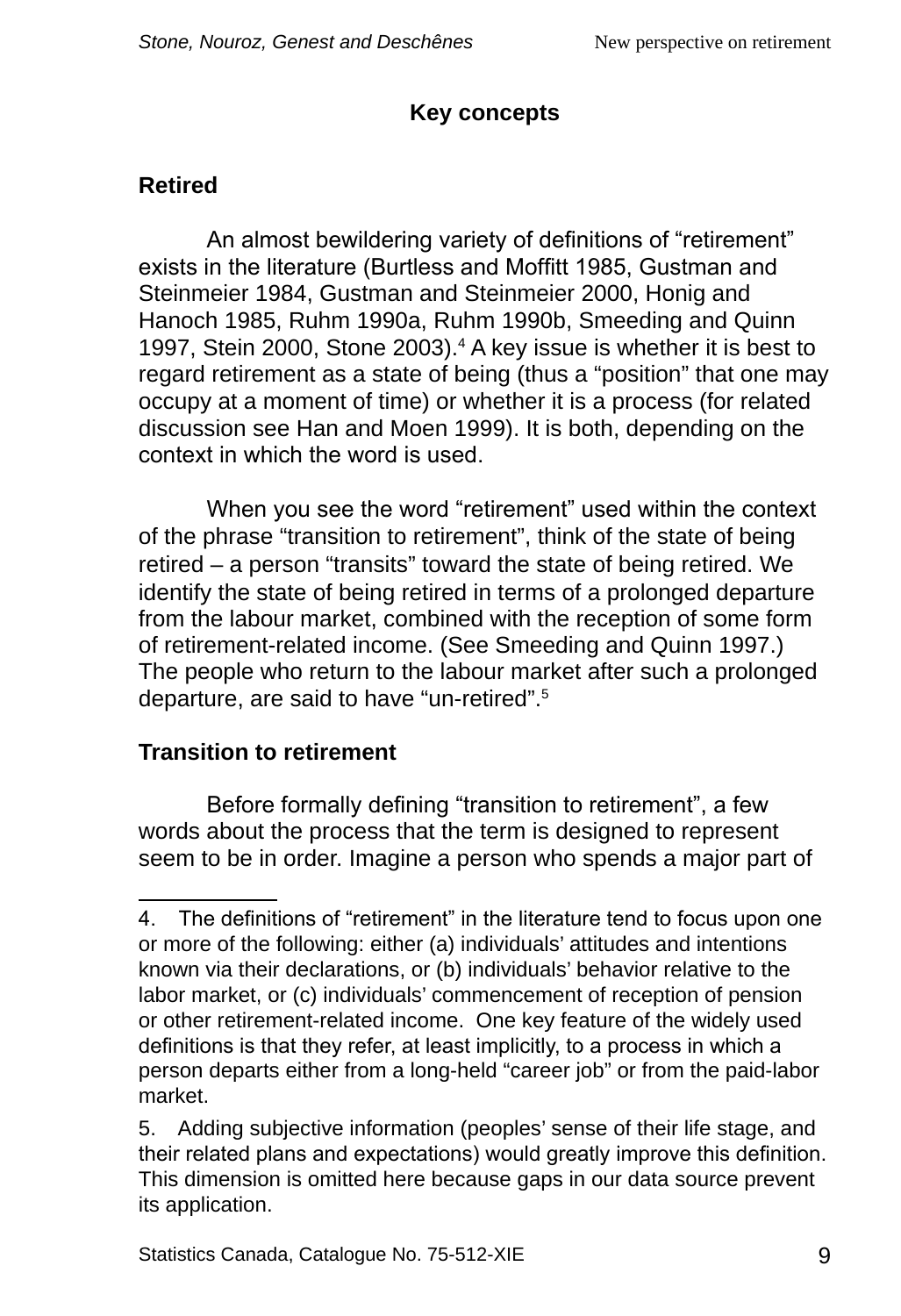her (henceforth "her" will mean a woman or a man) waking hours selling her services in the job market or seeking to do so. Often that effort also involves preoccupation with plans and activities designed to enhance her competitiveness or increase her degree of success in the job market (training, seeking promotions or experienceenhancing opportunities, professional networking, etc.). Let us use the phrase "high commitment to employment" to refer to this combination of (a) activity in the labor market and (b) preoccupation with things to do to increase the chances of success in that activity.

After carrying on in this manner for many years, suppose the person begins to think about a different pattern of daily life, one that would involve no activity of selling one's services (or seeking to do so) and no preoccupation with things to do so as to enhance one's competitiveness or marketability in the labor market. This different way of life, a new stage in the person's life course, is what we have in mind when using the term "retired" above. But to reach this new stage of the life course, if the passage to that stage is voluntary, the person needs to undertake a series of decisions, plans and activities at the end of which she will find herself in the new stage of life.

Thus our formal definition of "transition to retirement" is that the phrase means a combination of *decisions, steps and activities* that leads a person from the stage of life in which she has high commitment to employment to a new one where one is in the state of being retired. This is a conceptual definition, as distinct from an operational one.6 (For related discussion see Han and Moen 1999, Moen et al. 2000.)

Figure A.1 illustrates our concept of transition to retirement. It is a schematic diagram that represents four transitional patterns, running from time  $t$  to time  $t + n$ , and the period n may be many months covering a number of years. The decisions, steps and activities which comprise the transition often cause the person engaged in the transition (whom we will often call "the transiter") to occupy a sequence of identifiable positions. These positions

<sup>6.</sup> We acknowledge that such decisions, steps or activities are not always voluntary. In many persons' lives, they may be forced upon the persons by circumstances beyond their control.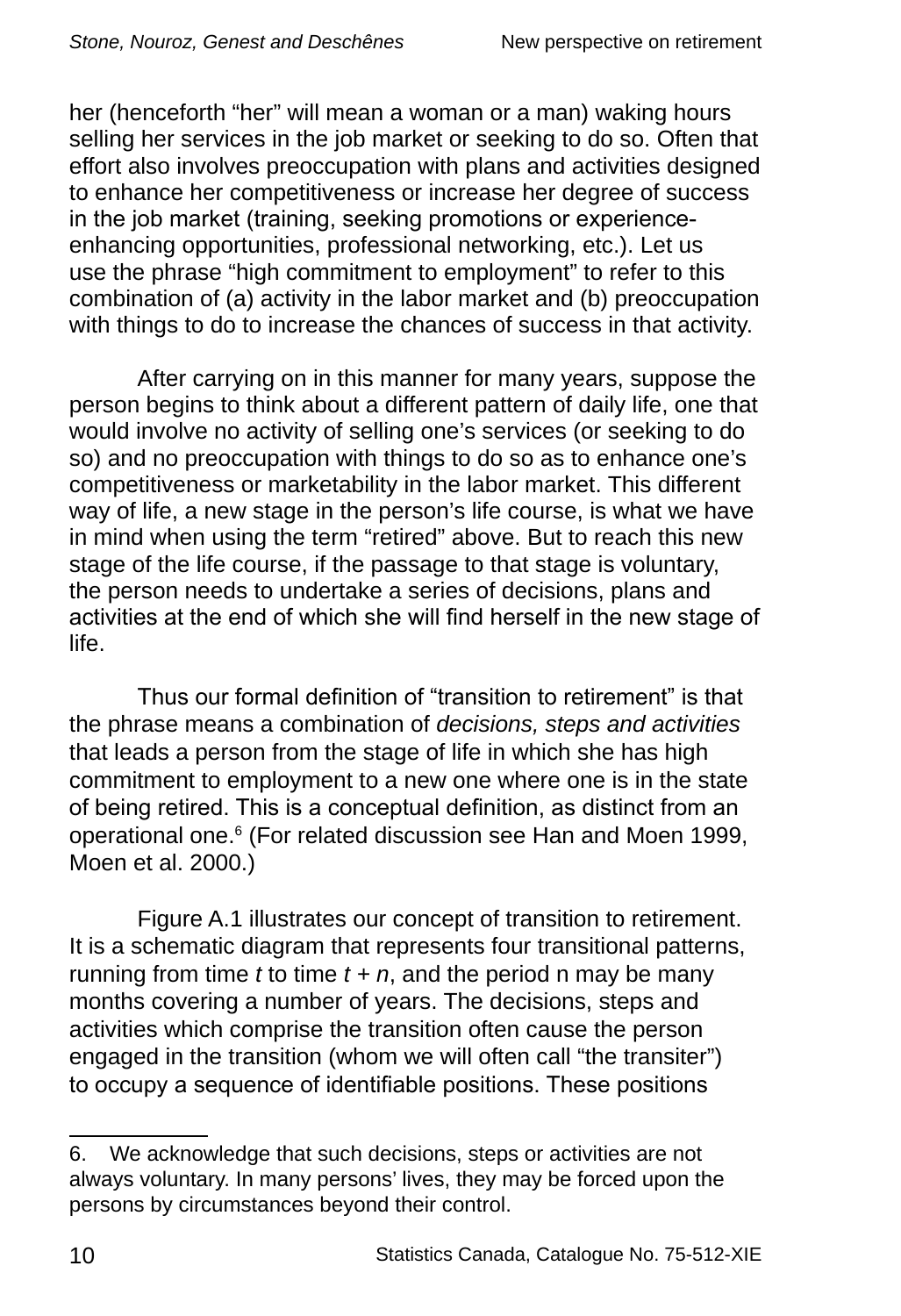<span id="page-14-0"></span>are represented as semi-circles in Figure A.1, and they stand for components of her transitional pattern. The leftmost pattern illustrated in Figure A.1 indicates three positions, with the second one being occupied for a much longer period of time than the other two positions. The degree of elongation of the semi-circle indicates the length of time the position is occupied.

**Figure A.1: Schematic diagram of four patterns of transition to retirement**

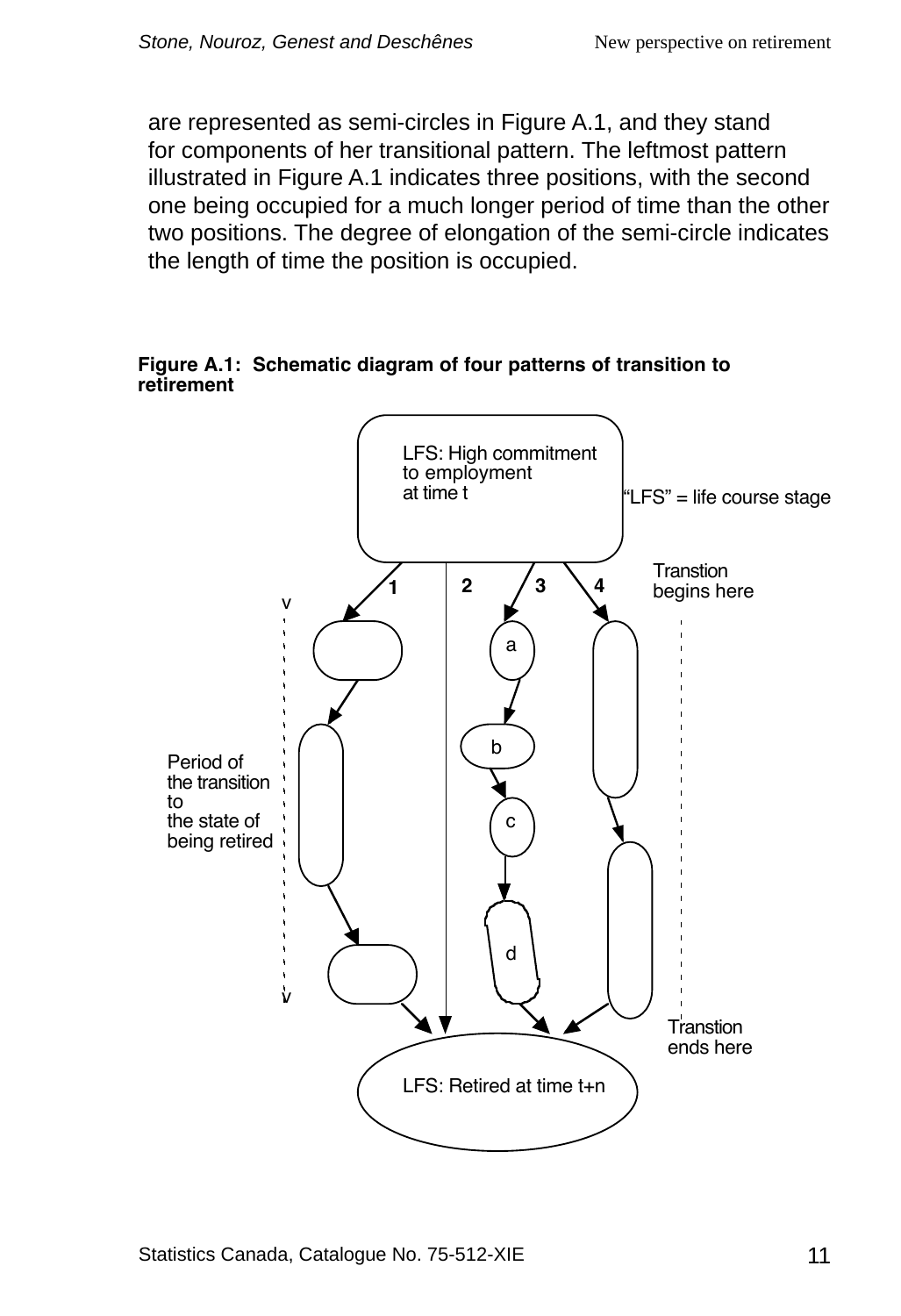<span id="page-15-0"></span>In almost all of the literature the usage of "transition" causes the reader to think of just two states, and a transition is the passage between those two states. The first arrow you see in Figure A.1 illustrates this kind of transition. In contrast, here the term "transition" refers to the whole *sequence of positions* from the first one to the last one occupied.

#### **Trajectory of transition to retirement**

Figure A.1 and the last paragraph highlight the notion of a sequence of positions occupied in the course of making the transition to the state of being retired. That is exactly what we intend to reference when using the phrase "trajectory of transition to retirement".

The third sequence, going from left to right, in Figure A.1 has letters of the alphabet within the semi-circles to suggest four labeled positions. The first one (with the label "a") could be a full-time bridge job, the second a spell of unemployment, the third a part-time job and the fourth a longer spell of unemployment. It is followed by the prolonged departure from the labor force discussed above. This is a schematic diagram of a trajectory.

Thus, by "trajectory of transition to retirement" we mean a sequence of designated "positions" that are occupied in the process of making this transition, including the duration of stay in each position. There may be a large number of positions occupied over several time points (*t, t + 1, t + 2, …, t + n*).

This means that you would not normally try to analyze variations among individual trajectories. Instead, trajectories should be grouped into a few broad classes, depending on their designated properties, as we will illustrate below.

#### **Identifying the start of the retirement process using a scale named "TRANSCOR"**

To present data about the kind of multi-state transition process discussed above, the researcher first needs to decide who,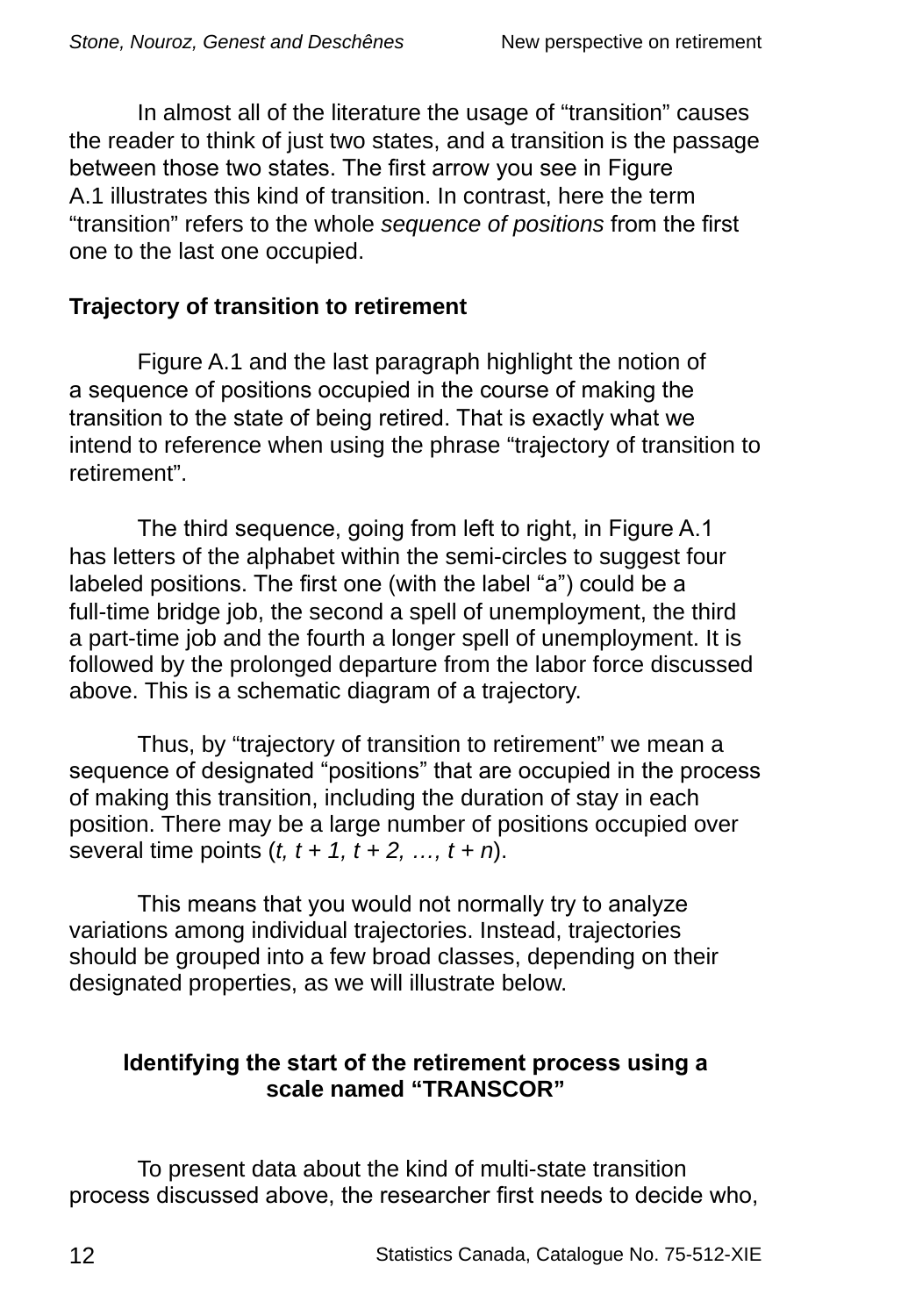among a sample of potential retirees, has entered the process during a given time period.

Making this decision requires the use of a variety of indicators. Any indicator will be constrained by limitations of the available data. Our work uses the Canadian Longitudinal Survey of Labour and Income Dynamics (SLID), which suffers from a major defect relative to the requirements of a good indicator.

Unlike Wave 1 of the University of Michigan's Health and Retirement Survey (HRS), SLID provides no direct questions about retirement plans or intentions.<sup>7</sup> Thus it is necessary to devise an indirect procedure to make inferences concerning who was in transition to retirement during a designated time period.

Other researchers that have faced this problem have used one or two variables to identify who has begun the retirement process (see Gustman and Steinmeier 1984, Honig and Hanoch 1985, Ruhm 1990a, Ruhm 1990b, Quinn and Kozy 1996). However, an attempt to define "transition to retirement" operationally brings one to the conclusion that a larger set of dimensions needs to be taken into account, as done in this appendix.

Using a set of partial indicators suggested in the literature and keeping in mind limitations of the SLID data such as the key one cited above, we developed a multi-dimensional "retirement transition scale" to measure the degree of a person's involvement in a transition to retirement. We hypothesize that the higher a person's scale score, the greater is the probability that the person is engaged in transition to retirement.

#### **Components of the scale**

A detailed definition of this multi-dimensional scale, which we have named "TRANSCOR", follows. We begin with a list of factors that the scale takes into account.

<sup>.</sup> In subsequent waves of the HRS, questions about retirement plans and intentions were not repeated. Thus researchers starting with any HRS wave other than Wave 1 have the same limitation we are now identifying in SLID.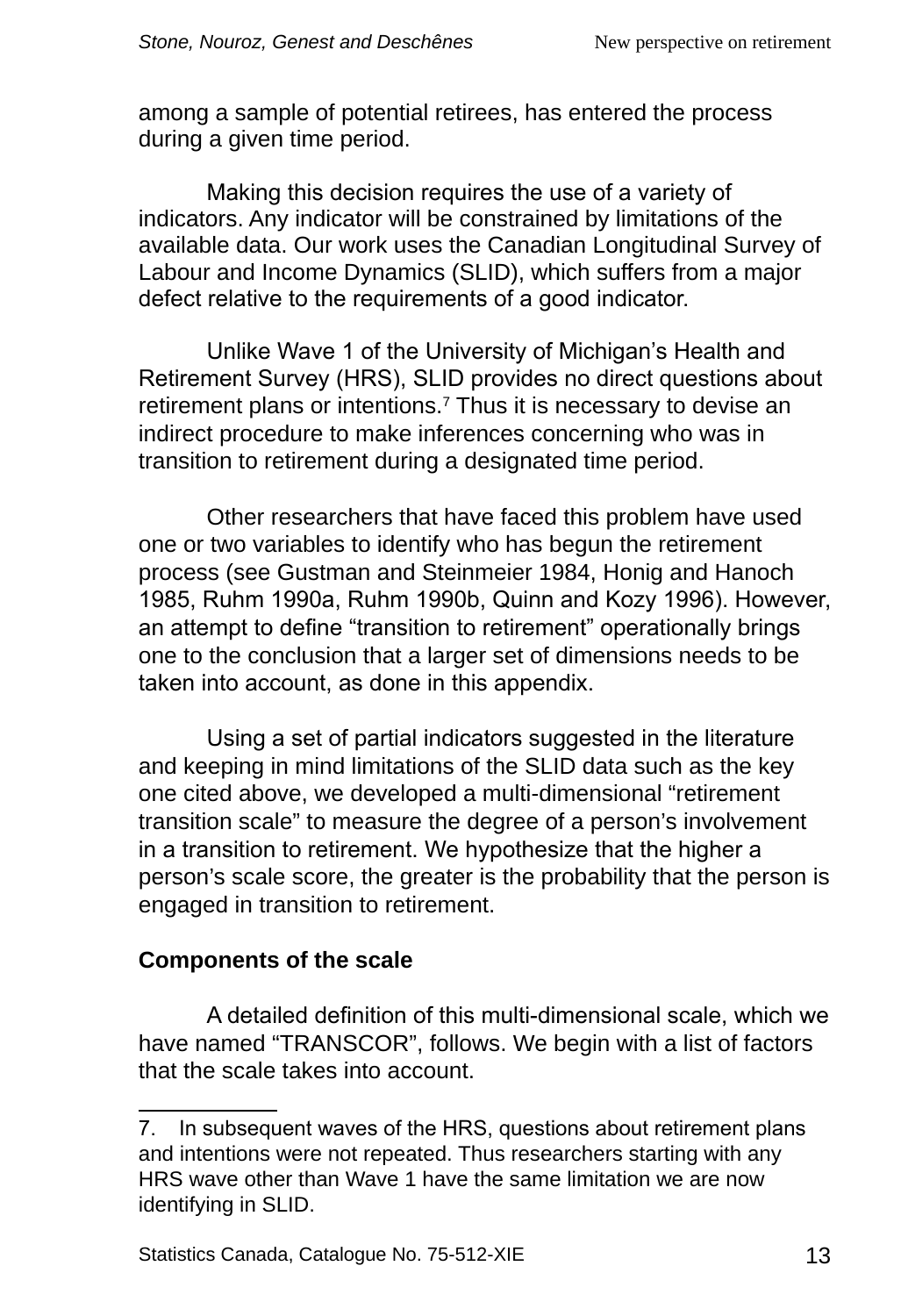- (1) Receipt of retirement-related income, e.g. work-related pension income (see Han and Moen 1999:199, Smeeding and Quinn 1997).
- (2) Departure from the labor market in North American terminology, the person moves from either employment or unemployment to being outside the labor force market (see, e.g., Gendell 2001, Gunderson 1980, Habtu 2003, Knuth 2002, Meghir and Whitehouse 1997, Oswald 1999, Taylor and Urwin 1999, Vanderhart 2003).
- (3) Change in the job of the person from her *career* job to another kind of job, including self employment (see Quinn and Kozy 1996:363, Quinn, Burkhauser and Myers 1990, Ruhm 1990a:100).
- (4) Reduction in hours of paid work, including reduction of hours in the same job (see Blau 1994, Gustman and Steinmeier 1984:403-415, Honig and Reimers 1987).
- (5) Reduction in earnings beyond that caused by job change or fewer hours of work (Honig and Hanoch 1985:24).
- (6) Onset of long-term unemployment after job loss among older workers (see Blau 1994, Guillemard 1995, Knuth 2002, Manning and Burdett 1996, Meghir and Whitehouse 1997, Oswald 1999, Pedersen and Westergaard-Nielsen 1993, Rowe and Nguyen 2003, VandenHeuvel 1999).
- (7) Encounter with a major health or other life event, if associated with a nearby (in time) change in a relevant aspect of employment status (see Crossley, Schelhorn and Au 2003, Honig and Hanoch 1985, Marshall 2003, Marshall and Clarke 1997).
- (8) Change in the place of residence, if associated with a nearby change in a relevant aspect of employment status.

### **The design of TRANSCOR**

As stated above, the design of TRANSCOR has had to respect the limitations of the SLID data. Thus TRANSCOR relies entirely upon objective behavior of respondents, recognizing that often the meaning of a behavior is accurately ascertained only by asking questions about it.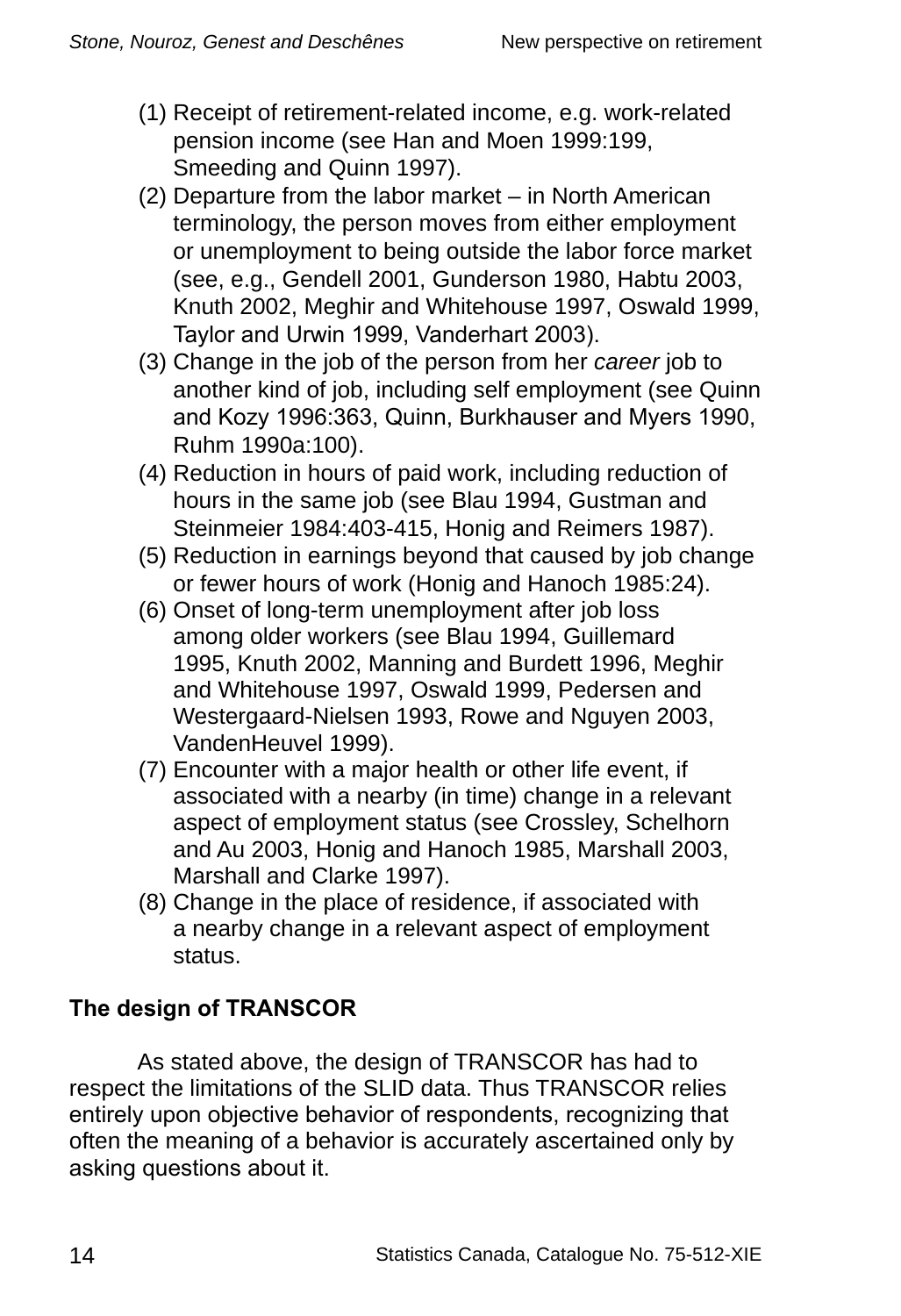Some TRANSCOR components (called "scale items" in psychometrics, where scaling methodology is most highly developed) measure change between two consecutive years because SLID provides only annual observations for the variable in question. In what follows, the first year is called, "Base Year", and the second, "Year Two". Our aim is to identify those who started their transitions to retirement between the beginning of Base Year and the end of Year Two.

A person's retirement transition scale score (her TRANSCOR value) will be the sum of the scores accorded to that person in the eight tests named below. The tests are labelled from  $\mathsf{S}_{_{1}}$  to  $\mathsf{S}_{_{8}}$ . The value assigned to a test will be called its "weight".

The weights assigned initially to scale components. At first, the weights were assigned to the components based solely on judgment (informed by literature review) concerning their order of importance. The weights were later on adjusted, so that they would better reflect the relative statistical importance of the components in predicting who would have retired by the end of the six years of observation. Also, the sensitivity of the main findings to moderate changes in the weights was examined. Below is the list of the tests (the scale components) and the final weights assigned.

$$
TRANSCOR = \sum_{i=1}^{8} Si
$$

where

 $S_1$  = (a) or (b) or (c)

- (a) 4.0 if the person *began* receiving income from a stream normally associated with retirement from paid work between the beginning of the first year of observation (Base Year) and the end of the second year (Year Two); or
- (b) 3.0 if the person received in Base Year any of the kinds of income identified above and had a job in the first quarter of Base Year, or
- (c) 0 if neither (a) nor (b) is true.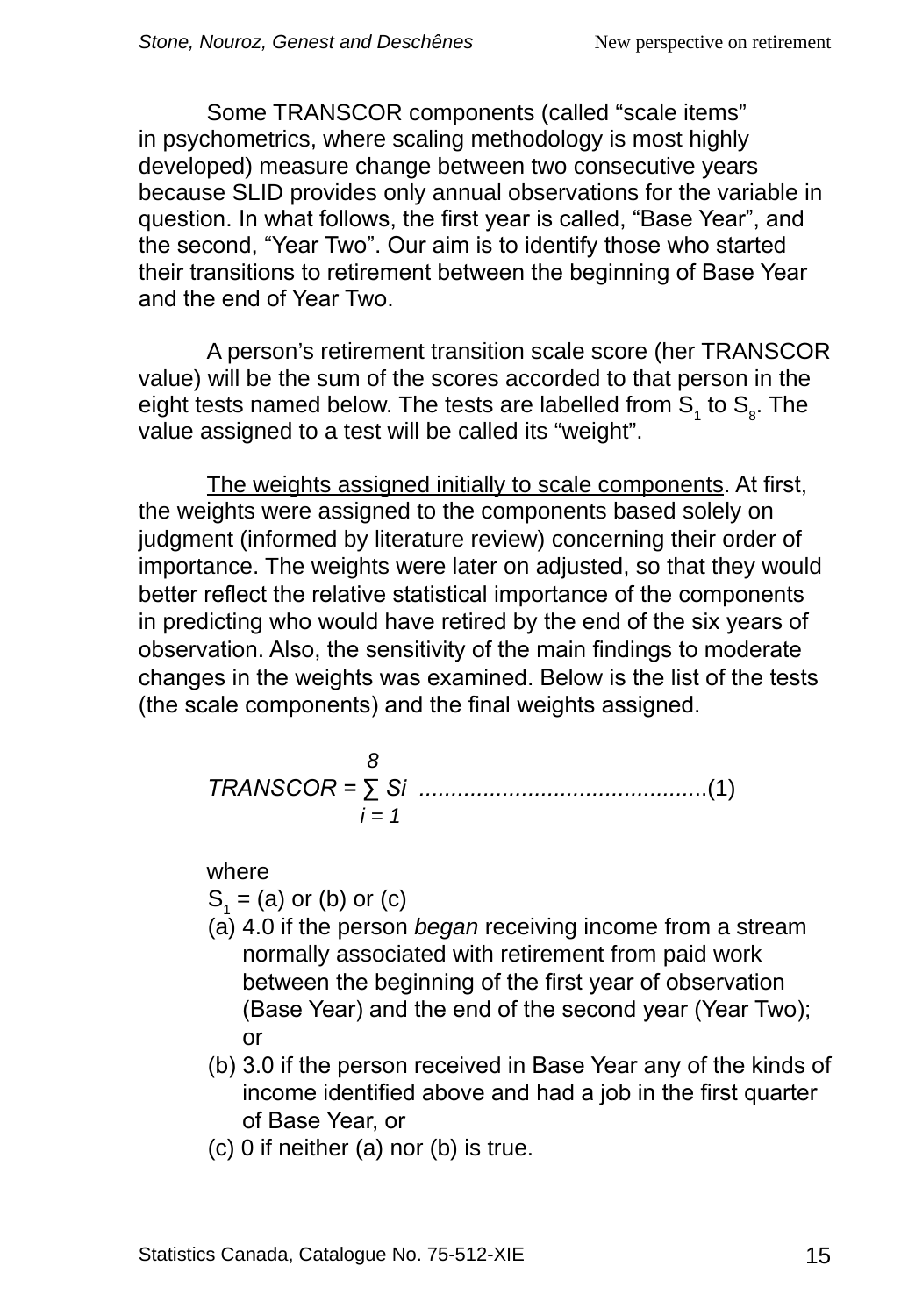$S_2$  = (a) or (b) or (c)

- (a) 0.8 if the person was outside the labor market at the end of Year Two but was in the labor market at the beginning of Base Year, and was *either* disabled during Base Year or Year Two, *or* had encountered a major health or other life event during Base Year or Year Two, and was outside the labor market throughout another month during Base Year and Year Two; or
- (b) 0.1 if the person was outside of the labor market at the end of Year Two but was in the labor market at the beginning of Base Year, and was *either* disabled during Base Year or Year Two *or* had encountered a major health or other life event during Base Year or Year Two, and was in the labor market in all other months during Base Year and Year Two; or
- (c) 0 if neither (a) nor (b) is true
- $S_3$  = (a) or (b) or (c)
- (a) 2.5 if the person was outside of the labor market at the end of Year Two but was in the labor market at the beginning of Base Year, and was *neither* disabled during Base Year or Year Two *nor* had encountered a major health or other life event during Base Year or Year Two and was outside the labor market throughout another month during Base Year and Year Two; or
- (b) 0.3 if the person was outside the labor market at the end of Year Two but was in the labor market at the beginning of Base Year, and was *neither* disabled during Base Year or Year Two *nor* had encountered a major health or other life event during Base Year or Year Two and was in the labor market in all other months during Base Year and Year Two; or
- (c) 0 if neither (a) nor (b) is true.

 $S_4$  = (a) or (b)

(a) 0.3 if the person ended her job of longest duration during either Base Year or Year Two and moved to another job, or changed jobs (moved from one employer to another, or from employment to self-employment or vice-versa)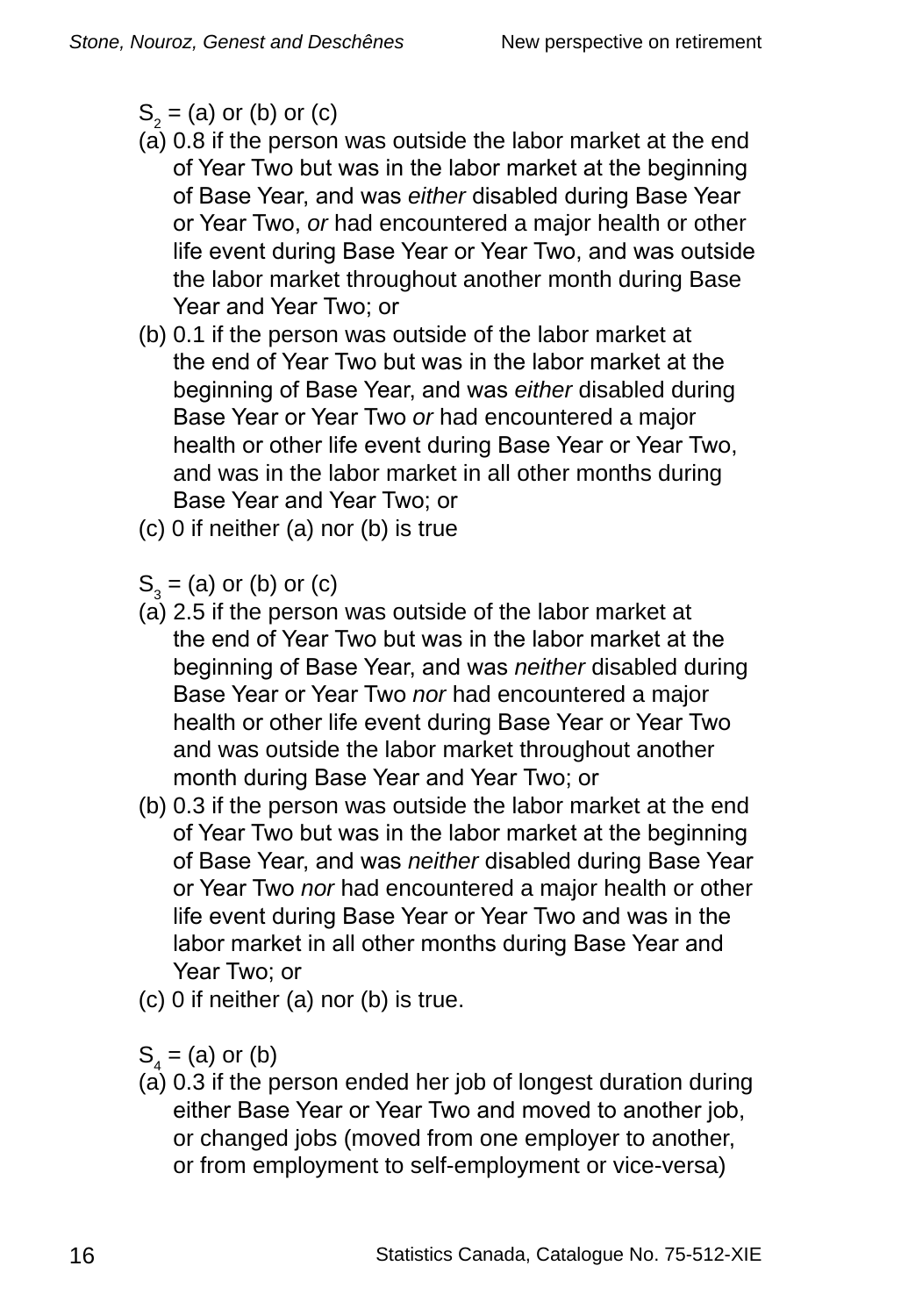during the same period, and if the job of longest duration had been held continuously for at least 10 years in the case of a man or five years in the case of a woman. (Women are assigned this weight with only five years because of their greater tendency to have work histories marked by job interruptions); or

- $(b)$  0 if  $(a)$  is not true.
- $S_5^2$  = (a) or (b)
- (a) 0.1 if the person reduced hours of paid work from fulltime levels to part-time levels, or by at least 40% while still working full time, at some time during Base Year and Year Two (job change is not required for eligibility to get this score); or
- (b) 0 if (a) is not true.
- $S_6$  = (a) or (b) or (c)
- (a) 1.0 if the person had an earnings reduction of 50% between Base Year annual earnings and Year Two annual earnings and had no positive score on any of items  $\mathsf{S}_2^{},\,\mathsf{S}_3^{},\,\mathsf{S}_4^{}$  or  $\mathsf{S}_5^{}$  above; or
- (b) 0.8 if the person had earnings reduction of 50% between Base Year annual earnings and Year Two annual earnings and had a positive score on any of the items  $S_{2}$ ,  $\mathsf{S}_{3}$ ,  $\mathsf{S}_{4}$  or  $\mathsf{S}_{5}$  above.
- (c) 0 if (a) is not true.
- $S_7$  = (a) or (b)
- (a) 0.3, if the person was employed in the first month of Base Year, and at the end of Year Two she had been unemployed for six consecutive months; or
- $(b)$  0 if  $(a)$  is not true.
- $S_8^2$  = (a) or (b)
- (a) 0.3 if the person changed residence during Base Year or Year Two (although the principles stated in Appendix A imply that residence change needs to be associated with some other condition more directly indicative of transition to retirement, the scale weight given to this variable is so low that it was decided to program the rule as if only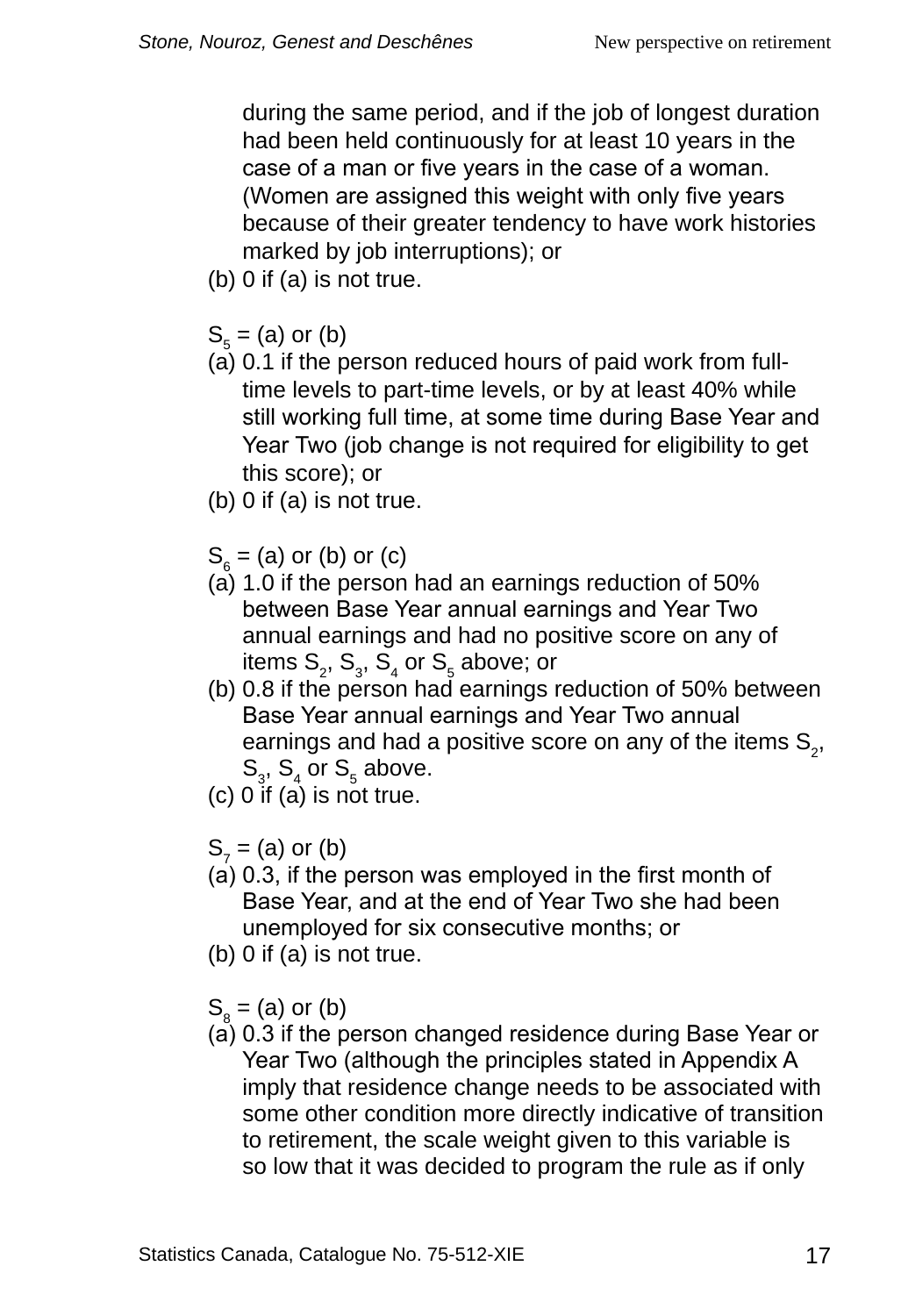residence change matters); or (b) if (a) is not true.

One of these tests merits further comment here. Test  $S<sub>1</sub>$ refers to the receipt of income from a stream normally associated with retirement from paid work. Drawing upon the SLID database, the income streams in question are private pension income, Canada or Quebec Pension income, and RRSP withdrawals. However, some CPP/QPP payments may be received for reasons other than retirement. Also, RRSP withdrawal need not be for retirement purposes.

Condition (b) of test  $S_1$  violates our basic principle of focusing on identifying those that began their transitions after the start of Base Year. However, it is reasonable to the extent that it allows us to assign a non-zero score to those who actually began receiving such income during that year. We increase the chances of identifying that subset by requiring that the person had a job in the first quarter of Base Year. There is no SLID variable that identifies the month when the person began receiving the kinds of income just cited.

### **Distribution of the scale levels**

Table A.1 presents unweighted distributions of TRANSCOR (the TRANSCOR value of zero is a lower bound; but the maximum of 7.7 is simply the highest score observed in the two samples). We hypothesize that the distribution of TRANSCOR is a proxy for an underlying distribution of the probability of being engaged in transition to retirement in 1993-1994 and 1996-1997, for the two cohorts respectively. Given this hypothesis, the higher the value of TRANSCOR, the more likely it was that the person had initiated her transition to retirement.

Thus, in order to judge who, among the SLID respondents in Panel Two (1996 cohort), had begun their transitions to retirement during the 1996 to 1997 period, it seemed reasonable to chose a threshold within the range of TRANSCOR values. Persons with TRANSCOR values above that threshold were judged to have begun their transitions to retirement during the 1996 to 1997 period. We initially set the TRANSCOR threshold at 3.3; but, under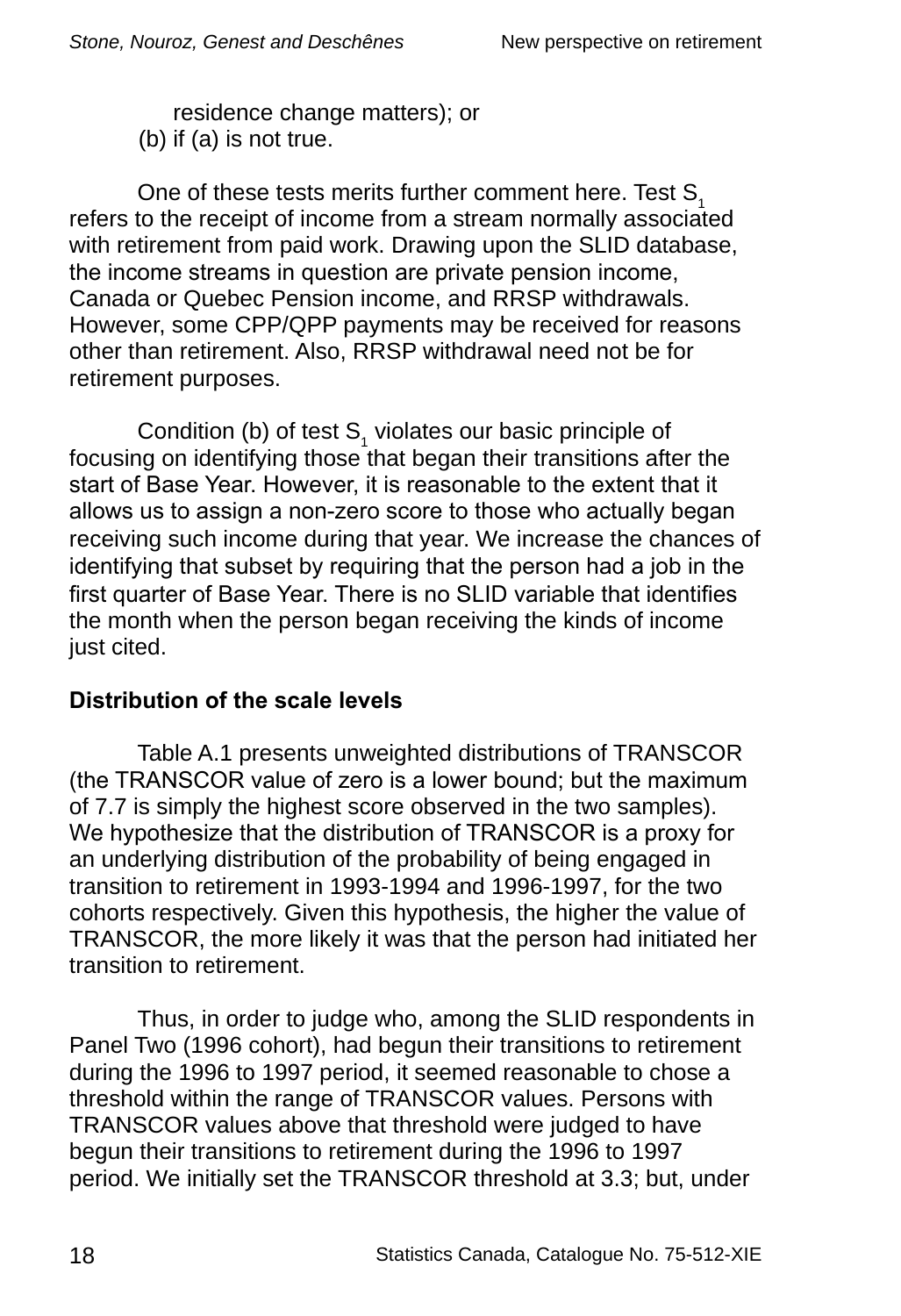<span id="page-22-0"></span>pressure from unduly small sample sizes for some key population subgroups, the threshold was lowered to 3.0, provided that persons be in the labor force in the first quarter of the two-year period with respect to which their TRANSCOR ratings are computed.

#### **Table A.1: Distribution of cohort members among levels of TRANSCOR, persons aged 45 to 64 in 1993 and 1996 respectively, Canada, 199 to 1994 and 1996 to 1997** (Unweighted)

|                 |        | <b>Cohort One</b> |          | <b>Cohort Two</b> |  |
|-----------------|--------|-------------------|----------|-------------------|--|
| <b>TRANSCOR</b> | Number |                   | % Number | ℅                 |  |
| 0               | 2629   | 56.7              | 2818     | 54.3              |  |
| 0.1 to 2.49     | 774    | 16.7              | 1048     | 20.2              |  |
| 2.5 to 2.99     | 166    | 3.6               | 172      | 3.3               |  |
| 3.0 to 3.29     | 451    | 9.7               | 447      | 8.6               |  |
| 3.30 to 4.9     | 391    | 8.4               | 456      | 8.8               |  |
| 5.0 to 5.9      | 90     | 1.9               | 83       | 1.6               |  |
| 6.0 to 6.9      | 90     | 1.9               | 114      | 2.2               |  |
| 7.0 or more     | 45     | 1.0               | 56       | 1.1               |  |
| Total           | 4636   | 100               | 5194     | 100               |  |

Source: Statistics Canada, Survey of Labour and Income Dynamics, longitudinal file.

Since those with ages close to 45 in 1996 were very unlikely to have begun their work-to-retirement transitions during 1996 to 1997, it is important to show the percentages of persons above the TRANSCOR threshold by age. Chart A.1 does so, and identifies men and women separately. For both sexes, the percentage found to be in transition to retirement ranges from under 10% at age 45 to over 65% at age 64.

A crude check on the reasonableness of our classification of the sample of those that began their transitions during 1996 to 1997 and those that had not done so, is available by way of *roughly* comparable data from two other surveys. Charts A.2 and A.3 present data from the Health and Retirement Survey (HRS) of the USA and the General Social Survey (GSS) of Canada.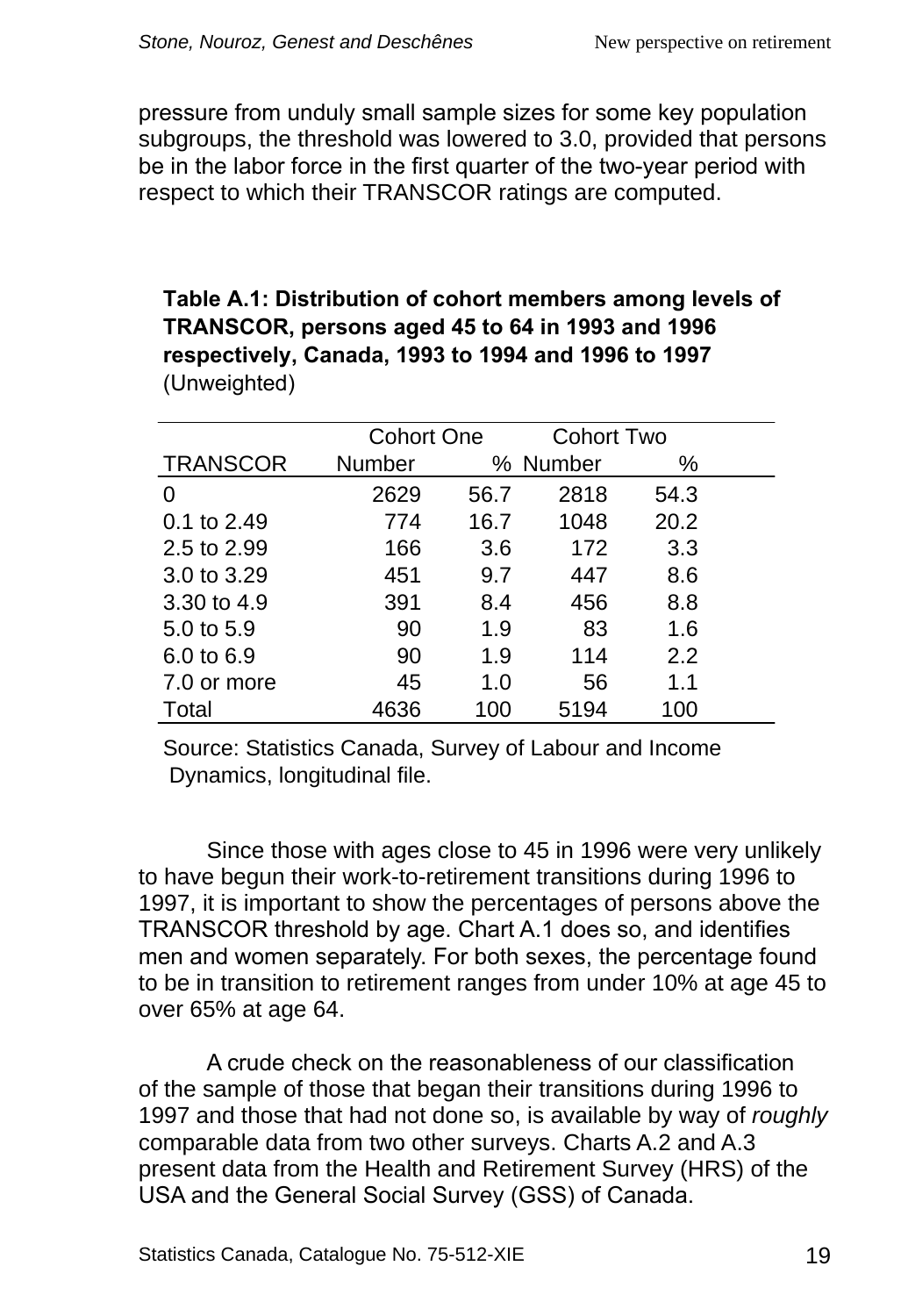<span id="page-23-0"></span>Based on Wave One (1992) of the HRS, Chart A.2 shows percentages by age and sex of those who reported either that they were partially retired or that they expected to retire within the next year. These two groups would include most or all of those who were in transition to final withdrawal from the labor force (the definition

#### **Chart A.1: Percentage who started their transitions to retirement during the 199 to 1994 and 1996 to 1997 periods, by sex and age, Canada**

(Only persons who were in the labour force in the first quarter of 1993 and 1996 respectively)



Source: Statistics Canada, Survey of Labour and Income Dynamics, longitudinal file.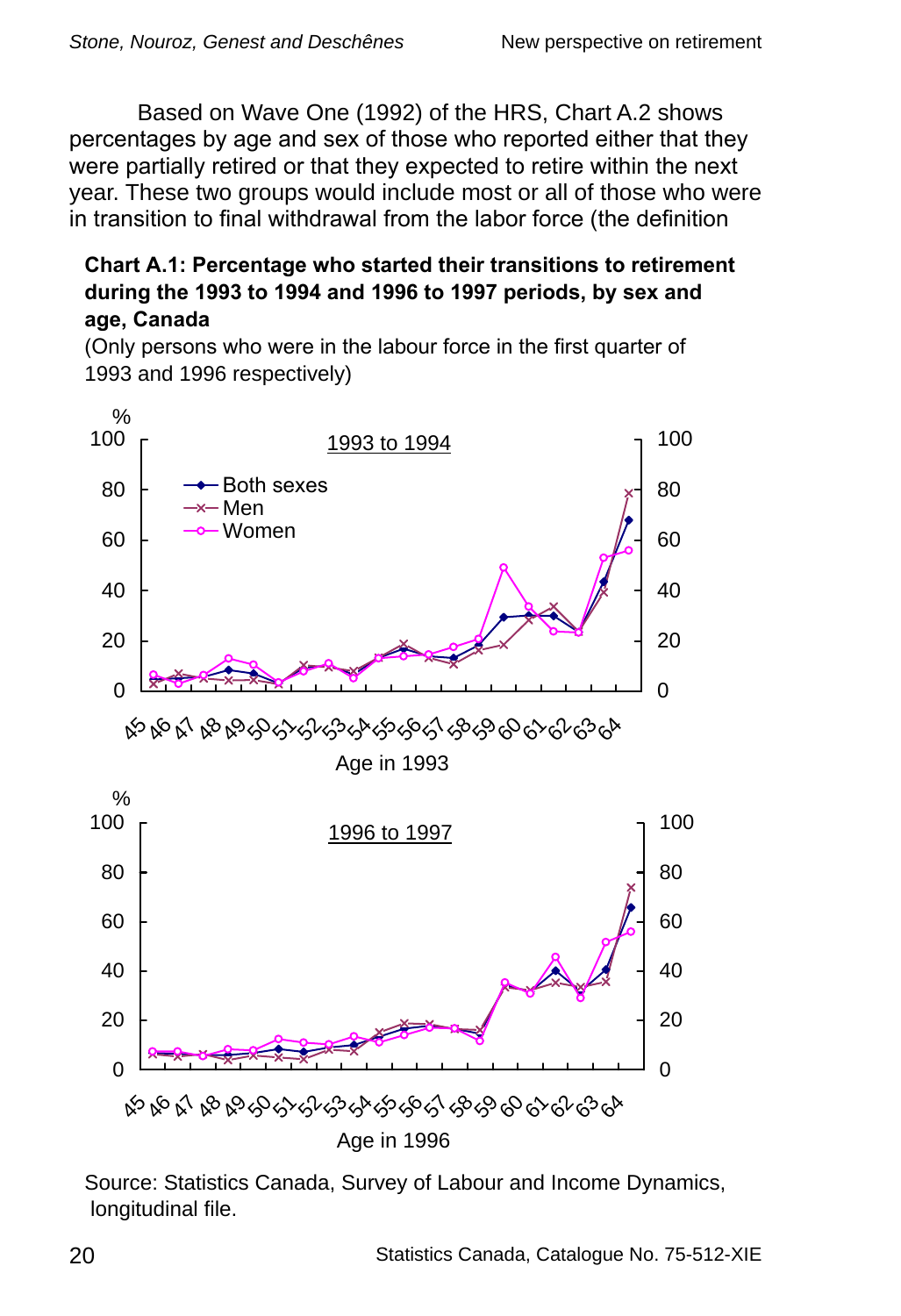#### <span id="page-24-0"></span>**Chart A.2: Percentage who were partially retired or will retire within the next year, United States, 1992**

(Subjective data based responses of persons who had a job at the survey date)



Source: Health and Retirement Survey, Wave 1, University of Michigan, USA.

#### **Chart A.3: Percentage who plan to retire within the next year or who have changed the nature of their work in planning for retirement, Canada, 2000**

(Subjective data for those who said they had not retired, and who worked for at least 11 months in 1999)



Statistics Canada, Catalogue No. 75-512-XIE 21 Source: Statistics Canada, General Social Survey, Cycle 16, 2002.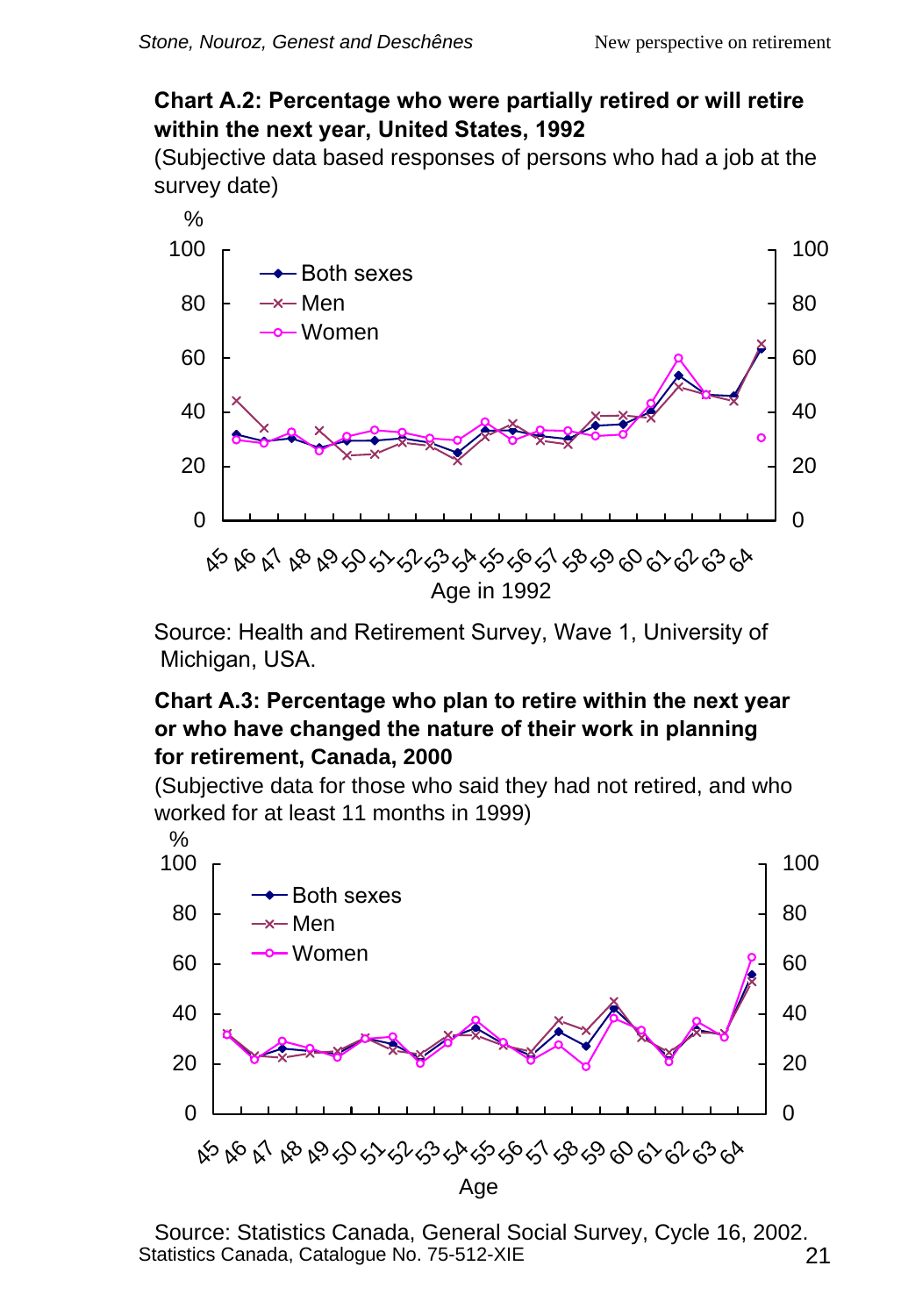of "retirement" used in this paper) at the time they were asked the questions in Wave One of the HRS.

Chart A.3 is based on a battery of retirement planning questions that were asked of persons who said they were not retired in the 2002 round of the Canadian General Social Survey. It shows percentages for those who reported either that they had changed the nature of their work as part of their plans for retirement or that they planned to retire within the next year. These two groups would include most or all of those who were in transition to final withdrawal from the labor force at the time they were asked the questions in the 2002 GSS.

Clearly, no direct comparisons of numbers should be pursued among Charts A.1 to A.3 for several reasons. These charts come from quite different policy and cultural environments; they involve different survey questions asked in different years. Unlike Chart A.1, Charts A.2 and A.3 show results of subjective responses about retirement plans or intentions in a context where each respondent was left free to define what "retirement" meant to her.

Thus we should only ask whether the "broad drift" of the curves in Charts A.2 and A.3 suggest that the estimates in Chart A.1 are reasonable. All three figures show a prominent upward "spike" at age 64, and a generally flat trend up to the mid-50s in age. The HRS agrees with the estimates in Chart A.1 in showing a distinct upward turn in the curve below but near age 60, while that is seen in the GSS curves only in the 60s.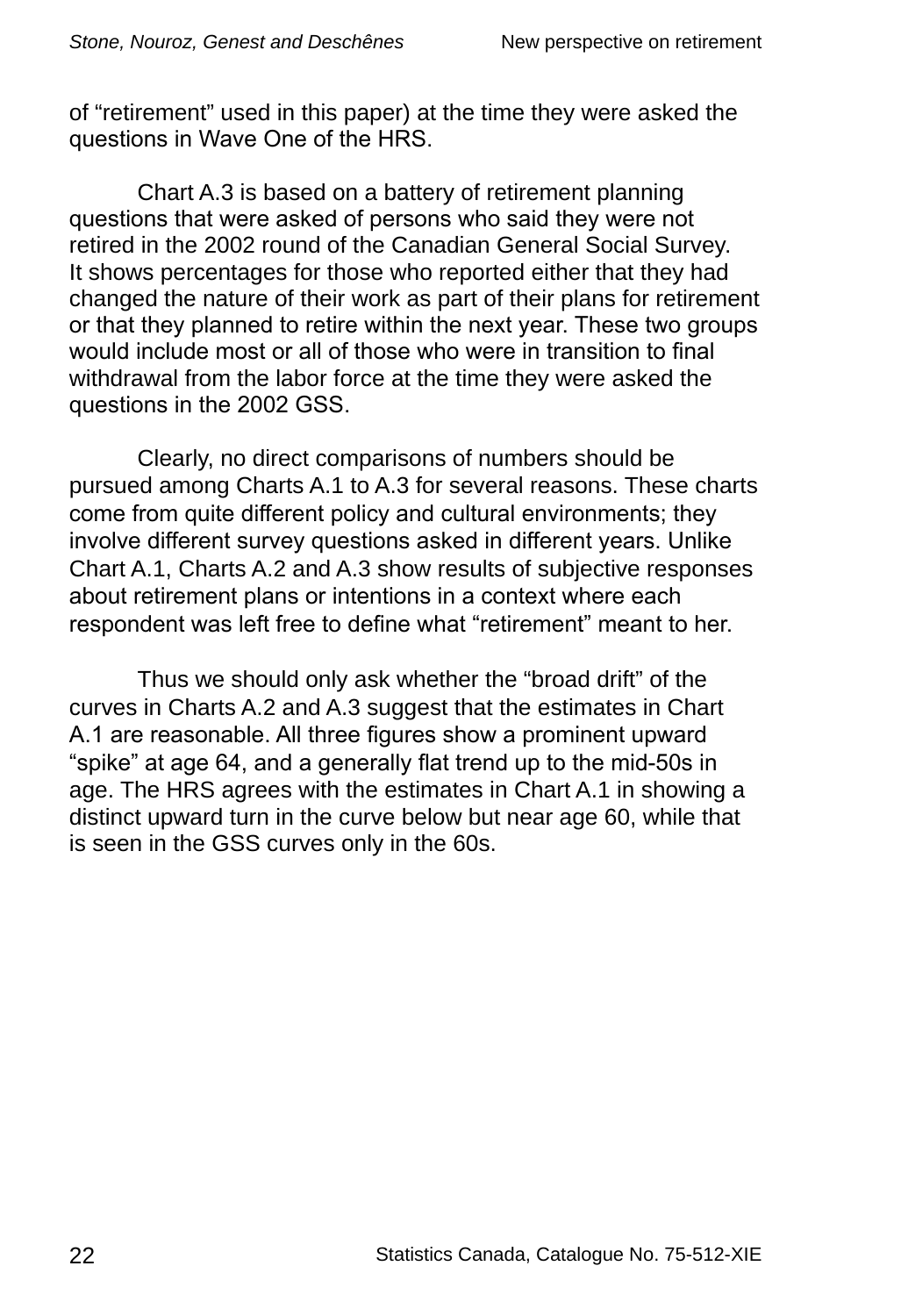<span id="page-26-0"></span>Despite the major differences among the data sources, the orders of magnitudes of the percentages are broadly similar across all three figures at ages 62 to 64. This is in sharp contrast to the younger ages where the percentages for the GSS and HRS are very much higher than those of the estimates in Chart A.1. This divergence at the younger ages could be a result of the fact that the HRS and GSS respondents often defined "retirement" as leaving their perceived career jobs (often to go to other kinds of jobs); whereas the SLID-based estimates focus on departure from the paid labor market and receiving retirement-related income.

In summary, our concept of the work-to-retirement transition requires, for its application in statistical analyses, an identification of who has entered the transitional process within a given time period. This is done most easily when survey respondents are asked about their retirement-related expectations, plans and activities; although this subjective information needs to be combined with observations of their behavior. However, SLID has no such questions, and consequently a multi-dimensional index that relies entirely upon observations of behavior is unavoidable.

#### **Mapping trajectories of work-to-retirement transitions**

Since a trajectory of transition to retirement is a *sequence* comprising a number of changes among the members of a defined class of "positions", an initial task in identifying trajectories is to define the list of positions. For this study the positions are defined in terms of (a) labor force states occupied throughout a quarter (three consecutive months) and (b) changes in labor force states from one month to another within a quarter. $8$  The adopted definitions are

<sup>.</sup> Since the list that follows implies extensive manipulation of monthly data, it is worthwhile to comment on why there is so much focus on the time interval of one quarter. We felt that where one wishes to refer to a respondent holding down a new job, or to the person leaving the labor market, the duration of stay in either of these two states should be long enough to prompt an analyst to think that the respondent was on the way to settling into the state. One month seemed too short a period, and three months seemed more useful. It is recognized that these are only judgments.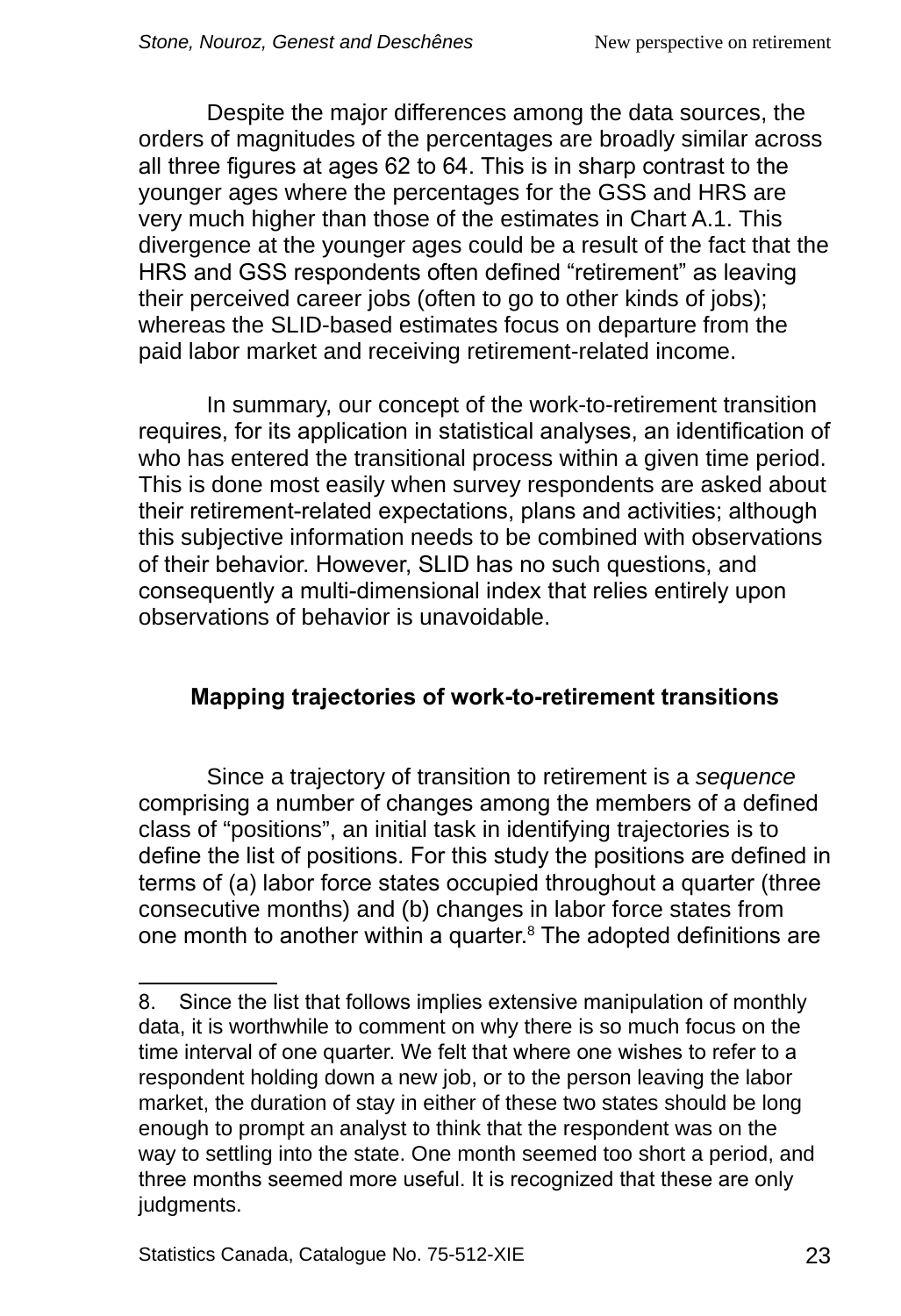such that in any quarter a person may be in one and only one of the following positions.

- 1. Employed full time and with no job change throughout the quarter<sup>9</sup>.
- 2. Employed part-time and with no job change throughout the quarter.
- 3. Employed in the first and last month of a quarter, and had a voluntary job change during the quarter.
- 4. Employed in the first and last month of a quarter and had an involuntary job change during the quarter.
- 5. Unemployed throughout the quarter.
- 6. Unemployed or outside of the labor force in the first month of the quarter but employed in the last month.
- 7. Employed in the first month of the quarter but unemployed in the last month
- 8. In the labor force in the first month of the quarter but outside the labor force in the last month.
- 9. Not in the labor force in all three months of the quarter, and receiving some kind of pension or old-age security income during the current year (the income conditions are added here to increase the chances that a person in this position is on the way to retirement).
- 0. Unclassified.

Thus our study defines positions in terms of different aspects of the respondent's orientation to the labor market. It is herewith acknowledged that in certain studies, key life events and changes in family responsibilities should be considered in mapping trajectories. The list of positions shown here was developed for a study where it was desired to include key life events and changes in family responsibilities among the explanatory variables that help to explain the changes of positions defined solely in terms of labor-market-related behavior.

<sup>9.</sup> The number that precedes each position described in this list is used below in describing trajectories.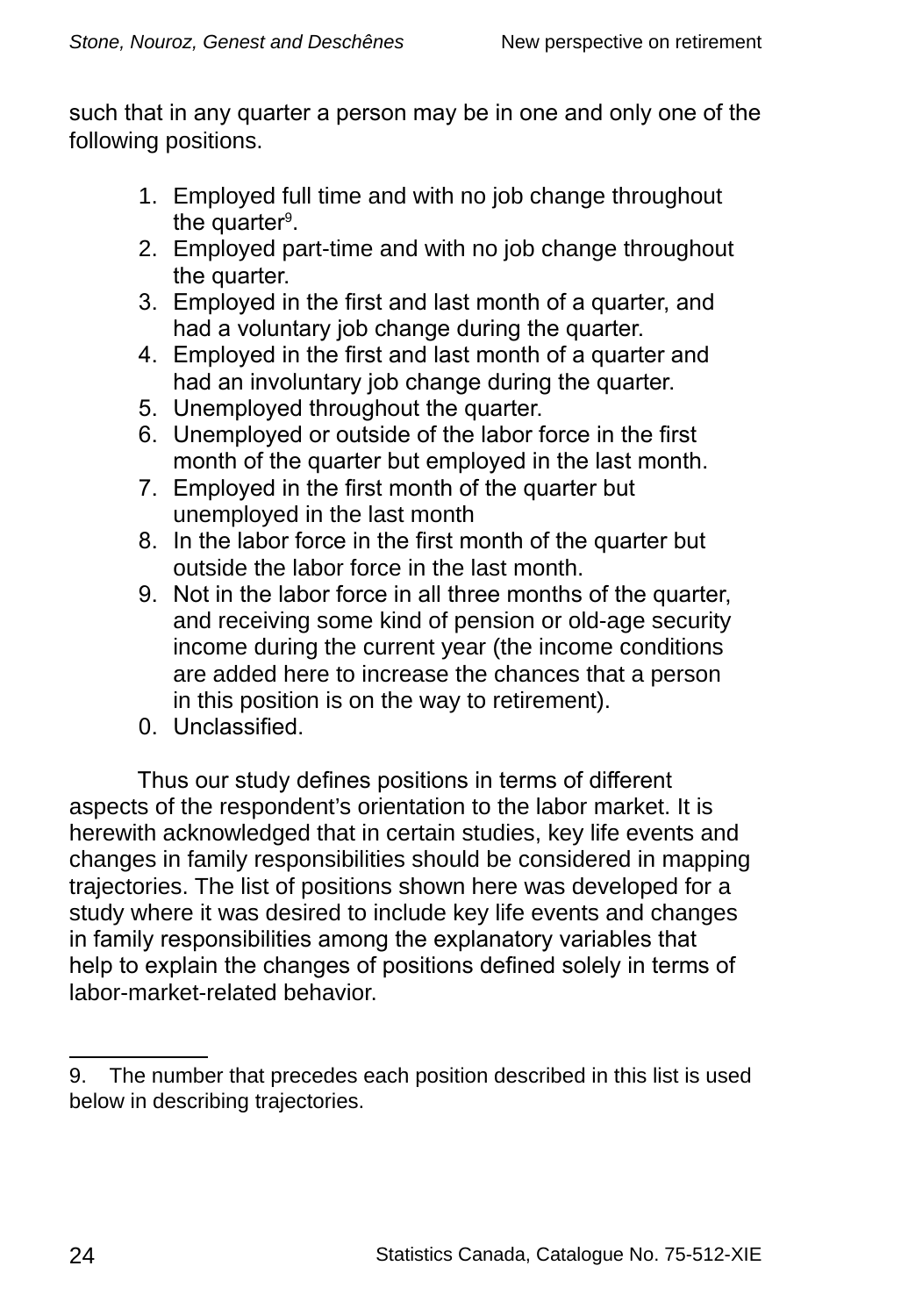It is also important to note that although trajectories of transition to retirement are defined relative to the last four of the six‑year observation period (thus a total of 16 quarters) for SLID Panel Two, there is no necessary restriction of trajectory measurement and mapping to 16 quarters. We have already computed 24-quarter trajectories that cover all six years. These are useful when one needs to know who actually began closing their trajectories — concept defined below — during the 1996 to 1997 period, as was the case in Chapter 13 above. However, all text below refers to the 16-quarter trajectories.

In each of the 16 quarters that comprise the last four years of observation, a respondent who remained in the survey throughout the four years is assigned to one of the ten positions listed above, based on her attributes.10 *This sequence of 16 positions is the operationally defined trajectory of transition to retirement for that respondent during those four years*. In their study of persons' career trajectories. Han and Moen (1999) also used a sequence of code numbers to map a trajectory. Charts A.4 and A.5 illustrate two of the trajectories found among the respondents judged to be in transition to retirement as of 1996-1997.

The trajectory in Chart A.4 comprises the following sequence of 16 code numbers: [**1111222299999999**]. Each code number refers to the respondent's position in a single quarter, and the number is interpreted by referring to the list of positions provided above. This remark will now be clarified by reference to the more complex trajectory in Chart A.5.

This trajectory comprises the following sequence of codes [**9656145155675555**]. During the first quarter of 1998, the person was out of the labor force throughout the quarter, and received some kind of retirement-related income during 1998 (position #9). During the first month of the second quarter, she was unemployed but, in the last month of this quarter, was employed (position #6). The person then became unemployed during all months of the third

<sup>10.</sup> Sixty-three of 709 respondents in the 1996 cohort who were judged to be in transition were lost from the survey (due to death, for example) over the four years.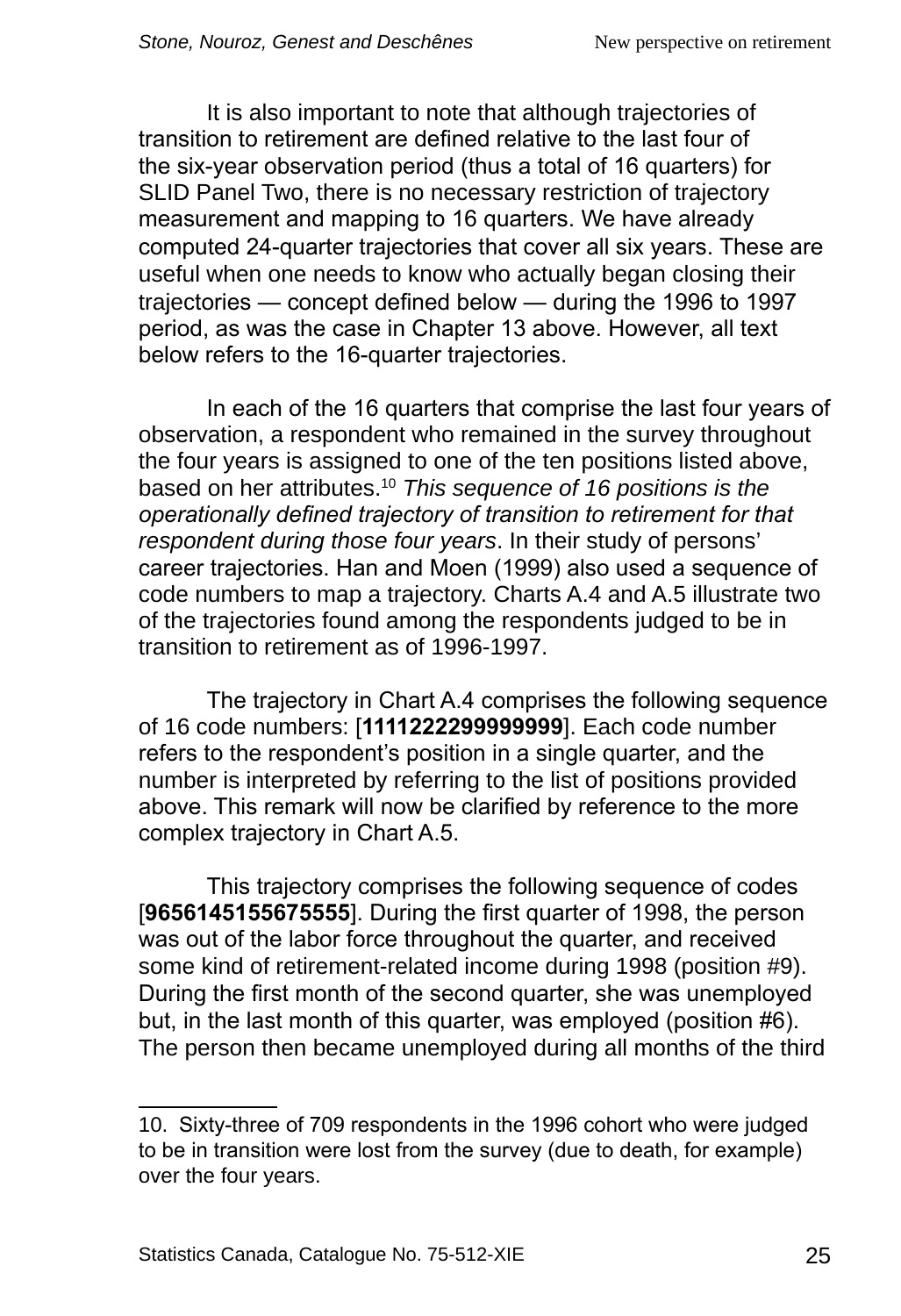<span id="page-29-0"></span>



1. This string of code numbers is the statistical representation of the trajectory.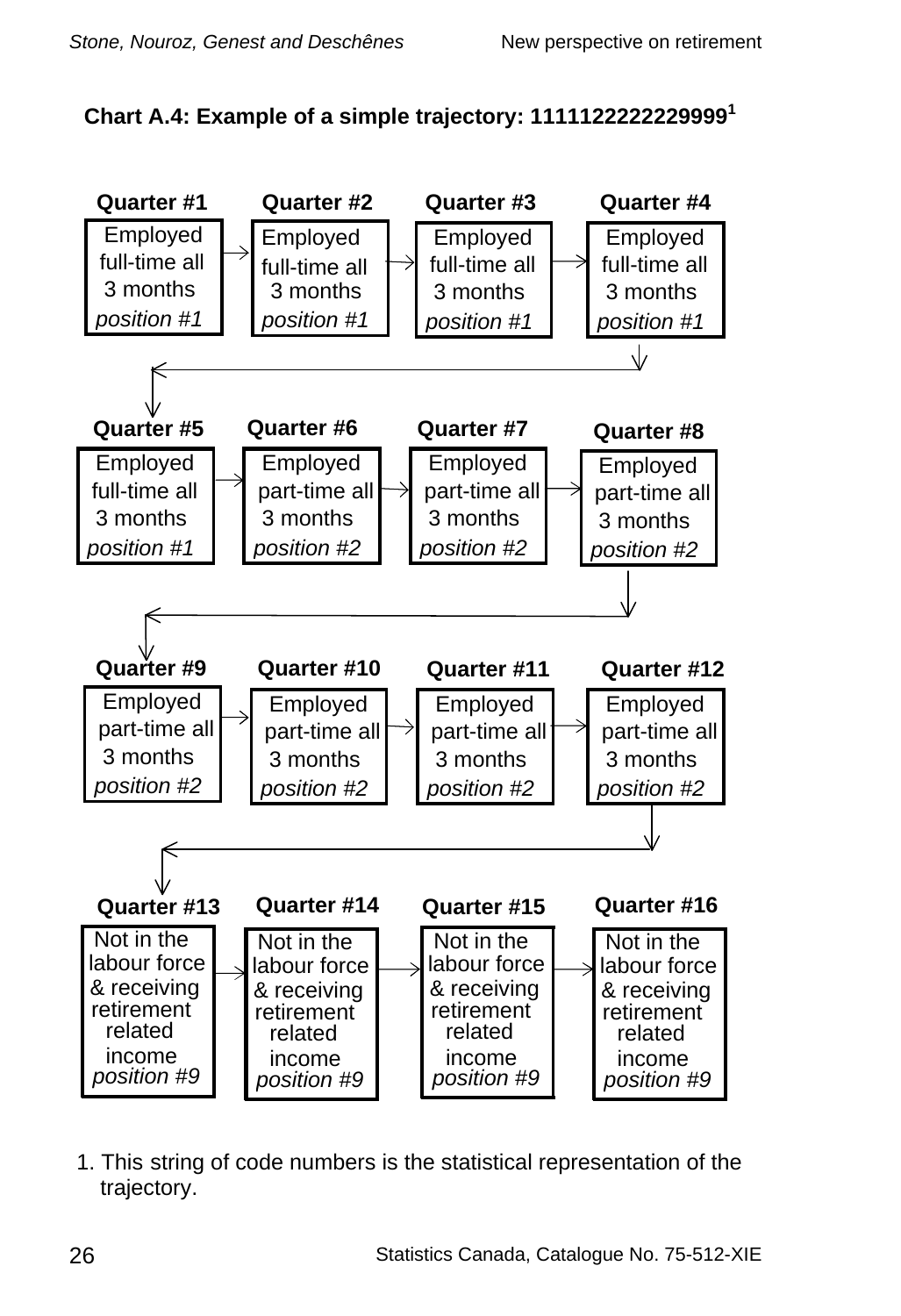<span id="page-30-0"></span>

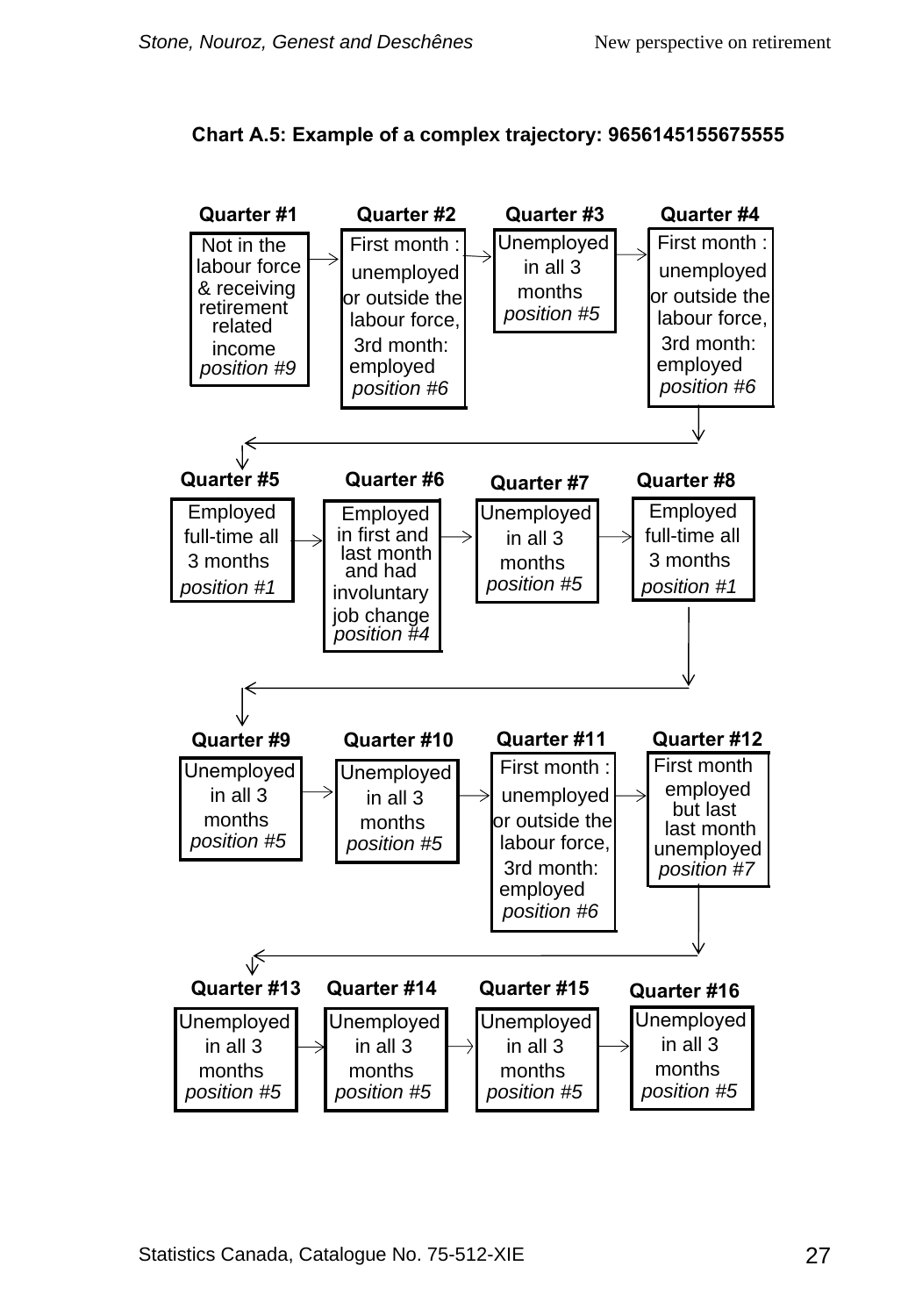quarter (position #5). During the first month of the fourth quarter, she was unemployed but, in the last month of this quarter, was employed (position #6). In the fifth quarter she was employed full time throughout the quarter (position #1). In the sixth quarter the person was employed in the first and last months and had an involuntary job change in the quarter (position #4). The person then became unemployed throughout the seventh quarter (position #5). However, throughout the eighth quarter the person had the same full-time job (position #1). In the ninth and the tenth quarters the person was again unemployed throughout the quarters (position #5). In the eleventh quarter the person was unemployed or was outside the labor force in the first month but was employed in the last month (position #6). In the twelfth quarter the person was employed in the first month but became unemployed in the last month (position #7). From the thirteenth to the sixteenth quarters the person was unemployed in all the months (position #5).

Charts A.4 and A.5 are presented here as concrete examples of the notion of trajectory of transitions to retirement, which was defined as an abstract concept earlier. Table A.2 illustrates in detail many trajectories from the 1996 cohort. All the trajectories have a certain feature in common. They represent the classic retirement transition pattern – a direct move (between two consecutive quarters) from the same full-time job held during three consecutive months into a position where the person was outside the labor market in the next three consecutive months and was also in receipt of some kind of retirement-related income. Furthermore, she did not return to the labor market up to the end of the observation period (December 2001).

Chart A.6 shows the age pattern of the prevalence of this class of trajectories among the members of the SLID cohort of 1996. Chart A.6 shows that the classic pattern of transition from work to retirement was most likely to be found in the 55 to 59 age group, and that the magnitude of concentration in this age group was notably higher for women than for men. The second highest probability of using this pattern is found in the 60 to 64 age group.

All the trajectories listed in Table A.2 are said to be "closed" because for six consecutive months at the end of the six years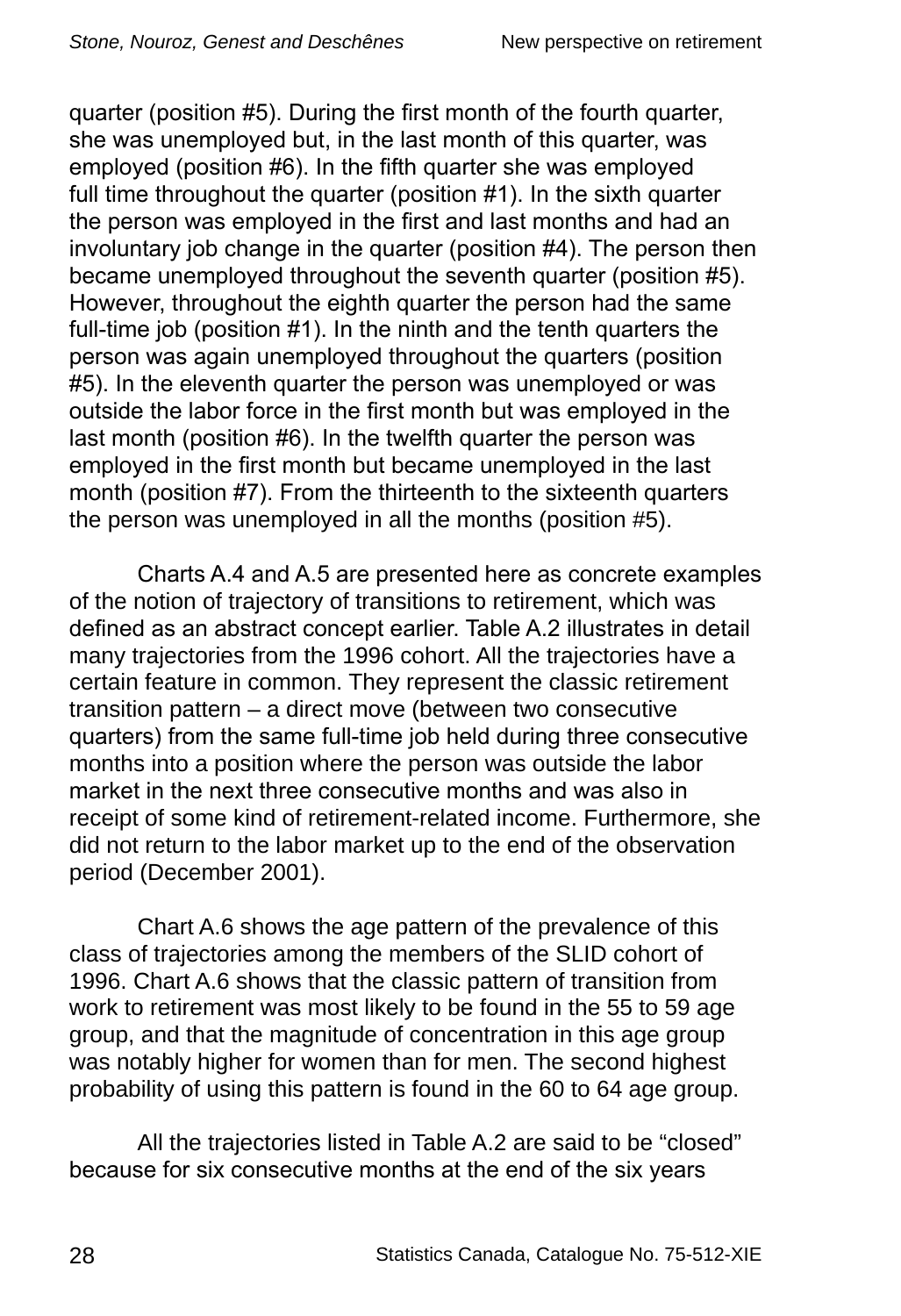#### <span id="page-32-0"></span>**Table A.2: Selected trajectories found among members of the 1996 cohort, Canada, 1998 to 2001**

(These trajectories include a move from a full-time job to outside of the labour force in two consecutive quarters, with no return to the labour force up to the last period of observation)

|                                             |                                 | Quarter when               |
|---------------------------------------------|---------------------------------|----------------------------|
| Trajectory                                  | Relative frequency <sup>1</sup> | closure <sup>2</sup> began |
| 111119999999999                             | 0.3%                            | 7                          |
| 111999999999999                             | 0.3%                            | 5                          |
| 222111199999999                             | 0.1%                            | 9                          |
| 110111999999999                             | 0.3%                            | $\overline{7}$             |
| 111111111111119                             | 0.2%                            | 15                         |
| 111111111111199                             | 0.2%                            | 14                         |
| 111111111111999                             | 0.1%                            | 13                         |
| 111111111199999                             | 0.3%                            | 11                         |
| 111111119999999                             | 0.3%                            | 9                          |
| 111111999999999                             | 0.0%                            | 7                          |
| 111119999999999                             | 0.2%                            | 6                          |
| 111199999999999                             | 0.1%                            | 5                          |
| 11999999999999                              | 0.1%                            | 3                          |
| 156155551999999                             | 0.2%                            | 10                         |
| 222211111111999                             | 0.1%                            | 13                         |
| 222222221111119                             | 0.1%                            | 15                         |
| 55619999999999                              | 0.0%                            | 5                          |
| 561786181111999                             | 0.0%                            | 13                         |
| 961111119999999                             | 0.1%                            | 9                          |
| Sum of relative frequencies                 | 3.0%                            |                            |
| Percentage of all trajectories <sup>3</sup> | 5.6%                            |                            |

1. Percentage of all persons, aged 45 to 64 in 1996, judged to have started their transitions during 1996 to 1997.

2. A trajectory is closed when it has an uninterrupted string of code "9" ending in "99" in the last two quarters  $(Q15 \text{ and } Q16)$ .

3. This is the total of all trajectories listed above (19) divided by the grand total of unique trajectories (342) found for the population described in note (1), expressed as a percentage.

Source: Statistics Canada, Survey of Labour and Income Dynamics, longitudinal file.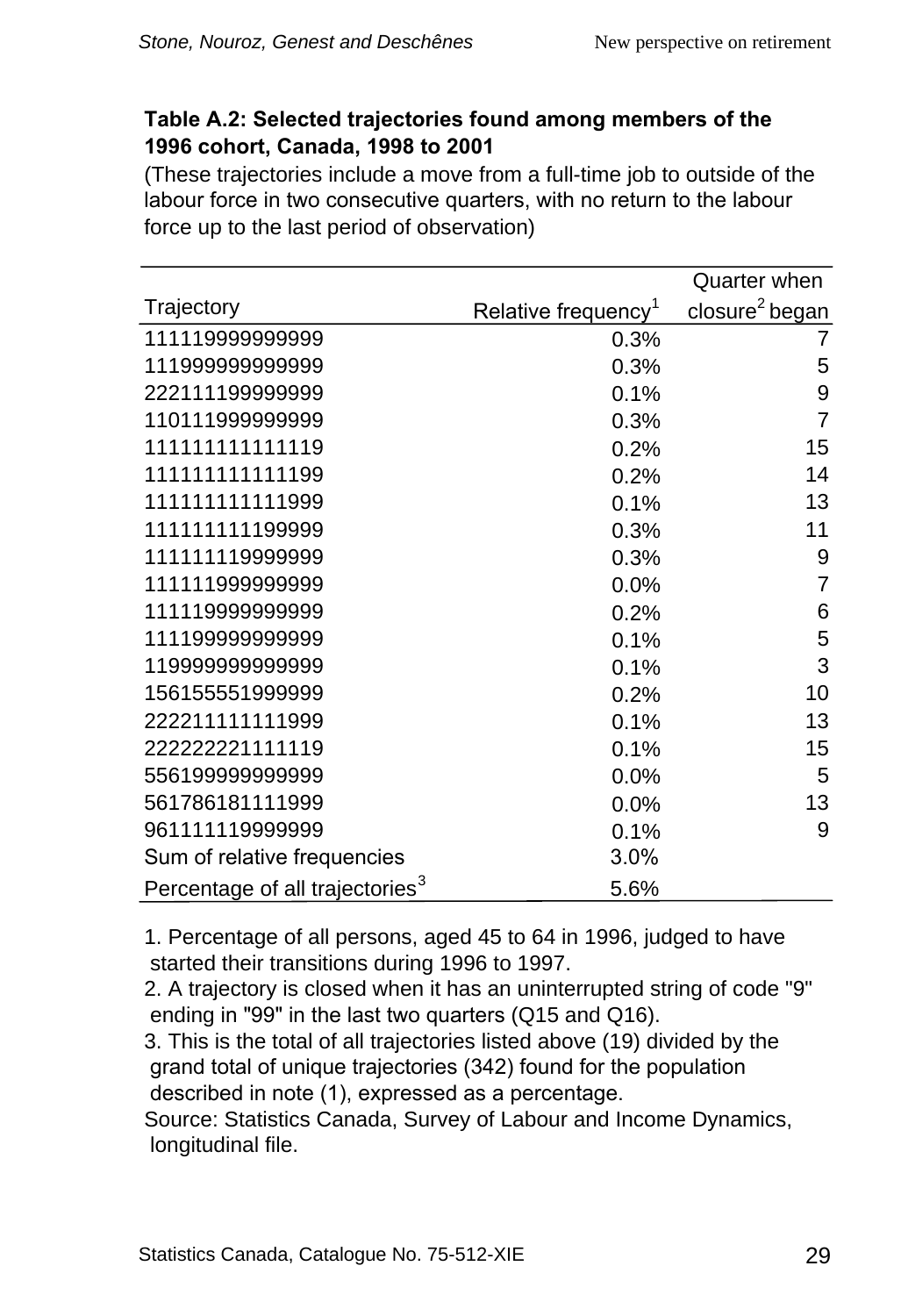<span id="page-33-0"></span>**Chart A.6: Percentages with trajectories that represent the classic pattern of work-to-retirement transition, among those who began their transitions to retirement during the 1996 to 1997, by age and sex, Canada, 1998 to 2001**



<sup>1.</sup> Defined in the text.

Source: Statistics Canada, Survey of Labour and Income Dynamics, longitudinal file.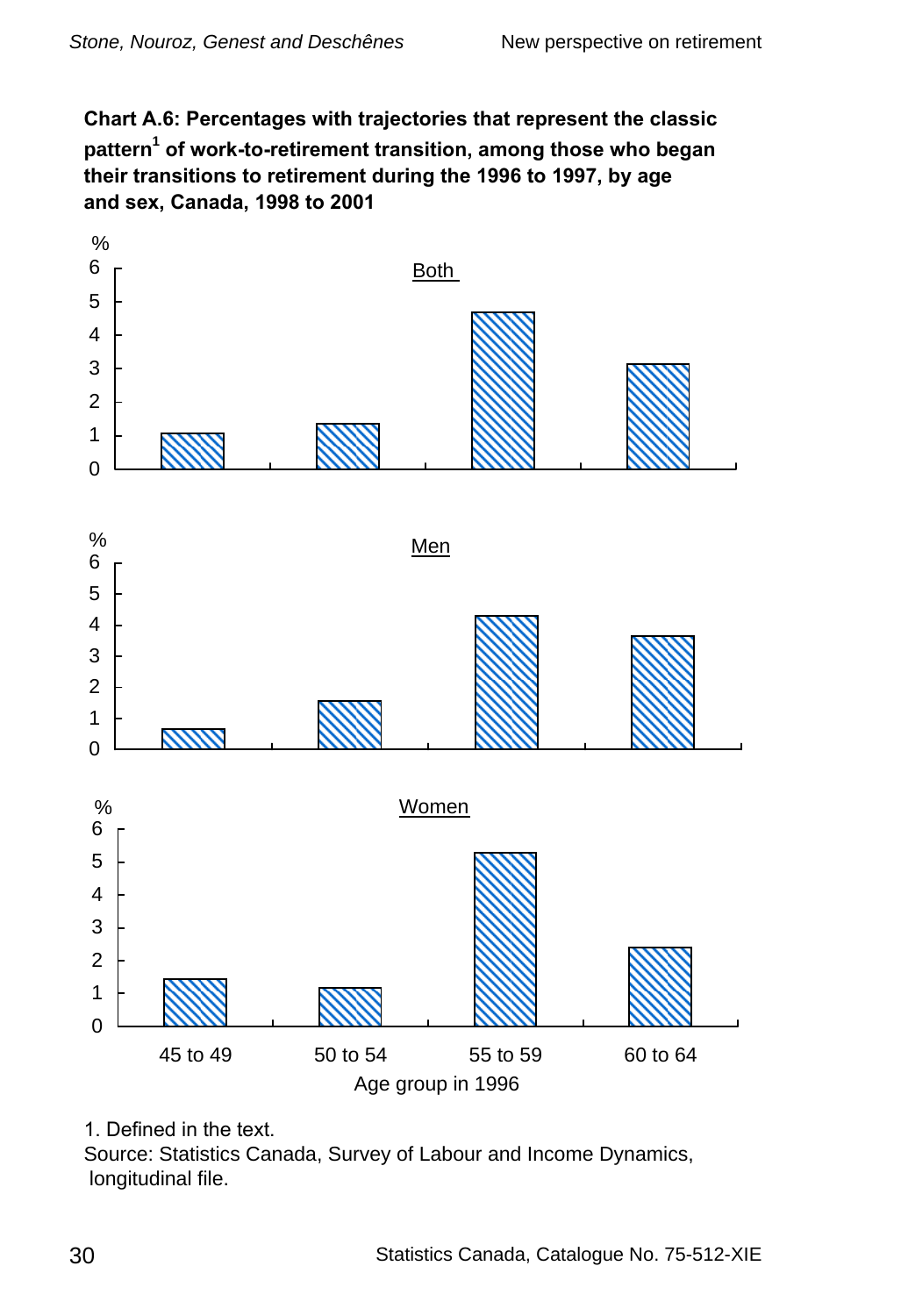#### <span id="page-34-0"></span>**Chart A.7: Percentage with closed trajectories among those who began their transitions to retirement during 1996 to 1997, by age and sex, Canada, 1998 to 2001**



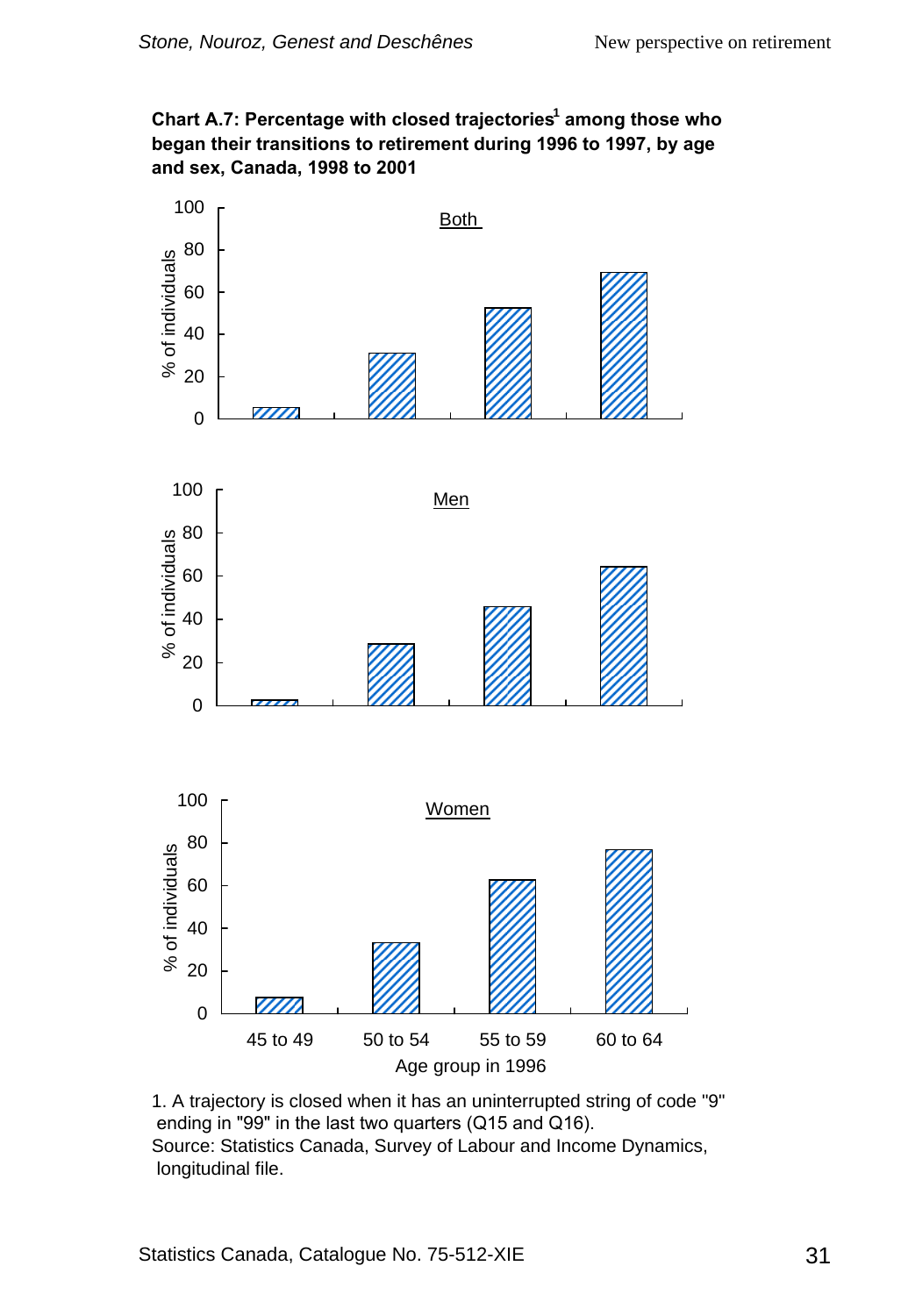<span id="page-35-0"></span>of observation, the persons were outside the labor market and in receipt of some kind of retirement-related income. However, some of these persons may have returned to the labor market after those six months (i.e., after December 2001); with the probability of doing so varying inversely with age (Quinn, Burkhauser and Myers 1990: ch. 5).

Due to the wide age range covered in the data, a substantial percentage of trajectories are unclosed at the end of the six years. Chart A.7 shows the proportion of closed trajectories according to age at the beginning of the observation period.

As one might expect, Chart A.7 shows a strong upward trend in the percentage with closed trajectories as age in 1996 increases from 45 to 49 to 60 to 64. Chart A.7 shows that a very small percentage (5.4% for both sexes) of individuals in 45 to 49 age group had closed trajectories by the end of the last year of observation in 2001. This is in sharp contrast to a figure close to 70% for the 60 to 64 age group. The figure for the 45 to 49 age group illustrates the fact that a great majority either had not left the labor market up to the end of 2001 or had come back to the labor force after having left it.

In introducing the concept of closure of a trajectory, we have begun to move toward procedures whereby trajectories could be classified into a small set of meaningful classes for analysis. Chapter 13 has used a stricter definition of closure in developing its classification of trajectories into six broad groups. How to classify trajectories is the topic to which we now turn.

### **Classifying trajectories**

In his 1995 review of the state of the art of classifying trajectories in various fields of research, notably that of personal life histories, Abbot (1995) cited two approaches. Within each approach a variety of specific methods is in use (see also Abbot and Tsay 2000). The first approach is based upon specifying an overall measure of distance or similarity between two trajectories. Using pair-wise comparisons, groups are then generated so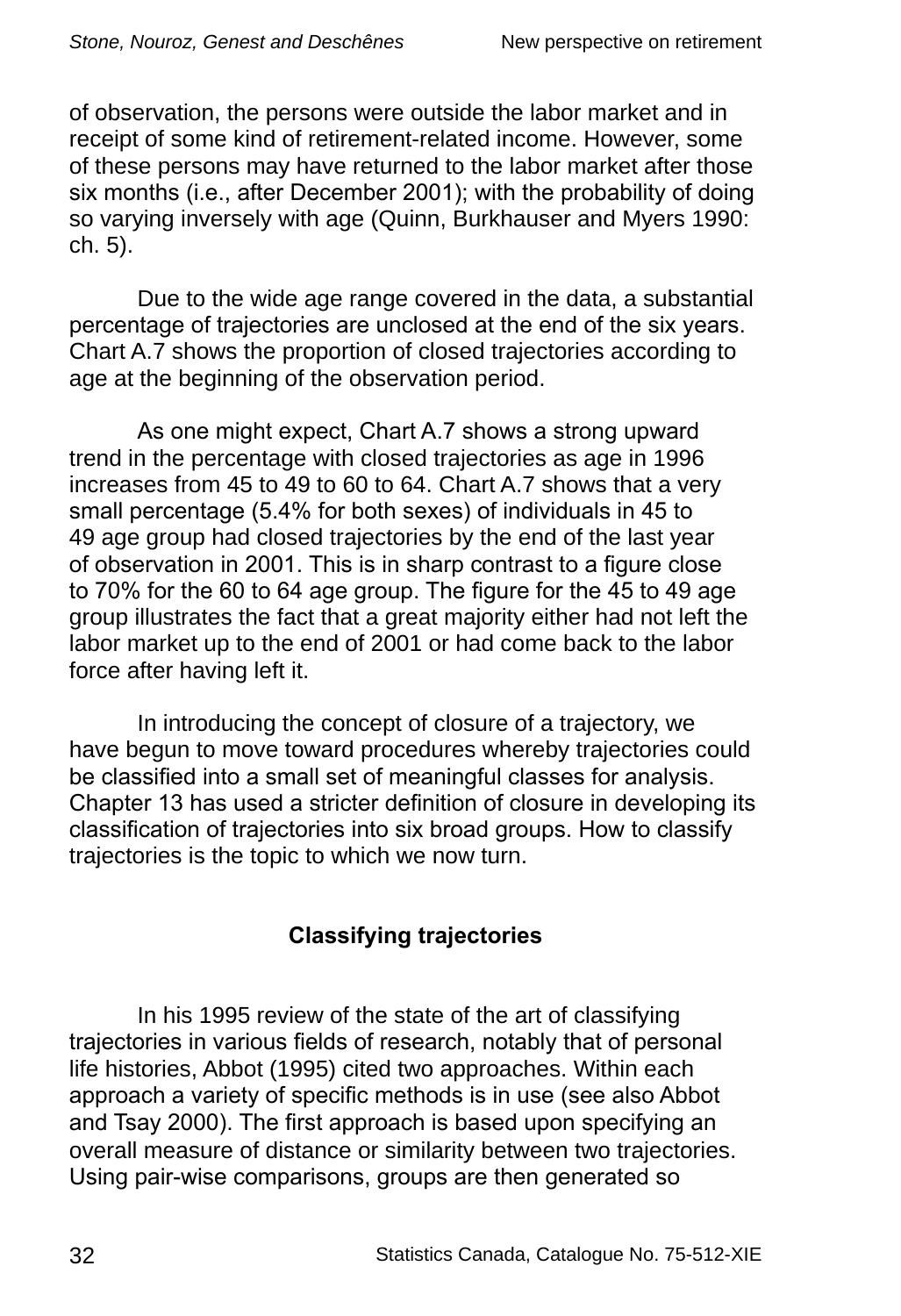as to maximize the within group similarity and between-group differences. The term "optimal matching" is now used to refer to the techniques that use this approach.

The second approach relies upon sets of rules for grouping that are specified by experts, and it is often called "judgment‑based grouping" or "rules-based grouping". A notable feature of rules-based grouping is that the same set of trajectories will be grouped in different ways, depending upon the rules that are adopted. Blau (1994), Quinn, Burkhauser and Myers (1990), and Gustman and Steinmeier (2000) use rules-based rules to generate their groupings of trajectories of work-to-retirement transitions. In dealing with career trajectories, Han and Moen (1999) used a combination of optimal matching and rules-based grouping.

Our opinion is that the results of the grouping trajectories of transitions to retirement should facilitate research focused on major matters of public-policy concern that involve later-life transitions involving the labor market, changes in health and functional capacity, shifting family responsibilities and standard of living. A focus upon such concerns tends to lead to considerable priority for rules based grouping.

Concerns expressed in the scientific and policy literature about retirement include the following:

- The progressive abandonment of the classic pattern of going straight from a career job into retirement
- The influence and relative importance of government policies in stimulating decisions to seek early retirement
- Gradual retirement, where people leave their career jobs and then move to part-time or full-time bridge jobs before finally exiting the labor market
- Patterns of retirement by older workers who are forced out of their jobs
- Patterns of re-entry to the labor market by persons who left it in order to "retire"
- Patterns of transition to retirement by those looking for a job and not finding it (especially the long-term unemployed among older workers)
- Gender differences in patterns of transition to retirement followed by men and women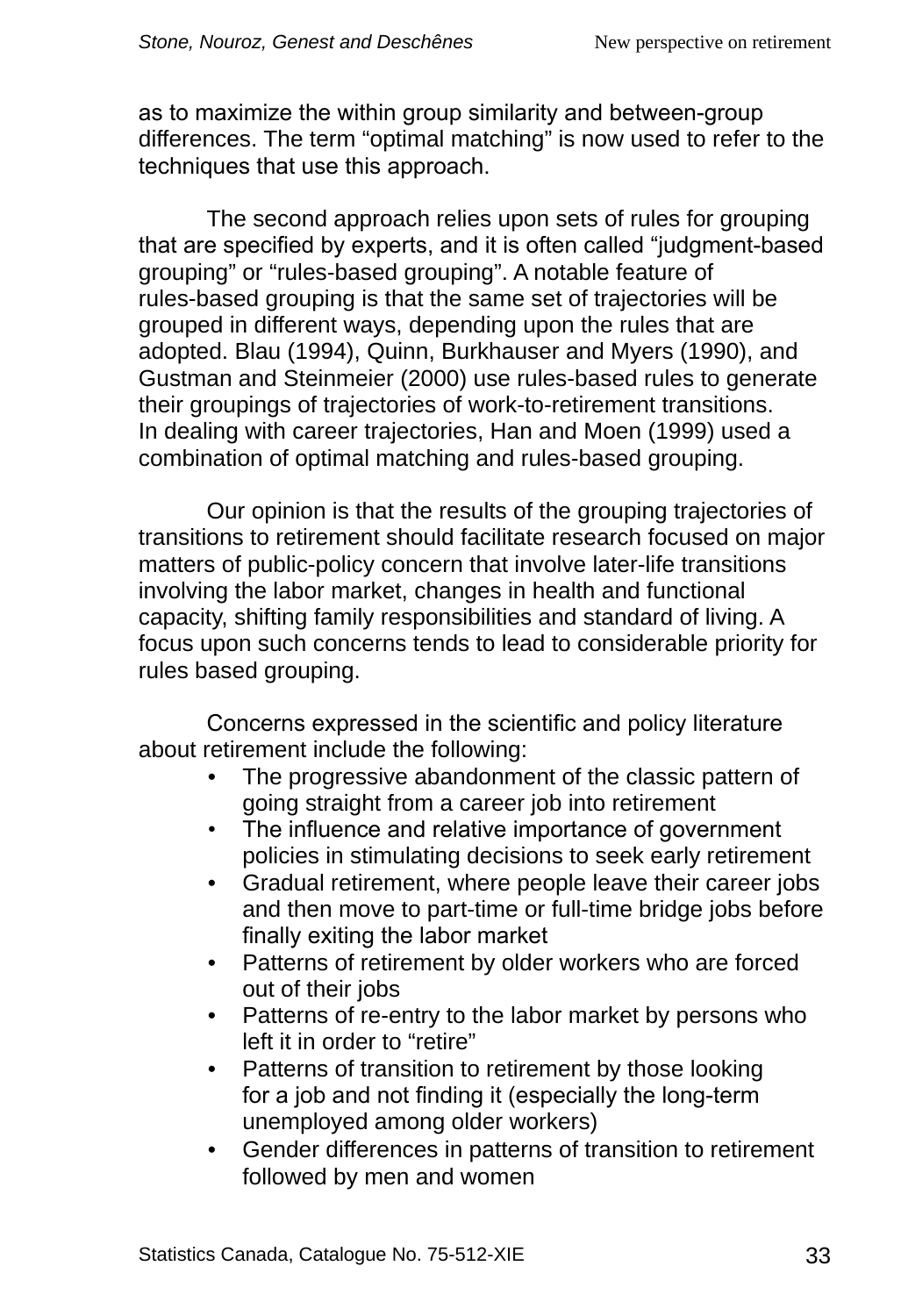• Patterns of transition to retirement among persons that never had a career job as this is usually defined (a job held for at least ten years and departed in connection with making the transition to retirement).

Such a list of concerns suggests that work-to-retirement trajectories have a variety of properties that can be defined conceptually and operationally so as to form bases for classifying them. A list of eight possible properties of trajectories follows. They are called:

- Speed of closure of trajectory
- Presence of indications of enhanced market-based vulnerability
- Presence of indications of enhanced total vulnerability
- Instability of market-related status
- Presence of flexibility among options for transition to retirement
- Propensity for bridging
- Propensity for returning to the labor market after departure
- Propensity to un-retire.

# **Speed of closure of trajectory**

A person is said to have closed her trajectory when (a) she has left the labor market and has been in receipt of some form of retirement-related income for at least six-consecutive months, and (b) following those six months she did not return to the labor market up to the end of the period of observation. As already suggested in an earlier comment about Table A.2 (which presents many closed trajectories that involve the classic pattern of retirement), in terms of the sequence of code numbers used to define a trajectory, a closed trajectory has a string of uninterrupted code 9s including "99" in the last two of the 16 quarters over which trajectories are measured. See Figure A.2 for an illustration.

Figure A.2 is a schematic diagram designed to illustrate the concept of speed *of closure* of a closed trajectory. Trajectory One began closing in the ninth quarter, whereas closure began in fourteenth quarter for Trajectory Two. Trajectory One closed faster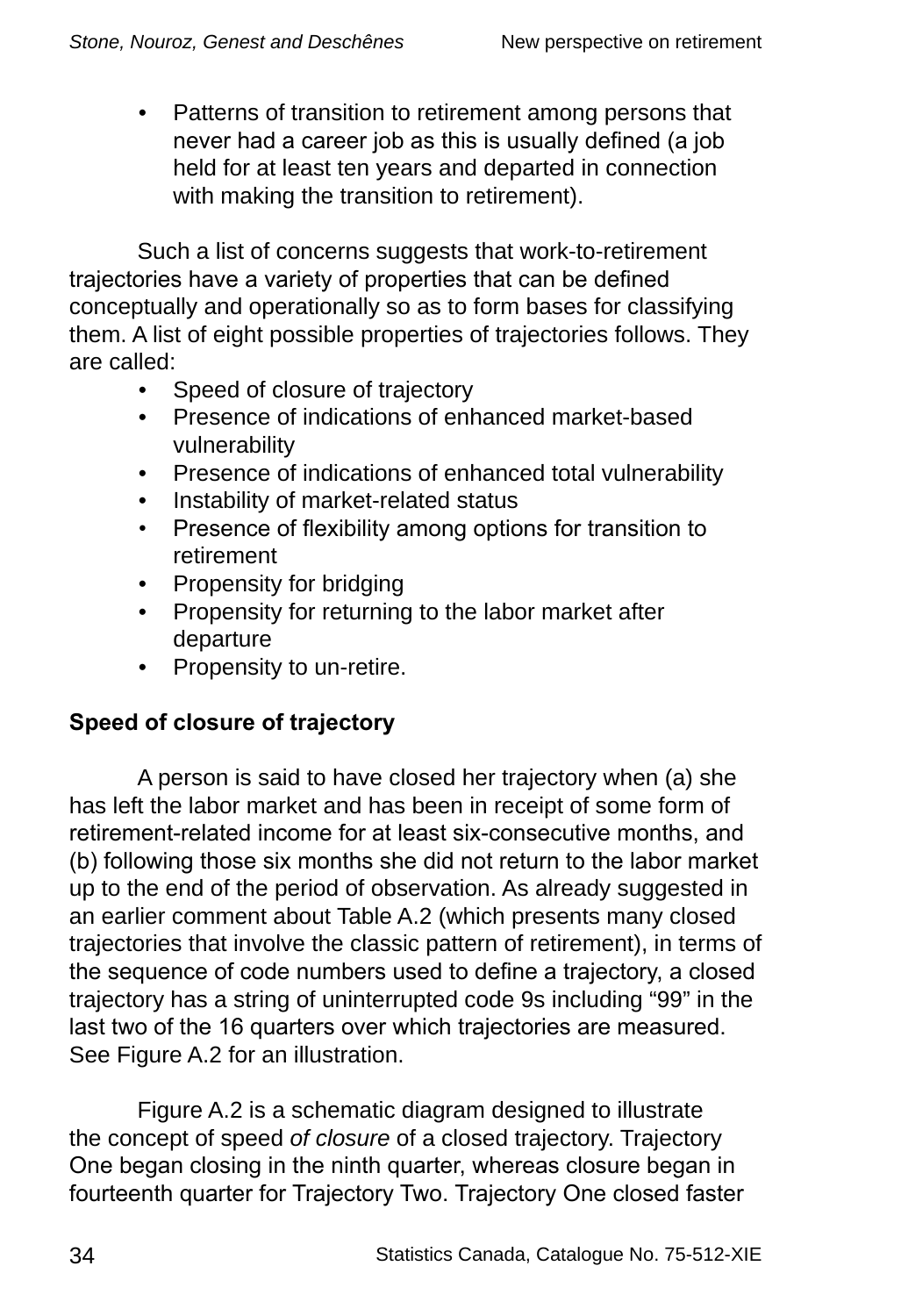#### **Figure A.2: Illustration to clarify "closure" and "speed of closure" of a trajectory**



Legend:

 $1 =$  full-time job in all 3 months

 $2 =$  part-time job in all 3 months

 $5 =$  unemployed in all 3 months

9 = outside the labour force in all 3 months, and receiving some kind of retirement-related income

 $Q1$  = January to March 1998  $Q2$  = April to June 1998

... Q16 = September to December 2001.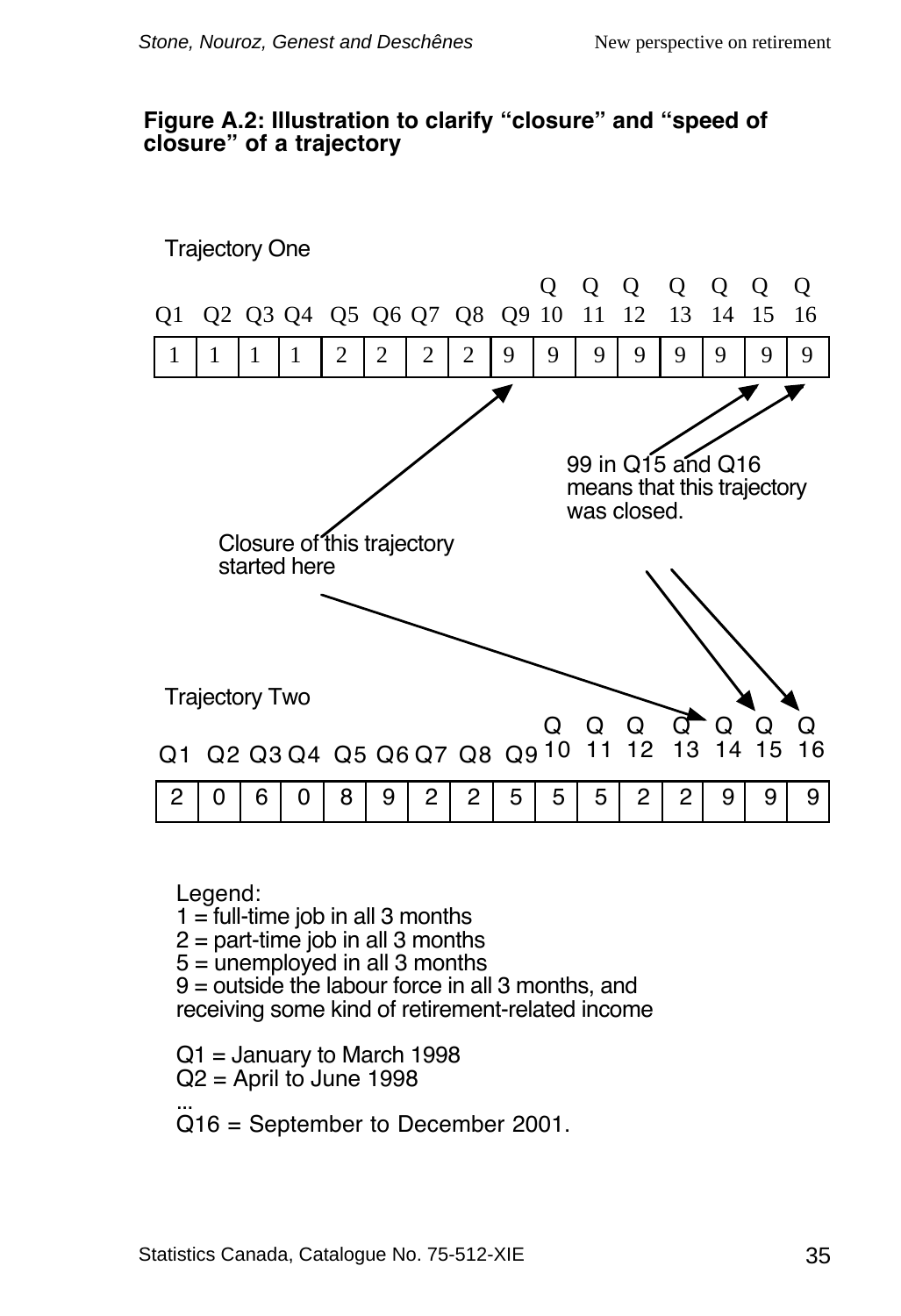than Trajectory Two. Generally, the sooner the person begins the period of uninterrupted departure from the labor force the faster is her speed of closure.

However, those classified as having the fastest speed may in some cases represent persons that had left the labor market before the first quarter of 1996 – in the case of our data their period of uninterrupted departure from the labor market began before the start of 1996.

Information presented in Chapter 13 indicates that the size of this bias may be negligible, however. For that chapter, the definition of TRANSCOR was modified so that points could be earned due to receiving retirement-related income in year *T* only if that kind of income was zero in year *T - 1*. Despite this restriction, the distribution of speed of closure still had a strong local mode in the first few quarters after respondents were judged to have begun making the transition to retirement.

Using the concepts just presented, we can classify trajectories according to the speed of closure, as Chart A.8 illustrates. The sample for this chart is limited to those who began their transitions during the 1996 to 1997 period, and who were wage and salary earners in *both* 1996 and 1997.<sup>11</sup> In this chart scores of distinct trajectories are grouped into sixteen classes of speed of closure. The vast majority of trajectories were either closed in or before the first quarter of 1998 or were unclosed at the end of 2001. Three small local modes in the distribution are located at the first quarter of each year from 1999, 2000 and 2001 (quarters 5, 9 and 13, respectively).

#### **Presence of indications of enhanced market-based vulnerability**

In this text "vulnerability" means *risk* of loss, or setback or damage in or to a desired state of affairs or a plan; where the risk arises from an event or an experience. Here we are referring to risk of setback or damage to whatever plans or arrangements the

<sup>11.</sup> By restricting the sample to those that were paid employees in both years, we greatly reduce the potential bias from accidentally including persons that in fact began their transitions before 1996.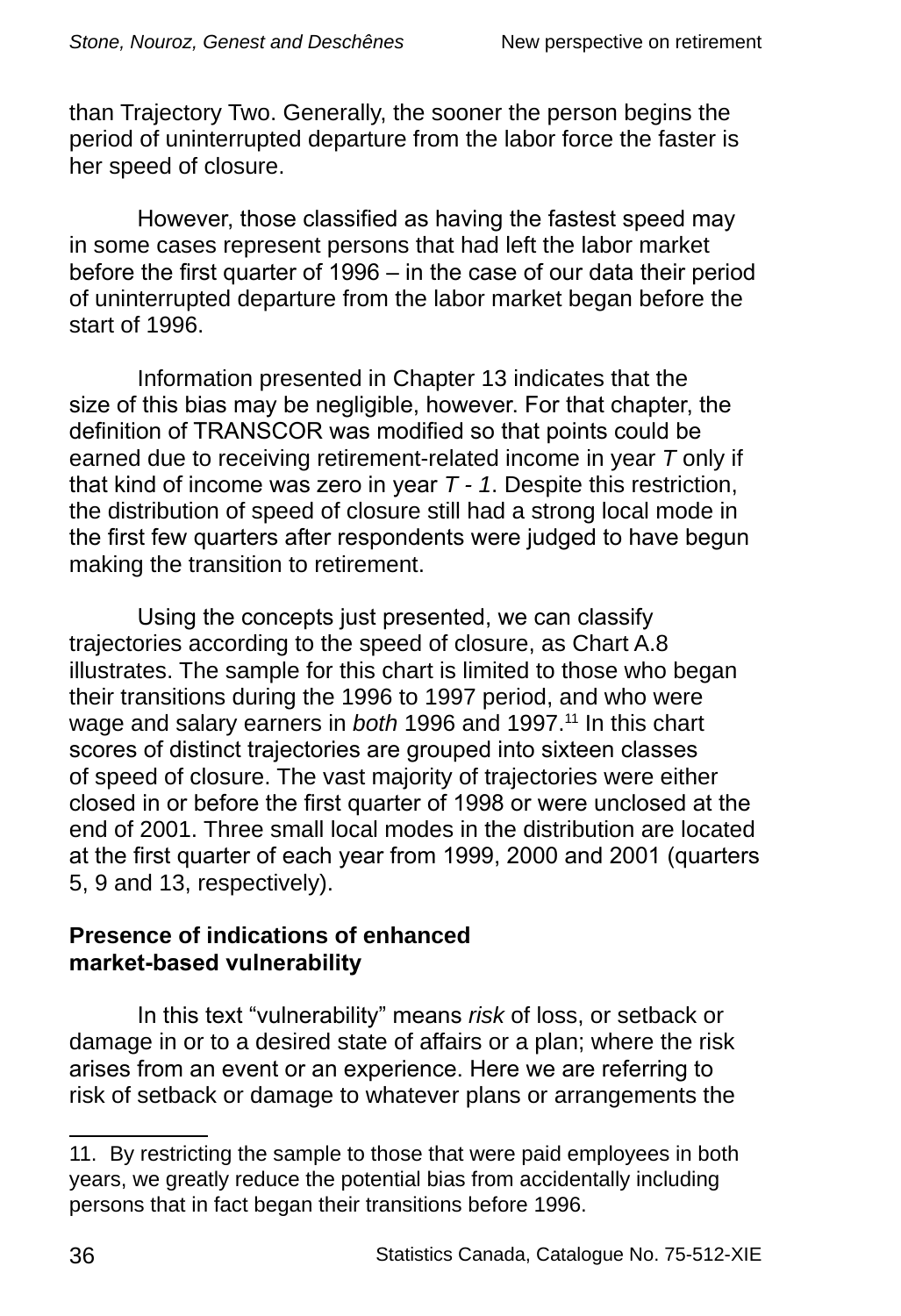**Chart A.8: Time pattern of the speed of closure of trajectories for persons who were wage and salary earners in 1996 and 1997, cohort aged 45 to 64 in 1996, Canada, 1998 to 2001** (Only those who were judged to have started their transitions during 1996 to 1997)



. " Unc." means unclosed trajectory. A trajectory is closed when it has an uninterrupted string of code "9" ending in "99" in the last two quarters (Q15 and Q16).

2. Quarter 1 is January to March, 1998 Quarter 2 is April to June, 1998

Quarter 16 is October to December, 2001. Source: Statistics Canada, Survey of Labour and Income Dynamics,

longitudinal file.

… … …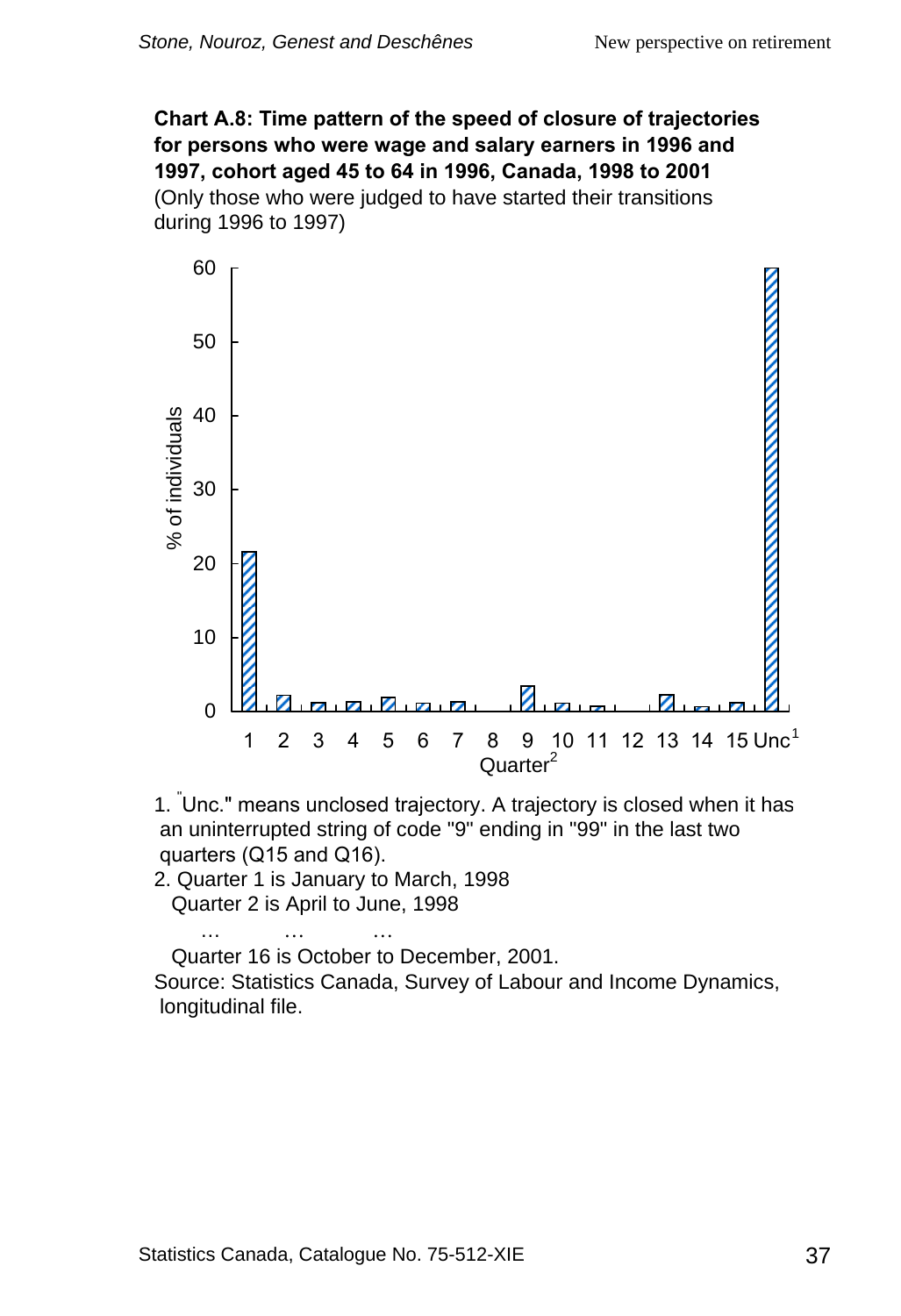person has made concerning standard of living in retirement. For example, an event such as a job loss can be said to heighten or enhance vulnerability when it is deemed to have *increased the risk* of setback or damage to plans or arrangements of the kinds just cited.

Our index of vulnerability (called "VULSCORE") focuses on the presence within a trajectory of indications of enhanced market-based vulnerability. The following trajectory positions are pertinent:

- *Position 5*: Unemployed throughout the quarter.
- *Position 6*: Unemployed or outside of the labor force in the first month of the quarter but employed in the last month.
- *Position 7*: Employed in the first month of the quarter but unemployed in the last month.
- *Position 0*: Unclassified, and there is an experience of unemployment within the quarter.

Although we have emphasized reliance upon the properties of trajectories (aspects of specific positions such as those listed above), it is important to take into account at least one "auxiliary variable", in defining levels of our vulnerability scale. This variable involves the business climate within which a person experienced a setback such as unemployment, since the consequences of the unemployment will be worse in a business cycle downturn than in a business cycle upturn. This factor was taken into account by special weighting of the VULSCORE value obtained by someone that experienced unemployment. Details of this idea are presented in Appendix A.3.

Chart A.9 shows how those who began making the transition during the 1996 to 1997 period, and who were employed throughout the last quarter of 1997, were distributed according to multiple levels of the index of vulnerability. The distribution of the sample among scale scores forms a steeply sloped "inverted J" curve. Just over 85% of the sample had a zero score on the

*Position 4*: Employed in the first and last month of a quarter and had an involuntary job change during the quarter.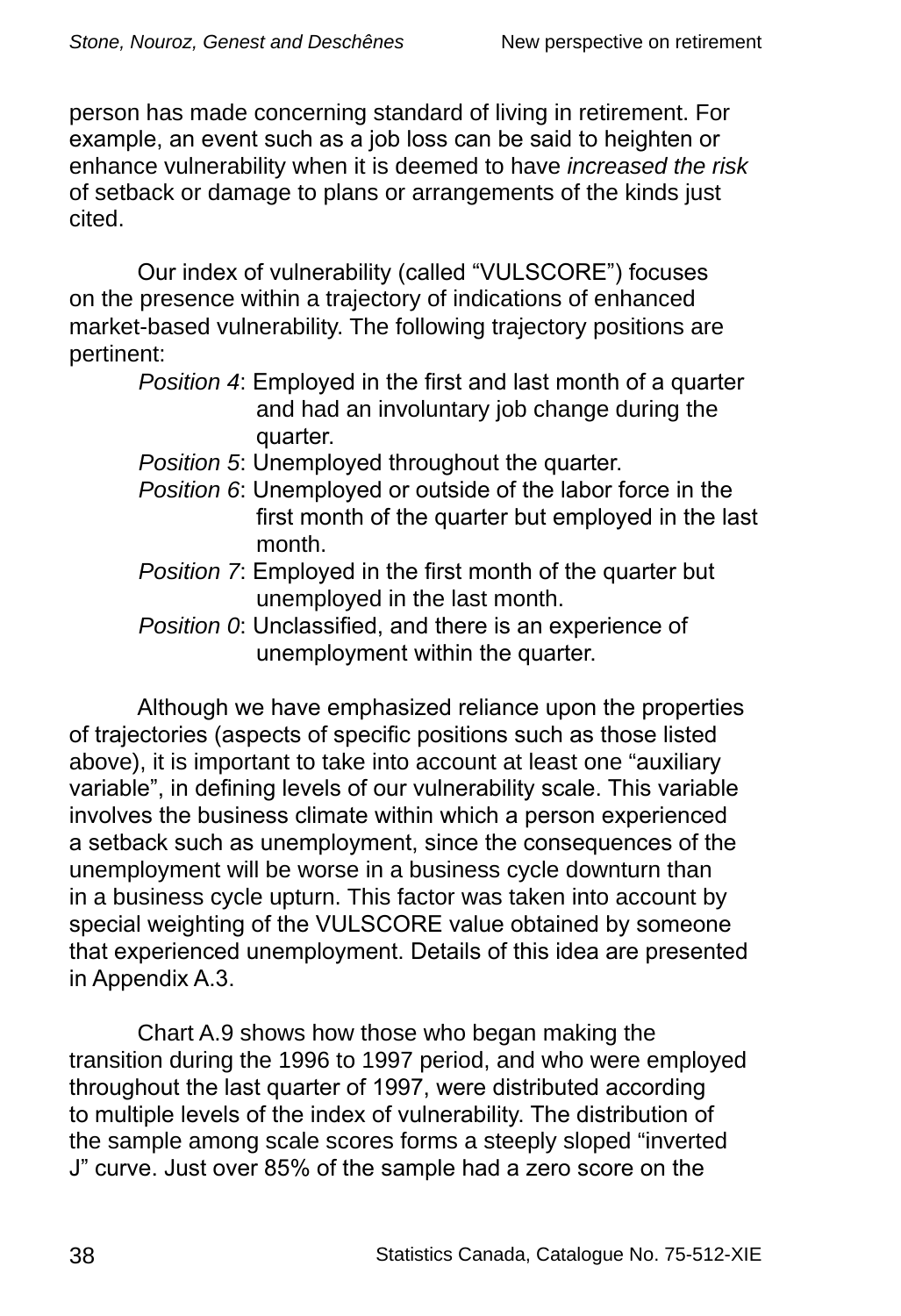### **Chart A.9: Distribution of the index of exposure to events that raise the risk of reduction in standard of living, cohort aged 45 to 64 in 1996, Canada, 1998 to 2001**

(Persons employed throughout the last quarter of 1997, and who started their transition to retirement during 1996 to 1997)



Source: Statistics Canada, Survey of Labour and Income Dynamics, longitudinal file.

scale, and this is called the "Low" level in the main text. The vast majority of the remaining persons were focused at scores of 1 or 2 (accounting for about 10% of the sample), on a scale whose maximum is 7.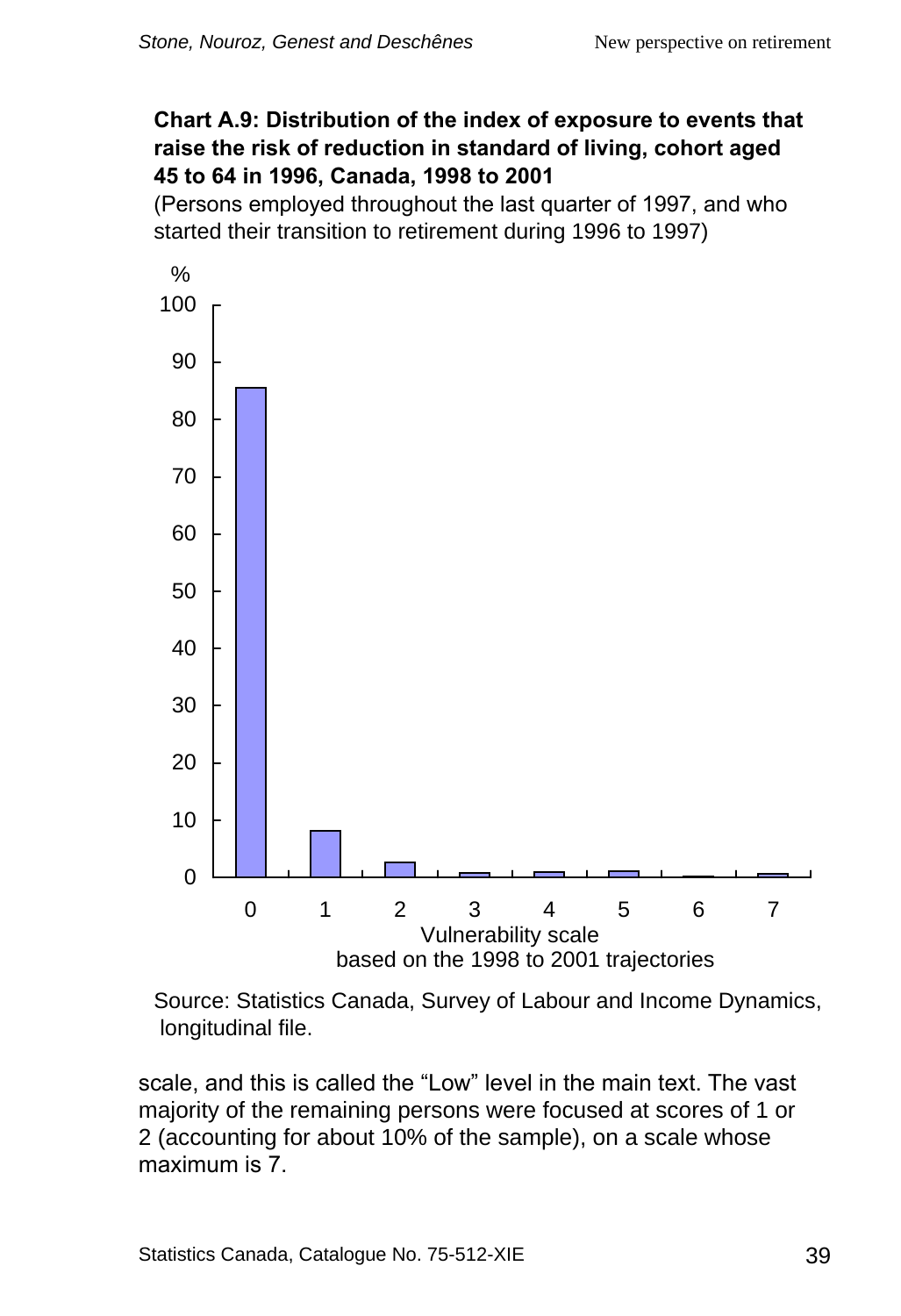# **Presence of indications of enhanced total vulnerability**

The expression "total vulnerability" is meant to extend the vulnerability index just discussed so as to take into account certain damaging events that do not involve the labor market. Trajectories with enhanced total vulnerability are trajectories in which there was (a) some enhanced market-based vulnerability (the concept discussed above) and (b) the coincidence of a major life event such as onset of disability or loss of a key family member. No statistical work has yet been done with this property of trajectories.

### **Instability of market-related status**

The greater the number of quarter-to-quarter changes of position within a trajectory, the greater is its index of market-related instability. The measure for this concept simply counts the number of such changes within a trajectory. Much higher than average instability may have negative consequences for certain aspects of quality of life in retirement (see Marshall 2003 and chapter 17 in this book).

Chart A.10 shows how those who began making the transition during the 1996 to 1997 period were distributed according to multiple levels of the index of instability. The distribution of the sample among scale scores forms a gently sloped "inverted J" curve. Just over 40% of the sample had a zero score on the scale, and this is called the "Low" level in the main text. Just over onethird of the sample were concentrated at scores 1 and 2 of the scale, which has a few scores at the maximum value of 14.

### **Presence of flexibility among options for transition to retirement**

Although the notion of flexibility of retirement options has subjective and institutional components that cannot be gleaned from the study of the movements that comprise a trajectory, the presence (and their frequency) of certain kinds of movements could be used as an indirect indicator of the said flexibility. An example would be the presence of voluntary job changes. The absence of disruptions such as involuntary job change or unemployment could also be regarded as enhancing flexibility.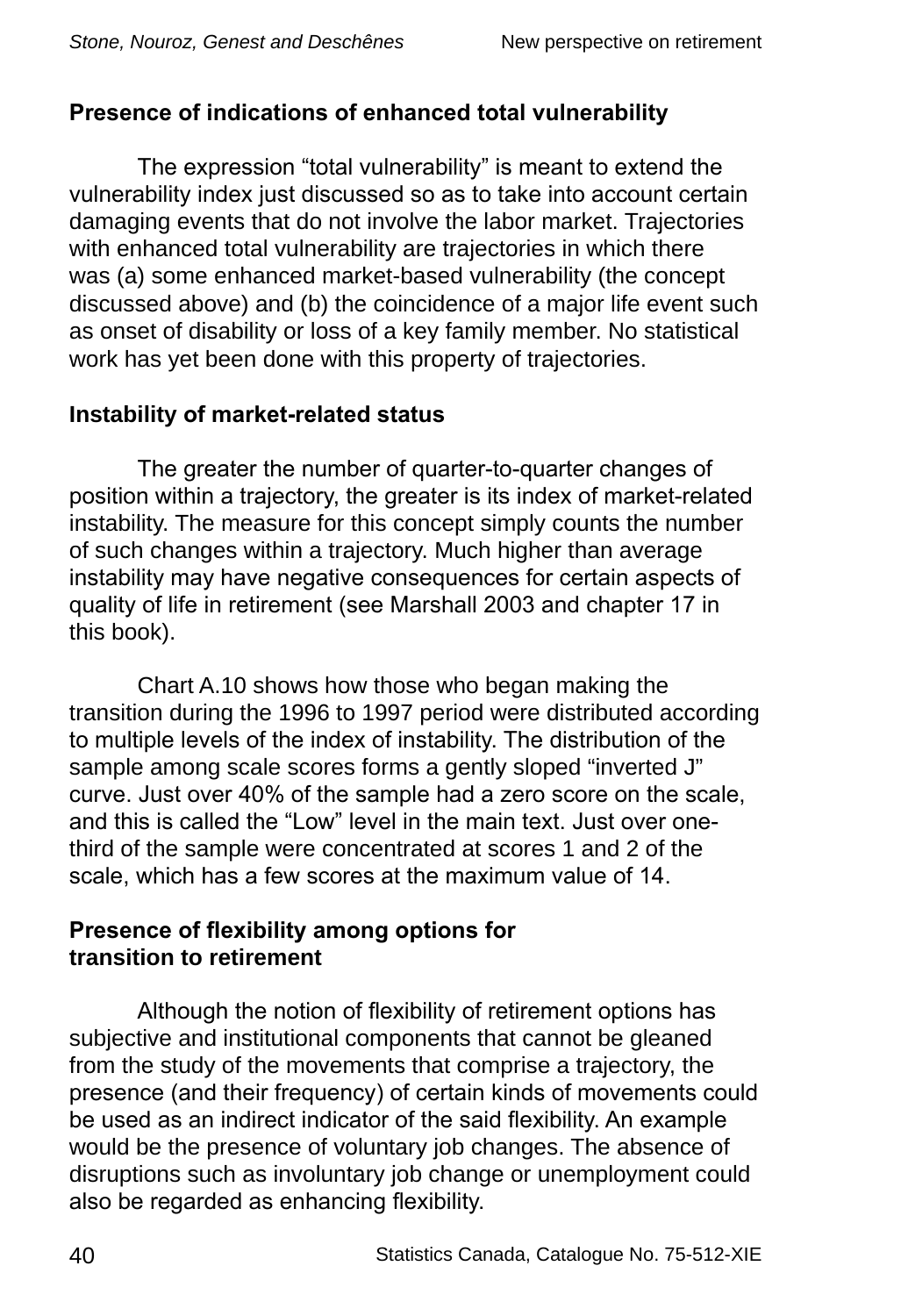#### **Chart A.10: Distribution of the index of frequency of changes of labour market status, cohort aged 45 to 64 in 1996, Canada, 1998 to 2001**

(Persons who started their transitions during 1996 to 1997)



Source: Statistics Canada, Survey of Labour and Income Dynamics, longitudinal file.

The score on our flexibility scale, named "FLEXSCORE", arises from a complex set of criteria involving several trajectory positions (see Appendix B for the details). In essence, a person's FLEXSCORE is increased each time there is either:

- A voluntary job change, or
- A reduction in hours of work within the same job, or
- A move from a fulltime job throughout one quarter to a part-time job throughout the next quarter, or
- Certain reductions of hours of work found along with Positions 0 or 8. (Defined earlier.)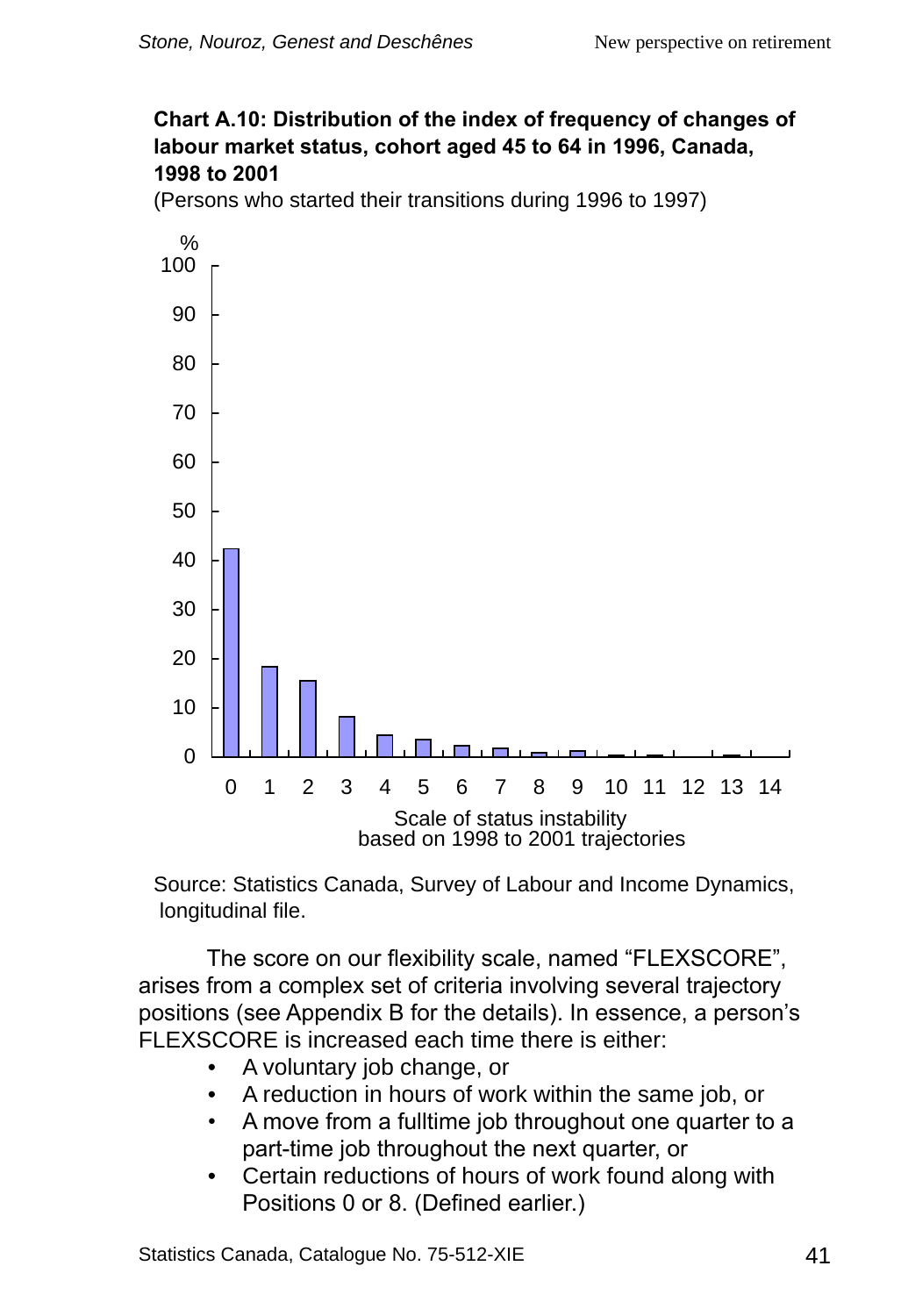However, the FLEXSCORE value is then reduced by onehalf if the trajectory has a non-zero value on VULSCORE (the vulnerability scale). This is because of our notion that job-loss or involuntary job change detract from flexibility.

There is a further weighting of FLEXSCORE that takes speed of closure into account. The longer the person delays closure of her trajectory, the greater is the indication of flexibility. Thus delayed closure gives a slight boost to FLEXSCORE, (see Appendix B for the details).

Chart A.11 shows how those who began their transitions during the 1996 to 1997 period were distributed according to multiple levels of the index of flexibility. The distribution of the sample among scale scores forms a steeply sloped "inverted J" curve, though not quite as steep as that found for the index of vulnerability above. Roughly 80% of the sample had a zero score on the scale. This is called the "Low" level in the main text. The first range of non-zero scores (from 0.5 to 1.0) contains nearly 15% of the sample.

### **Propensity for bridging**

Among those who are identified as leaving career jobs, the frequency and duration of employment in other jobs would measure their propensity for resorting to bridge jobs over the course of the transition to retirement. Quinn, Burkhauser and Myers (1990), seem to be the innovators of this concept.

No statistical work has yet been done for this trajectory property, despite the substantial block of literature concerning bridge jobs. This is because we have wished to avoid a heavy focus on people who are seen as departing a career job in later life, in order to give due weight to groups among whom a relatively low percentage have had career jobs, according to the usual definition (a job held for at least 10 years, from which they left in order to begin making the transition to retirement). For related literature see Quinn, Cahill and Giandrea (2005).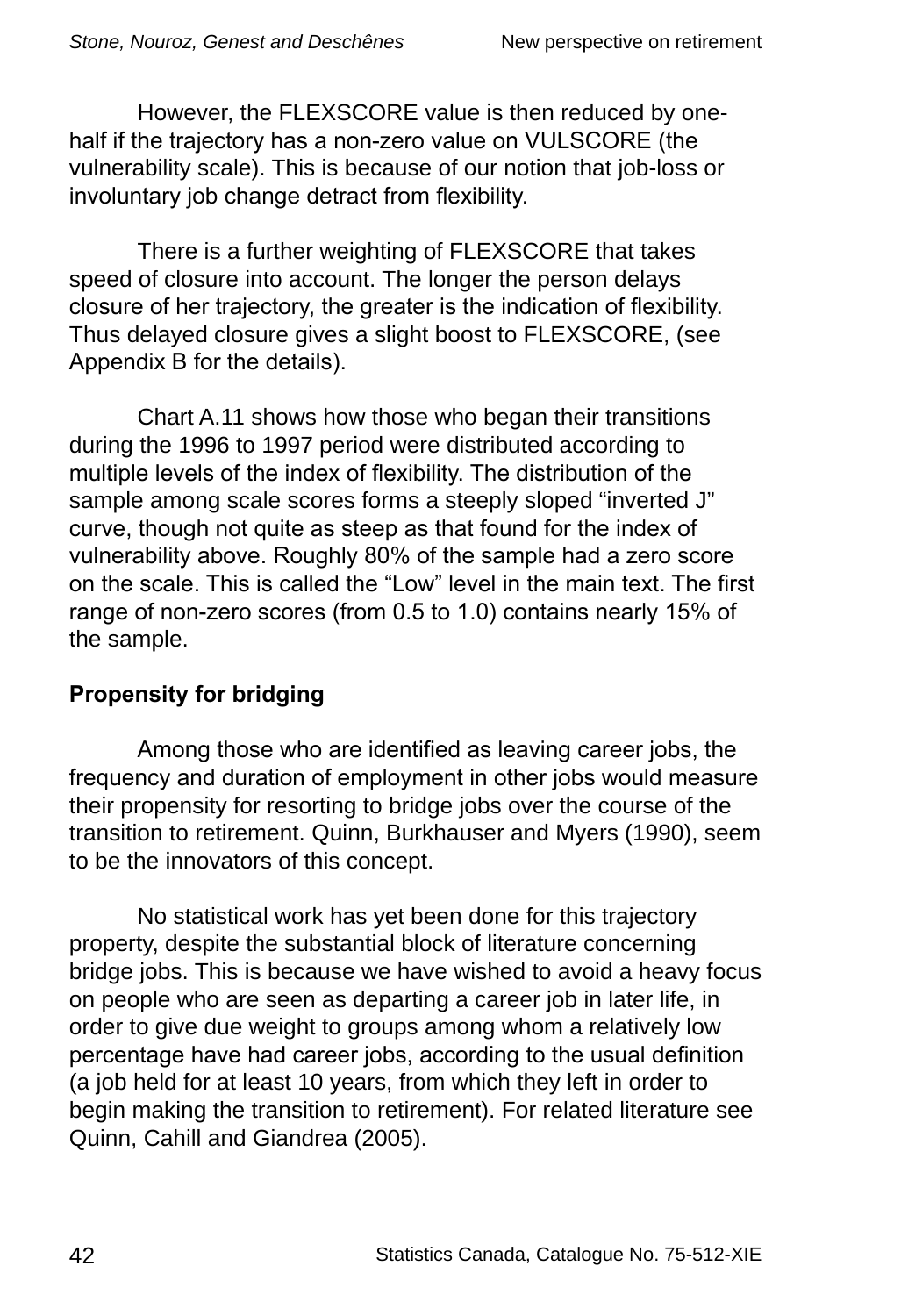### **Chart A.11: Distribution of the index of flexibility in the work-to-retirement transition, cohort aged 45 to 64 in 1996, Canada, 1998 to 2001**

(Persons who started their transitions during 1996 to 1997)



Source: Statistics Canada, Survey of Labour and Income Dynamics, longitudinal file.

# **Propensity for returning to the labor market after departure**

Among those who are identified as leaving the labor market while receiving some form of retirement-related income, we can measure the proportion who subsequently returned to the labor market. Our measure for this concept (called "RETMARKET") begins by identifying whether a trajectory has a quarter in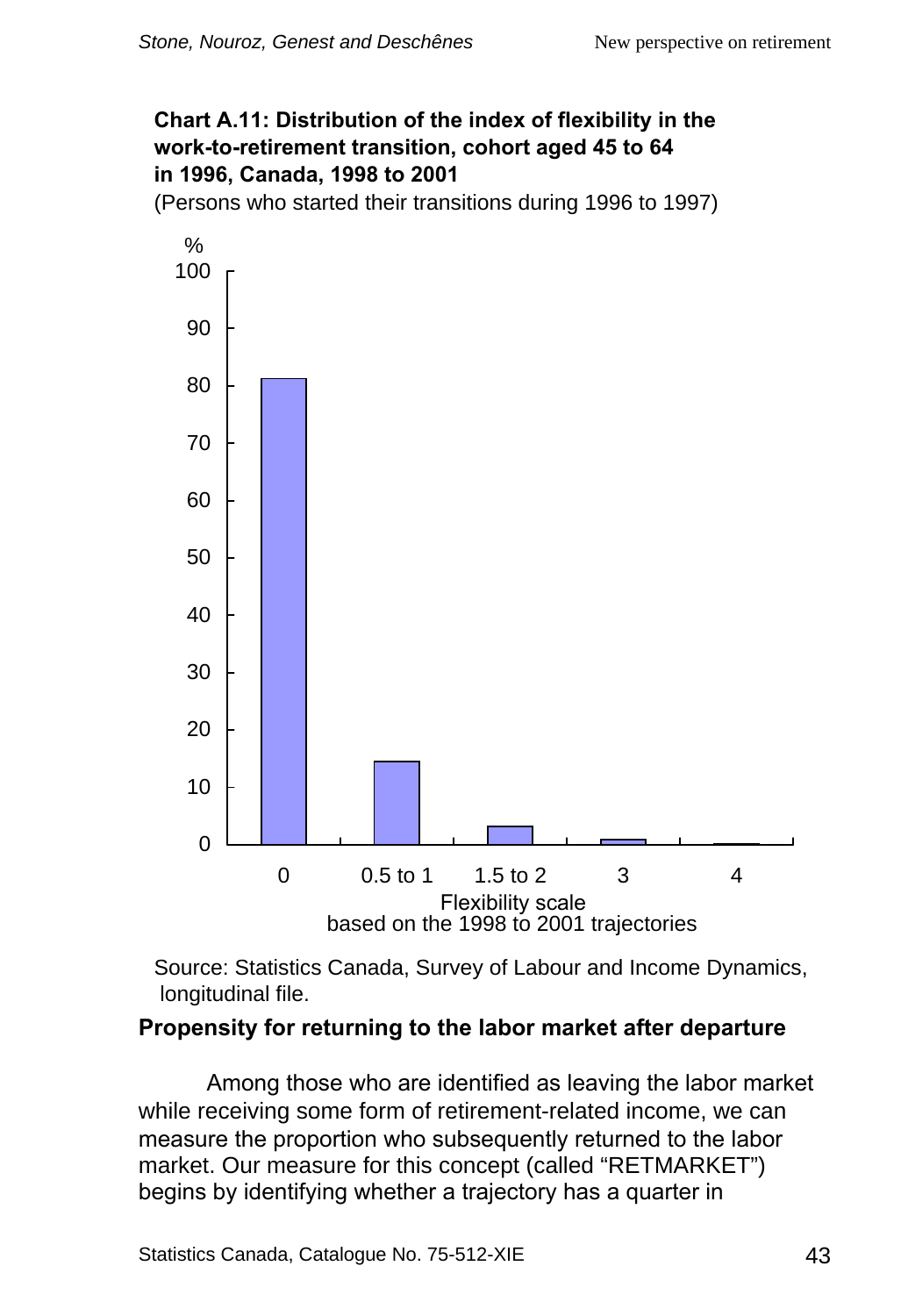Position 9. Then, in such a trajectory, it finds later quarters with any of positions 1, 2, 3 or 4 – since all of these involve having a job for at least one month.

Also, among those who return to the labor market, the longer the time spent in the market before making the final exit, the greater is the value of RETMARKET. See Quinn, Burkhauser and Myers (1990), for an application of this concept.

This dimension also includes those who were outside of the labor force in the first month of the quarter but employed in the last month (Position 6), as well as those with the sequences of the type  $(0.08,0.01,0.2,3.4)$ . This symbol means that following any quarter where the respondent was in Position 8, she subsequently occupied any of positions 1, 2, 3 or 4 – since all of these involve having a job for at least one month.

Appendix B has related details concerning the design of the measure for this concept. Essentially, each separate return to the labor market (from being outside of it) increases RETMARKET by one, and there is a multiplier of certain of these returns according to the number of quarters in which the person held the same job for three consecutive months.

Chart A.12 shows how those who began making the transition during the 1996 to 1997 period, and who left the labor market during that same period, were distributed according to multiple levels of the index of propensity to return to the labor market. The distribution of the sample among scale scores forms a very steeply sloped "inverted J" curve. Roughly 85% of the sample had a zero score on the scale, and this is called the "Low" level in the main text. The other scale positions tend to have similar very small percentages of respondents.

### **Propensity to un-retire**

This feature is embedded in the one just defined — propensity for returning to the labor market after departure — but it presupposes an operational definition of being retired.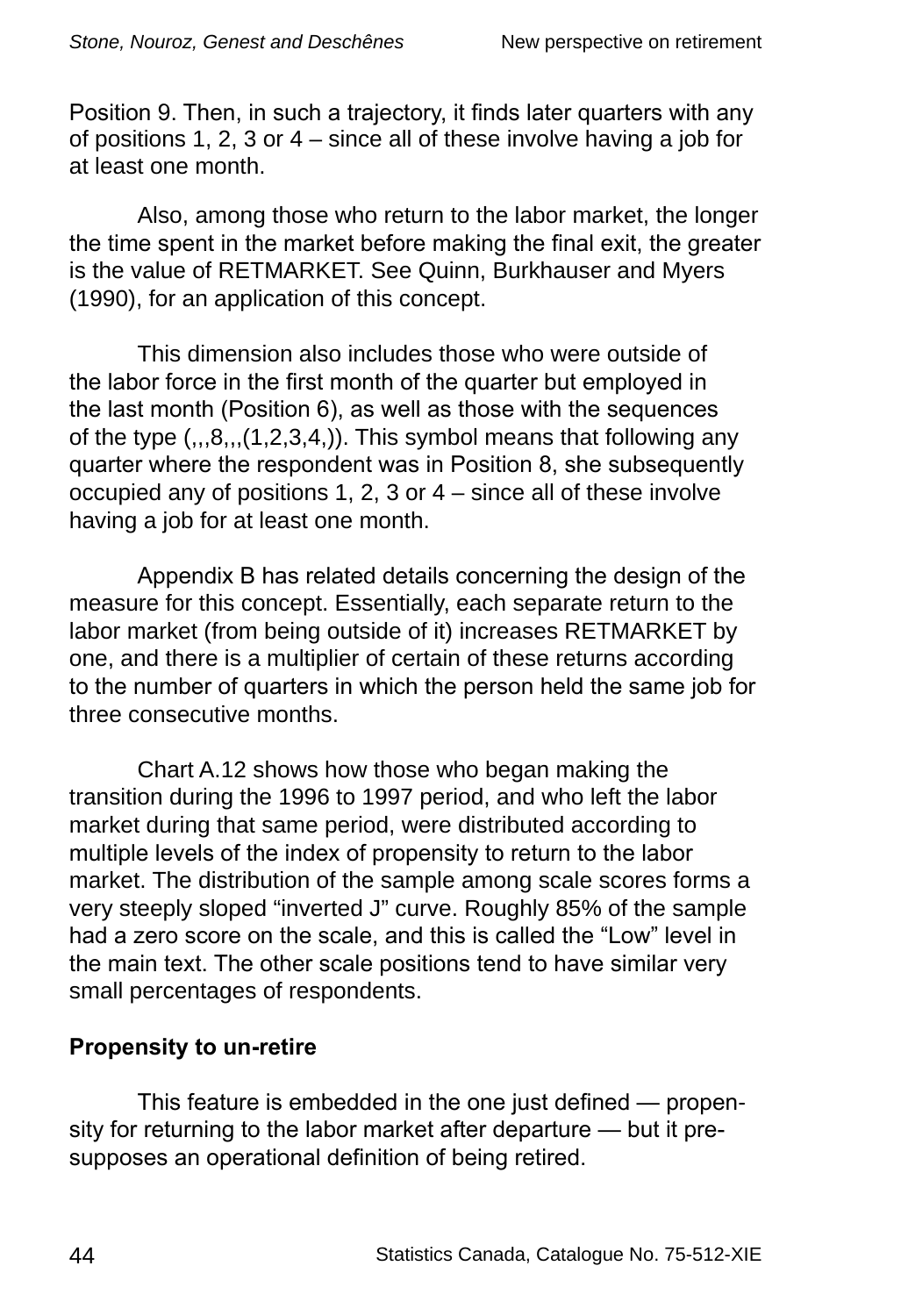#### **Chart A.12: Distribution of the index of propensity to return to the labour market after leaving it during 1996 to 1997, cohort aged 45 to 64 in 1996, Canada, 1998 to 2001**

(Persons who started their transitions during 1996 to 1997, and who left the labour market at some time during 1996 to 1997)



Source: Statistics Canada, Survey of Labour and Income Dynamics, longitudinal file.

Chapter 13 illustrates the use of such a definition. It defines as "retired" a person who was outside the labor market for a whole year, and during that time was receiving some kind of retirementrelated income. In terms of our trajectory, that would be a string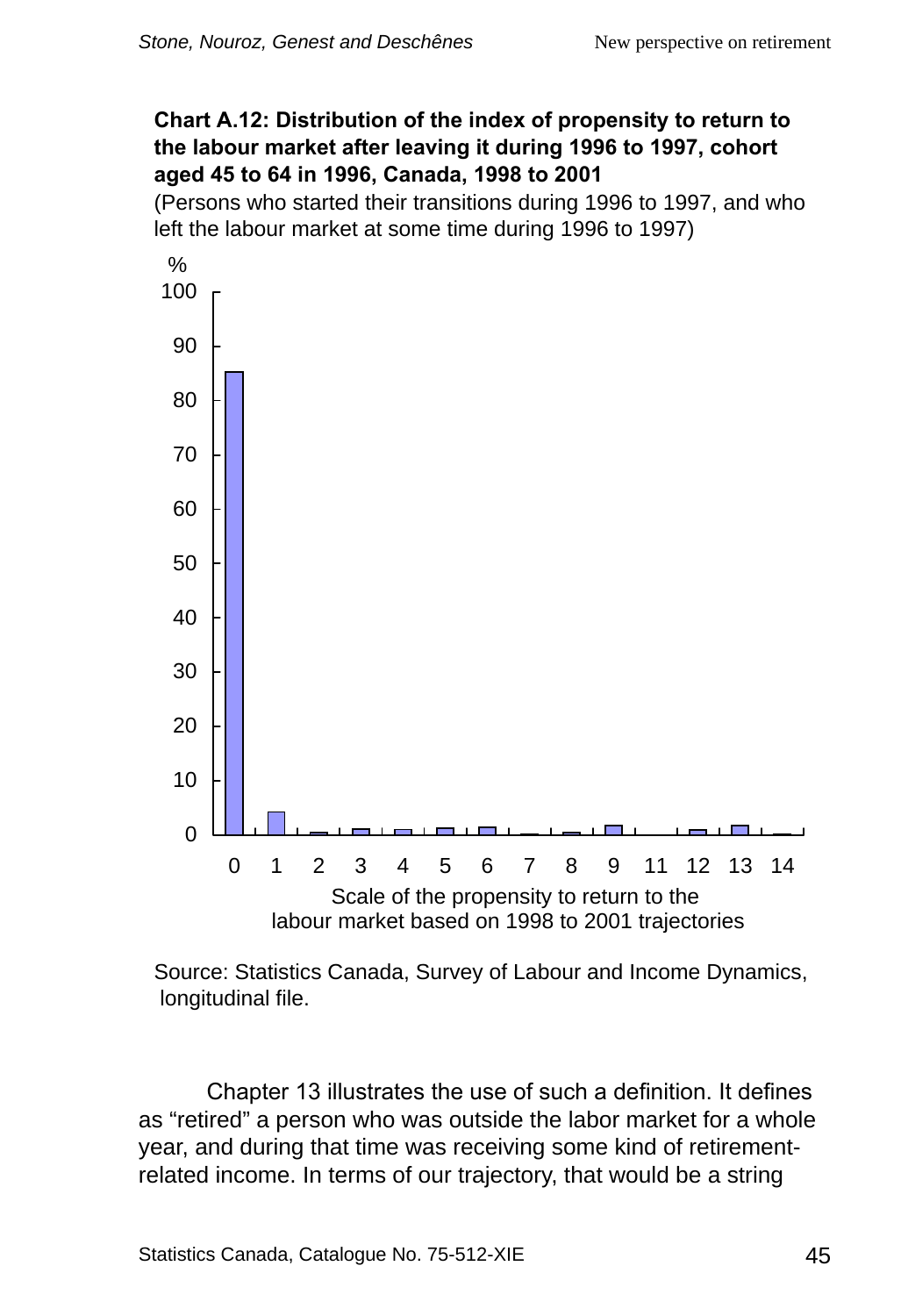of four consecutive code 9s, and no return to the labor market following that string.

To find those that un-retired, we would modify this definition so as to consider a person who had such a string, but who subsequently returned to the labor market. Having identified the trajectories that show un-retirement and we could ask several questions about labor market activity following un-retirement e.g. duration of stay before retiring again, number of job changes, number of spells of unemployment, etc. However, no statistical work has yet been done with this property of trajectories.

### **Summary regarding the classification of trajectories**

Thus a wide array of classifications of trajectories can be developed. Eight different classifications can be supported by the concepts presented above. Each one would be designed to facilitate research on an important question, including those that are related to policy issues being debated.

In the retirement literature, describing and classifying trajectories of transitions to retirement is a neglected subject, despite its importance. We have found only four articles that focus on classifying trajectories of transition to retirement, where the trajectories are defined as sequences of movements among *multiple* positions defined in terms of aspects of labor market participation. (See Blau 1994, Gustman and Steinmeier 1986, Gustman and Steinmeier 2000, Quinn, Burkhauser and Myers 1990.) Han and Moen (1999) have published a related article that deals with classification of lifetime career trajectories.

Gustman and Steinmeier (1986:560-566) used the term "retirement sequence" to represent what we call "trajectory of transition", and their sequences involved movements among three possible positions: working full-time, partially retired, fully retired. Their time interval was one year. In a sample of 494 Retirement History Survey respondents, they identified 22 distinct trajectories.

Quinn, Burkhauser and Myers (1990:ch. 5) implicitly indicate an attention to sequences in using the term "exit pattern" to refer to movements toward the state of being retired made by RHS respondents after leaving their defined career jobs. They identify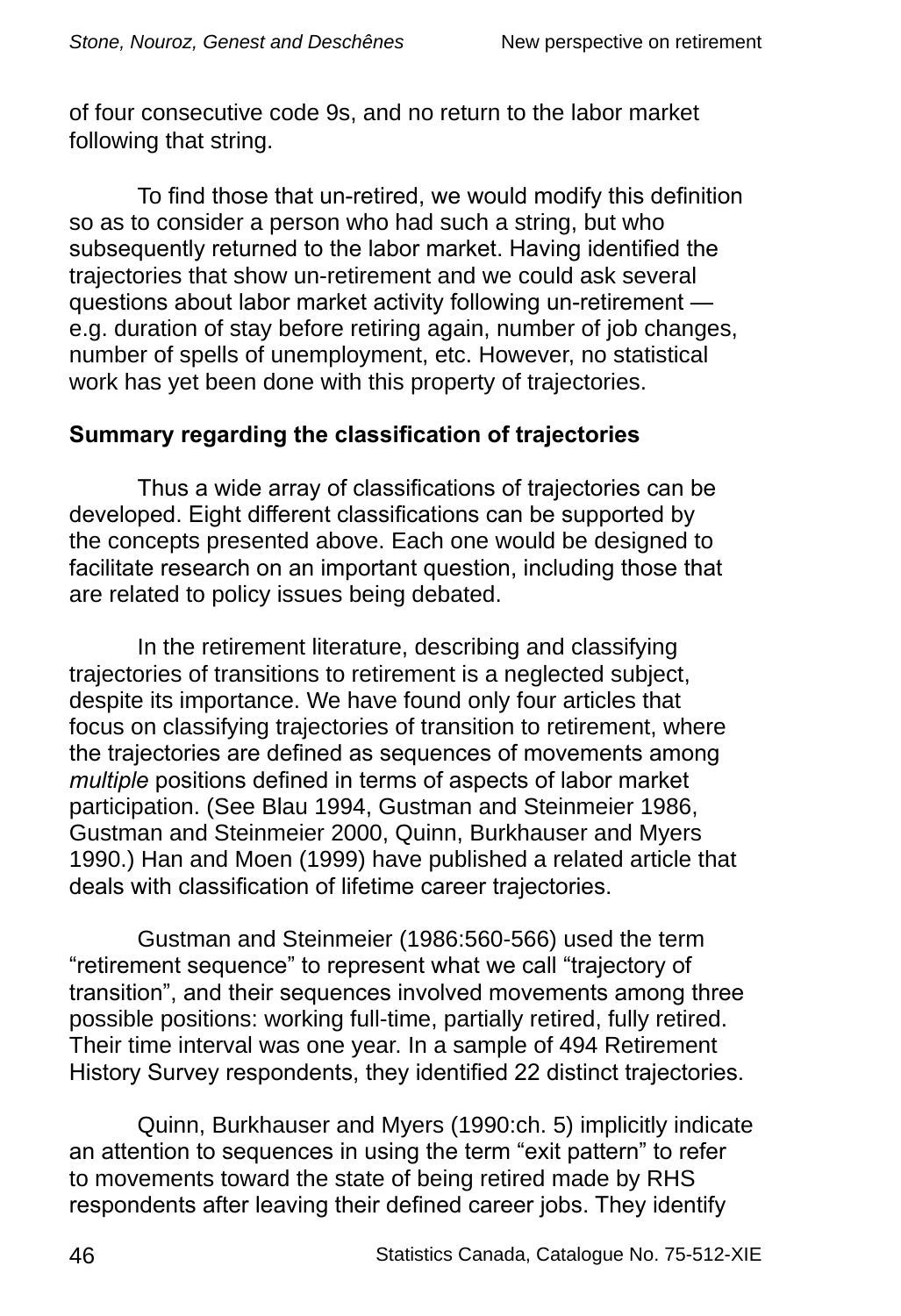four classes of patterns (or "types of trajectory" in our terminology) in terms of whether the movements involve: doing part-time work in the career job, doing part-time work in a new job, taking a new full-time job and fully exiting the labor force upon leaving the career job. The authors do not, however, display the detailed trajectories (as defined above) underlying the first three patterns.

Blau (1994) studied quarterly movements from 1969 to 1979 of older men among "labor force states defined by full-time employment (F), part-time employment (P), and out of the labor force (O)." (Apparently, the database he used did not permit identification of unemployment as a separate labor force state.) He identified 18 types of sequences of movements (or trajectories) where, at the last observation, the person was outside the labor force. However, he did not formulate any criteria for judging which of those 18 sequences should be considered to have ended in retirement. Also, his trajectories contain no information on the duration of time spent in a particular state.

Gustman and Steinmeier (2000) studied movements of Health and Retirement Survey (HRS) respondents, all born between 1931 and 1941 and between pairs of four waves of the survey. The movements are among the following positions: "retired" (R), "partially retired" (P), "not retired" (F), and "question not relevant" (X). (Table A.3) The authors used the respondents' subjective assessments of their retirement status. As regards duration of time spent in any of the states defined above, Gustman and Steinmeier's article provides little information.

The duration of time spent in a given state (such as months of continuous unemployment), the return to a key state after departing it (such as going back to paid employment after leaving the labor market for a while), the number of times a particular kind of move takes place (e.g., the number of involuntary job changes) are all policy-relevant aspects of trajectories. Yet, among the four papers just cited, only Quinn, Burkhauser and Myers (1990) pay systematic attention to these aspects of trajectories of transitions to retirement.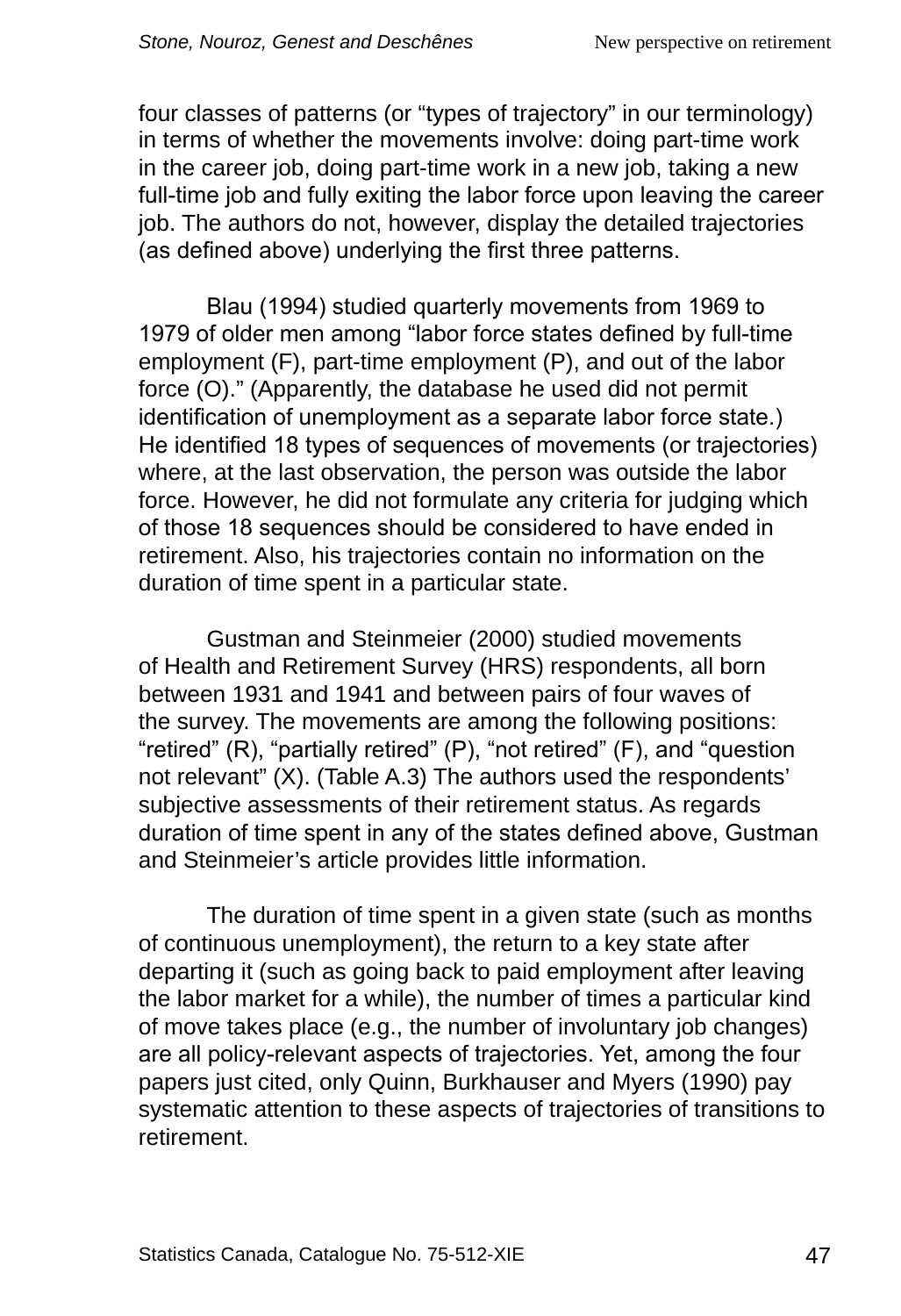#### Table A.3: Selected "retirement sequences" based on four **waves of the Health and Retirement Survey, United States, 1992 to 1998**

(Only those that were not retired in Wave 1)

|                       | Proportion of the |
|-----------------------|-------------------|
| Sequence <sup>1</sup> | sequences listed  |
| <b>FFR</b>            | 0.3               |
| <b>PFR</b>            | 0.0               |
| <b>RFR</b>            | 0.0               |
| <b>XFR</b>            | 0.0               |
| .FR                   | 0.0               |
| <b>FPR</b>            | 0.1               |
| <b>PPR</b>            | 0.0               |
| <b>RPR</b>            | 0.0               |
| <b>XPR</b>            | 0.0               |
| .PR                   | 0.0               |
| <b>FRR</b>            | 0.2               |
| <b>PRR</b>            | 0.0               |
| <b>RRR</b>            | 0.2               |
| <b>XRR</b>            | 0.0               |
| .RR                   | 0.0               |
| <b>FXR</b>            | 0.0               |
| <b>PXR</b>            | 0.0               |
| <b>RXR</b>            | 0.0               |
| <b>XXR</b>            | 0.0               |
| .XR                   | 0.0               |
| F.R                   | 0.0               |
| P.R                   | 0.0               |
| R.R                   | 0.0               |
| X.R                   | 0.0               |
| .R.                   | 0.0               |
| Total                 | 1.0               |

1.  $F = Not$  retired

P= Partially retired

R= Completely retired

X= Question not relevant

. = Not available

Source: Gustman, A. L. and T. L. Steinmeir. 2000. "Retirement Outcomes in the Health and Retirement Study." Working paper 7588, National Bureau of Economic Research.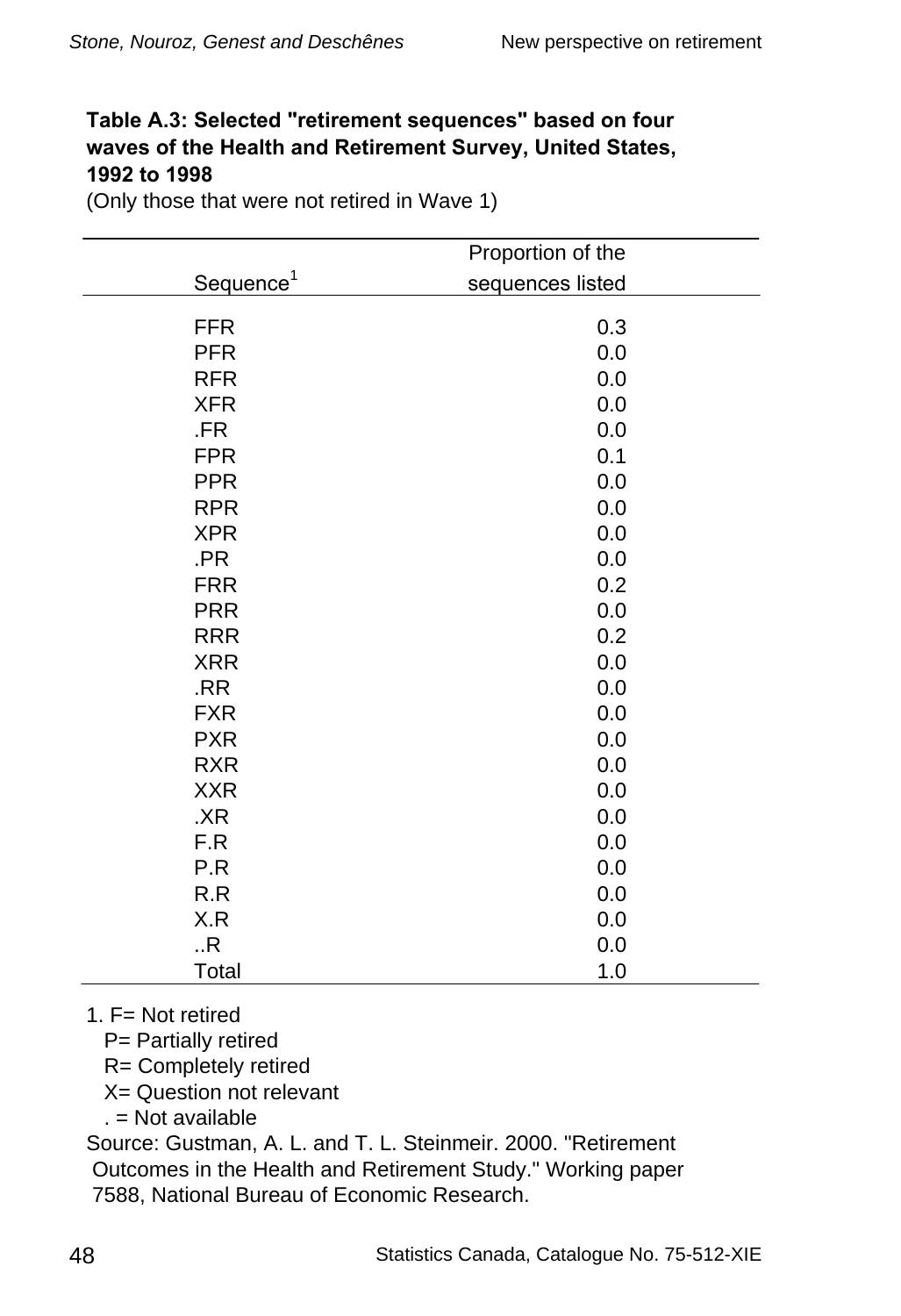Quinn, Burkhauser and Myers (1990) seem to have paid explicit attention to durations of stay in different states. However, they do not identify specific trajectories or "retirement sequences" in the terminology of Gustman and Steinmeier.

In short, the current gap in published information about trajectories of transition to retirement across the spectrum of OECD countries is quite major, and perhaps serious in terms of handicapping the policy-development processes concerning issues linked to pathways to retirement and gradualness of transition to retirement in preparation for managing the effects of the massive wave of transitions that the Baby Boom Generation will unleash during the second decade of this century.

Principles and procedures for mapping and classifying a large number of trajectories are presented and illustrated above. It is proposed that classification be primarily rules-based, where there is a focus on defined properties of trajectories. However, combinations of rules-based grouping and optimal matching would, in some research contexts, be desirable.

# **Key limitations and issues**

Key limitations of this work arise in connection with concepts, data source, estimation and analysis method, at least. The following is a listing of some of the limitations.

# **Concepts**

At the conceptual node of limitations there are key problems connected with the central concepts:

- Retirement it is not a purely behavioral (objectively measurable) variable; it is intrinsically a social institution that includes norms and collectively supported values as well as behavior
- Transition to the state of being retired the component events are highly subject to analysts' choices and whether that has a well defined commencement point is an issue for debate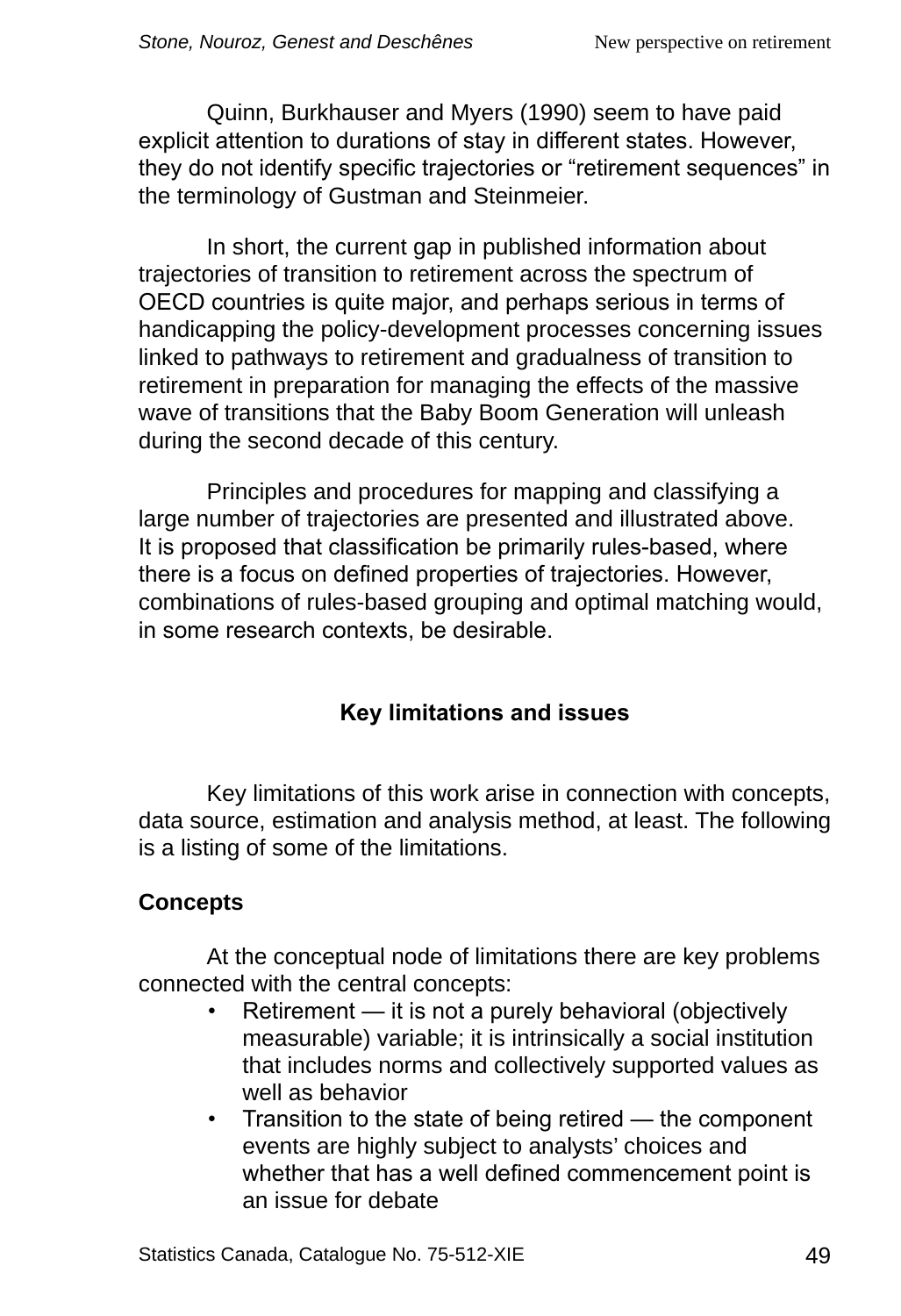• Closed trajectory — why choose exactly six months of absence from the labor market with reception of retirement-related income to identify closure, and what should we make of the person who seems to re-open her trajectory after the end of the observation period?

### **Data source**

Our data source creates problems for analysis at both ends of the six-year observation period. At the start, there is insufficient information about respondents' reception of certain kinds of income and labour market behaviour in the preceding year. This has made difficult a precise identification of the start date of the transition for certain respondents. In this connection, knowing the month in which a person began receiving certain kinds of retirement-related income would be very useful — for example, it would allow us to use only one calendar year's data for determining who had begun the transition to retirement.

Although it would be prohibitively expensive to correct this defect, it is worthy of note that problems arise in the analysis because of trajectories that are unclosed in December 2001. Knowing what happened in these trajectories after that date would be very useful, especially for measuring the durations of transitions. Without this information an interval-level measurement is not possible.

As pointed out with emphasis earlier, the data source fails to include the crucial subjective dimension of retirement processes, and provides a sample that is too small for several key population subgroups.

Finally, it badly needs improved coverage of the workhistory, health, social-participation and family-caring dimensions of respondents' lives.

Despite these limitations, SLID is an extremely valuable data resource for studying labor-market-related behaviour of people in the prime ages for making the transition to retirement. For explanatory models, it contains a wealth of auxiliary variables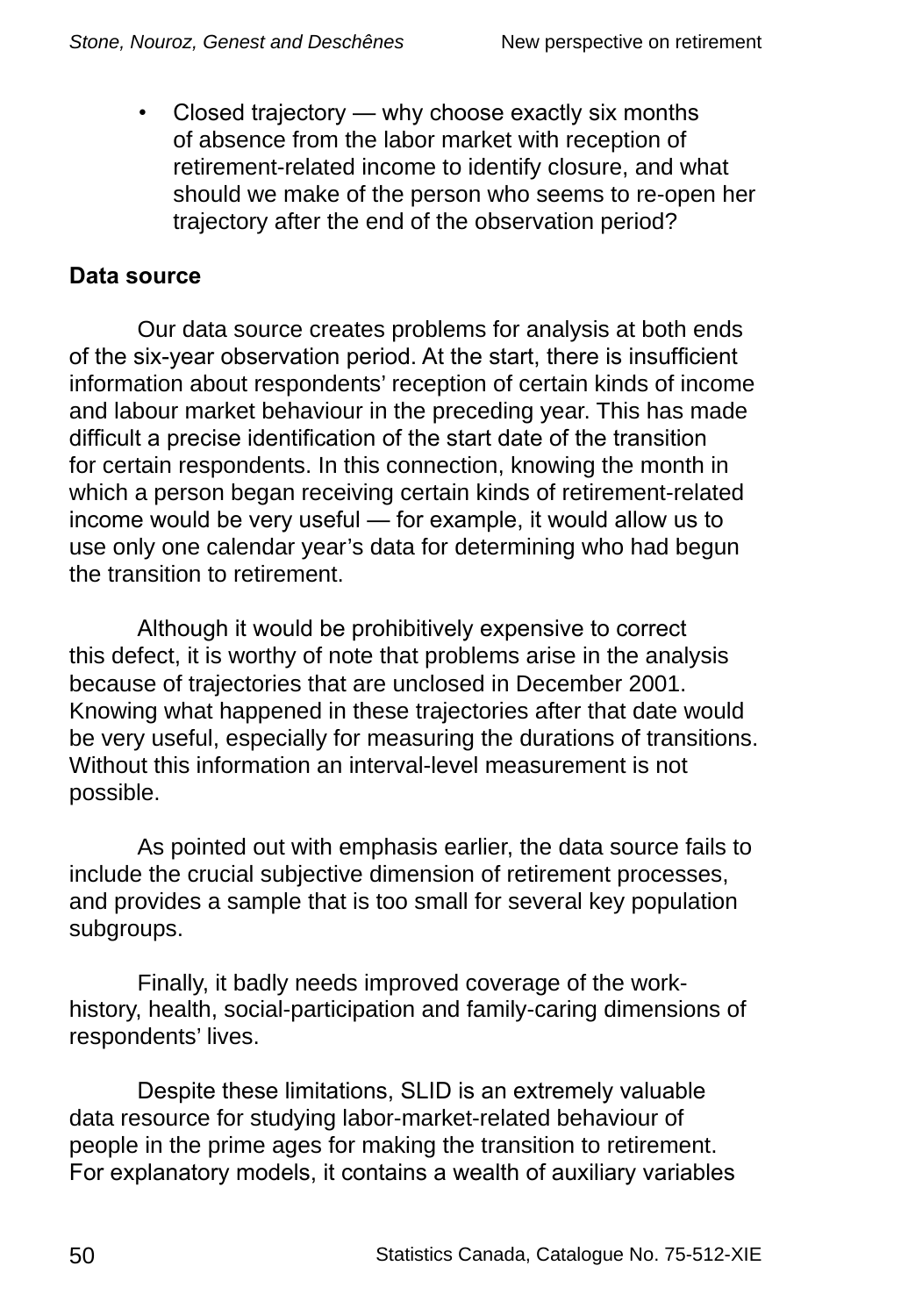that no administrative data source has any chance of matching. We note particularly the data on life events and on cultural background – the latter being covered in a manner superior to any other Statistics Canada database in our opinion.

### **Estimation**

Linked partly to the data source limitations are substantial shortcomings in measurement/estimation procedures:

- Issues exist regarding identifying who is making the transition to retirement and when they began the process, and who really has a very low probability of re-entering the labor market after being absent from it, while receiving retirement-related income, for six months right at the end of the observation period (our measure of closure).
- Although durations of stay are computable, we could greatly improve their accuracy by timing all events down to their month of occurrence, and if we had questions that allowed us to identify certain starting dates that occurred before the first reference date of the survey.
- There is a key duration-measurement issue regarding speed of closure – we should have timed departure from the labor market along with reception of retirementrelated income down to the month, including months before the January 1996.
- There is an issue of inappropriate omission concerning people who have retired in all reasonable senses except they are not receiving any form of retirement-related income. An effort should be made to tease out an estimate of how many people of this kind are in our data set and what are certain features among their attributes.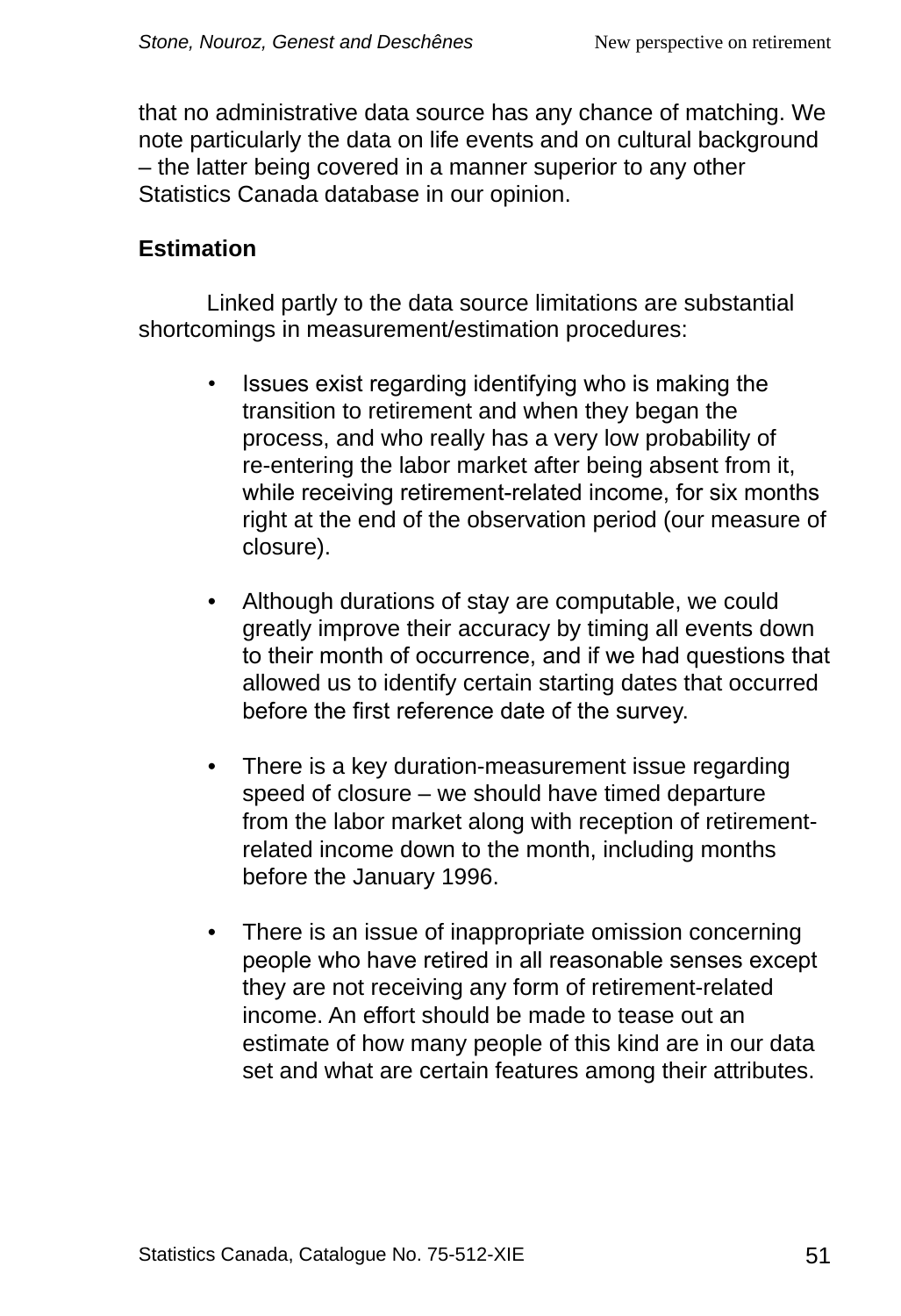# **Bibliography**

Abbot, Andrew. 1995. "Sequence analysis." *Annual Review of Sociology*. 21: 93-113.

Abbot, Andrew and Angela Tsay. 2000. "Sequence analysis and optional matching methods in sociology." *Sociological Methods and Research*. 29, 1: 3-33.

Blau, D.M. 1994. "Labor force dynamics of older men." *Econometrica* 62, 1: 117-56.

Burtless, G. and R. Moffitt. 1985. "The joint choice of retirement age and post retirement hours of work." *Journal of Labor Economics*. 3, 2: 209-36.

Crossley, T., M. Schelhorn and D. Au. 2003. *The Effect of Health Shocks and Long-Term Health on the Retirement Decisions in Canada*. Paper presented at the Symposium on New Issues in Retirement. Statistics Canada, Ottawa. September 5-6.

Dahl, S.A., O.A. Nilsen and K. Vaage. 2000. "Work or retirement? Exit routes for Norwegian elderly." *Applied Economics*. 32, 14: 1865-76.

Flippen, Chenoa and Marta Tienda. 1999. *Pathways to Retirement: Patterns of Late-Age Labor Force Participation and Labor Market Exit by Race, Hispanic Origin, and Sex*. Working Paper no. 99-1. Princeton University, Office of Population Research. Princeton. New Jersey.

Gendell, M. 2001. "Retirement age declines again in 1990s." *Monthly Labor Review*. 124, 10: 12-21.

Guillemard, A-M. 1995. « Les transformations de la transition entre activité et retraite en Europe: de nouveaux enjeux pour la protection sociale. » *Cahiers québécois de démographie*. 24, 2: 171-204.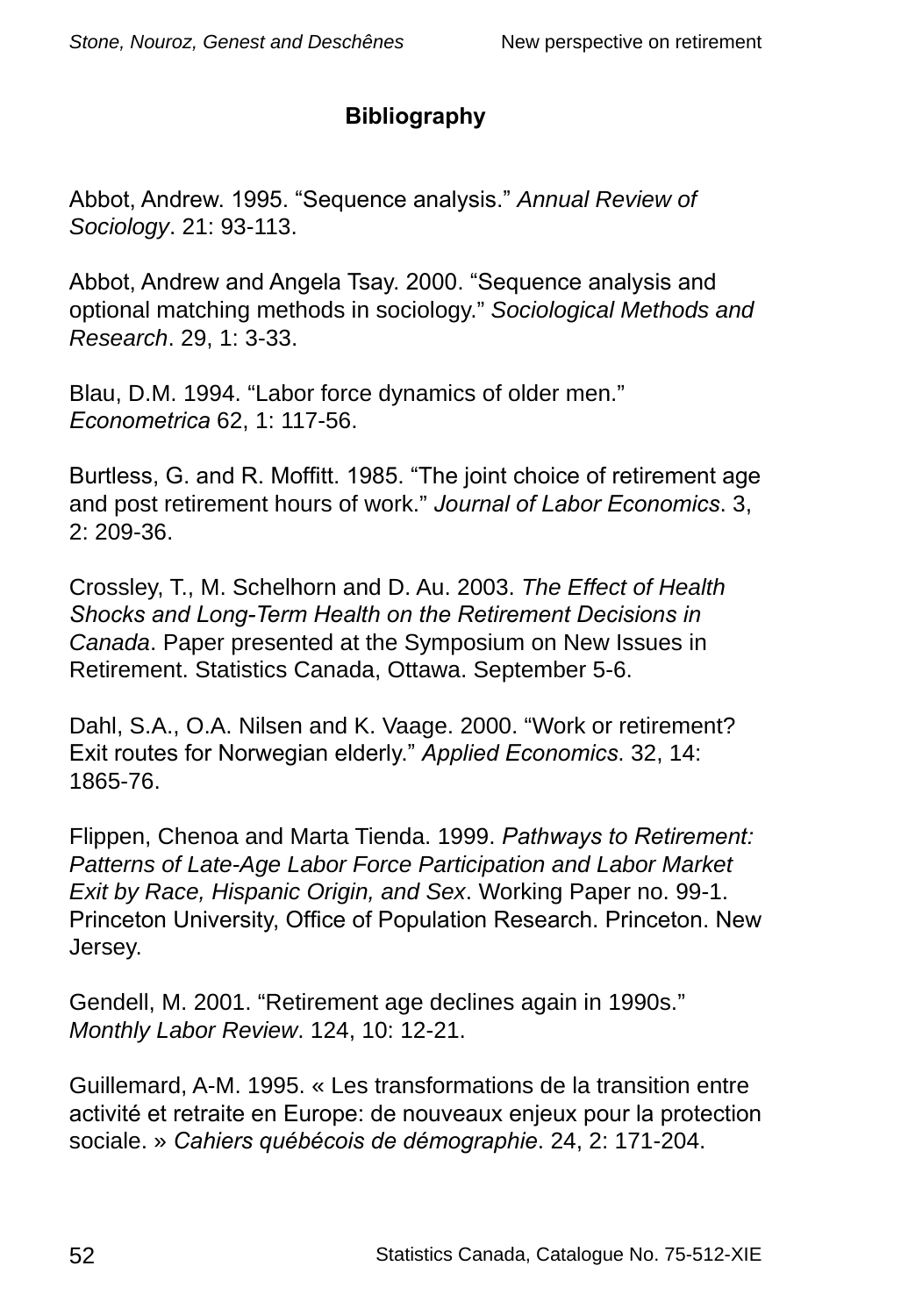Gunderson, M. 1980. *Labor Market Economics Theory, Evidence and Policy in Canada*. Toronto. McGraw-Hill Ryerson Limited.

Gustman, A.L. and T.L. Steinmeier. 2000. *Retirement Outcomes in the Health and Retirement Study*. Working Paper 7588. National Bureau of Economic Research. Cambridge, MA.

\_\_\_\_\_\_\_ 1986. "A structural retirement model." *Econometrica*. 54, 3: 555-584.

\_\_\_\_\_\_\_. 1984. "Partial retirement and the analysis of retirement behavior." *Industrial and Labor Relations Review*. 37, 3: 403-15.

Habtu, R. 2003. "Men 55 and older: Work or retire?" *Perspectives on Labor and Income*. 15, 1: 47-54. Statistics Canada Catalogue no. 75-001-XPE.

Han, S-K. and P. Moen. 1999. "Clocking out: Temporal patterning of retirement." *American Journal of Sociology*. 105, 1: 191-236.

Honig, M. and C. Reimers. 1987. "Retirement, re-entry, and parttime work." *Eastern Economic Journal*. 13, 4: 361-71.

Honig, M. and G. Hanoch. 1985. "Partial retirement a separate mode of retirement behavior." *Journal of Human Resources*. 20: 21-46.

Knuth, M. 2002. "Early exit from the labor force between exclusion and privilege: Unemployment as a transition from employment to retirement in West Germany." *European Societies*. 4, 4: 393-418.

Kohli, M. and M. Rein. 1991. "The changing balance of work and retirement." In *Time for Retirement*. M. Kohli, M. Rein, A. Guillemard and H.V. Gunsteren (eds.). New York. Cambridge University Press.

Manning, N. and K. Burdett. 1996. "Do older workers drop out of the labor market? Some recent British evidence." *Bulletin of Economic Research*. 48, 2: 167.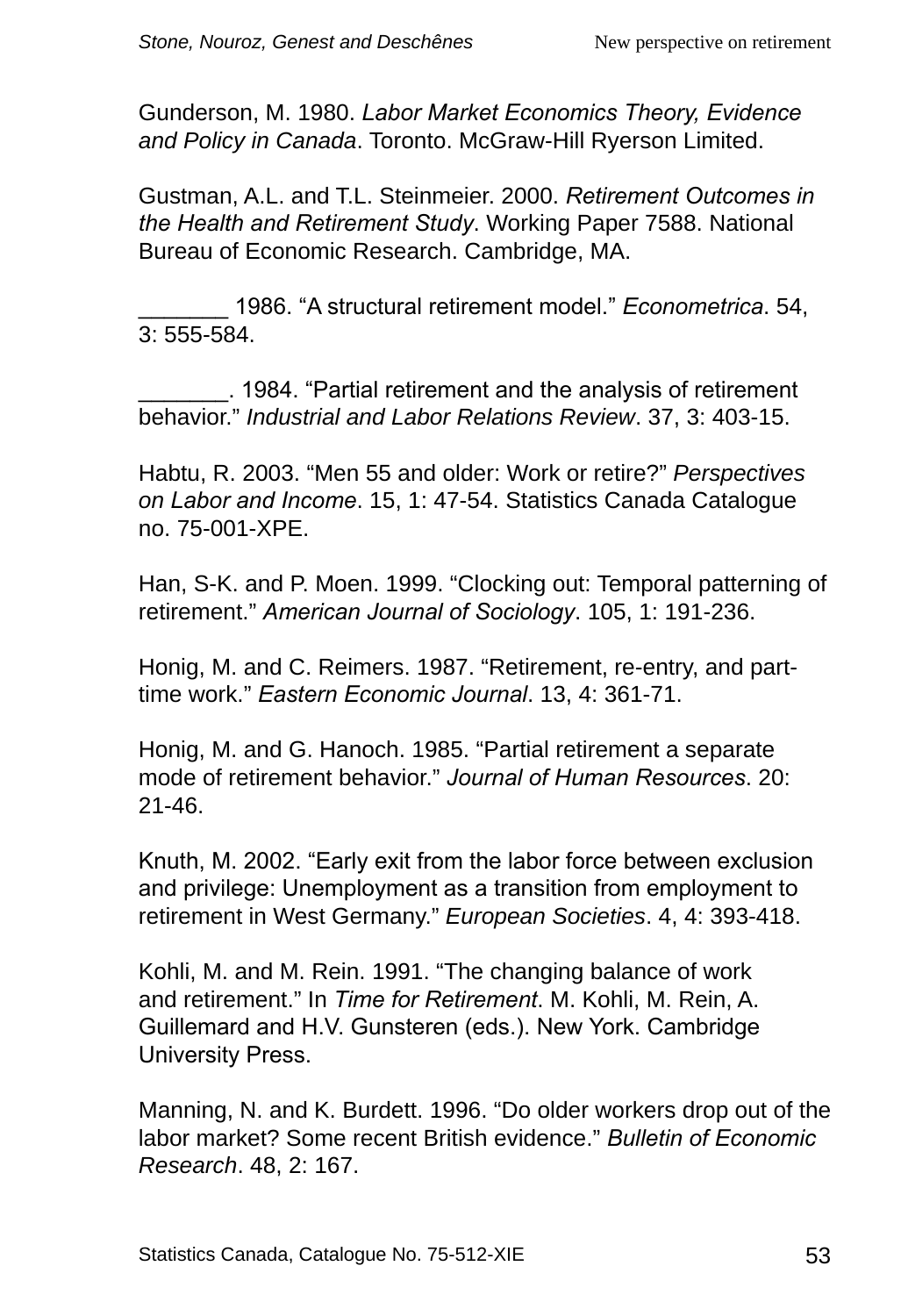Marshall, V.W. 2003. *Dimensions of the Linkages Between Health and Retirement*. Paper presented at the Symposium on New Issues in Retirement. Statistics Canada, Ottawa. September 5-6.

Marshall, V.W. and P.J. Clarke. 1997. "Facilitating the transition from employment to retirement." *National Forum on Health*. Government of Canada.

Meghir, C. and E. Whitehouse. 1997. "Labor market transitions and retirement of men in the UK." *Journal of Econometrics*. 79, 2: 327- 54.

Moen, P. et al. 2000. *Report of the Cornell Retirement and Well Being Study*. Ithaca. New York. Bronfenbrenner Life Course Center. Cornell University. http://www.blcc.cornell.edu/archives/misc/ retirement\_study.pdf

Organisation for Economic Co-operation and Development (OECD). 2001. *Ageing and Income: Financial Resources and Retirement in Nine OECD Countries*. 12, 1: 1-180.

\_\_\_\_\_\_. 1995a. "The labour market and older workers." *Social Policy Studies*. 17: 1-316.

\_\_\_\_\_\_\_ 1995b. "The transition from work to retirement." *Social Policy Studies*. 16:1-133.

Oswald, C. 1999. *Patterns of Labor Market Exit in Germany and the UK*. Working Paper. Institute for Social and Economic Research. Bremen. Germany.

Pedersen, P.J. and N. Westergaard-Nielsen. 1993. "Unemployment: A review of the evidence from panel data." *OECD Economic Studies*. 0, 20: 64-114.

Quinn, J.F. 2003. *Recent Changes in Labour Force Participation Rates at the Older Ages*. Paper presented at the Symposium on New Issues in Retirement. Statistics Canada, Ottawa. September 5-6.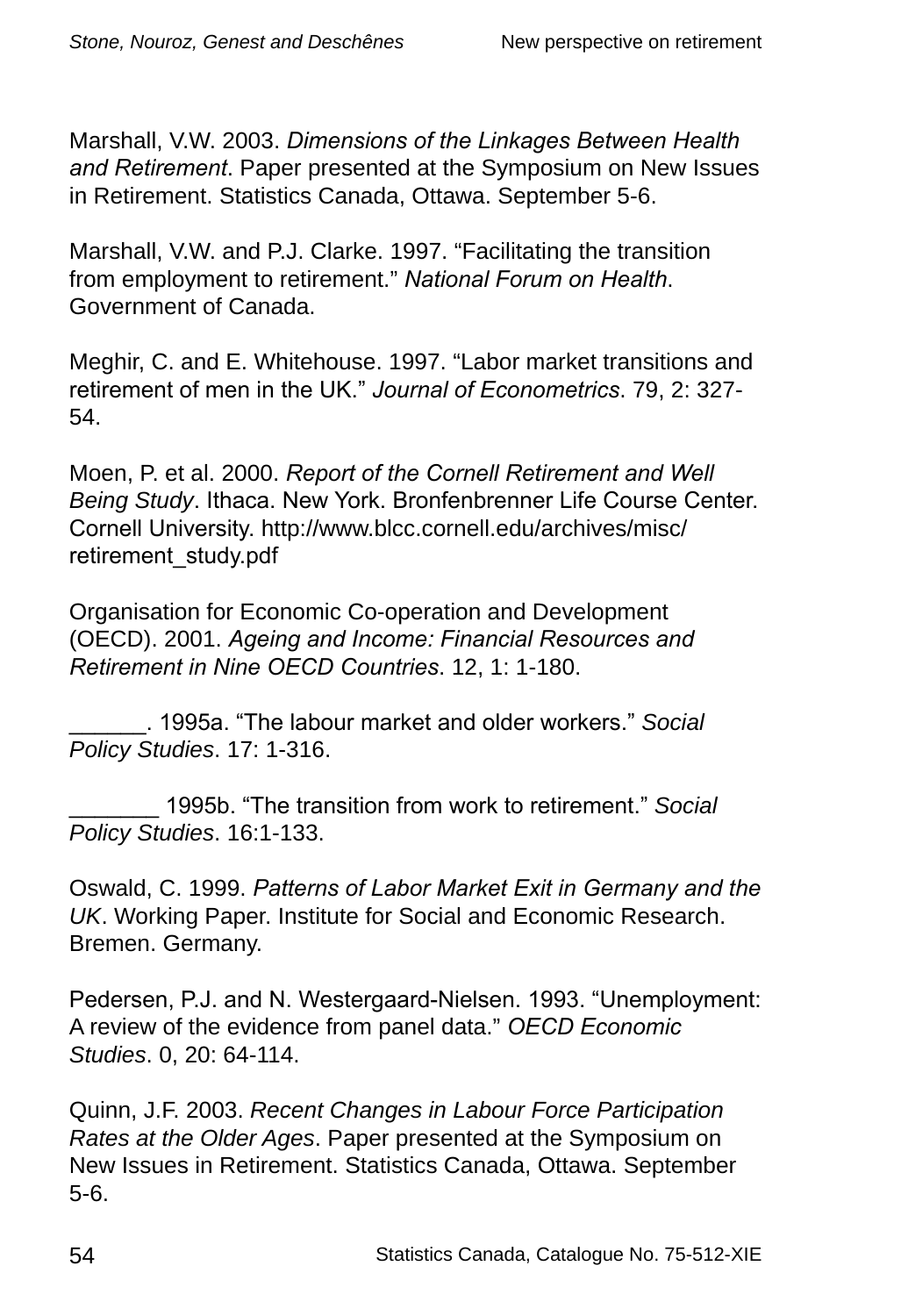Quinn, J.F. and M. Kozy. 1996. "The role of bridge jobs in the retirement transition: Gender, race, and ethnicity." *The Gerontologist*. 36, 3: 363-72.

Quinn, J.F., K.E. Cahill and M.D. Giandrea. 2005. *Are Traditional Retirements a Thing of the Past? New Evidence on Retirement Patterns and Bridge Jobs*. Unpublished paper.

Quinn, J.F., R.V. Burkhauser and D.A. Myers. 1990. *Passing the Torch: The Influence of Economic Incentives on Work and Retirement*. Kalamazoo, MI. W.E. Upjohn Institute for Employment Research.

Riphahn, Regina T. 1997. "Disability retirement and unemployment substitute pathways for labour force exit? An empirical test for the case of Germany." *Applied Economics*. 29: 551-61.

Rowe, G. and H. Nguyen. 2003. "Older workers and the labor market." *Perspectives on Labor and Income*. 15, 1: 55-58. Statistics Canada Catalogue no. 75-001-XPE.

Ruhm, C.J. 1990a. "Career jobs, bridge employment, and retirement." Pp. 92-107 in *Bridges to Retirement: Older Workers in a Changing Labor Market 1990*. P.B. Doeringer (ed.). Ithaca, NY. Cornell University. Industrial Labor Relation Press.

\_\_\_\_\_\_\_. 1990b. "Bridge jobs and partial retirement." *Journal of Labor Economics*. 8, 4: 482-501.

Smeeding, T.M. and J.F. Quinn. 1997. *Cross-National Patterns of Labor Force Withdrawal*. Paper presented at the Fourth International Research Seminar of the Foundation for International Studies on Social Security and at the European Society for Population Economics Annual Conference. Essex, Great Britain.

Stein, D. 2000. "The new meaning of retirement." *ERIC Digest*. [Online serial]. Available : Doc. No. 215.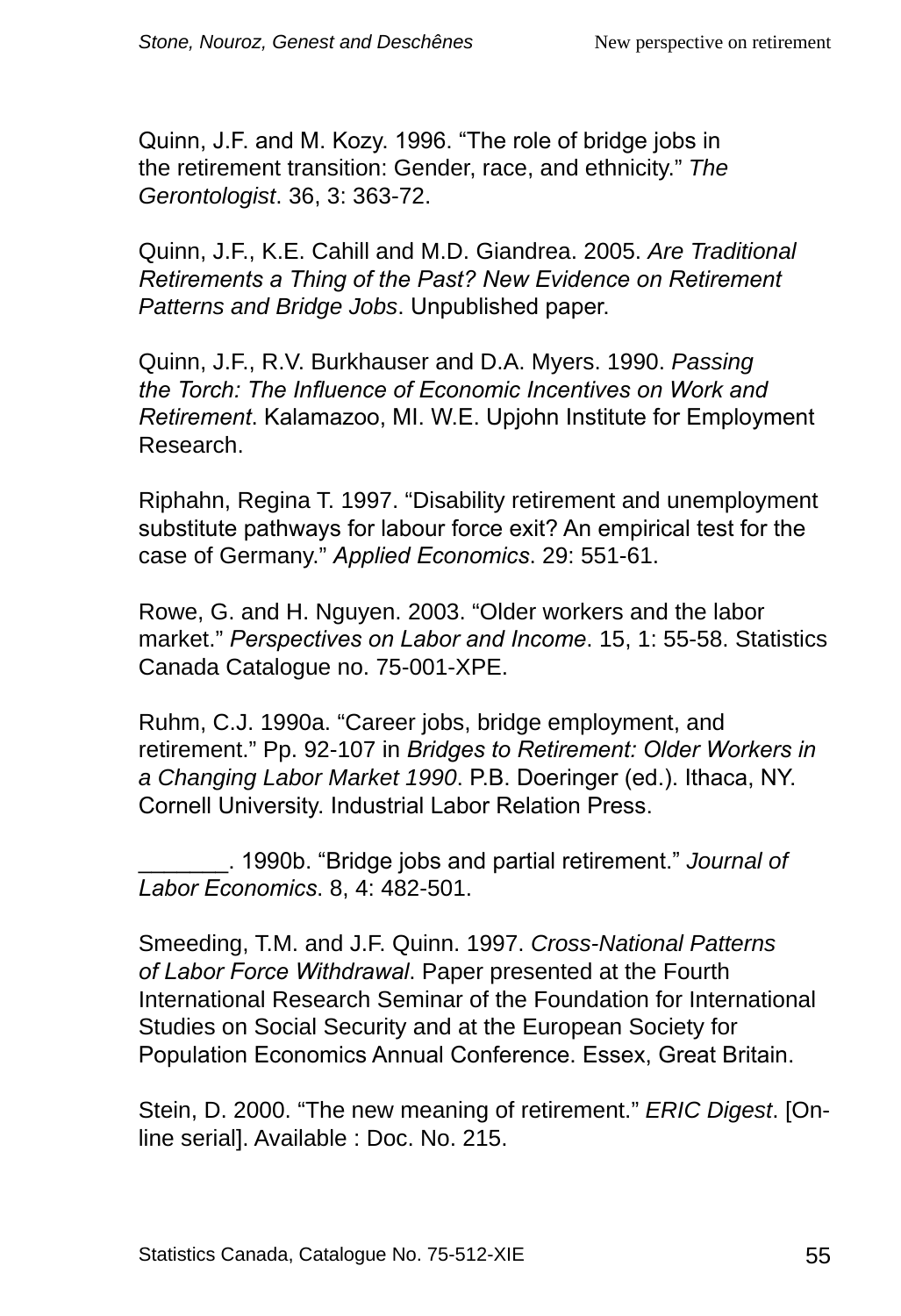Stone, L.O. 2003. "Déterminants des trajectoires de transition à la retraite de toutes sortes de travail — une analyse empirique préliminaire." In *Ages, générations et contrat social*. J. Véron, S. Pennec et J. Légaré (eds.). Paris. INED.

Taylor, P. and P. Urwin. 1999. "Recent trends in the labor force participation of older people in the UK." *The Geneva Papers*. 24, 4: 551.

VandenHeuvel, A. 1999. "Mature age workers: Are they a disadvantaged group in the labor market?" *Australian Bulletin of Labor*. 25, 1: 11-22.

Vanderhart, M.J. 2003. "Labor supply of older men: Does social security matter?" *Economic Inquiry*. 41, 2: 250-63.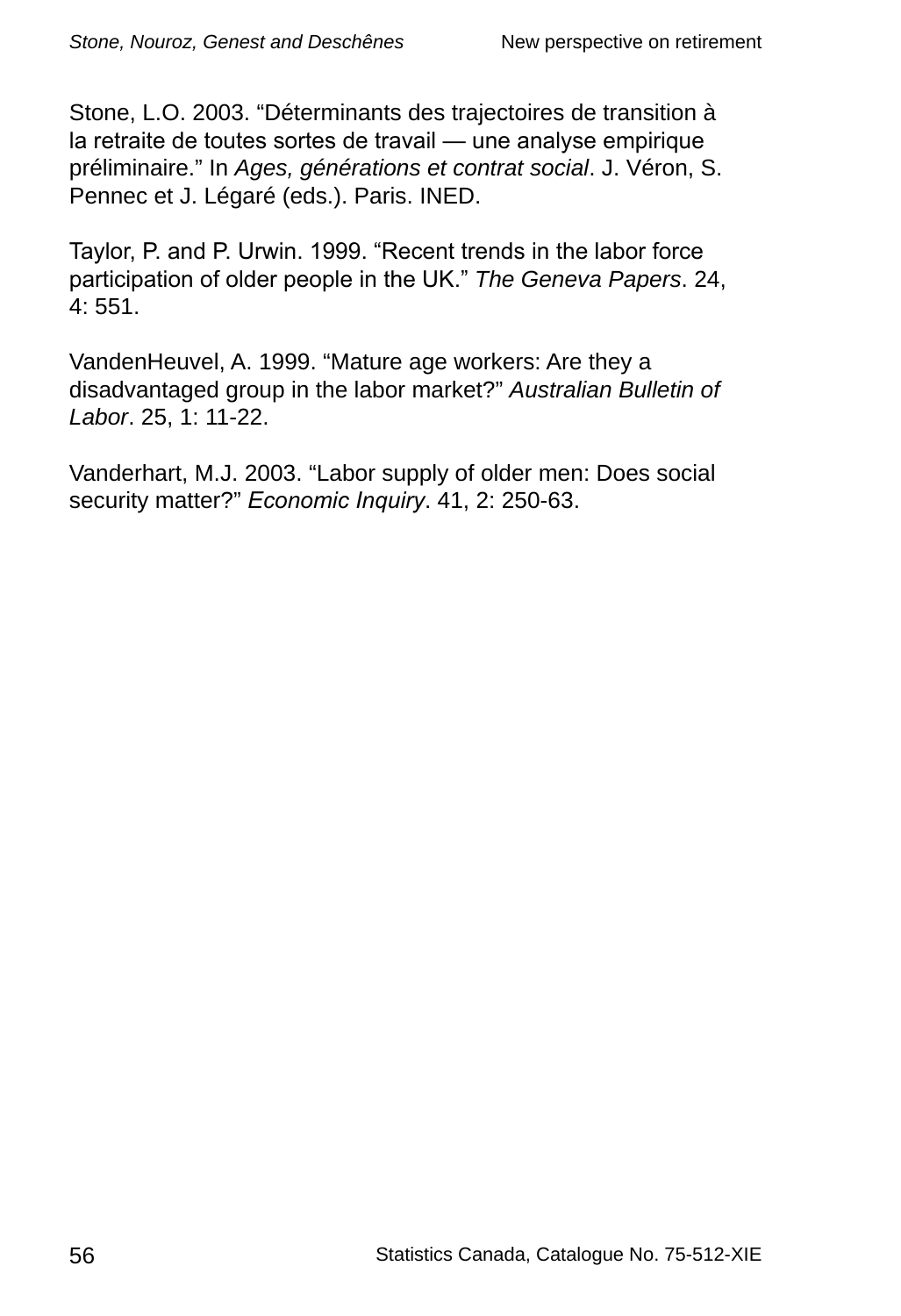# **Appendix B. Detailed definitions of major new concepts**

by

Leroy O. Stone, Harpreet Kaur Randhawa and Hasheem Nouroz

#### **Presence of indications of enhanced market-based vulnerability**

In this text "vulnerability" deals with events that are components of trajectories and which increase the risk of setback or damage to whatever plans or arrangements the person has made concerning standard of living in retirement. The measure used here focuses on the onset of unemployment or of involuntary job change. The following trajectory positions are pertinent:

- *Position 4*: Employed in the first and last month of a quarter and had an involuntary job change during the quarter.
- *Position 5*: Unemployed throughout the quarter.
- *Position 6*: Unemployed or outside of the labor force in the first month of the quarter but employed in the last month.
- *Position 7*: Employed in the first month of the quarter but unemployed in the last month.
- *Position 0*: Unclassified, and there is an experience of unemployment within the quarter.

It is important to take into account at least one "auxiliary variable". This variable involves the business climate within which a person experienced a setback such as unemployment, since the consequences of the unemployment will be worse in a business cycle downturn than in a business cycle upturn.

The scale is named "VULSCORE", and each respondent begins with a value of zero. Then points are added depending on attributes of the respondent's trajectory. However, points arising

<sup>.</sup> Speed of closure is one of the major new concepts; but it is not covered in this appendix because there is sufficient detail about its definition provided in Appendix A and Volume 1 of the book.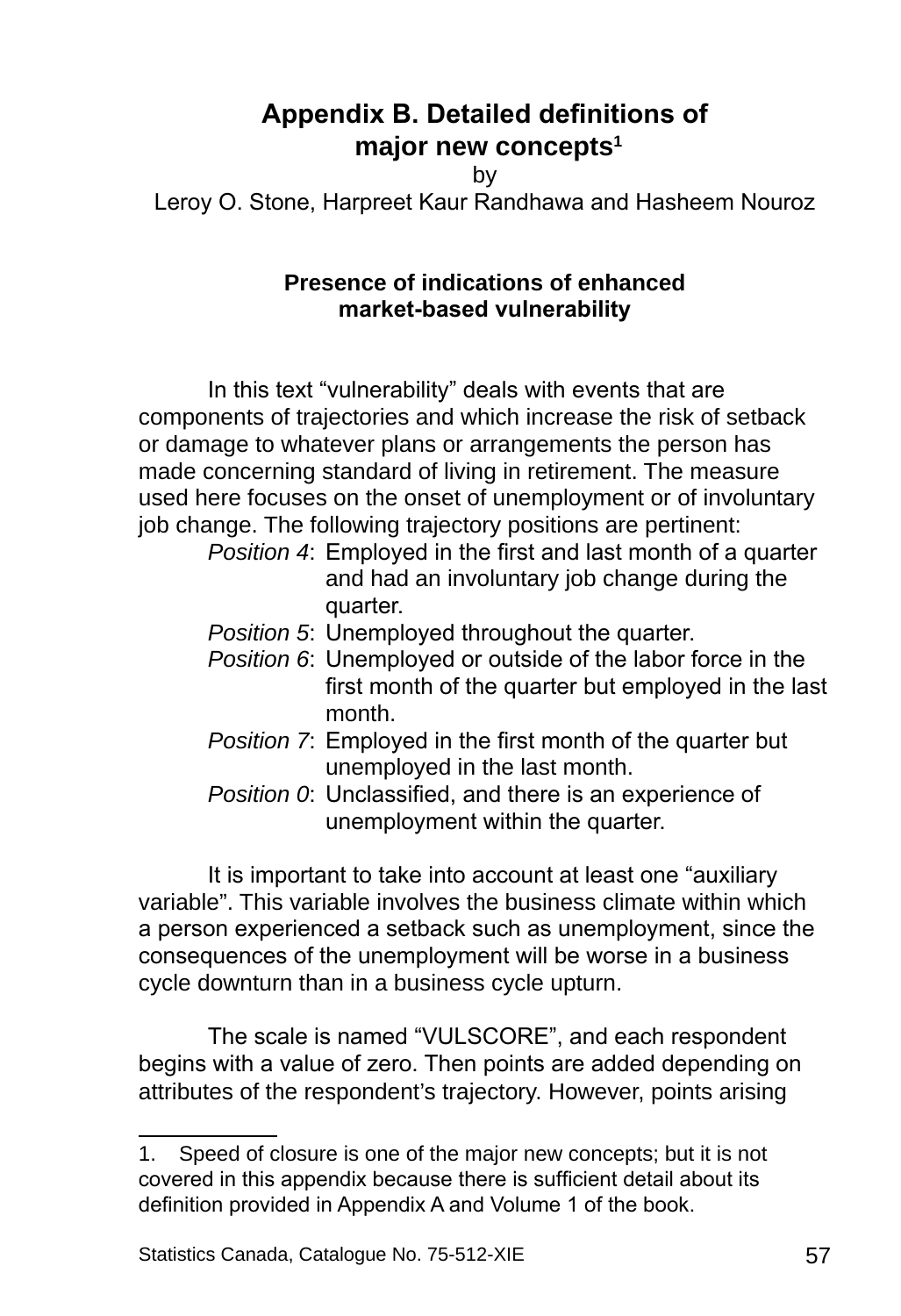from unemployment are weighted depending on the index of the business climate within which the unemployment took place. This index is named "URATIO", and in each quarter it has a separate value for each sex. The detailed definition that implements these concepts follows.

In every quarter, the respondent may get points toward her final value of VULSCORE depending on the following formula:

> *VULSCORE = VULSCORE + 5 \* URATIO* if the respondent was unemployed throughout the quarter.

*VULSCORE = VULSCORE + 2* if the respondent was employed in the first and last month of the quarter and had an involuntary job change during the quarter.

*VULSCORE = VULSCORE + 3 \* URATIO* if the respondent was employed in the first month but unemployed in the last month.

*VULSCORE = VULSCORE + 3* if the respondent was unemployed at some time in the first quarter, and if either (a) the respondent was unemployed or outside of the labour force in the first month but employed in the last month, or (b) the trajectory position is unclassified.

URATIO is the ratio of unemployment rate for a specific quarter to the average of unemployment rate for the year.

### **Group the values into three ranked levels**

The resulting scale score was rated as Low, Medium or High according to the following rule:

| Rank   | Scale score       |
|--------|-------------------|
| Low    | $\mathbf{\Omega}$ |
| Medium | 1 - 10            |
| High   | 11 or more        |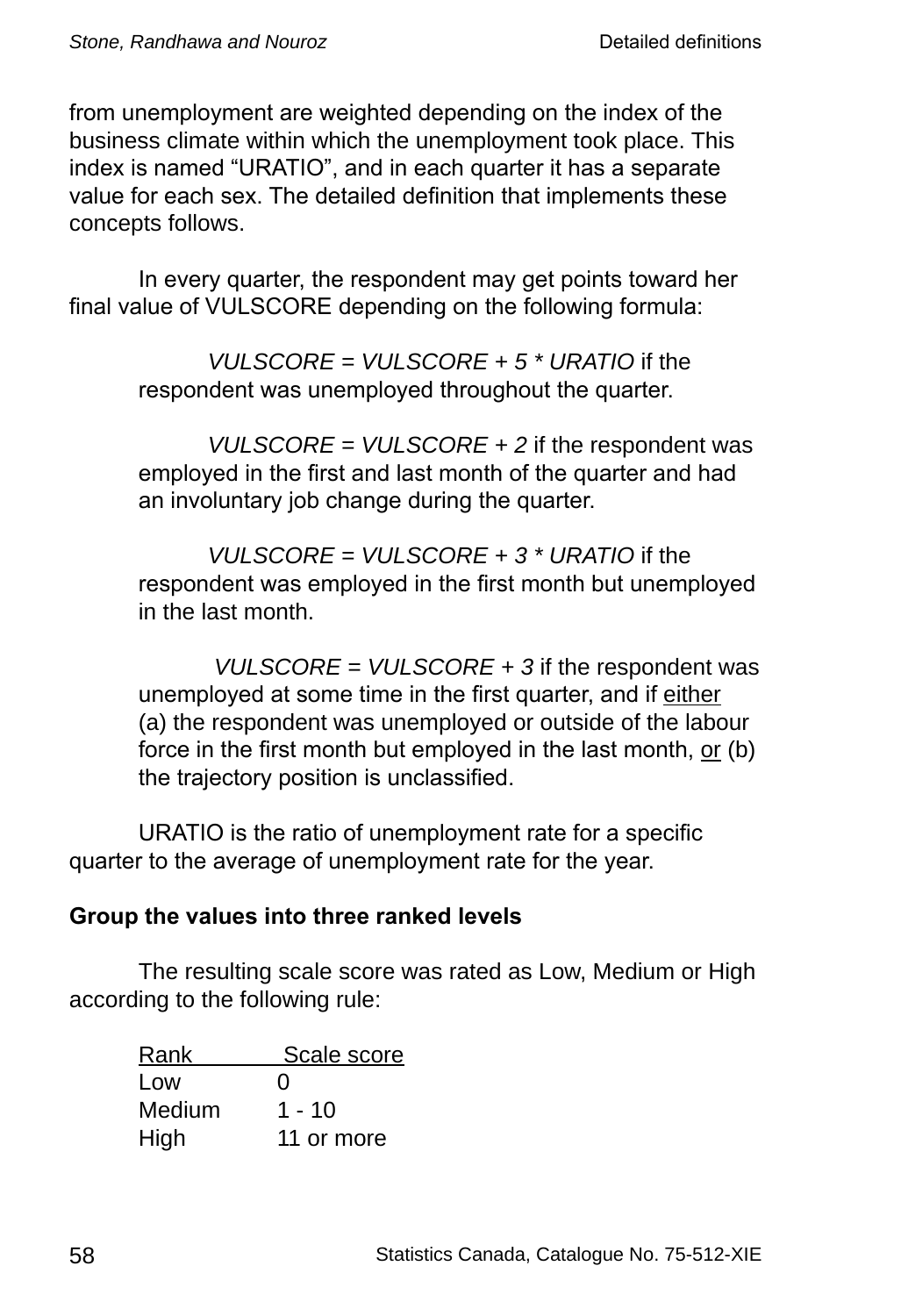A second grouping was made in order to create Chart A.9. It is as follows:

| Rank           | Scale score |
|----------------|-------------|
| 0              | Ω           |
| 1              | $1 - 5$     |
| $\overline{2}$ | $6 - 10$    |
| 3              | $11 - 15$   |
| 4              | 16 - 20     |
| 5              | $21 - 30$   |
| 6              | $31 - 40$   |
| 7              | 41 or more  |

#### **Presence of flexibility among options for transition to retirement**

The present index of flexibility is based on movements that are components of a trajectory. These movements are treated as indirect indicators of flexibility. An example would be the presence of voluntary job changes. The absence of disruptions such as involuntary job change or unemployment are also regarded as enhancing flexibility.

The scale is named "FLEXSCORE", and each respondent begins with a value of zero. Then points are added depending on attributes of the respondent's trajectory. The detailed definition that implements these concepts follows.

However, the FLEXSCORE value is then reduced by onehalf if the trajectory has a non-zero value on VULSCORE (the vulnerability scale). There is a further weighting of FLEXSCORE that takes speed of closure into account. The longer the person delays closure of her trajectory, the greater is the indication of flexibility. Thus delayed closure gives a slight boost to FLEXSCORE.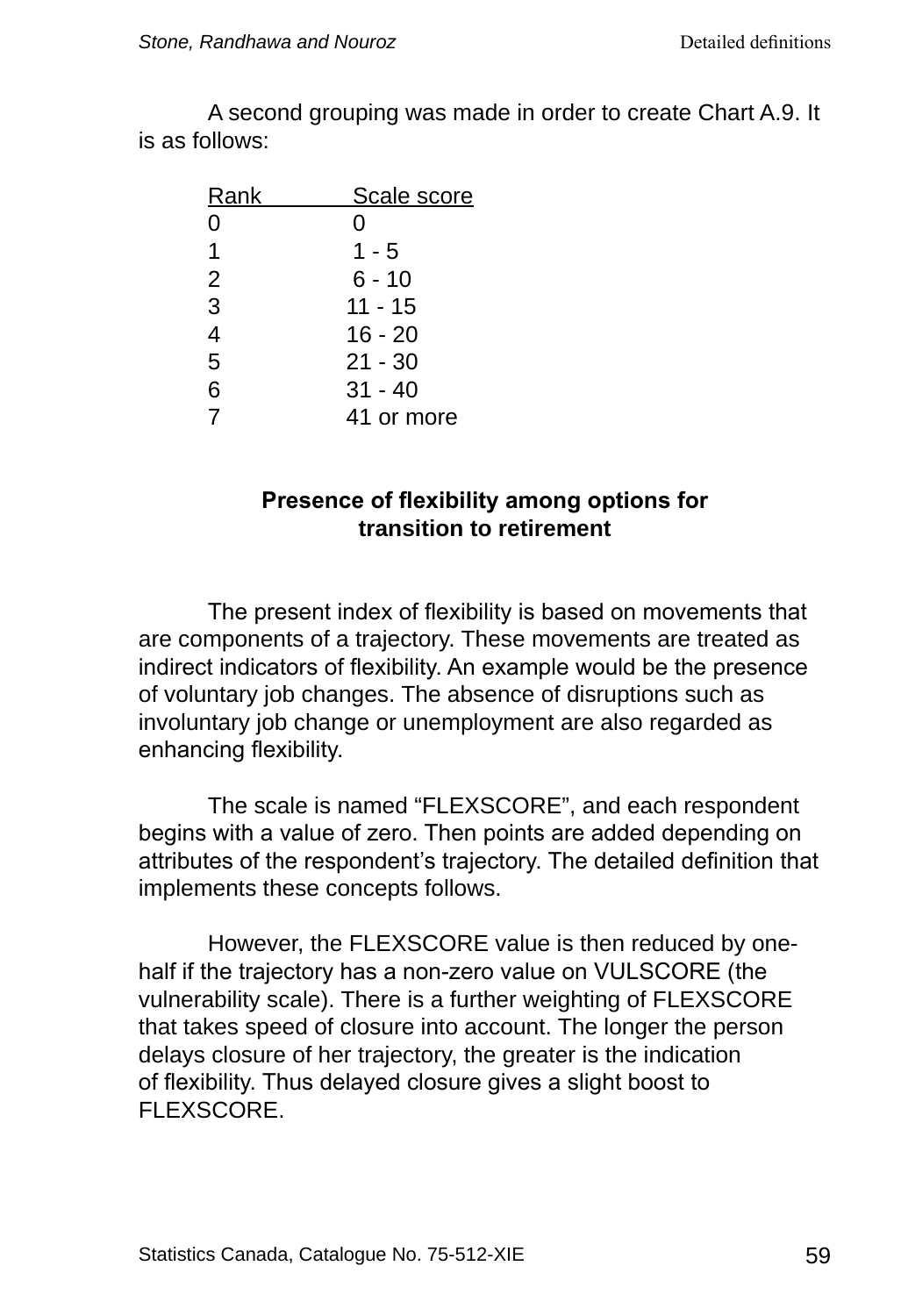The score on our flexibility scale arises from criteria involving several trajectory positions. In essence, a person's FLEXSCORE is increased each time there is either:

- A voluntary job change, or
- A reduction in hours of work within the same job, or
- A move from a fulltime job throughout one quarter to a part-time job throughout the next quarter, or
- Certain reductions of hours of work found along with Positions 0 or 8. (See Appendix A for the details.)

# **Step One**

In every quarter, the respondent may get points toward her final value of FLEXSCORE depending on the following formula:

Add 2 if the respondent was employed in the first and last month of a quarter, and had a voluntary job change during the quarter.

Add 1 if the average number of hours worked in a week in first month of the quarter has decreased by 10% in the last month of the quarter and the respondent was employed full time or parttime and with no job change throughout the quarter.

Add 1 if the average number of hours worked in a week in first month of the quarter has decreased by 10% in the last month of the quarter and the trajectory position is unclassified and the respondent was not unemployed in the quarter.

### **Step Two**

Add 1 if the respondent was employed full time and with no job change throughout the quarter and in the next quarter employed part-time and with no job change throughout the quarter.

# **Step Three**

Cut FLEXSCORE by half when vulnerability score is not zero.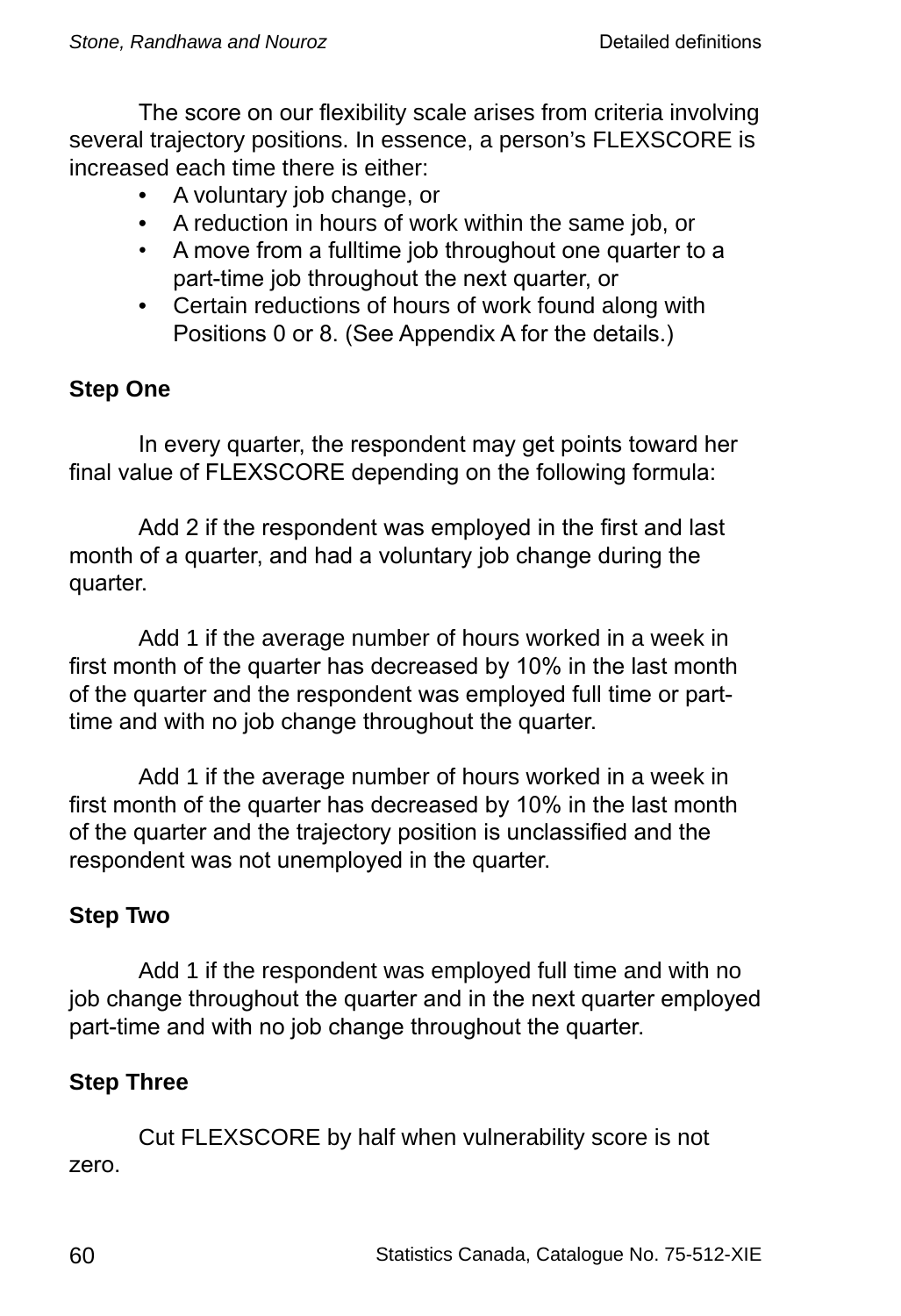#### **Group the values into three ranked levels**

The resulting scale score was rated as Low, Medium or High according to the following rule:

| Rank   | Scale score       |
|--------|-------------------|
| Low    | $\mathbf{\Omega}$ |
| Medium | 1                 |
| High   | 2 or more         |

### **Propensity for returning to the labor market after departure**

"RETMARKET" is the name given to our index of propensity to return to the labour market after leaving it. Essentially, each separate return to the labor market (from being outside of it) increases RETMARKET by one, and there is a multiplier of certain of these returns according to the number of quarters in which the person held the same job for three consecutive months. The detailed definition, which follows, depends upon the respondent's occupancy of certain sequences of positions within their trajectory.

Each respondent begins with a scale value of zero. Then increments are added according to the following procedure:

### **Step One**

Determine if the respondent left the labour market in any of the 16 quarters.

If the respondent left the labour market then, for each subsequent quarter, add 1 to the scale if the respondent was working full time or part-time with no job change throughout the quarter.

### **Step Two**

If the respondent had left the labour market but was not working full time or part-time with no job change throughout the quarter then, add 1 to the scale if in any of the subsequent quarters the respondent was employed in the first and last month of a quarter.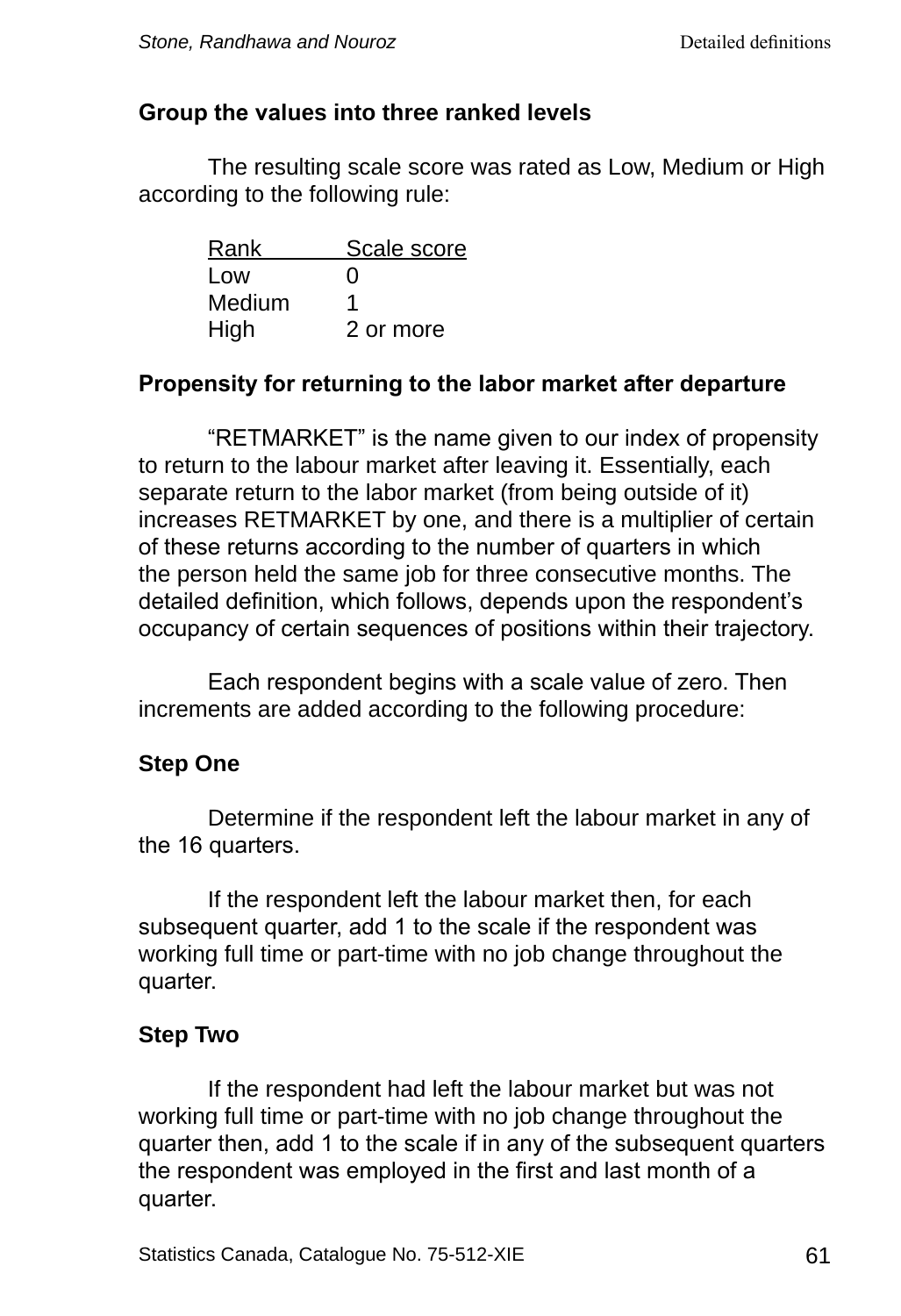### **Step Three**

If for any of the 16 quarters, the respondent was outside the labour force in the first month and employed in the last month but had no unemployment in that quarter, then, add 1 to the scale for each such quarter.

#### **Group the values into three ranked levels**

The resulting scale score was rated as Low, Medium or High according to the following rule:

| Rank   | Scale score       |
|--------|-------------------|
| Low    | $\mathbf{\Omega}$ |
| Medium | $1 - 4$           |
| High   | 5 or more         |

### **Instability of market-related status**

The greater the number of quarter-to-quarter changes of position within a trajectory, the greater is its index of market-related instability. The measure for this concept simply counts the number of such changes within a trajectory.

Each respondent begins with a scale value of zero. Then increments are added according to the following procedure:

Add 1 to the scale for each of the 15 quarters, if the position in the current and the next quarter are not the same.

#### **Group the values into three ranked levels**

The resulting scale score was rated as Low, Medium or High according to the following rule:

| Rank   | Scale score       |
|--------|-------------------|
| Low    | $\mathbf{\Omega}$ |
| Medium | $1 - 2$           |
| High   | 3 or more         |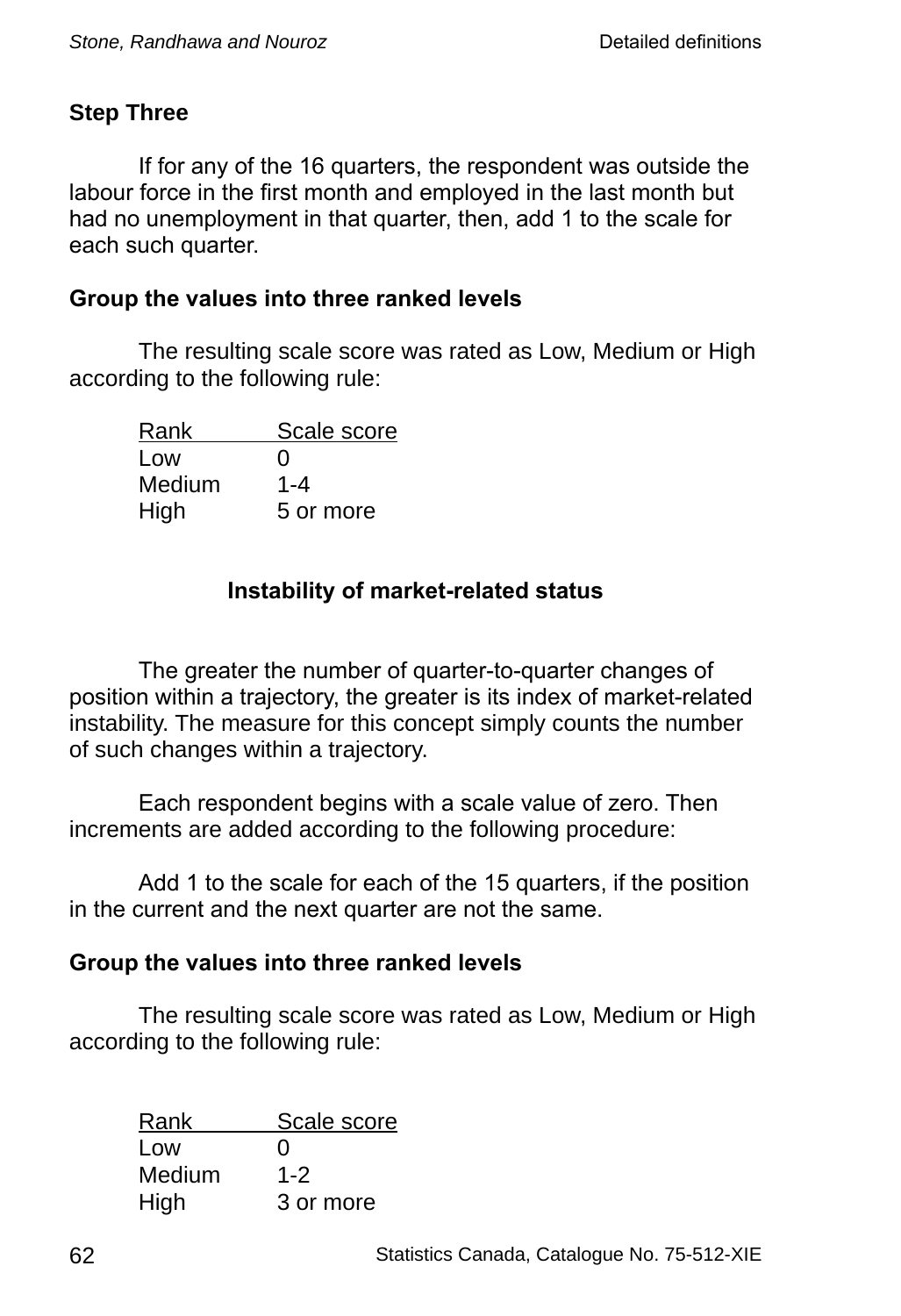# **Cultural background**

Five very broad categories of cultural background have been defined. They are: (1) "Anglo charter group", (2) "Franco charter group", (3) All others born in Canada, (4) Immigrants who arrived after 1959 and (5) Immigrants who arrived before 1959.<sup>2</sup> It is understood that except possibly groups 1 and 2, these groups are in fact heterogeneous collections of more meaningfully defined categories of cultural background. Limitations of the sample prevent the definition of useful subgroups of all others born in Canada, and of immigrants.

The criteria used to define each of these five classes are provided in the following steps.

# **Step One**

If the respondent (a) was born in Canada, (b) reported being of British, English, Scottish or Irish ethnic origin, and (c) had a mother tongue that was English, English and French, English and Italian, or English and Ukrainian, then she was classified to the first cultural background group called the "Anglo Charter Group".

# **Step Two**

If the respondent (a) was born in Canada, (b) reported being of French, Québécois, or French Canadian ethnic origin, and (c) had a mother tongue that was French, English and French, French and Italian, French and Spanish, or French and Portuguese, then she was classified to the second cultural group, "Franco Charter Group".

<sup>2.</sup> This date was set taking into account not only the historic waves of immigration but also the distribution by year of immigration for members of the SLID cohort that comprise the sample. This distribution is split near the middle by using the 1959 date. While there is great interest in breaking down the more recent immigrants according to the major waves of immigration since the 1960s, the sub-sample sizes are so small as to be unusable within the subset of self-employed who began transitions between 1996 and 1997.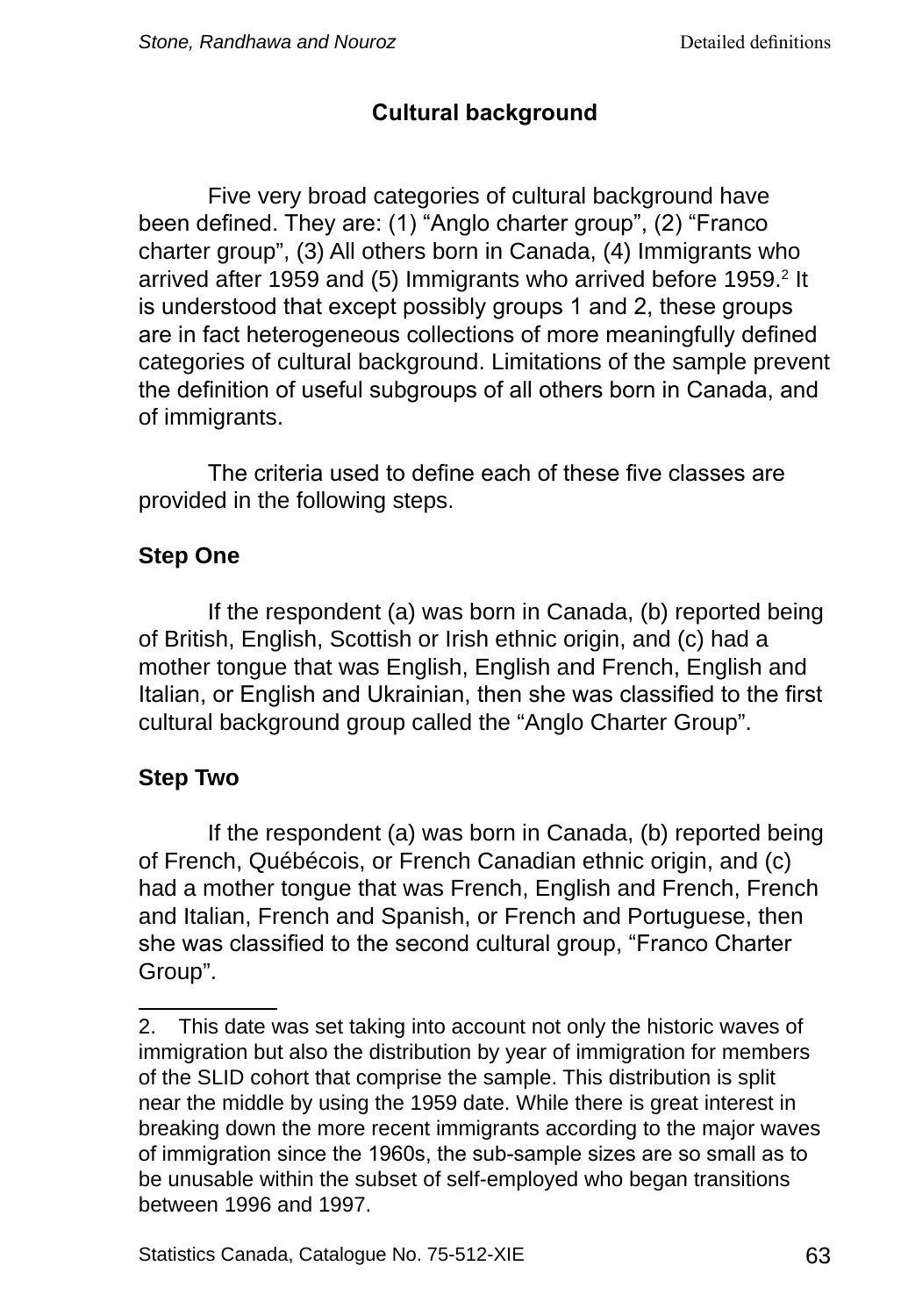### **Step Three**

All others born in Canada were classified to the third group.

### **Step Four**

If the respondent was born outside Canada and immigrated to Canada after 1959, then she belongs to the fourth group.

### **Step Five**

If the respondent was born outside Canada and immigrated to Canada during or before 1959, then she belongs to the fifth group.

### **Collapse two of the five categories**

The five categories were collapsed down to four categories by aggregating groups 1 and 3 for the purposes of the modeling work. The patterns of partial association for these two groups were similar. The four groups are:

- 1. Anglo and other Canadian born group
- 2. Franco charter group
- 3. Immigrants arriving after 1959
- 4. Immigrants arriving before 1959.

# **Wealth rank in 1996**

One of two wealth indicators used in the model targets the respondents who were homeowners and had high income in 1996. The second indicator deals with non-home owners and had moderate household income in 1996. These two groups were defined on the basis of a wealth rank scale that makes use of three variables: household income, major source of income and ownership status of the dwelling in which the household lives in. These groups are found at the highest and fourth highest of the wealth ranks described below.

64 Statistics Canada, Catalogue No. 75-512-XIE The combinations of attributes that form each level of the ranking are as follows: All of the second to fifth ranks are limited to persons not previously classified to a higher rank.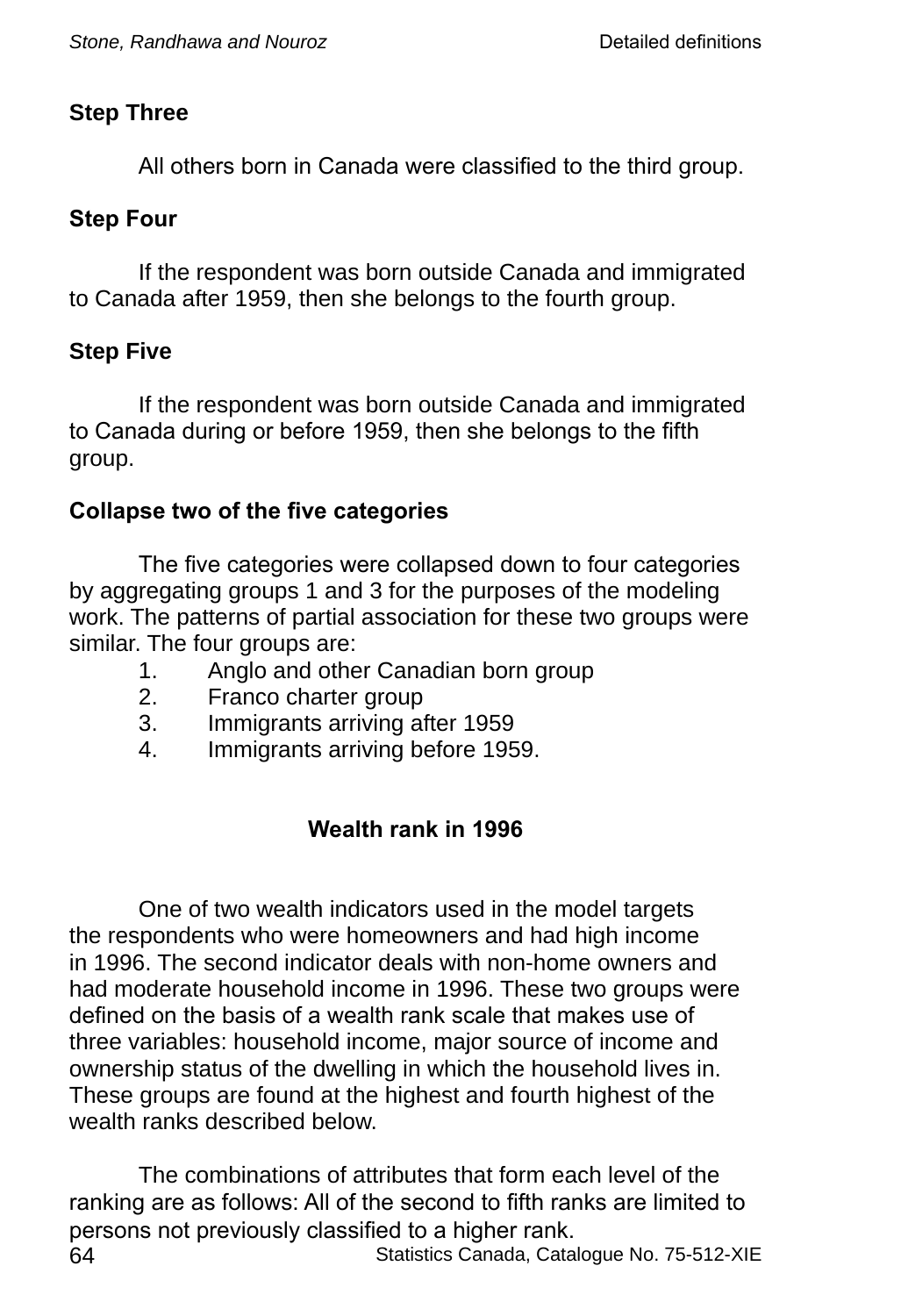### **Highest rank:**

Sources of income: wages and salaries, investment income or retirement pension. Household income quartile: Fourth (highest). Home ownership: Dwelling is owned.

#### **Second highest rank:**

Sources of income: wages and salaries, investment income or private retirement pension. Household income quartile: First to third quartiles. Home ownership: Dwelling is owned.

#### **Third highest rank:**

Home ownership: Dwelling is owned.

### **Fourth highest rank:**

Household income quartile: Second, Third or Fourth. Home ownership: Dwelling is not owned.

#### **Lowest rank:**

Household income quartile: First (lowest). Home ownership: Dwelling is not owned.

### **Work history**

The work history variable is an index of the extent to which the person's paid-work life since her first full-time job was concentrated in time spent doing full-time jobs. SLID permits only a rough proxy; however, because its coverage of full-time work history is only in terms of the number of years the person worked full time for at least half of the year.

The variable creates a ranking of persons. At the top level are those for whom all years since that of their first full-time job

Statistics Canada, Catalogue No. 75-512-XIE 65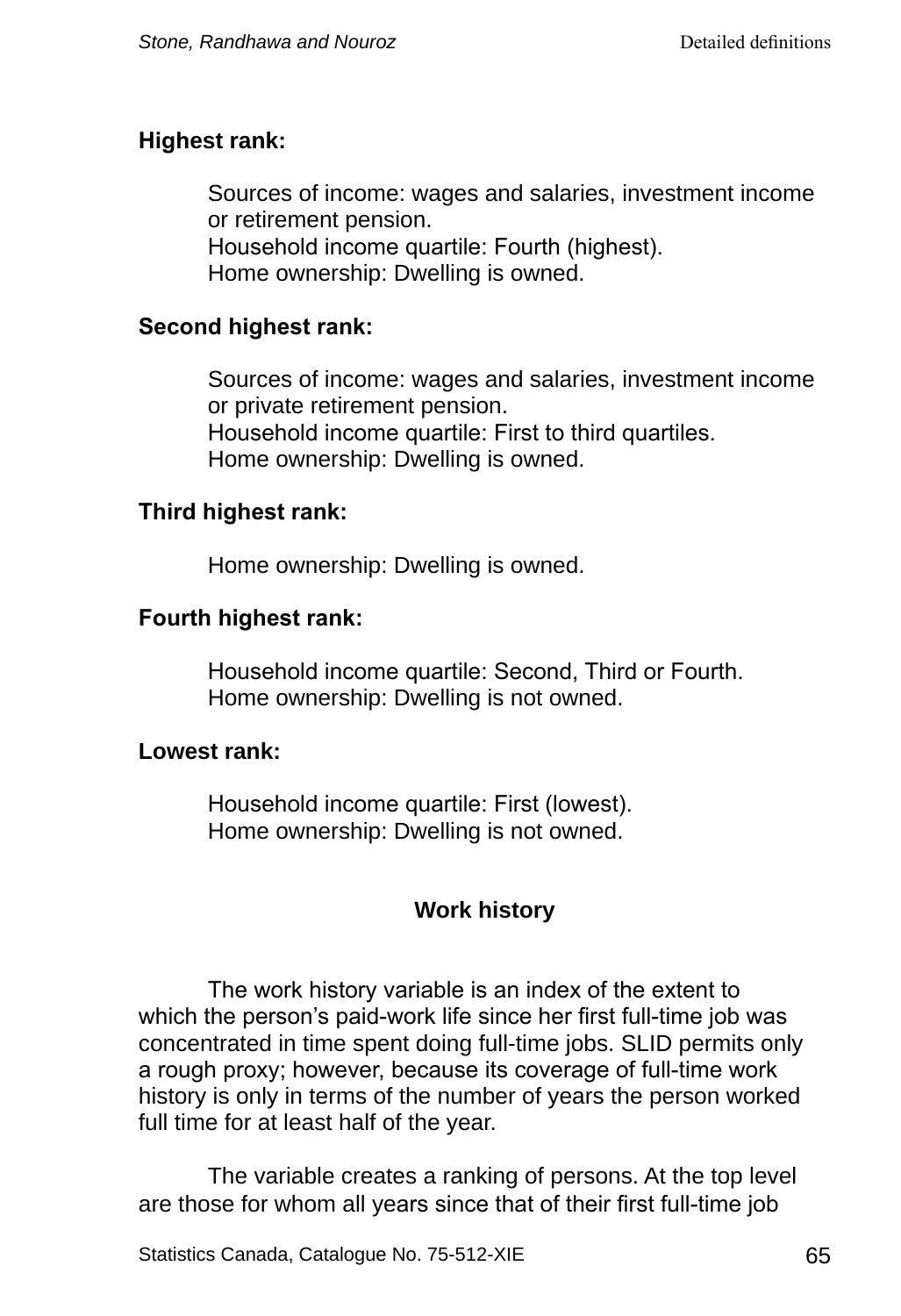were years in which they worked full time for at least half of the year. Lower ranks are based on how closely the respondents approximated the top rank. Generally, it is thought that the lower the rank, the more likely the person was exposed to non-standard work over the course of her working life.

The work history index is divided into three levels according to a standard work history ratio, which is defined as follows:

*Standard work history ratio = (Number of years of full time work of six months or more) / (Number of years since first started working full time)*........................................................................(1)

### **Level One**

The respondents who have a standard work history ratio of less than 0.85. That is, at least 16% of the years, since they first worked full time, were years in which they did not work full time for at least one-half of the year.

#### **Level Two**

The respondents who have a standard work history ratio between 0.85 and 0.99. That is, between 1% and 15% of the years, since they first worked full time, were years in which they did not work full time for at least one-half of the year.

### **Level Three**

The respondents who have a standard work history ratio of one. That is they have been working full time for six months or more every year since they first worked full time.

#### **Care change**

The variable "care change" is a proxy for the occurrence of an increase in caring responsibility in the year before closure of the trajectory began. The respondent is first assigned a level on a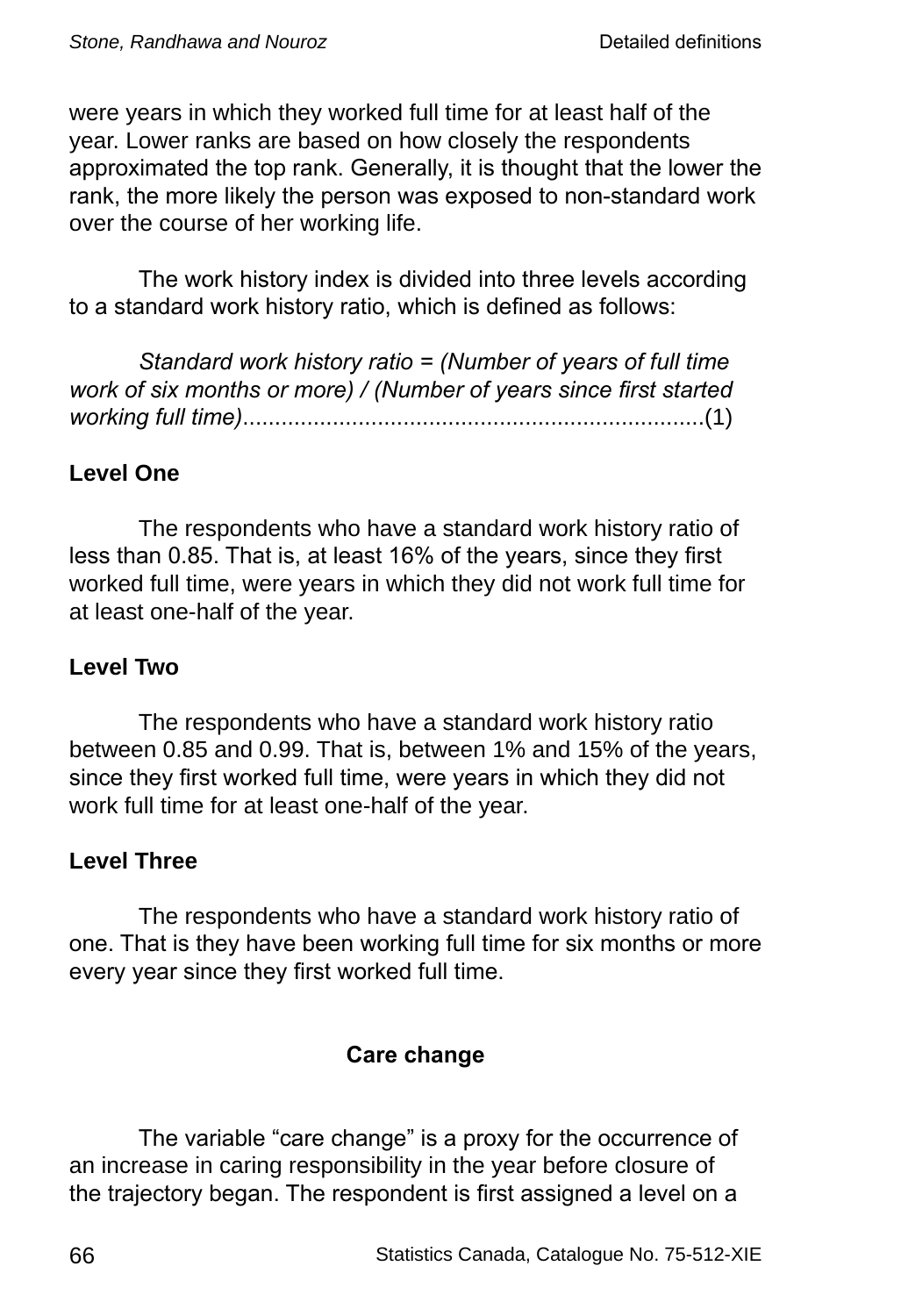ranking of personal caring responsibility (another proxy, as shown below) in each year. Care change is then measured by using (a) the personal caring rank for the respondent in two consecutive years and (b) the year when the closure of the trajectory began.

Care change is a dichotomy. It is equal to one when the personal caring rank in the current year is higher than the personal caring rank in previous year, and the closure of trajectory begins in the next year. For example, the care increase took place between 1996 and 1997, and the trajectory began closing in 1998. Care change is valued at zero for all trajectories that do not have this kind of pattern, including unclosed trajectories.

The personal caring rank is grouped into three levels (a) low (b) medium or (c) high, using the personal caring scale which is calculated using the following procedure:

Each respondent begins with a value of zero on the personal caring scale. Then increments are added according to the following procedure:

#### **Step One**

Add 2 to the scale if the respondent's major activity during the reference year is caring for other family members (including young children).

#### **Step Two**

Add 0.5 to the scale if the respondent has between one to 10 family members who are of age 16 or older and who have a disability.

### **Step Three**

Add 0.025 to the scale if the respondent's parent moved in with the respondent's family (i.e., a move took place which resulted in the person living with one or more of her parents).

# **Step Four**

Add 0.5 to the scale if the respondent is living with one or more of her children (natural or adopted in some way).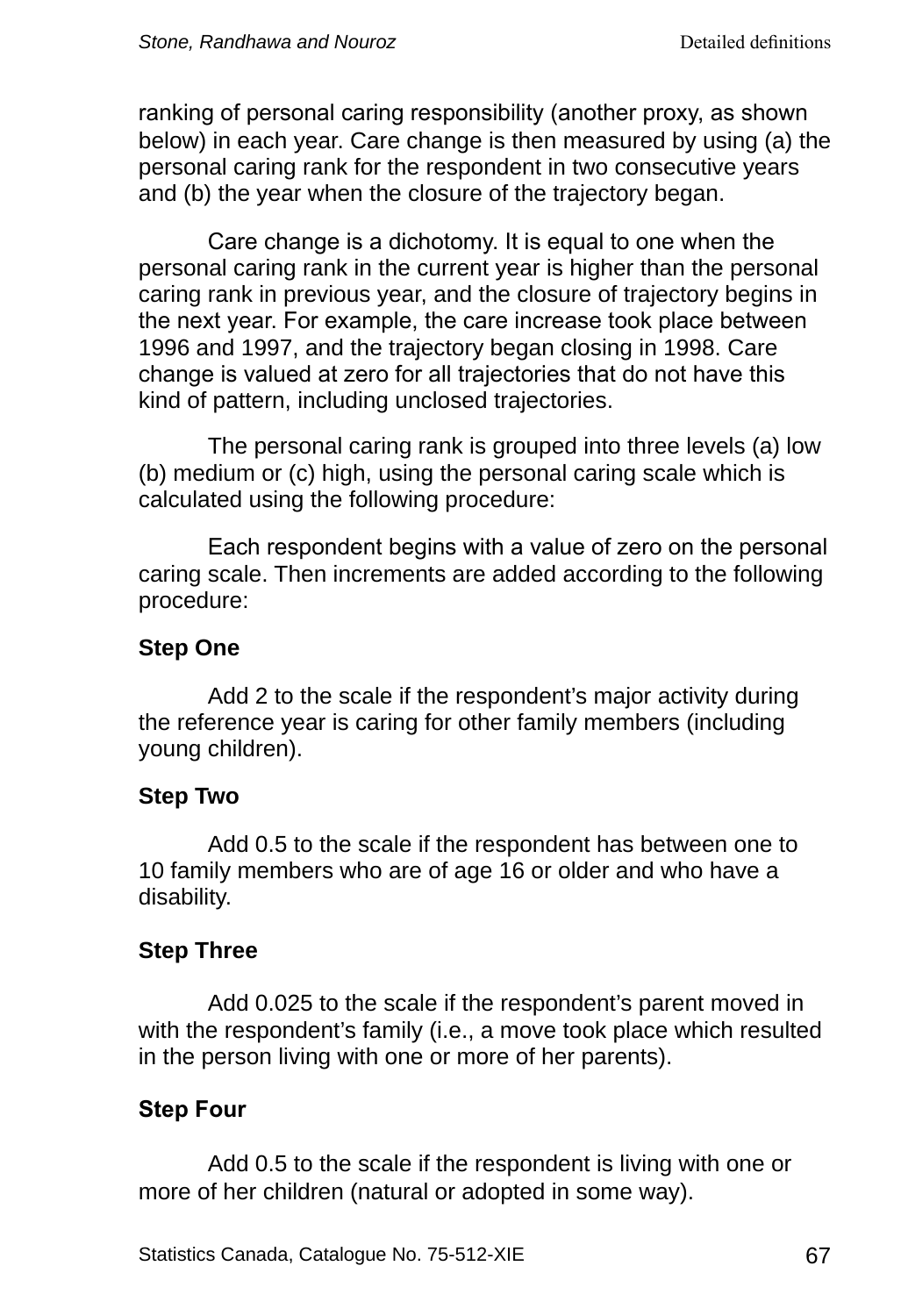# **Step Five**

Add 0.25 to the scale if (a) the respondent is living with one or more of her parents and (b) the respondent's parent did not join the family (i.e. a move did not take place which resulted in the respondent living with one or more of her parents).

The maximum scale value found was 3.0 in 1996. This is an empirical result that can change according to the sample examined and the reference year.

### **Grouping to produce personal caring rank**

| Low    | 0 (if the scale is $0$ )                  |
|--------|-------------------------------------------|
| Medium | 1 (if the scale is between 0.25 to 0.524) |
| High   | 2 (if the scale is higher than 0.524)     |

The Low, Medium and High values represent 38%, 50% and 12% of the distribution of the scale values in 1996. In order to get the value 1 on the care change variable, a person must move up one level in this ranking over a two-year period.

### **Reception of retirement income by another economic family member**

A two-valued index (values of 1 or 0) was created to test whether another member in the respondent's economic family had started to receive retirement-related income in the year before the closure of the trajectory began. This was done by using (a) retirement-related income in two consecutive years for the respondent and for her household and (b) year when the closure of the trajectory began.

<sup>3.</sup> A person is a member of the respondent's economic family when she lives in the same household and is related by blood, marriage or adoption. In the definition that follows, there is no specific test for this condition because household members in the age range under consideration are almost certain to be in the same economic family.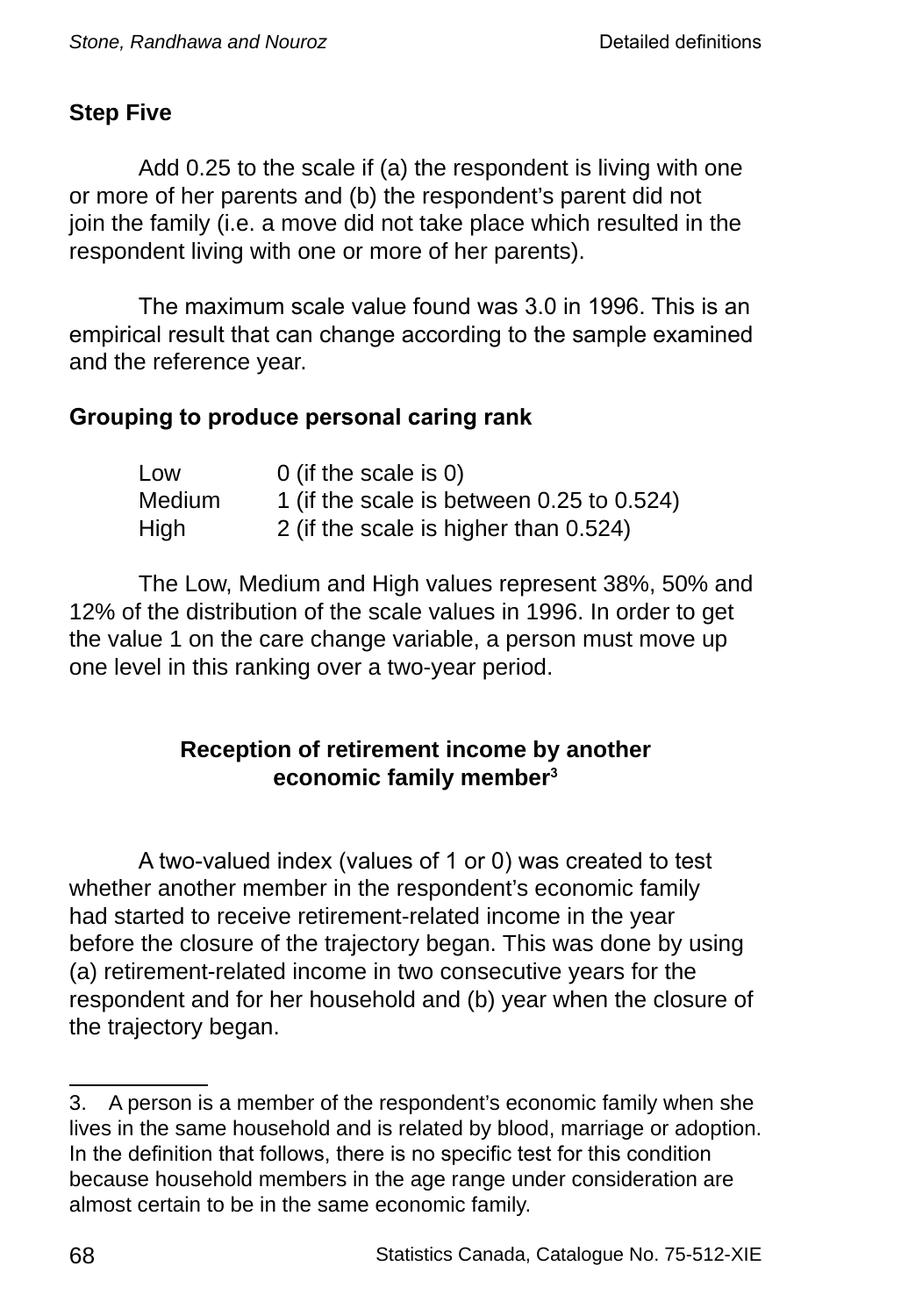In any year, it was judged that another member in the respondent's economic family was receiving retirement-related income when the household's total retirement-related income exceeded that of the respondent. The first year when that excess is found is judged to be the year when another member in the respondent's economic family had started to receive retirementrelated income. If following that year the respondent began closing her trajectory then the respondent received a value of one on the index.

For example, if the said excess did not exist in 1996 and was found in 1997, and closure of the person's trajectory began in 1998, then this indicates that another member in the family had started to receive retirement-related income in the year before that in which closure began.

The individual retirement related income consists of the following components:

- 1. Canada Pension Plan and Quebec Pension Plan benefits. Includes disability, death and child benefits.
- 2. Total of Old Age Security benefits, i.e., the Old Age Security pension plus the Guaranteed Income Supplement.
- 3. Private retirement pensions. Excludes RRSP withdrawals, but includes RRSP annuities and RRIF withdrawals.
- 4. RRSP withdrawals.

The corresponding household-level figures pertain to these variables.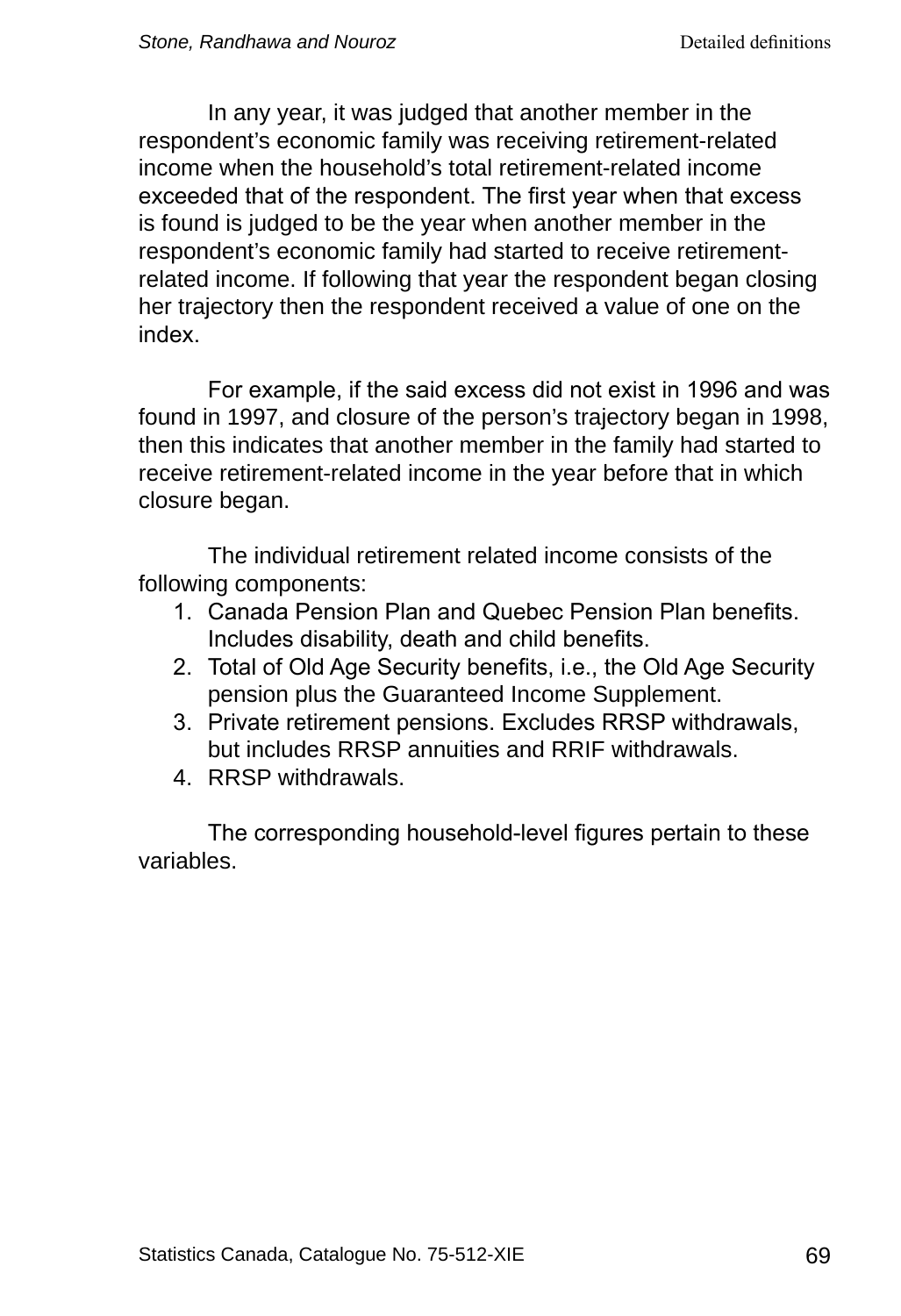

# ELECTRONIC PUBLICATIONS AVAILABLE AT www.statcan.ca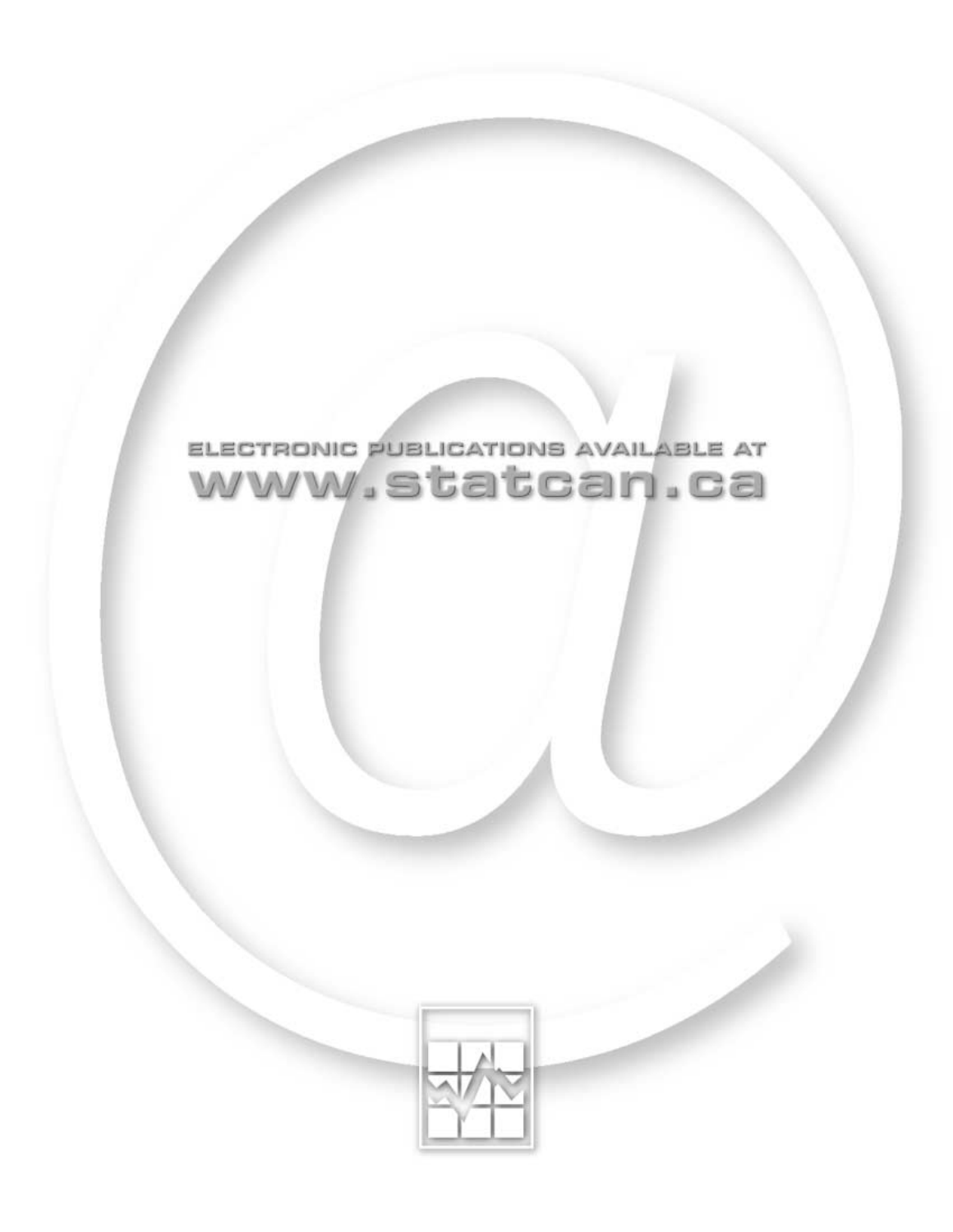# **Appendix C. Multivariate modeling of properties of trajectories of transition to retirement**

by Leroy O. Stone and Hasheem Nouroz

#### **Introduction**

Eight properties of trajectories of transition to retirement were introduced in Appendix A. For each property an indicator can be devised to measure the level or position of a trajectory relative to the property. Using this indicator it is possible to generate a distribution of trajectories over the levels of the property. Based on hypotheses concerning the forces that shape that distribution, it is possible to model the probability that a person's trajectory will be within a given subset of the levels of the indicator. For example, it is possible to model the probability that speed of closure will be fast.<sup>1</sup>

In developing Chapters 15 and 16 we modeled predicted probabilities for four of the eight properties of trajectories: speed of closure, flexibility of the work-to-retirement transition, exposure to events that increase vulnerability to reduced standard of living in retirement, and propensity to return to the labour market after leaving it. Data are presented in these chapters only for categories of the predictor variable that was the focus of attention in each chapter. The purpose of this appendix is to present some of the models that generated those results, and provide data for some of the other predictor variables,

An important point about the purpose and context of development of these models needs to be indicated here. The context is that of the quasi-experiment where there is a focus of

<sup>.</sup> The phrase "model the probability" means that the probability is represented as a function of a selection of predictor variables (also called "explanatory variables" and "independent variables") and associated coefficients (also called "parameters). When we have estimates for the parameters, we can identify combinations of values of the predictor variables where the probability of fast closure is above a chosen value, such as 0.25.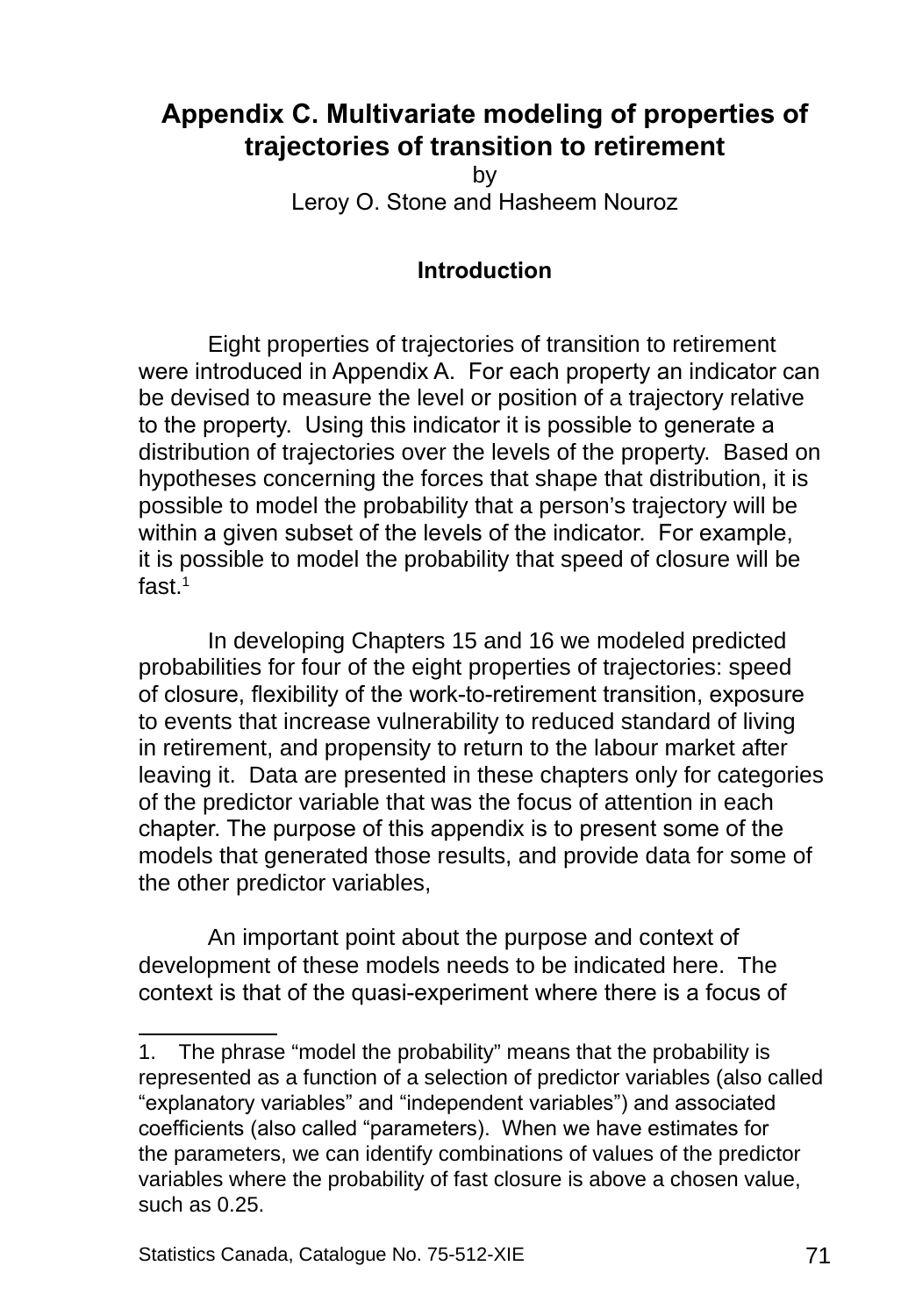interest in the association of a specific variable upon a deemed dependent variable. In this context, other variables in the models should be regarded as being there because of the experimenter's effort to create statistical controls. As a result several issues that must be addressed in a serious effort to understand why the distribution of a dependent variable takes on a specific shape can be acknowledged as relevant for this study; but not of such priority as to require being addressed now. Also, because of the said context, we can avoid a systematic effort to formulate and underlying theory about the forces that shape that distribution. It is sufficient to have good reason for including a variable in the model, for the purposes of statistical control, without having first articulated at a theoretical level what that reason happens to be. We can, for example, simply point to the work of other researchers as support for inclusion of specific variables in the model.<sup>2</sup>

Originally it was planned to organize this appendix into four sections, each one devoted to one of the specific properties of trajectories listed above. However, shortage of space and time lead to the necessity to present the modeling work for only one property that received greatest focus in the main text — speed of closure. For this property, the text below presents information concerning aspects of the underlying theory about the processes that determine a respondent's speed of closure, the mathematical structure of the model, definitions of key variables used, a review of goodness of fit and of the relative importance of the predictor variables as contributors to the goodness of fit, and these predictor variables' patterns of association with the dependent variables (more properly called "predictands" in the context of prediction logic, which is that of our work – see Hildebrand, Laing and Rosenthal 1977). However, the presentation on each sub-topic will need to be brief, due to space limitations.

<sup>2.</sup> It is notable that the vast majority of articles that present modeling results concerning aspects of retirement are lacking in comprehensive theories that rationalize their selections of more than a small subset of variables, and use very brief and informal argumentation and references to the work of other researchers when they attempt to justify the inclusion of particular variables in a model. Moreover, it is common to find no justification given for including any more than a small fraction of the variables used in a model.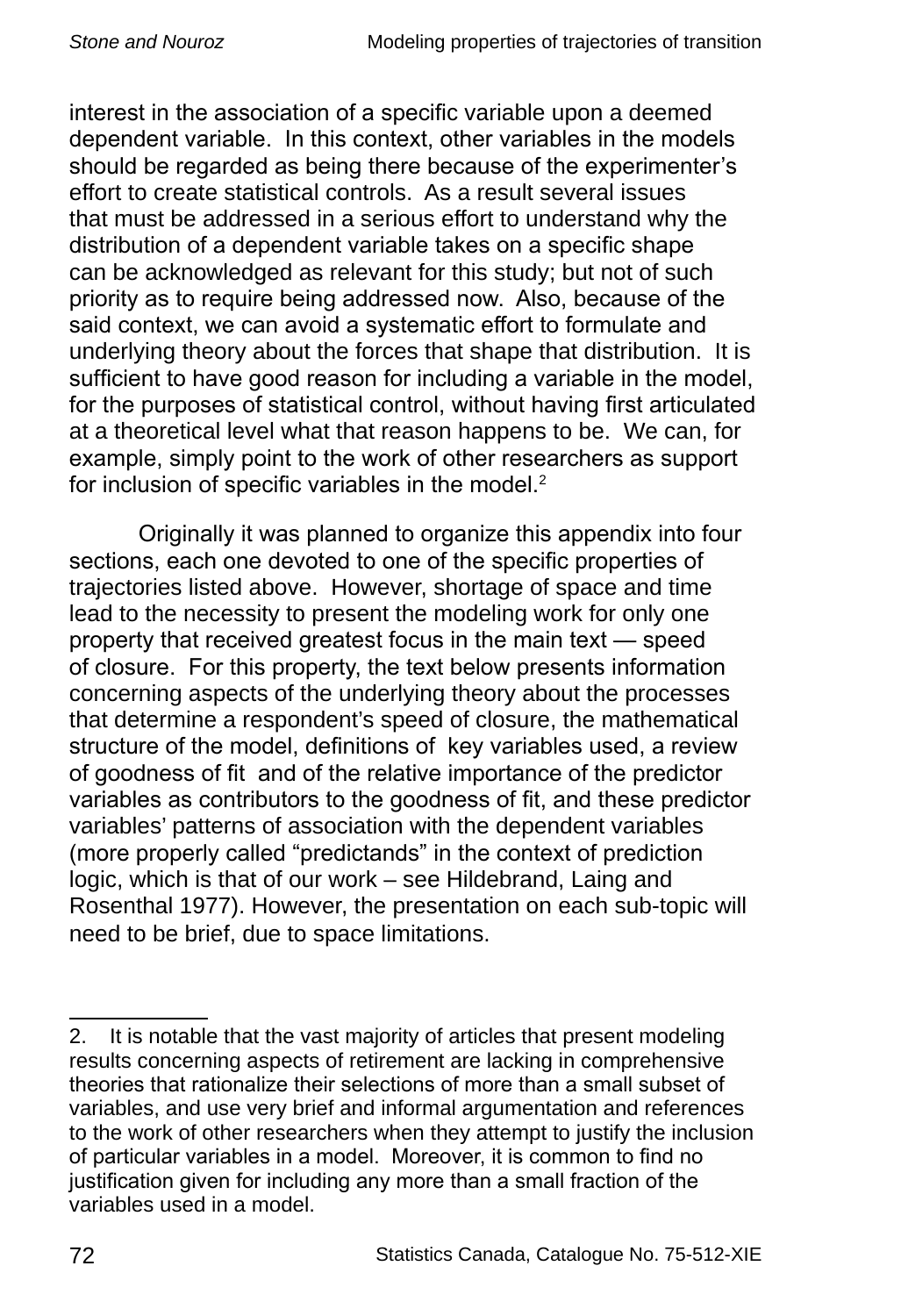In presenting the definitions of variables, we will not repeat information already provided carefully in Chapters 15 and 16 or Appendix B. The text below will provide only additional information needed for reasonable completeness in presenting the models.

# **The dependent variable**

Initially speed of closure is measured in terms of 16 categories based on the four quarters of each year, covering the period 1998 to 2001 (see Appendix A). Later these were collapsed into four broad categories, and these four have been used in the multivariate analysis. They are:

- (1) closure during or before the first three quarters of 1998 is termed "fast" closure,
- (2) closure between the last quarter of 1998 and the first quarter of 2000 is termed "moderately fast",
- (3) closure between the second quarter of 2000 and the third quarter of 2001 is termed "slow",
- (4) unclosed trajectories are termed "very slow".

## **The underlying theory about processes generating the speed of closure of a trajectory**

At the individual level we postulate that the speed of closure is the outcome of three processes. These apply to individuals with probabilities that vary from one person to the next. They are:

- (A) constrained choosing to reach goals (for example, see Parker and Rougier 2004),
- (B) negotiating or adjusting in response to behaviour changes made by significant others in the person's social network (see Rasmusen 1995, Lin 2003), and
- (C) coping with major intrusive events and their consequences (see Ma and Zhang 2004, Clark et al. 2004).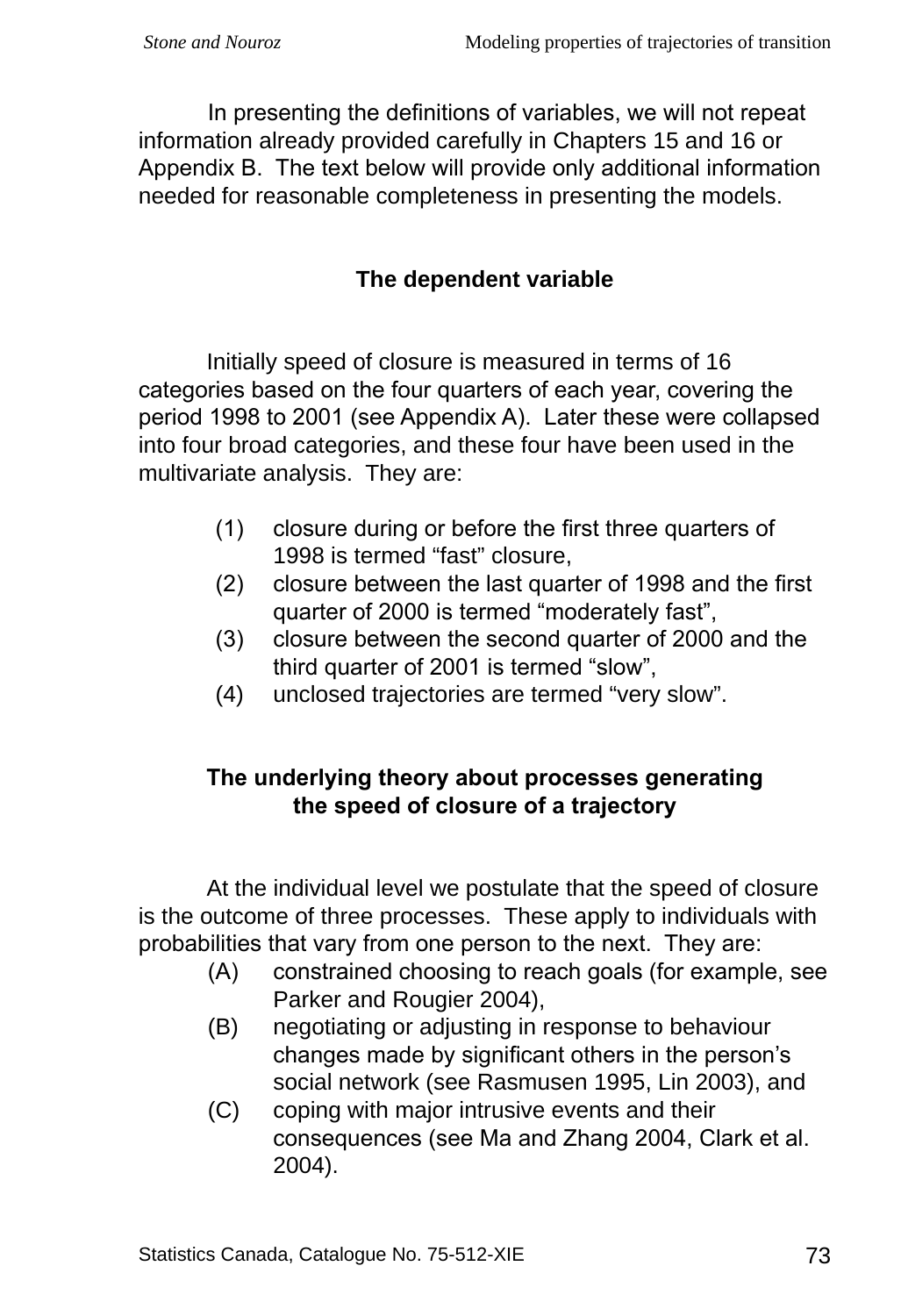Processes in class A have been the subject of much theoretical literature and mathematical models, mostly dealing with the maximization of a lifetime consumption utility function subject to budget constraints. Essentially, the models predict that individuals will choose to retire at the age where the function is maximized.

It is possible to write down a mathematical model that takes into account all the three processes A, B and C. However, the component that applies to each process needs to include the probability that a person will be exposed to that process. Such an individual-level probability is essentially not estimable, since it requires multiple observations of behaviours by the same person.

A practical model is estimable only for a sample of persons. In demography, we would regard the distribution that it generates as a set of group-specific rates. In the case of this work, the model would predict how a cohort of persons will be distributed among a set of alternative speeds of closure. The cohort would be limited to those judged to have begun their transitions to retirement in time period *t*. Their distribution over alternative speeds of closure would be assessed at a later time period *t + n*.

## **Structure of the models used**

Since these speeds comprise a discrete variable with rankordered categories, ordinal regression is an appropriate strategy. From the alternative formulations of ordinal regression models (see Hosmer and Lemshow 2003:288-292), we initially chose one readily available in SAS with a wide variety of outputs useful for interpreting the results – the proportional odds model. However, because a key assumption of this model is violated seriously with our data, we supplement this model with a set of nested submodels, each of which is an ordinary binary logistic model. This set is so defined that aggregating across its log-likelihood and chisquare statistics produces the values very similar to those shown from the proportional (or cumulative logit) odds model (see Friendly 1991 for related discussion).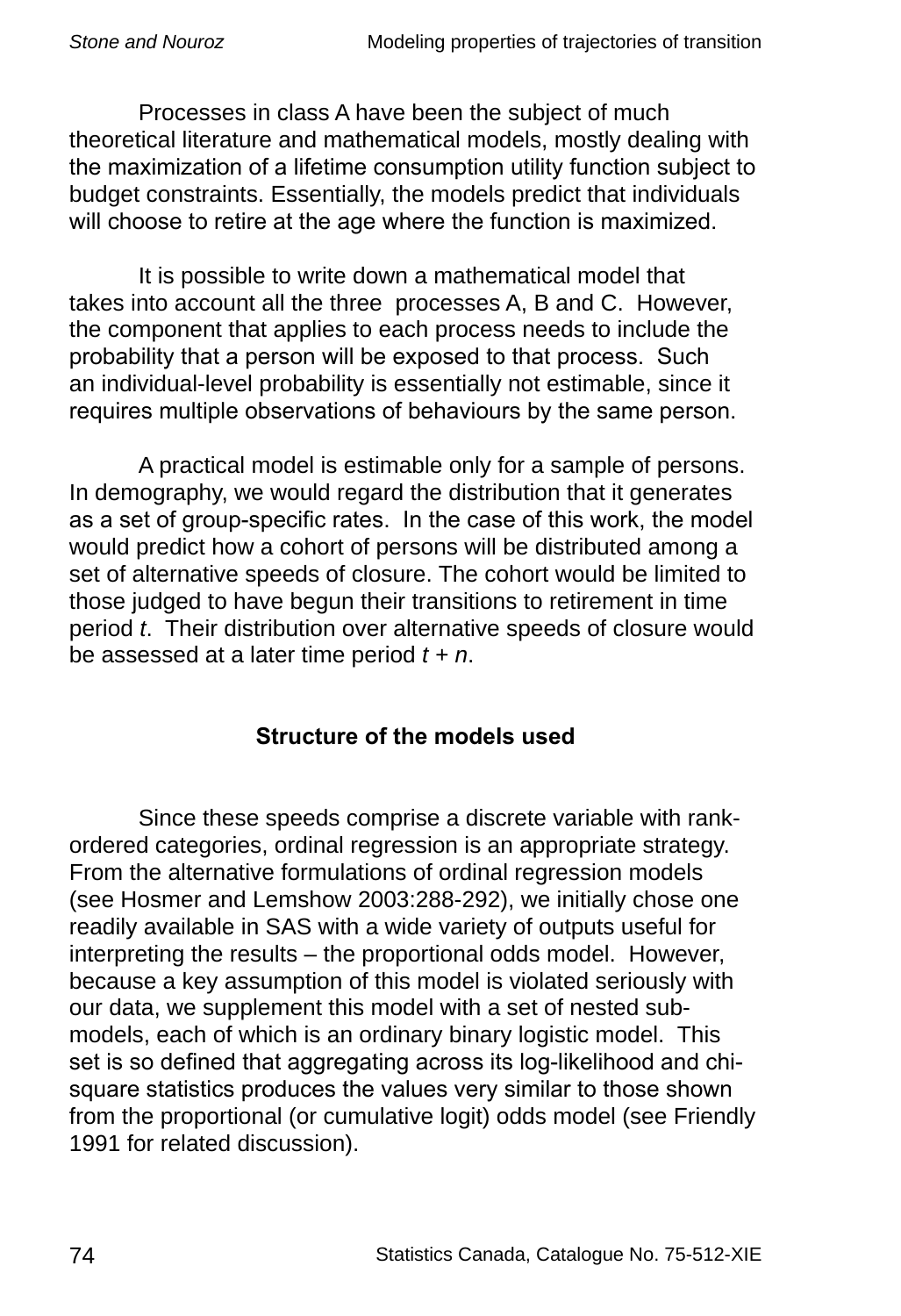Suppose there are *N + 1* categories of the response variable (in the case of speed of closure  $N + 1 = 4$ ). Let " $P(Y \leq j | x)$ " mean the probability that the response will be at level j or lower. The logit for the proportional odds model is defined as *ln[ P(Y<=j|x) / P(Y>j|x) ]*; a ratio of two conditional probabilities, where *x* represents a vector of conditions.

The model is specified as a set of equations:

| $c_i(x)$ =                         | $In[ P(Y<=j x) / P(Y>j x)]$<br>$\ln [\emptyset_{0}(x) + \emptyset_{1}(x) + \ldots \infty_{1}(x)] - \ln [\emptyset_{i+1}(x) +$ |
|------------------------------------|-------------------------------------------------------------------------------------------------------------------------------|
| $\varnothing$ <sub>i</sub> $(x)$ = | $\alpha j + \beta 1 x j 1 + \ldots + \beta k x j k \ldots \ldots \ldots \ldots \ldots \ldots$ (2)                             |

where *j = 1,2,…,N*

Notice that in equation (2) it is assumed that the coefficient *β* is independent of *j* -- this is the proportional odds assumption. The explanatory variables (*xj1, xj2, …, xjk*, where *j* represents the *i*<sup>th</sup> category of the response variable ) along with their estimated parameter values predict the logit defined in expression (1), and from it conditional probabilities are derived. The model is estimated by the maximum likelihood method in the SAS PROC LOGISTIC procedure, using the "clogit" option on the MODEL command.

Notice also that j ranges over a set of values, each one representing a level of the response variable. It may be useful to visualize that what we really have is a set of logits, as defined by equation (1):

$$
\{ \ c_j(x) \} \ \bigg\}_{j=1, 2, ..., N}
$$

Assuming that the parameters are independent of the response level (the proportional odds assumption) may lead to misleading parameter estimates, or at least they may hide a lot of valuable information and be very hard to interpret. Thus a test of this assumption has been devised – called the "Score test" and its value is generated in SAS's PROC LOGISTIC procedure.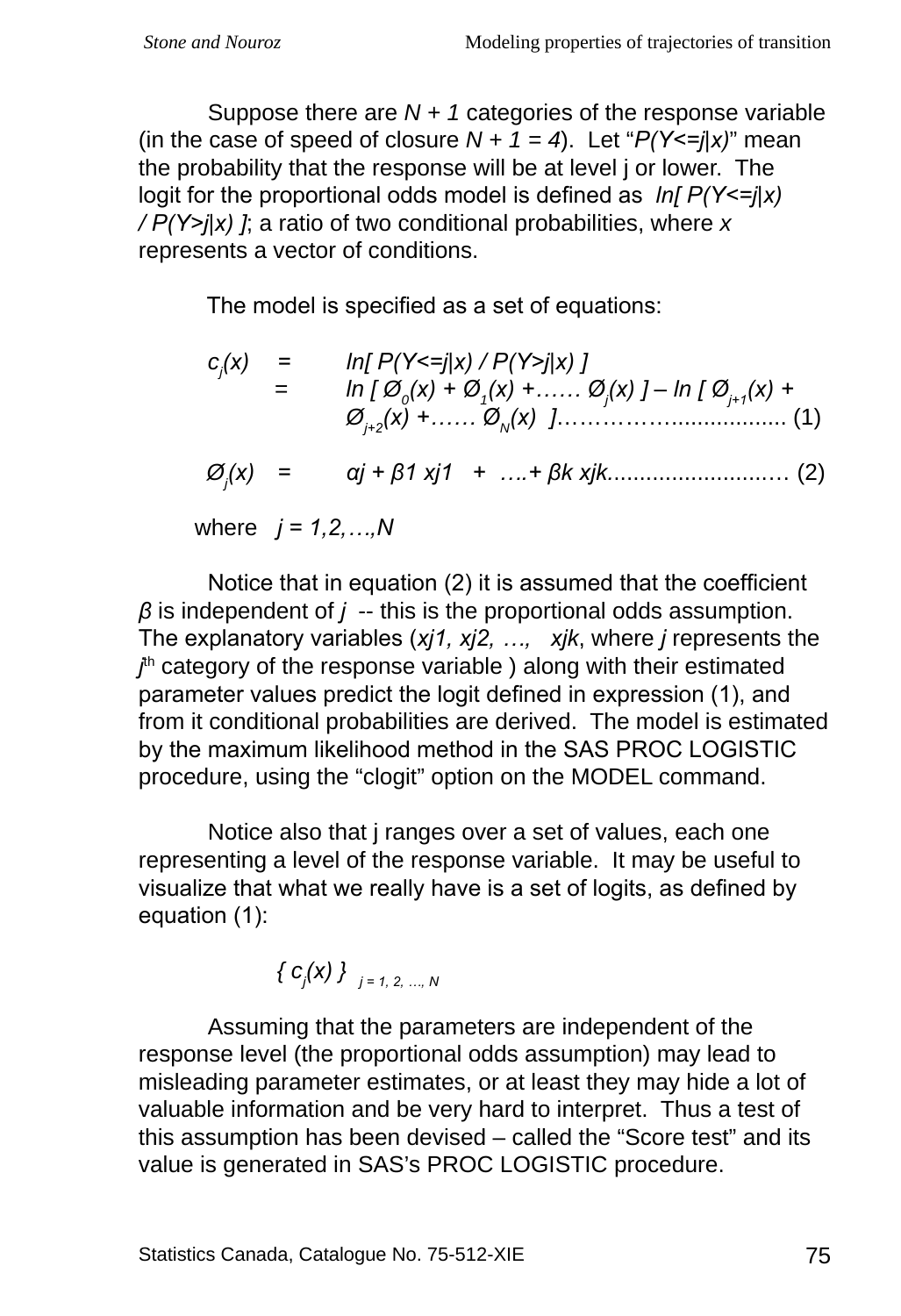The Score test of the proportional odds assumption is a test of the null hypothesis that the corresponding coefficients at each level of response are equal. When the p-value associated with the Score statistic is very low, e.g. *< 0.05* or less, the proportional odds assumption is untenable. Our models consistently had p-values far below 0.05.

Because SAS PROC LOGISTIC has a wide array of useful output tables (unlike SAS CATMOD, for example) we decided to continue using the proportional odds model (called the "full model" in the tables below). To gain information about patterns of values of parameter estimates at different levels of the response variable *j*, information that is not available under the proportional odds assumption, we added a set of nested binary models. Aggregates of chi-square statistics for the nested models are very similar to corresponding statistics in the full model; while individual nested models give us parameters and odds ratios that are sensitive to the pertinent response levels, and are much more easily interpreted than those of the full model.

A good way to exposit our augmentation of the proportional odds model (a procedure outlined by Friendly 1991) using nested binary models is with a concrete example. In the case of speed of closure there are three nested models. The logits for these models, each of which is a standard binary logistic model, are as follows (the numbers within the parentheses represent levels of the speedof-closure variable):

- 1 *ln[ P( Y=2|x ) / P( Y=(1 or 3 or 4)|x) ]*
- 2 *ln[ P( Y=3|x ) / P( Y=(1or 4)|x) ]*
- 3 *ln[ P( Y=1|x ) / P( Y=(4)|x) ]*

They are said to be "nested" because of their applicable network of sub-samples:

- for no. 1, it is the whole sample •
- for no. 2, it is the whole sample less those who have level 2 of speed of closure •
- for no. 3, it is only those who have either level 1 or level 4 of speed of closure. •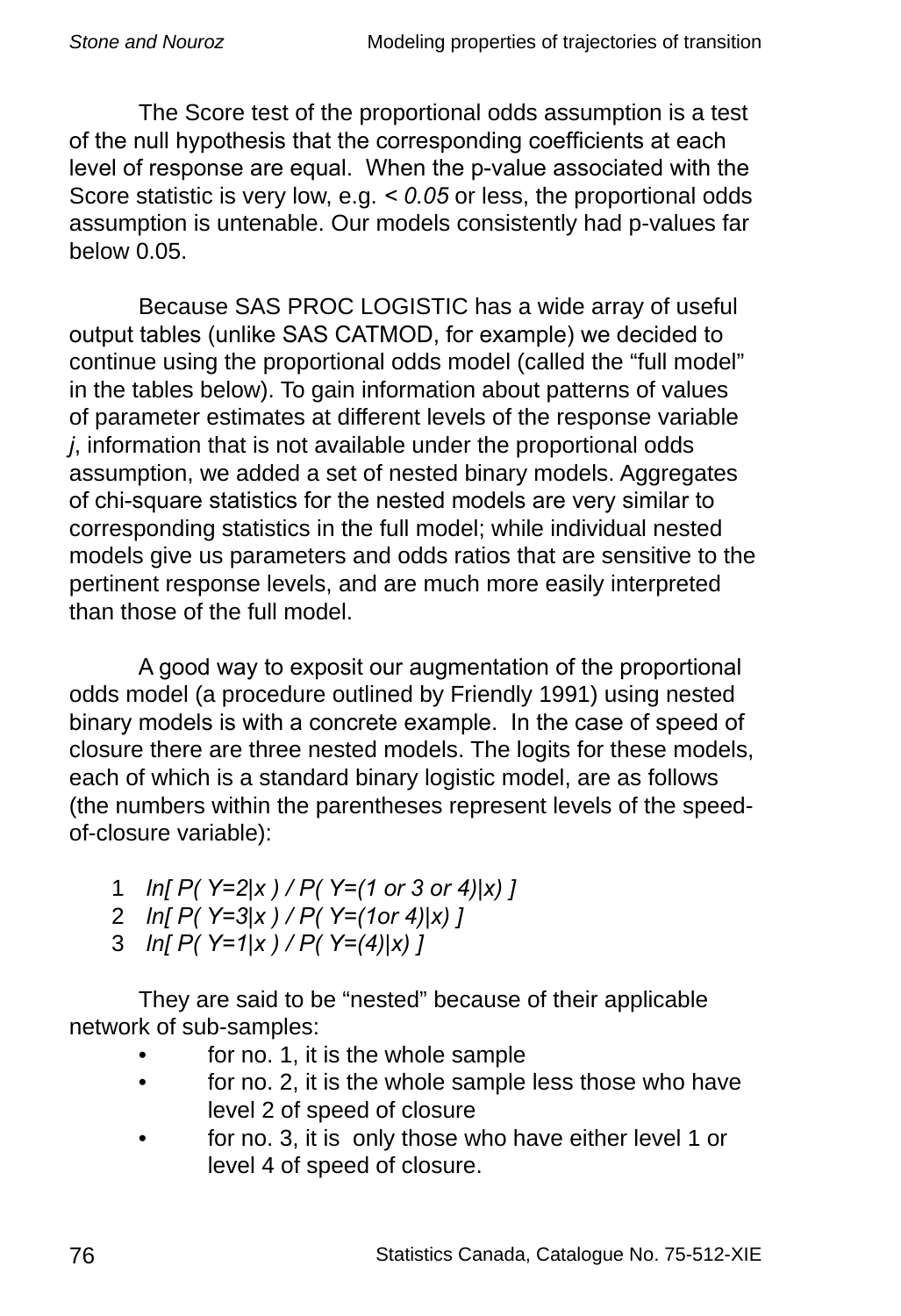Here we have chosen the logits so that there is one that compares two very important response categories – fast closure versus no closure, the third logit listed above. This is called the "key nested model" in the main text, and a review of the tables for the sub-models confirm that the vast bulk of 'explanatory power' in the overall model is coming from that key nested sub-model.

In short, our overall model is comprised of an augmented proportional odds ordinal regression model, with the augmentation comprising a set of nested sub-models whose chi-squares aggregate to values very similar to those of the full model.

## **Selected predictor variables**

Due to space limitation, the text that follows covers only a selection of the full set of predictor variables. Readers who need more details concerning the definitions of the variables are invited to contact the authors.

## **Two-year class of worker**

As the reader will recall, two separate two-year class-ofworker variables were the primary focuses of attention in the chapters 15 and 16 where small portions of the results of modeling effort are presented. These variables have already been defined at a conceptual level in detail in those chapters. We add below only a few remarks about their usage in the context of the modeling work.

In the model that focused on self-employment (Chapter 15), we used one dummy variable. It has the value 1 for those that were self-employed during 1996 and 1997 or those who moved from that category into being employed in 1997, instead of being limited to those who were self-employed in both years. This was done to increase sub-sample size and thereby improve the reliability of parameter estimates. It was a reasonable step because those who switched from being self-employed in 1996 to being employed in 1997 showed patterns of association with speed of closure that were very similar to those that were self-employed in both years.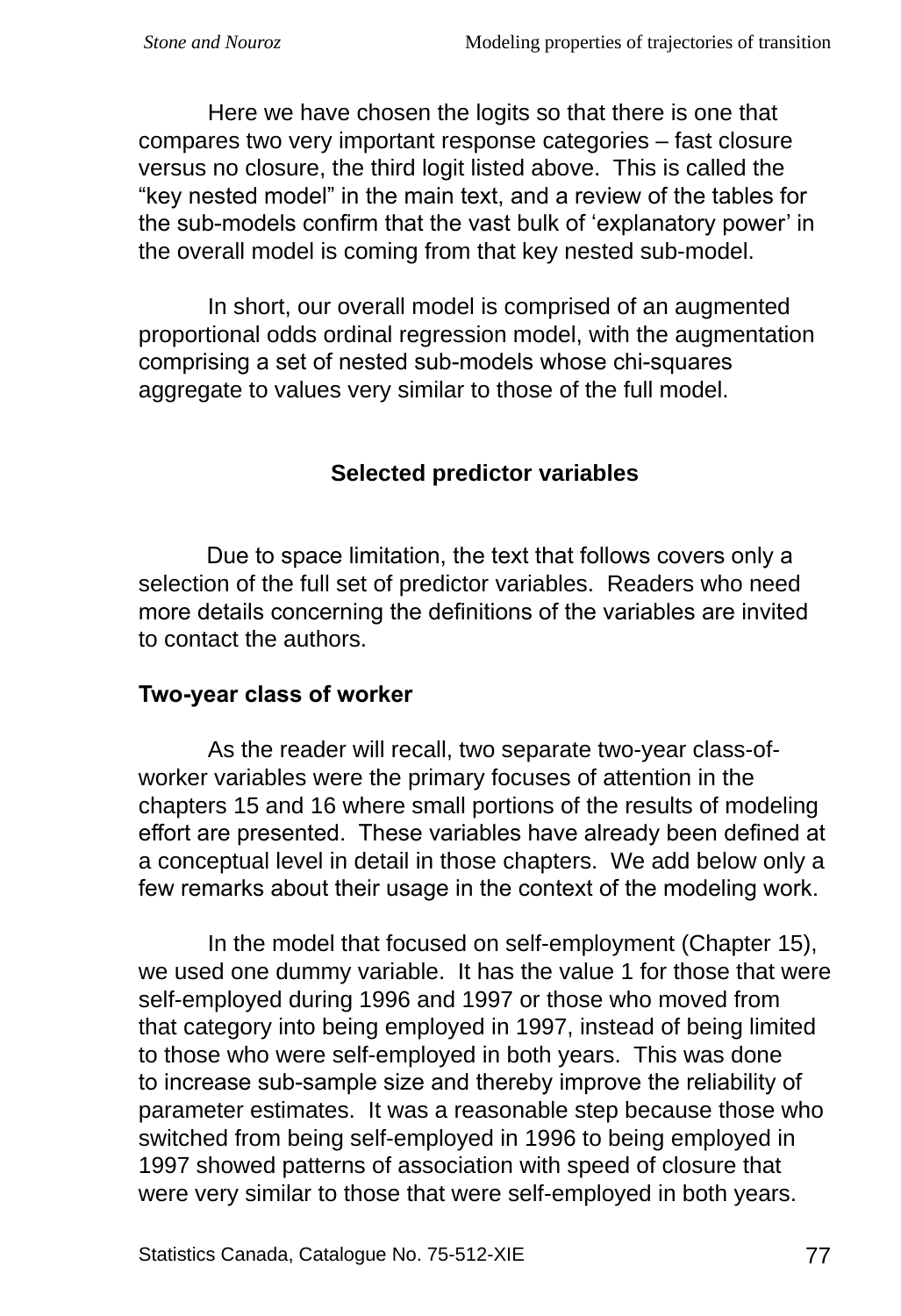In the model focused on the public sector (Chapter 16) a five-level categorical variable was used. All levels take into account respondents' statuses in both 1996 and 1997. These levels have already been defined in Chapter 16 (see Table 16.1). The reference category for the multivariate analysis comprised those who were in the labour force in 1996 but were outside of it in 1997.

As noted above, the class-of-worker variable was the 'experimental variable', all others being treated as control variables. Below we present some of the latter, the ones that entailed notable conceptual innovation undertaken for this study. Some of these have complex definitions at the level of programming, and readers who would like to study these definitions are invited to contact the authors.

# **Caring responsibility**

Family caring responsibilities, especially their sudden increase, is considered a key factor in explaining timing of retirement, notably among women, as Chapters 10 to 13 have emphasized. SLID does not provide information to allow direct measurement of the presence and level of those responsibilities. However, a rough indirect indicator is possible. For the model, we used the indicator to identify whether there was such an increase in the year just before the person began closing her trajectory.

A number of SLID variables reflect the presence of the said responsibilities. We combined them into one indicator using judgment-based weights as follows:

- If a person's major activity is caring for other family members then a value of 2 was added to the person's score for the caring variable. •
- If a person had a disabled member in the family then the caring variable was increased by a value of 0.5. •
- If a person was living with one or more of her children then the caring variable is assigned a value of 0.5. •
- If a person's parent joined the family then the person was assigned a value of 0.025 for the caring variable. •

We then defined a dummy variable that reflects increase in care burden. It has the value 1 if the person's score on the care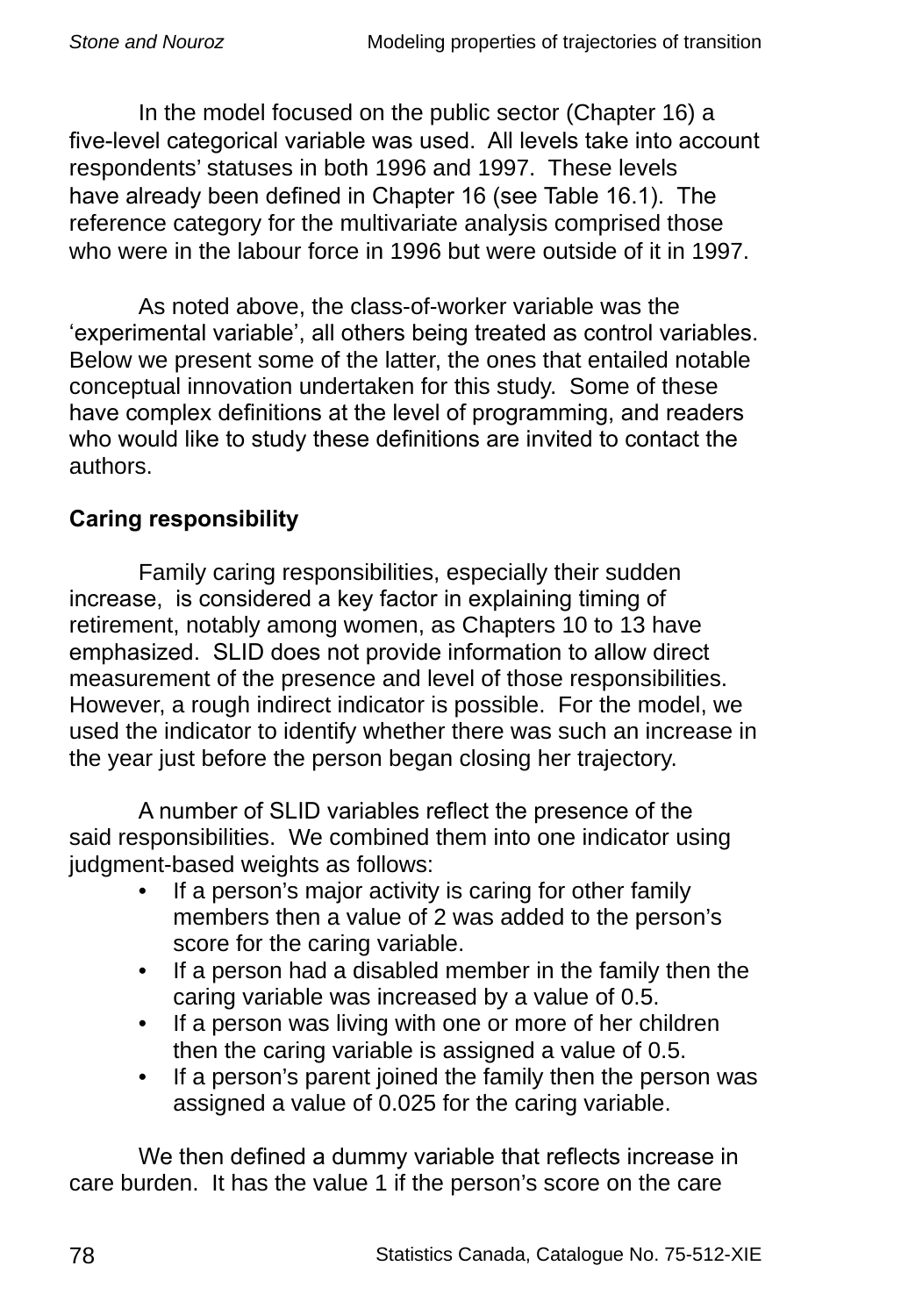variable increased over two consecutive years just before the year when she began closing her trajectory. The technical definitions of these variables are in Appendix B.

#### **Index of spousal retirement**

The retirement-related behaviour of the spouse or partner is increasingly being recognized to be a powerful factor in explaining persons' retirement timing, as Chapter 11 and 12 have emphasized. SLID does not identify the spouse/partner or her attributes directly. However, there are a number of variables that allow one to make inferences about employment and income reception by a second member of a household, and we have only to ascertain that there is an economic family in that household to be able to infer with high probability that the person is a spouse/partner.

For our model, we constructed a variable that, in effect, makes an inference as to whether, over a two-year period, there has been an increase in the number of household members receiving retirement-related income. Such an increase would point to spouse/partner having taken a key retirement-related decision.

We defined a dummy variable in this connection, and its value is 1 only when that increase took place in the year just before the respondent began closing her trajectory. The technical definitions of all these variables are in Appendix B.

## **Cultural group**

Cultural background can be expected to have some influence on the timing of retirement in terms of its influence upon tastes and of the presence of a family tradition concerning retirement-related behaviour. Also, it may be an important index of broad social or institutional forces that create different retirementrelated opportunities or incentives for persons, depending on the perceived cultural heritage. However, there is little effort to measure this variable in retirement-related studies, though some in the USA have featured a break-down of their samples into White, Black and Hispanic.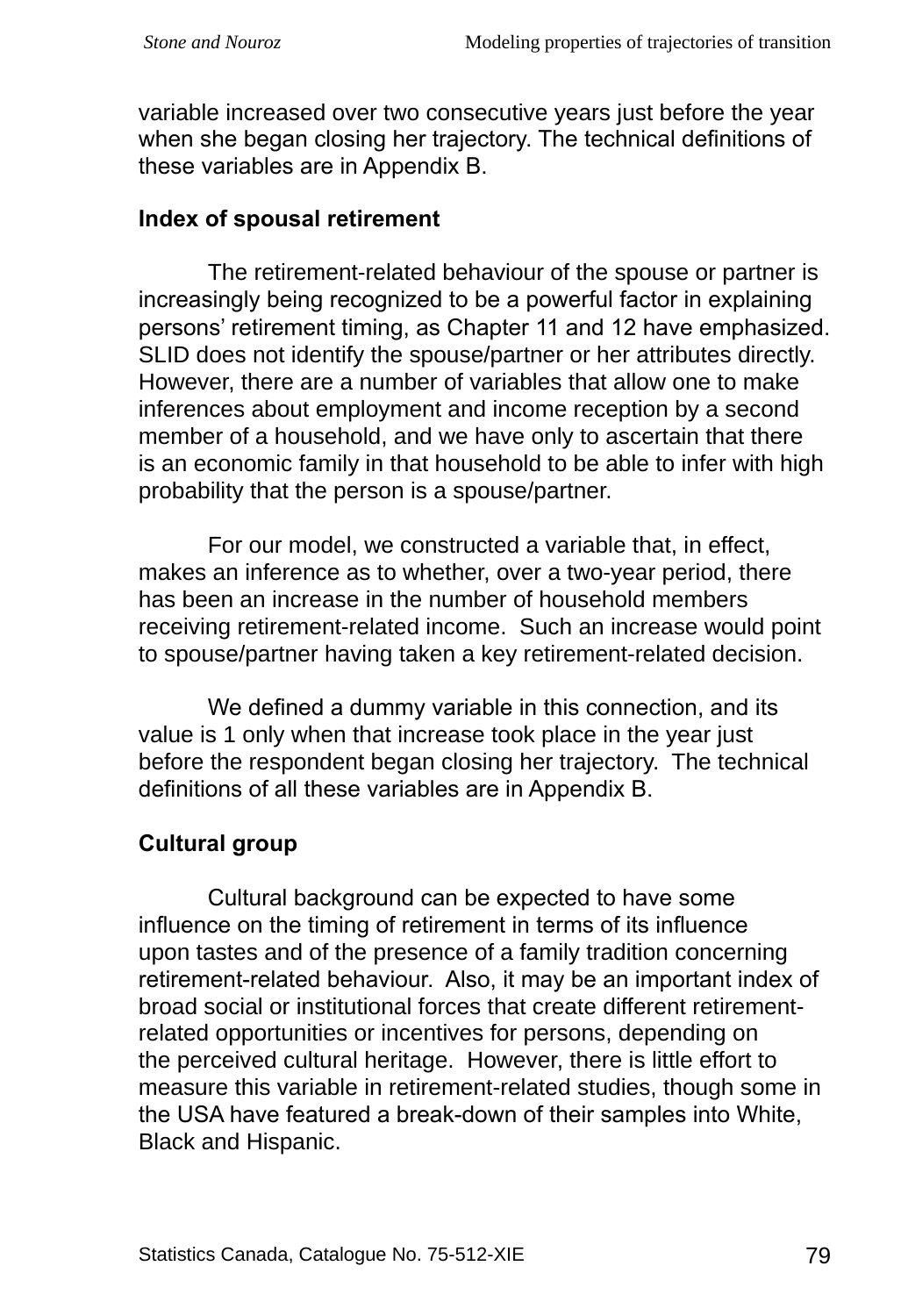For our model, we use a five-level categorical variable. Its detailed definition has already been given in Appendix B.

## **Health**

The impact of health status upon the timing of retirement has been the subject of several articles – see, for example, Bound et al. 1998. It has been found important to distinguish between the possible influence of health status at a point in time, and changes (especially deterioration) between two time points. A severe setback in health could lead an individual to retire. If there is a gradual deterioration in an individual's health then the individual might choose to retire.

The measurement of health, however, presents a number of issues. The common health measures that have been used to model retirement are self-reported health status, presence of acute or chronic health condition, activities of daily living. Their relative merits have been discussed in the literature (e.g., Bound et al. 1998), and research findings suggest that the key factor here, as regards retirement timing, is a *change* of health status.

In our model, we focus on change of health status, based upon five categories of self-reported health status: excellent, very good, good, fair and poor. We ascertained whether from one year to the next there was a self-reported deterioration of health status. However, we constructed a dummy variable whose value is 1 only when the deterioration took place in or just before the year that the person began closing her trajectory.

## **Wealth**

Theoretical work and model fitting about the timing of retirement are perhaps most extensively focused on two aspects of wealth – wealth accumulated at a point in time (including the value of pension rights, if they exist), and the potential accrual to wealth from working for pay one additional year. Several key articles on these variables and related theories have been published – see especially Stock and Wise 1990, Samwich 1998, Parker and Rougier 2004, Hatcher 2002, Quinn 1977, Burtless and Moffit 1985, Gustman and Steinmeier 2002.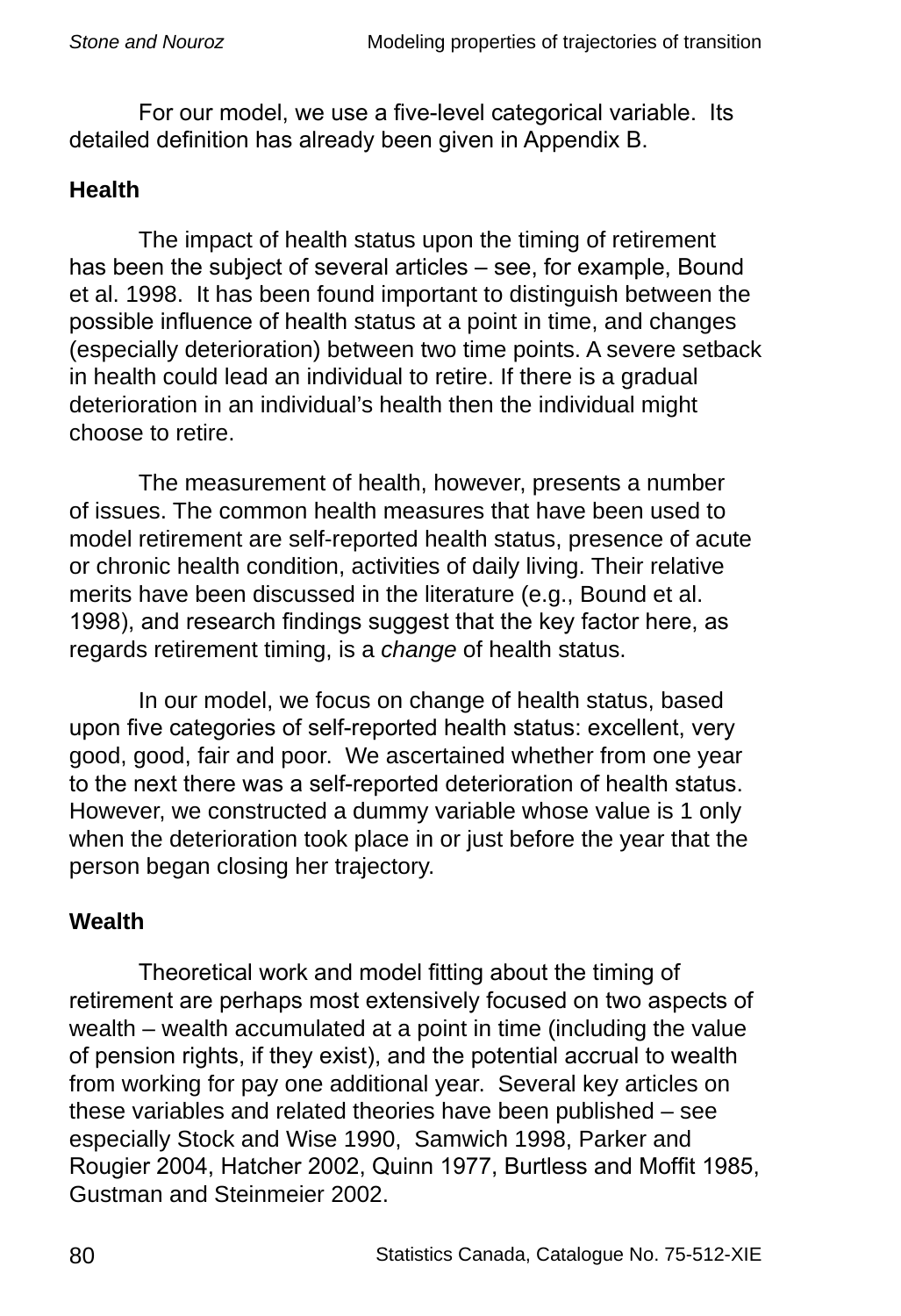Various aspects of wealth at a point of time have been the subject of attention – for example, financial wealth (Burtless and Moffit 1985), and pension and social security wealth (Quinn 1977).

Parker and Rougier (2004) compute a comprehensive measure of lifetime wealth to estimate its impact on retirement. They used the data from the British Retirement Survey. The components of this variable are: housing and financial wealth, capitalized values of state pension, private and occupational pension entitlements, future expected earnings, expected future business resale values.

Such sophisticated measurement of wealth is not possible from the data in SLID. The best that can be done is to devise a proxy for wealth *ranking* in broad categories, rather than an estimated of wealth level. Also, our index implies dividing the population into two broad classes – homeowners versus others. Each class then has its own ranking. Putting these rankings together into one categorical variable implies that we have created a partially ranked set of wealth-related classes. Drawing upon these categories, we have created two dummy variables for use in the model.

The first is an indicator of high wealth rank among homeowners. It has the value 1 when all of the following are true: the home is owned, the level of household income is in the highest quartile, and income sources include one or more of wages and salaries, investment income or private pension income.

The second dummy variable focuses on non-homeowners, and is in fact a household-income index. It is valued 1 when household income is above the first quartile. Its primary function is to isolate the non-homeowners that have very low income, and thus probably low wealth.

As noted above, perhaps more important (for explaining the timing of retirement) than wealth at a point in time is the issue of whether one more year of work will add to wealth sufficiently to make work worthwhile from a financial viewpoint. Much effort has been placed on modeling the retirement decision as if people retire when the marginal benefit of working another year equals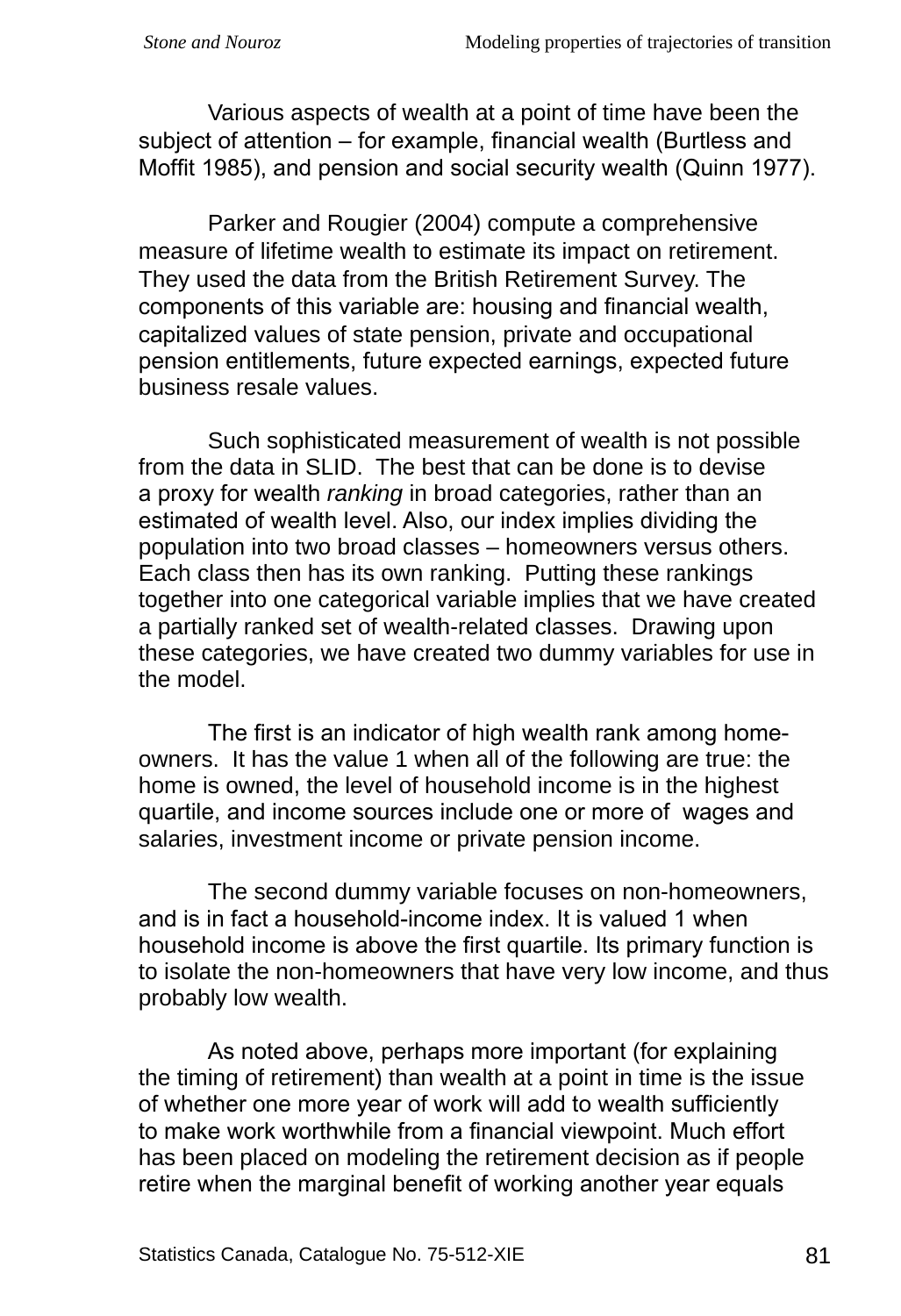marginal cost (Hatcher 2002). This notion leads to focus upon a widely discussed "accrual variable" – the incremental value from deferring retirement for another period (see Stock and Wise 1990, Samwich 1998, Gustman and Steinmeier 2002). Measuring this variable correctly requires knowing details of the pertinent pension and social security program rules as they apply to each survey respondent – data not collected in SLID.

It should be noted that for the self-employed and for others where pension-income rights are not major, focusing on accruals arising from social security and pension rules may not be especially useful. There is a growing consensus that there will be a strong rise over future years in the proportion of pre-retirees who have no or negligible rights to employment pension-income (see Chapters 6, 19 and 20). Increasingly, retirement research must address the situations of people without claims to substantial work-related pensions or conventionally defined career jobs.

In any event, we are forced, based on data from SLID, to construct a very crude proxy for the accrual variable. It is a dummy variable based on reported personal-income change in the year just before the one in which the person closed her trajectory. The variable is valued at 1 when there was at least a 10% increase in personal income after taxes over the two-year period that preceded the one in which closure began.

Our underlying hypothesis, in devising this variable, is that such increases in income tend to be absent when trajectories are being closed. However, this is probably a meaningful variable primarily for workers with pension plans whose benefits are minor or with no pension plans. For those with pension plans, both theory and research findings indicate that what matters is the accrual of pension wealth that would come from working an additional year. As noted above, there is no way to measure this important variable with SLID data.

## **Pension eligibility**

There is considerable evidence that pension eligibility is a key factor in the timing of retirement. For related discussion, see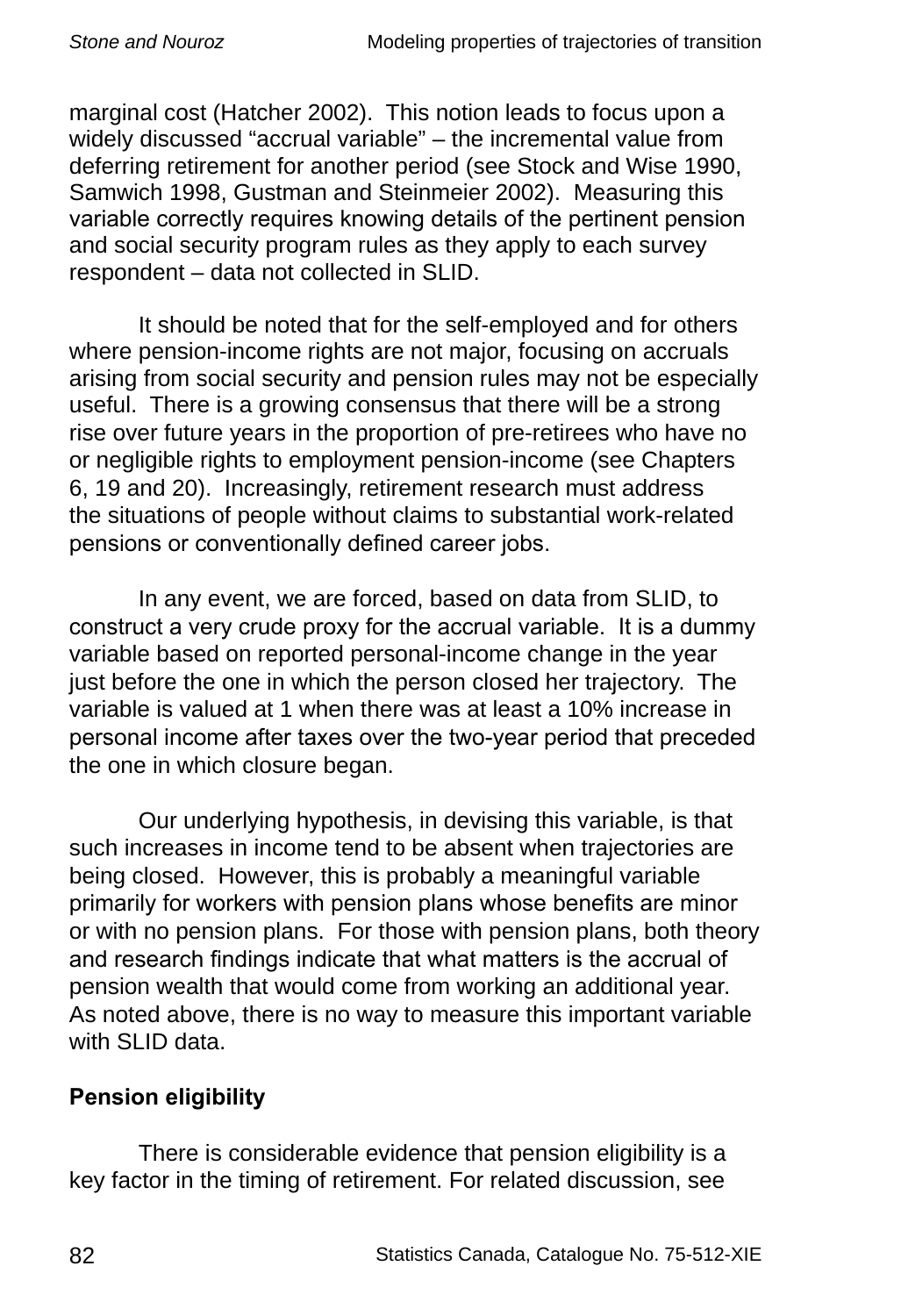Honig and Hanoc 1985, Burtless and Mofitt 1985, and Fuchs 1982. Our model measures pension eligibility with a dummy variable. This is valued at 1 when the person either has a pension plan in her main job for the year in question, or is employed in the public administration industry, or has one of the following occupations: Senior Management Occupations, Natural and Applied Sciences and Related Occupations, Professional Occupations in Health, Nurse Supervisors and Registered Nurses, Occupations in Social Science, Government Service and Religion, Teachers and Professors, and Machine Operators and Assemblers in Manufacturing, including Supervisors.

Clearly, this variable does not measure the onset of eligibility to receive income from a pension scheme, which involves a change variable of some kind. Our measure considers only the presence of pension eligibility at a point of time. As noted above in connection with the wealth accrual variable, this change variable may be much more pertinent in studies of the timing of retirement decisions.

However, because pension eligibility is greatly determined by one's sector of employment, we really require a more sophisticated model than that whose results are shown below. In those results, the dependence of pension eligibility upon class of worker is not taken into account. Ideally, we would design two- or-more steps of computations so to allow this and other causal interdependences among the predictor variables to be taken into account.

## **Work history**

The literature contains some focus on the issue of whether a person's work history has been marked by disruptions, especially where women's retirement is being studied. It is thought that as women tend to have disrupted work history, this will have an impact on their speeds of closure.

Our focus in dealing with work history is on a measure of how standard it was. A 'fully standard' work history is one where close to 100% of the jobs held were full-time jobs. As one moves away from this degree of commitment of working time to full-time jobs, we consider work history to have been less and less standard.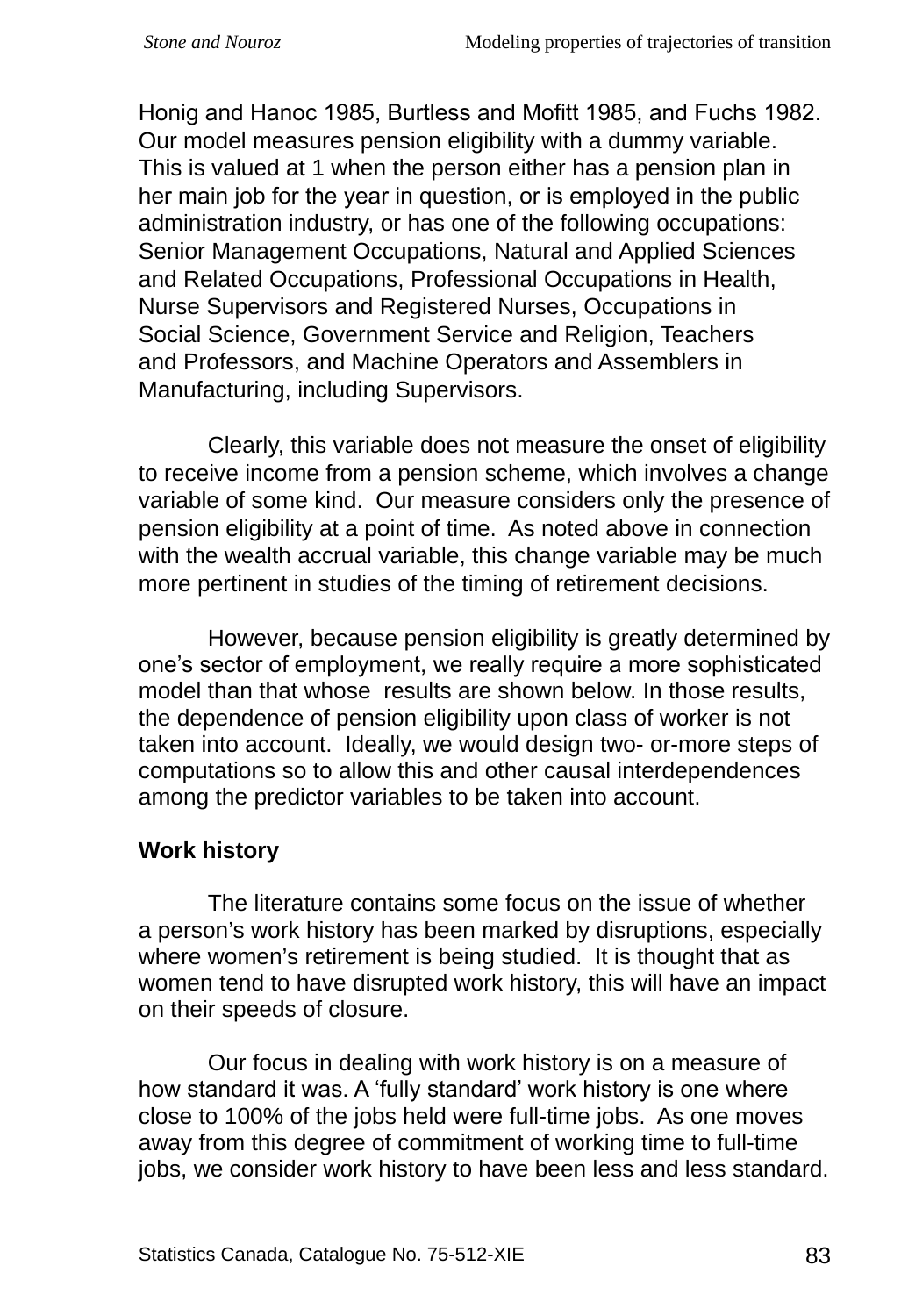Our work history variable involves defining a work history ratio. This is the ratio of (a) the number of years a person has worked for full-time for at least six months within the year to (b) the total number of years since she *first* worked full time.

Values for this ratio were then grouped into four classes, based on studying its distribution among women. For about 25 per cent of women transiting to retirement the work history ratio was below 0.85, while for another 25 per cent it was below 1.00. Based on this distribution a three-level categorical variable was devised: those with work history ratio below 0.85, those with work history ratio between 0.85 and below 1.00, and those for whom the ratio was 1.00 or more. For the detailed definition see Appendix B.

#### **Results**

The goodness of fit of the adopted model is adequate. It achieves a nearly 20% reduction in the error of prediction of the null hypothesis model. *(100 \* (3118.71 – 2515.35) / 3118.71)* – see Table C.1). Another measure of goodness of fit is the value of 0.35 for tau-a, a pseudo R-square statistic.

However, the reasonably good fit is the result of the presence of age among the predictor variables, as Table C.2 shows. If the variables in Table C.2 had been mutually independent, the relative size of each Wald statistic to the total would be a good index of the relative *statistical* importance of each variable in accounting for the overall goodness of fit.

However, in these data the relative sizes of the Wald statistics are only approximate indicators; because there is intercorrelation among some of the predictor variables. A more accurate gauge of the variables' relative importance would involve proposing a theory of the network of causal links among the predictor variables, and a related redesign of the computational steps so as to respect the hierarchy of causal priority among the predictor variables. (See the foregoing comments about the causal link flowing from class of worker to pension eligibility.)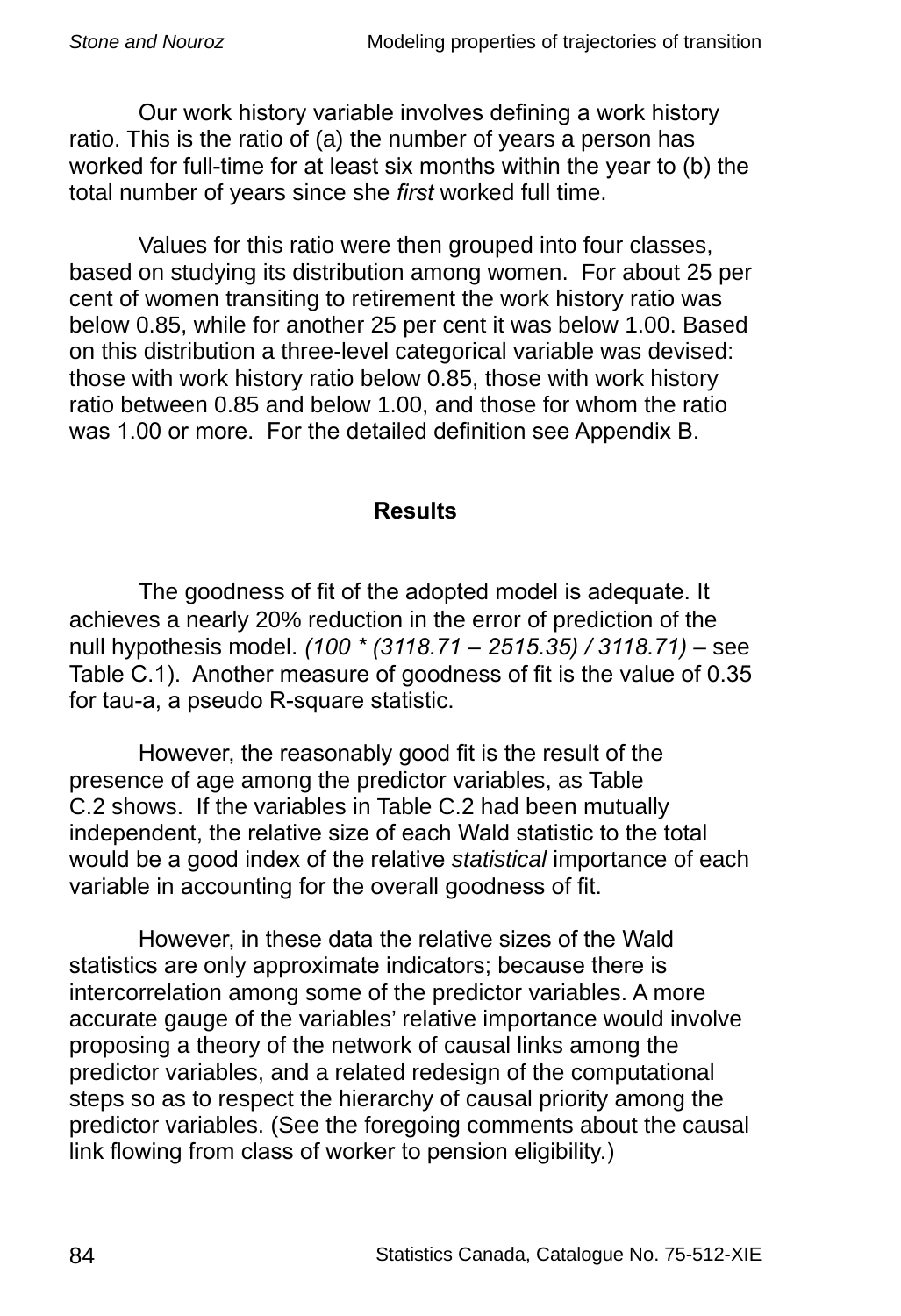|                                                               | Chapter 15,             | Chapter 16,    |
|---------------------------------------------------------------|-------------------------|----------------|
|                                                               | self-employed           | public sector  |
|                                                               | versus                  | versus         |
|                                                               | employees               | private sector |
|                                                               |                         |                |
| Type of model                                                 | clogit                  | clogit         |
| Number of response levels                                     | 4                       | 4              |
| Weight variable                                               | NormWeight <sup>1</sup> | NormWeight     |
| Number of observations used                                   | 1337                    | 1337           |
| Sum of weights used                                           | 1337                    | 1337           |
|                                                               |                         |                |
| Response frequencies                                          |                         |                |
| Closed Q1 to Q3                                               | 345                     | 345            |
| Closed Q4 to Q9                                               | 170                     | 170            |
| Closed Q10 to Q15                                             | 116                     | 116            |
| Unclosed                                                      | 706                     | 706            |
|                                                               |                         |                |
| Testing the global null hypothesis: beta=0                    |                         |                |
| -2 Log $L^2$ for beta = 0                                     | 3118.71                 | 3118.71        |
| -2 Log L for model                                            | 2515.35                 | 2466.33        |
| Chi-Square                                                    | 603.36                  | 652.38         |
| Degrees of freedom                                            | 25.00                   | 28.00          |
|                                                               |                         |                |
| Association of predicted probabilities and observed responses |                         |                |
| Percent concordant                                            | 77.30                   | 77.80          |
| Percent discordant                                            | 22.50                   | 22.00          |
| Percent tied                                                  | 0.20                    | 0.20           |
| Tau-a                                                         | 0.35                    | 0.35           |

#### **Table C.1: Goodness of fit of models that predict speed of closure of trajectories of transition to retirement, Canada, 1998 to 2001**

. The original SLID general longitudinal weight for each respondent is divided by the average of all weights in the sample, to provide an approximate adjustment of estimated standard errors of parameters, to take into account complex survey design.

2. Minus 2 times the log-likelihood statistic.

Source: Statistics Canada, Survey of Labour and Income Dynamics, longitudinal file.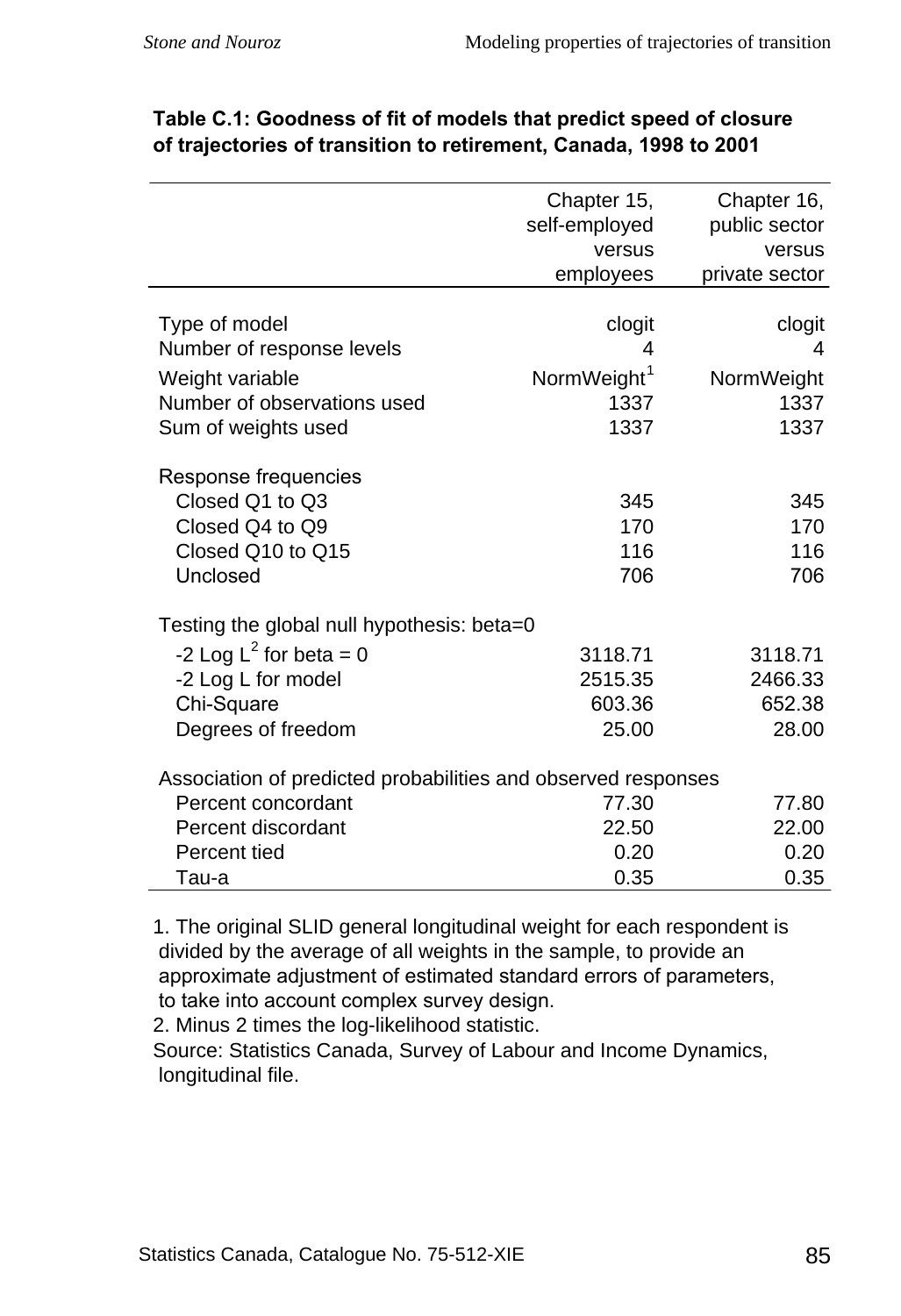Thus the network of numbers shown here is essentially provisional relative to an approach that involves specifying the structural equations that would correspond to a suitable causal model. Let us review some of these provisional results, keeping in mind the context of a quasi-experiment cited above. The data in the first two columns arose when we were examining whether the difference between being self-employed and being employed had a substantial statistical impact on the odds of having an unclosed trajectory (Chapter 15). The data in the last two columns arose when we were examining whether the corresponding difference between public sector and private sector employment (Chapter 16). The pertinent variables are shown on the last two lines of Table C.2.

The variable that reflects class of worker (for Chapter 15 see the second-to-last line of Table C.2, and for Chapter 16 see the last line of Table C.2) is the second most important (statistically) of the predictors, after age. And this is so even though we failed to allow its parameter to reflect the variable's causal linkage and priority relative to pension eligibility, work history and wealth. However, the consequent deflation of its statistical impact may be offset by the fact that this variable is causally posterior to education and occupation. Most of these variables have substantial Wald chi‑squares and have been found to be useful as explanatory factors in other studies of the timing of retirement.

Also important, in terms of contribution to the model's goodness of fit, are cultural group, and whether another economic family member began receiving retirement related income in the year before closure of the trajectory began. These are also variables found to be useful as explanatory factors in other studies of retirement patterns.

It is notable that the indicated relative contribution of sex to the model is negligible. This could be a result of having several variables in the model that are causally posterior to sex, and our failure to take these causal links into account by way of structuralequation model.

The dominance of age is worthy of a further comment. Several articles reporting similar dominance of age in the timing of retirement leave the reader with the image that this is a pure "demographic effect" flowing from chronological age. On the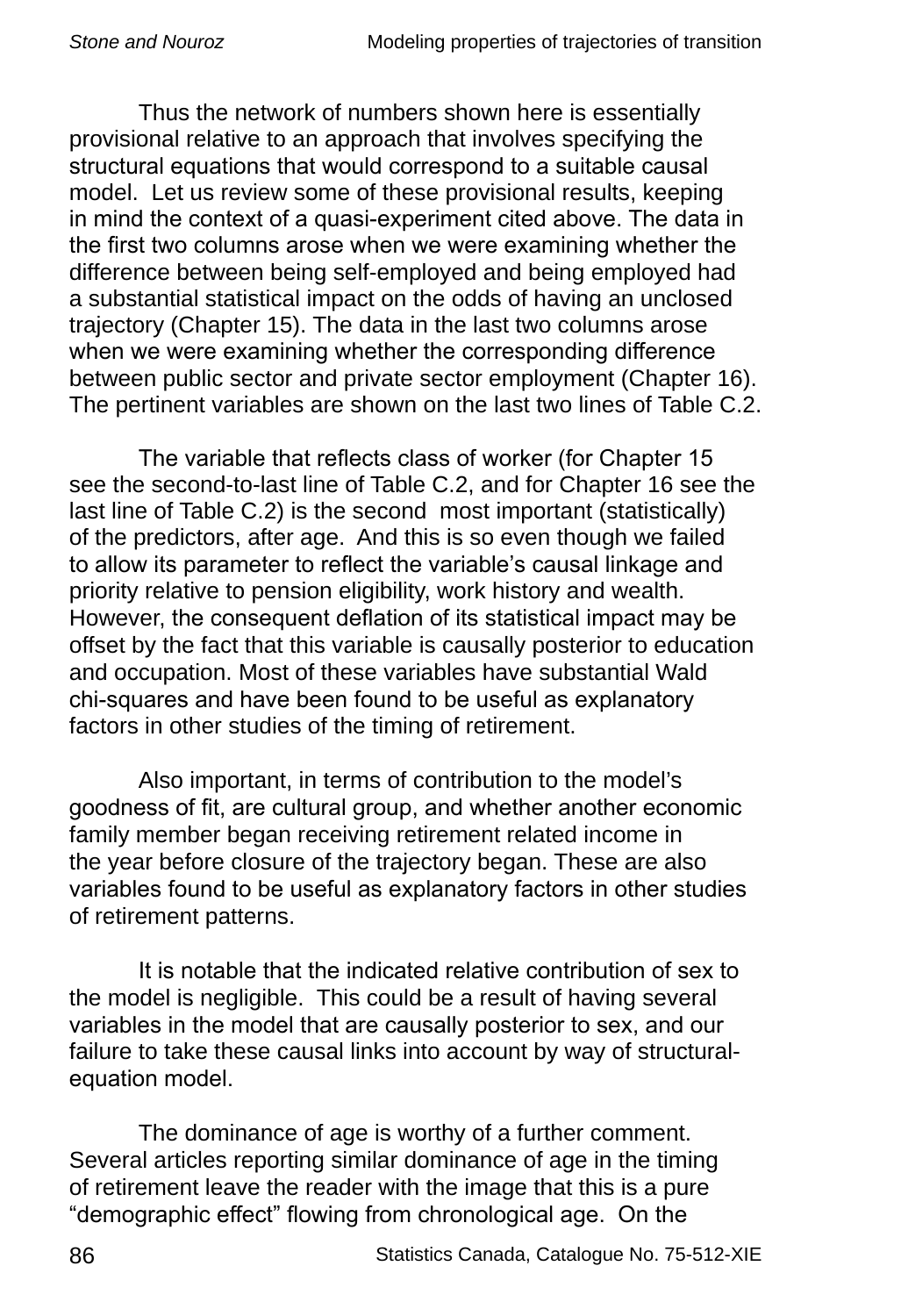|                                     |                | Self-employed versus Public sector versus |             |                |         |  |
|-------------------------------------|----------------|-------------------------------------------|-------------|----------------|---------|--|
|                                     |                | employees                                 |             | private sector |         |  |
|                                     | Degrees        |                                           |             |                |         |  |
|                                     | οf             | Wald chi-                                 | Pr          | Wald chi-      | Pr      |  |
| Predictor variable <sup>1</sup>     | freedom        | square <sup>2</sup>                       | $(ChiSq)^3$ | square         | (ChiSq) |  |
| Sex                                 | 1              | 0.6                                       | 0.42        | 1.0            | 0.31    |  |
| Age group in 1996                   | $\overline{2}$ | 245.7                                     | < .0001     | 252.0          | < .0001 |  |
| Moderate wealth in                  |                |                                           |             |                |         |  |
| 1996 - non homeowner                | 1              | 17.6                                      | < .0001     | 14.4           | 0.00    |  |
| High wealth in 1996 - homeowner     | 1              | 13.2                                      | 0.00        | 15.8           | < .0001 |  |
| Wealth increase proxy               | 1              | 1.0                                       | 0.32        | 1.2            | 0.27    |  |
| Pension eligibility in 1996         |                | 1.3                                       | 0.26        | 3.0            | 0.09    |  |
| Cultural background                 | 3              | 11.8                                      | 0.01        | 19.5           | 0.00    |  |
| Standard work history index in 1996 | 2              | 24.1                                      | < 0.001     | 17.0           | 0.00    |  |
| Marital status in 1996              | 3              | 6.1                                       | 0.11        | 6.2            | 0.10    |  |
| Marital status change               | 1              | 5.6                                       | 0.02        | 7.5            | 0.01    |  |
| Care responsibility change index    | 1              | 0.0                                       | 0.90        | 0.1            | 0.81    |  |
| Other family retirement             |                |                                           |             |                |         |  |
| income reception                    | 1              | 14.0                                      | 0.00        | 17.5           | < .0001 |  |
| Health status change                | 1              | 4.8                                       | 0.03        | 8.9            | 0.00    |  |
| Education in 1996                   | 2              | 12.4                                      | 0.00        | 9.5            | 0.01    |  |
| Occupation group in 1996            | 3              | 27.6                                      | < .0001     | 34.6           | < .0001 |  |
| Self-employed in 1996               | 1              | 32.3                                      | < .0001     |                |         |  |
| Class of worker in 1996 to 1997     | 4              |                                           |             | 80.6           | < .0001 |  |

| Table C.2: Relative contributions of predictor variables to goodness of fit of |  |
|--------------------------------------------------------------------------------|--|
| models that predict speed of closure of trajectories, Canada, 1998 to 2001     |  |

. All names without a date refer to change over time. The reference date

for all change measures is the year before closure of the trajectory began.

These are all dummy variables, and an unclosed trajectory yields a value of zero.

The value is 1 when the change began in the year just before closure started.

2. The rank ordering of Wald chi-square values is a *rough* indicator of the relative importance of each varaiable in the contributing to the overall goodness of fit of the model.

3. Statistical significance indicated in the column named "Pr (ChiSq)" is only approximate; because the underlying estimates of standard errors are not fully adjusted for the complexity of the survey design. Here the adjustment comprises transforming the respondents' weights so that their average is 1.0. Tests using more appropriate adjustment via bootstrap computations indicate that when the Wald chi-squares are 6.0 or greater, it can be considered that they are statistically significant at the 5% level or better, in the event that bootstrap standard errors were computed. When the Wald chi-squares shown above are between 3.0 and 6.0, they can be considered to be statistically significant at a level between 15% and 5%. Thus, when the Wald chi-square is less than 3 it should be assumed that the parameter estiamte is seriously subject to variability due to either sample size or to inter-correlation with other predictor variables in the model. Source: Statistics Canada, Survey of Labour and Income Dynamics, longitudinal file.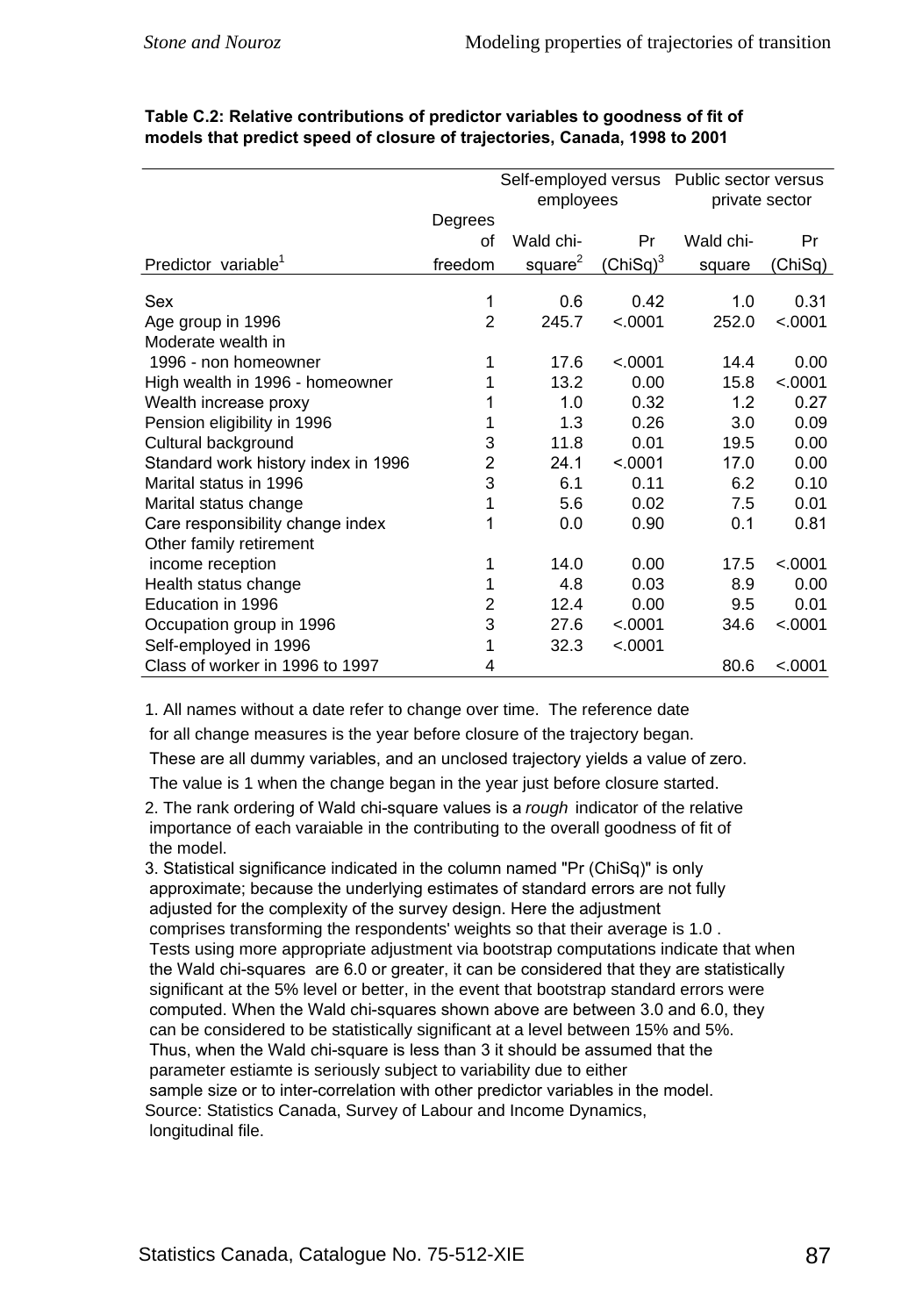| Table C3: Relative contributions of predictor variables to goodness of fit of |
|-------------------------------------------------------------------------------|
| nested models of the association of self-employment with speed of             |
| closure of trajectories. Canada, 1998 to 2001                                 |

|                             |                | Type 3 analysis of effects - Wald chi-square <sup>1</sup>                     |                                         |                     |  |  |
|-----------------------------|----------------|-------------------------------------------------------------------------------|-----------------------------------------|---------------------|--|--|
|                             | Degrees        | $logit =$                                                                     | $logit =$                               | $logit =$           |  |  |
| Predictor                   | οf             |                                                                               | (speedcls is $2$ )/ (speedcls is $3$ )/ | (speedcls is 1)/    |  |  |
| variable <sup>2</sup>       |                | freedom (speedcls is $1,3,4$ ) <sup>3</sup> (speedcls is $1,4$ ) <sup>4</sup> |                                         | (speedcls is $4)^5$ |  |  |
|                             |                | в                                                                             | С                                       | D                   |  |  |
| Sex                         | 1              | 4.5                                                                           | 0.0                                     | 0.9                 |  |  |
| Age group in 1996           | $\overline{2}$ | 34.0                                                                          | 4.1                                     | 169.6               |  |  |
| Moderate wealth in          |                |                                                                               |                                         |                     |  |  |
| 1996 - non homeowner        | 1              | 0.1                                                                           | 2.6                                     | 14.5                |  |  |
| High wealth in              |                |                                                                               |                                         |                     |  |  |
| 1996 - homeowner            | 1              | 4.7                                                                           | 0.0                                     | 16.7                |  |  |
| Wealth increase proxy       | 1              | 2.5                                                                           | 0.3                                     | 2.8                 |  |  |
| Pension eligibility in 1996 |                | 4.4                                                                           | 0.8                                     | 0.9                 |  |  |
| Cultural background         | 3              | 12.4                                                                          | 1.9                                     | 15.4                |  |  |
| Standard work history       |                |                                                                               |                                         |                     |  |  |
| index in 1996               | 2              | 11.2                                                                          | 3.0                                     | 26.8                |  |  |
| Marital status in 1996      | 3              | 8.4                                                                           | 8.8                                     | 5.3                 |  |  |
| Marital status change       | 1              | 0.3                                                                           | 0.5                                     | 1.0                 |  |  |
| Care responsibility         |                |                                                                               |                                         |                     |  |  |
| change index                | 1              | 2.6                                                                           | 32.5                                    | 2.0                 |  |  |
| Other family retirement     |                |                                                                               |                                         |                     |  |  |
| income reception            | 1              | 0.1                                                                           | 0.3                                     | 13.7                |  |  |
| Health status change        |                | 0.3                                                                           | 1.7                                     | 4.4                 |  |  |
| Education in 1996           | 2              | 7.7                                                                           | 8.2                                     | 15.1                |  |  |
| Occupation group in 1996    | 3              | 1.4                                                                           | 9.6                                     | 27.6                |  |  |
| Self-employed in 1996       | 1              | 2.3                                                                           | 5.5                                     | 27.1                |  |  |

1. The rank ordering of Wald chi-square values is a rough indicator of the relative importance of each variable in contributing to the overall goodness of fit of the model. (To be accurate the variables must be mutually independent.) 2. Several of these variables are defined in the text of Appendix B.

 $3.$  See table 15.3 notes 1 to 3.

4. See table  $15.3$  notes  $1$  to  $3.$ 

 $5.$  See table 15.3 notes 1 to 3.

Source: Statistics Canada, Survey of Labour and Income Dynamics, longitudinal file.

contrary, we must not forget that systemic forces arising from culture and institutional rules target specific chronological ages in such a way that it is inevitable that this age variable is partially reflecting them, as well as any pure demographic effect. It is, therefore, important to do a good deal of the modeling within more narrow age groups (as was illustrated in Chapter 16), unless the model contains variables that allow one to remove from age the influence of these "environment and policy factors".

The data in Table C.2 arise from the full model described above. As already noted, when its proportional odds assumption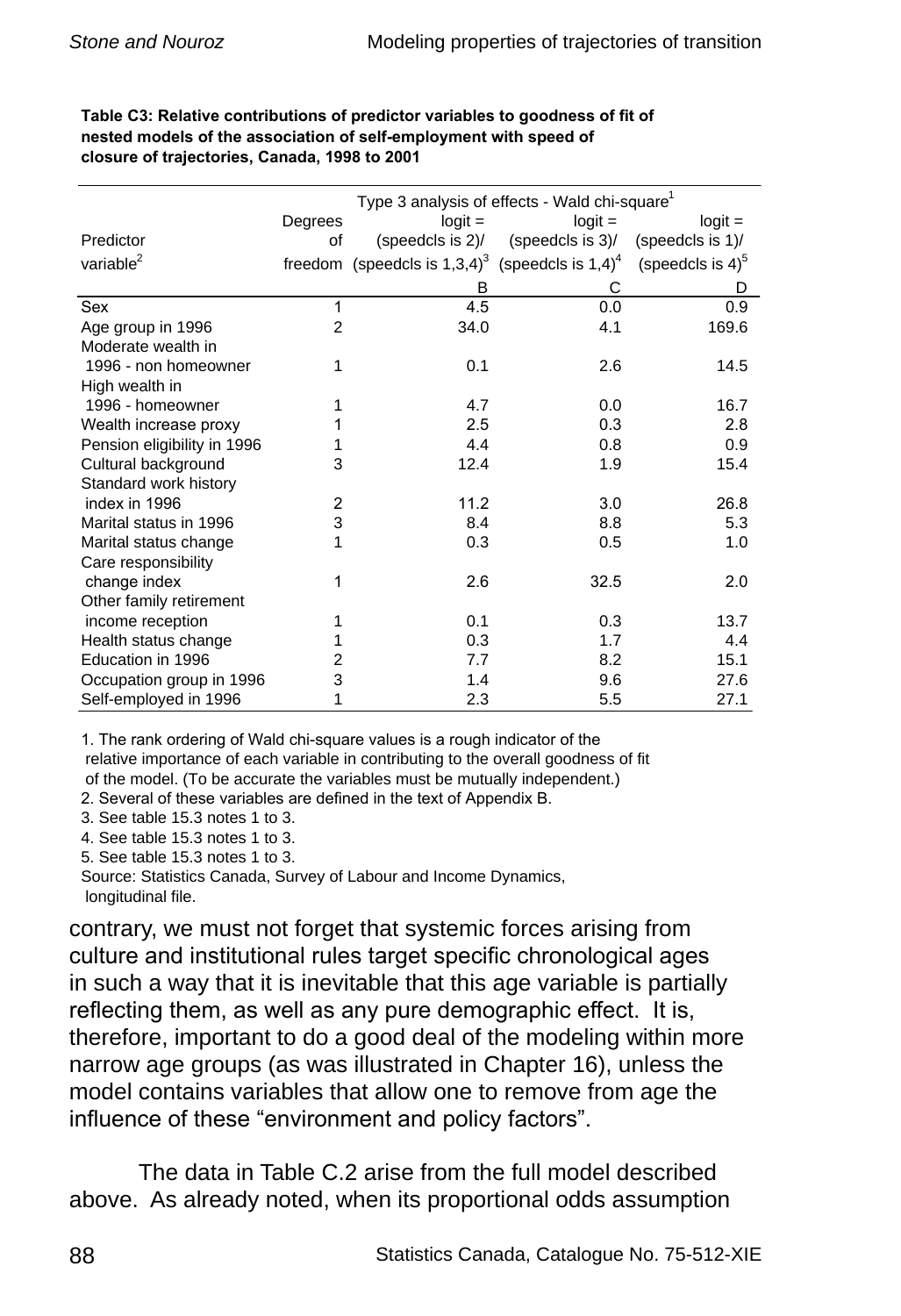fails the parameter estimates are very hard to interpret, and consequently we added a set of nested binary models where this problem does not exist. Table C.3 provides the same kind of information as Table C.2; but for the three nested sub-models in the case of the work done for Chapter 15 (where class of worker is represented by the dummy variable named "Self-employed"). The 2‑log‑likelihood statistics and chi-squares from these sub-models should add, except for rounding, to those of the full model, which we just showed (Table C.2).

Among the sub-model, one is dominant in the sense that its Wald chi-squares are the major contributors to those of the full model (shown in Table C.2). We call this the "key sub-model", and here it is the one in column D. This column is based upon a logit that contrasts fast closure with non-closure. After the hugely dominant statistical effect of age, strong contributions are coming from class of worker (represented by the dummy variable "Self-employed in 1996"), occupation, work history, wealth, cultural group, education, and whether another economic family member began receiving retirement-related income in the year before closure began.

Tables C.2 and C.3 allow us to address the relative statistical importance of the different predictors in the model's goodness of fit. What about the patterns of partial association<sup>3</sup> of specific categories of these variables with speed of closure? This kind of information is given in the odds ratios shown in Table C.4.

Table C.4 allows us to see the directions of partial association for the categories of variables in the key sub-model. In this model we instructed PROC LOGISTIC to predict the probability of having an unclosed trajectory, relative to that of closing rapidly (that is, in or before the first three of the 16 quarters of observation). For example, persons aged 45 to 54 in 1996 were many times more likely than those aged 60 to 69 to have such trajectories. However, at the level of detail shown in this table, careful attention to the Wald chi-squares is in order (see note 2 to the table).

<sup>3. &</sup>quot;Partial association" refers to the fact that several variables are held constant statistically in the process of measuring the association, via the odds ratios.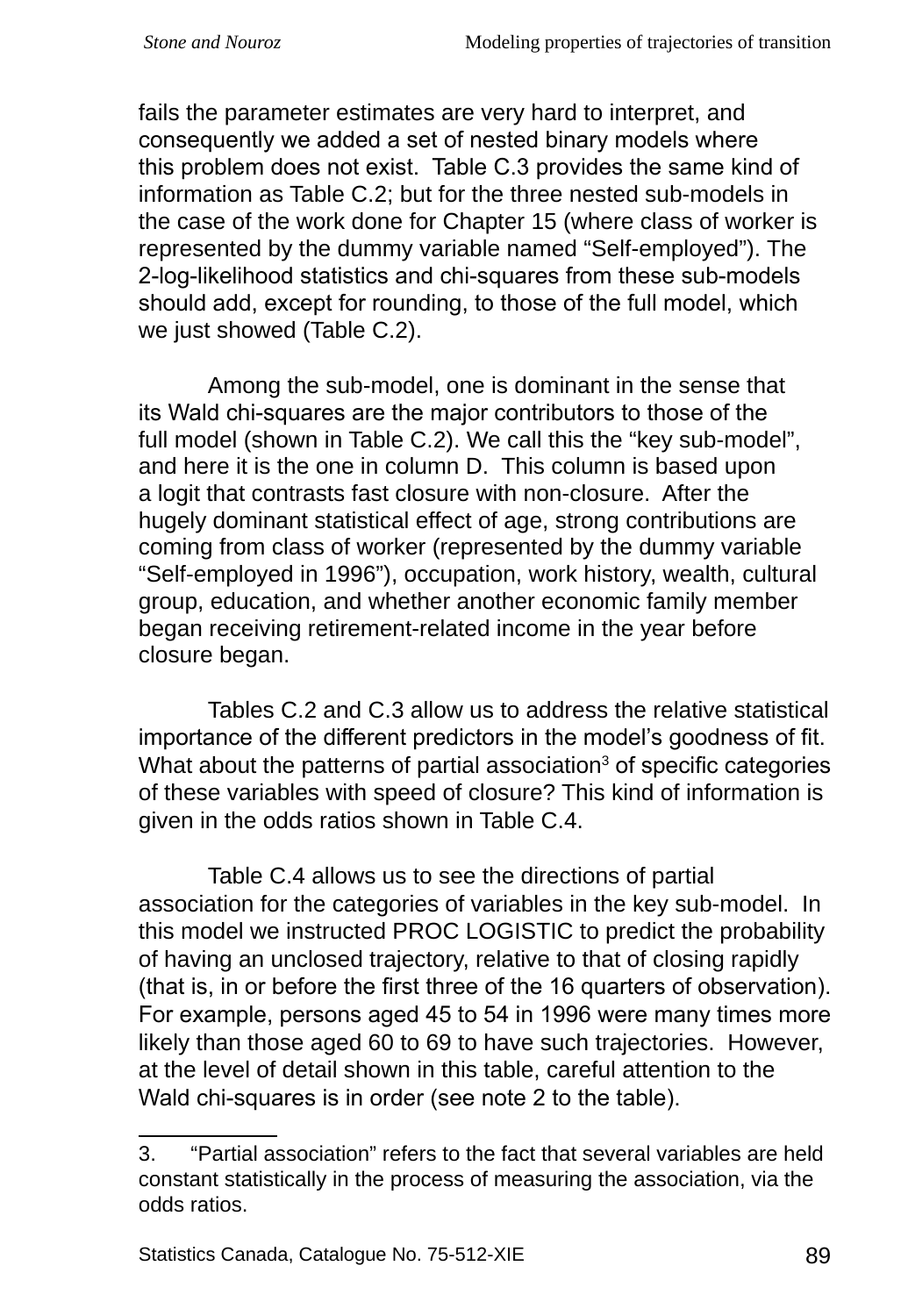#### **Table C.4: Odds ratios for predictor variables in the key sub-model pertaining to speed of closure, Canada, 1998 to 2001**

 $(logit = (speedcls is 1)/(speedcls is 4))$ <sup>1</sup>

|                                                                                                                              |                                         | Self-employed               |                            | Public sector            |                            |
|------------------------------------------------------------------------------------------------------------------------------|-----------------------------------------|-----------------------------|----------------------------|--------------------------|----------------------------|
|                                                                                                                              |                                         | versus                      |                            | versus                   |                            |
|                                                                                                                              |                                         | employees<br>Odds Wald chi- |                            | private sector           |                            |
| Predictor variable <sup>2</sup>                                                                                              |                                         |                             | square <sup>3</sup>        | Odds                     | Wald chi-                  |
|                                                                                                                              |                                         | ratio                       |                            | ratio                    | square                     |
| Sex<br>Male1<br>Female2                                                                                                      | 1 <sub>vs</sub> 2<br>ref.               | 0.8                         | 0.9                        | 1.4                      | 1.7                        |
| Age in 1996<br>Age 45 to 541<br>Age 60 to 692<br>Age 55 to 593                                                               | 1 vs 3<br>$2$ vs $3$<br>ref.            | 5.9<br>0.1                  | 133.9<br>142.2             | 13.5<br>0.2              | 142.9<br>145.1             |
| Moderate wealth 1996 -<br>non homeowner<br>High wealth 1996 - homeowner<br>Wealth increase proxy<br>Pension eligibility 1996 |                                         | 5.9<br>0.3<br>1.4<br>0.8    | 14.5<br>16.7<br>2.8<br>0.9 | 5.5<br>0.2<br>1.2<br>0.8 | 12.1<br>21.4<br>1.0<br>1.8 |
| Cultural background<br>"Anglo & Other Can-born"1<br>"Franco"2<br>Immigrated after 19593<br>Immigrated before 19594           | 1 vs 4<br>2 vs 4<br>3 vs 4<br>ref.      | 0.3<br>0.1<br>0.2           | 1.8<br>14.2<br>0.2         | 0.5<br>0.1<br>0.5        | 2.3<br>18.2<br>0.1         |
| Standard work history index<br>Non-standard work history1<br>Fairly standard work history2<br>Standard work history3         | 1 <sub>vs</sub> 3<br>$2$ vs $3$<br>ref. | 0.8<br>0.2                  | 11.7<br>26.7               | 1.2<br>0.4               | 8.2<br>21.5                |
| <b>Marital status</b><br>Never married1<br>Separated or divorced2<br>Widowed3<br>Married4                                    | 1 vs 4<br>2 vs 4<br>3 vs 4<br>ref.      | 0.2<br>0.5<br>0.3           | 1.8<br>1.8<br>0.8          | 0.4<br>1.1<br>0.6        | 3.2<br>3.1<br>0.8          |
| Marital status change<br>Care responsibility                                                                                 |                                         | 0.5                         | 1.0                        | 0.5                      | 1.6                        |
| change index<br>Other family retirement<br>income reception                                                                  |                                         | 1.6<br>0.5                  | 1.0<br>1.0                 | 1.4<br>0.5               | 1.3<br>11.8                |
| Health status change                                                                                                         |                                         | 0.6                         | 1.0                        | 0.6                      | 5.8                        |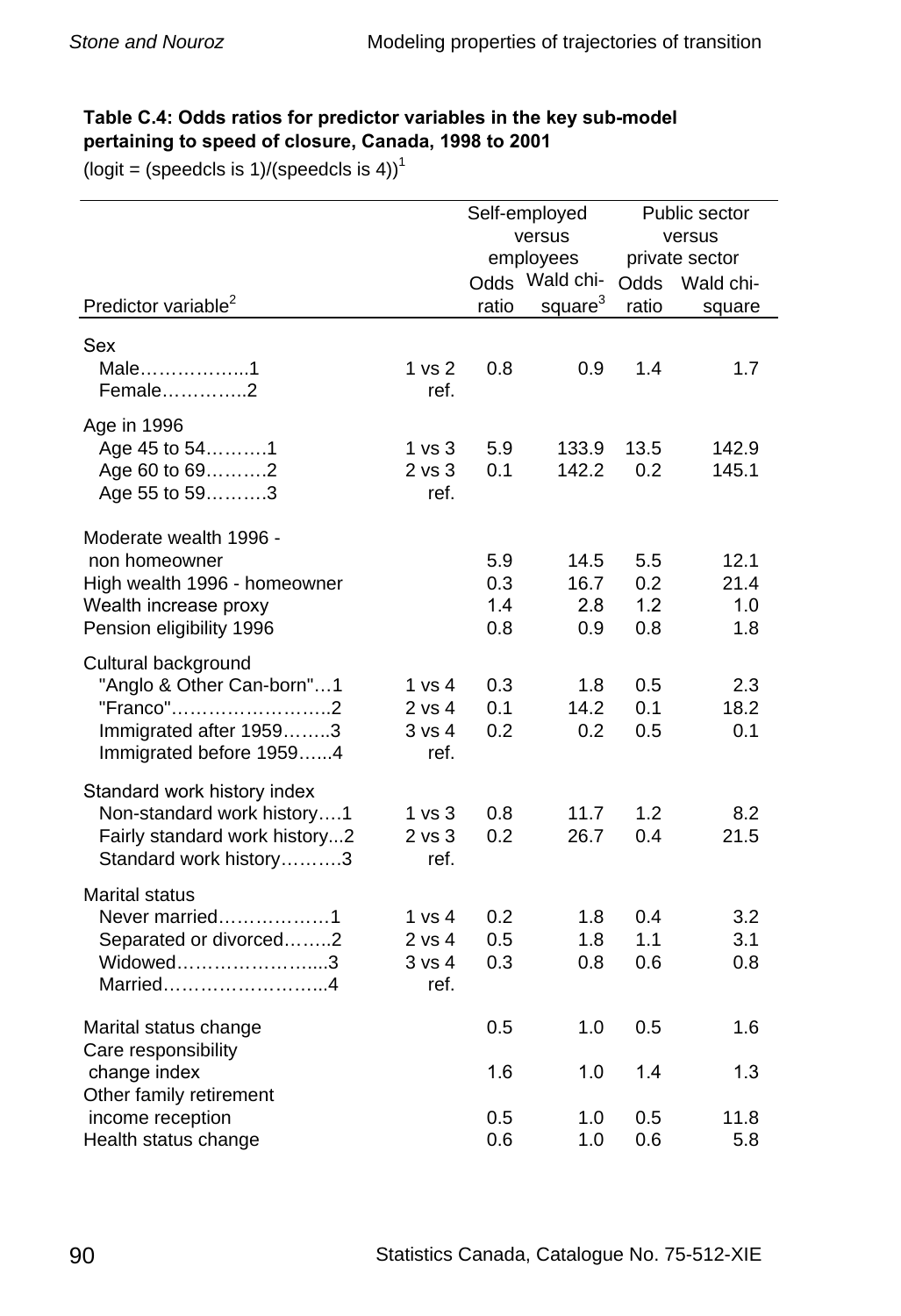## **Table C.4 continued: Odds ratios for predictor variables in the key sub-model pertaining to speed of closure, Canada, 1998 to 2001**

 $(logit = (speedcls is 1)/(speedcls is 4))$ 

|                                                                                                                                                                                        |                                                             | Self-employed<br>versus<br>employees |                               | Public sector<br>versus<br>private sector |                            |
|----------------------------------------------------------------------------------------------------------------------------------------------------------------------------------------|-------------------------------------------------------------|--------------------------------------|-------------------------------|-------------------------------------------|----------------------------|
| Predictor variable                                                                                                                                                                     |                                                             | ratio                                | Odds Wald chi- Odds<br>square | ratio                                     | Wald chi-<br>square        |
| Education in 1996<br>Less than high-school<br>graduation1<br>University degree2<br>Other3                                                                                              | 1 vs $3$<br>$2 \text{ vs } 3$<br>ref.                       | 0.3<br>0.8                           | 14.7<br>6.3                   | $0.5^{\circ}$<br>1.7                      | 0.2<br>7.3                 |
| Occupation group in 1996<br>Management1<br>Professional Type A2<br>Clerical & Technical3<br>Other4                                                                                     | 1 vs 4<br>2 vs 4<br>$3 \text{ vs } 4$<br>ref.               | 0.5<br>0.1<br>0.2                    | 5.0<br>8.3<br>6.6             | 1.0<br>0.3<br>0.3                         | 4.6<br>6.9<br>7.9          |
| Self-employed in 1996                                                                                                                                                                  |                                                             | 3.4                                  | 27.1                          |                                           |                            |
| Class of worker in 1996 to 1997<br>Public-sector employee1<br>Private-sector employee2<br>Self-employed3<br>Switched status from<br>1996 to 19974<br>Left the labour force after 19965 | 1 vs 5<br>$2$ vs $5$<br>3 <sub>vs</sub> 5<br>4 vs 5<br>ref. |                                      |                               | 5.2<br>$5.5^{\circ}$<br>7.5<br>1.7        | 3.4<br>9.4<br>16.2<br>14.0 |

. PROC LOGISTIC is modeling the probability that speedcls is 4.

2. Several of these variables are defined in the text of Appendix B.

3. Tests using more appropriate adjustment via bootstrap computations indicate that when the Wald chi-squares are 6.0 or greater, it can be considered that the parameter estimate is statistically significant at the 5% level or better, in the event that bootstrap standard errors were computed. When the Wald chi-squares are between 3.0 and 6.0, they can be considered to be statistically significant at a level between 15% and 5%. Thus ratios with Wald chi-squares below 3.0 should be ignored, unless there is independent evidence that what they show is robust despite the indicated high level of variability. Source: Statistics Canada, Survey of Labour and Income Dynamics, longitudinal file.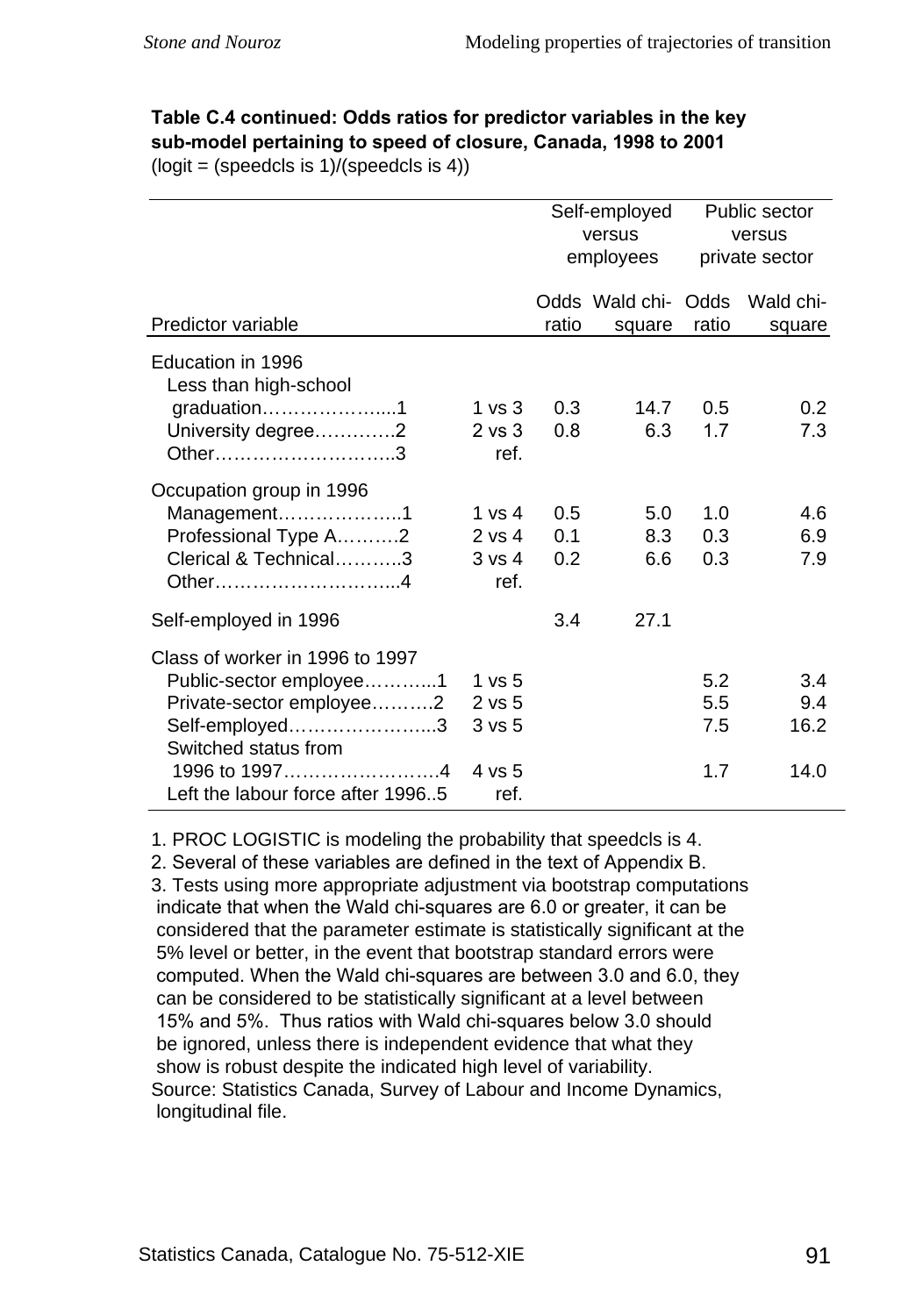Those with a high value on the scale of home-ownerbased wealth are much less likely than average to have unclosed trajectories – far more likely to have closed their trajectories. In contrast, those with only moderate levels of non-homeowner wealth (they are not home owners) are far more likely than average to have unclosed trajectories – i.e., delayed retirement. This pattern is consistent with the widely reported wealth effect on the timing of retirement, although we recall that our wealth measures are crude proxies.

Relative to immigrants who arrived before 1959, all the other cultural groups are much less likely to have unclosed trajectories, and especially the native-born Francophone group. However, only for the Francophone group (defined in Appendix B) is the Wald chisquare substantial, indicating a stable estimate.

Finally, among the categories of the class of worker variable, the one that stands out is being self-employed. The self-employed are far more likely than the reference category to have unclosed trajectories – i.e., to have delayed retirement.

It is tempting to close this review with a discussion of what this network of patterns implies about predicting speed of closure. However, it is best to await the use of a structural equation model that suitably takes into account the causal linkages among the predictor variables.

## **Bibliography**

Bound, J., M. Schoenbaum, T.R. Stinebrickner and T. Waidman. 1998. *The Dynamic Effects of Health on the Labor Force Transitions on Older Workers*. NBER Working Paper 6777.

Burtless, G. and R. Moffitt. 1985. "The joint choice of retirement age and post retirement hours of work." *Journal of Labor Economics*. 3, 2:209-236.

Clark, P.M. et al. 2004. "A model to estimate the lifetime health outcomes of patients with Type 2 diabetes: The United Kingdom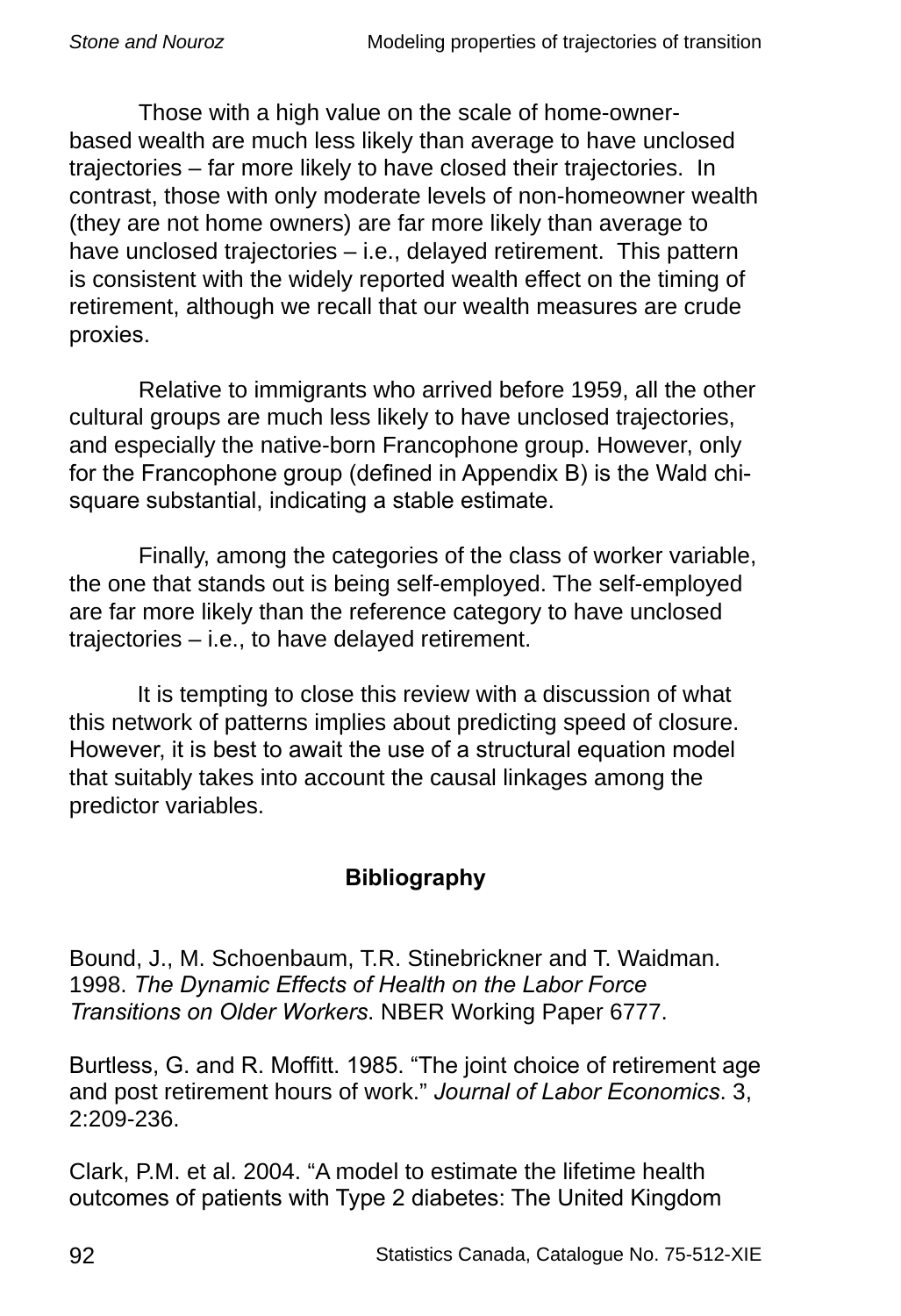Prospective Diabetes Study (UKPDS) Outcomes Model (UKPDS no. 68)." *Diabetologia*. 47, 10:1747–1759.

Friendly, M. 1991. *Visualizing Categorical Data*. Cary, NC. SAS Institute Inc.

Fuchs, V. R. 1982. "Self-employment and labor force participation of older males." *The Journal of Human Resources*. 17, 3: 339-357.

Gustman, A.L. and T.L. Steinmeier. 2002. *The Social Security Early Entitlement Age in a Structure Model of Retirement and Wealth*. Working pager 9183. Cambridge, MA. National Bureau of Economic Research.

Hatcher, C.B. 2002. "Wealth, reservation wealth, and the decision to retire." *Journal of Family and Economic Issues*. 23, 2:167187.

Hildebrand, David K., James D. Laing and Howard Rosenthal. 1977. *Prediction Analysis of Cross Classifications*. New York. Wiley.

Honig, M. and G. Hanoch. 1985. "Partial retirement a separate mode of retirement behaviour." *Journal of Human Resources*. 20:21-46.

Hosmer, D.W. and S. Lemeshow. 2003. A*pplied Logistic Regression*. Hoboken, NJ. Wiley & Sons, Inc.

Lin, Raymund J. 2003. *Bilateral Multi-Issue Negotiation*. joung.im.ntu.edu.tw/teaching/seminar/ PhD\_seminar2003s/ Bilateral%20Multi-Issue%20Negotiation-3.ppt

Ma, Xin and Yanhong Zhang. 2004. *A National Assessment of Effects of School Experiences on Health Outcomes and Behaviours of Children: Technical Report*. http://www.phac-aspc.gc.ca/dca-dea/ publications/schobc-esrcscj/index.html#toc

Parker S. C. and J. Rougier. 2004. *The Retirement Behaviour of the Self-Employed in Britain*. Working paper in Economics and Finance No. 04/08. Durham. University of Durham, School of Economics, Finance and Business.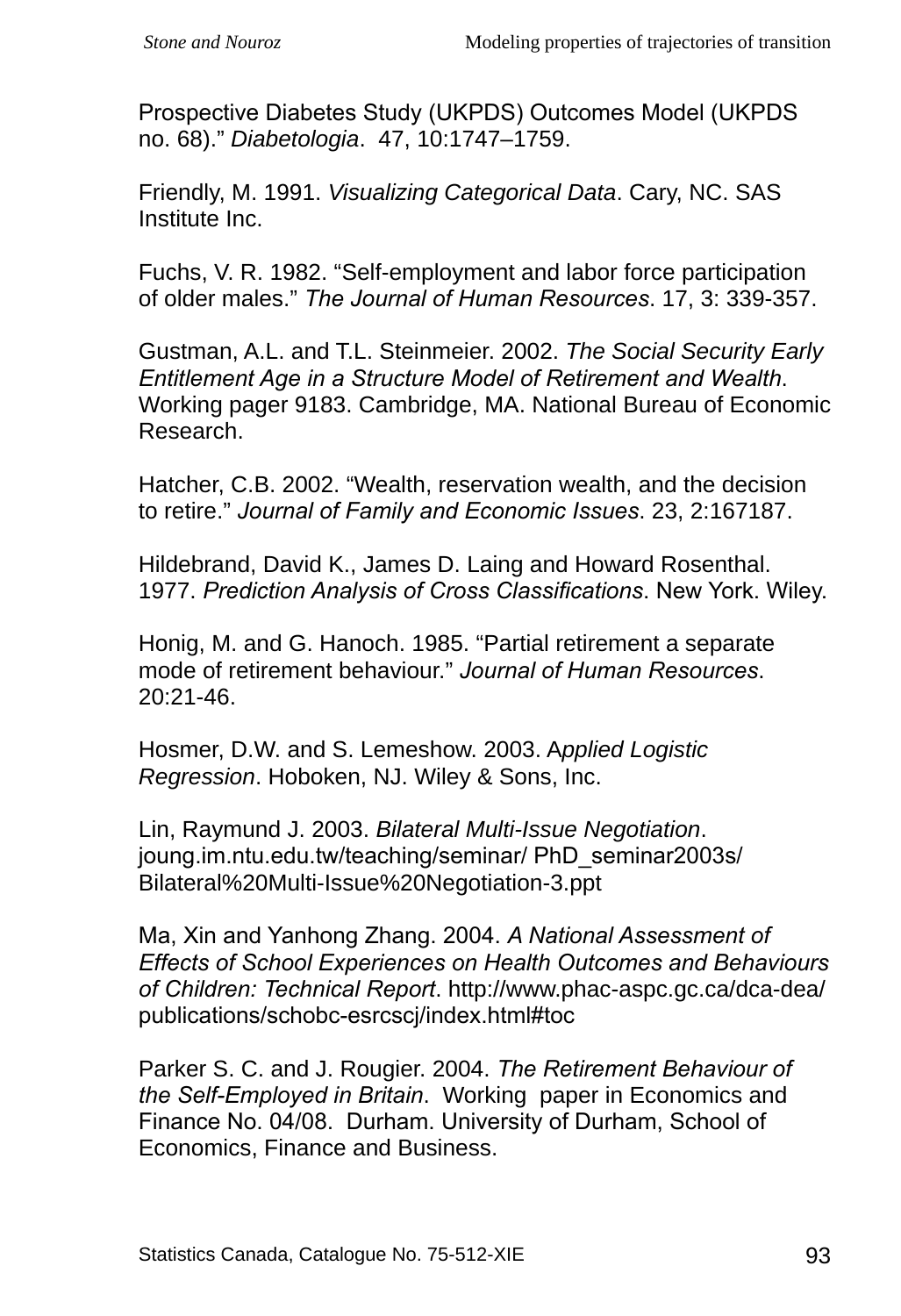Quinn, J. F. 1977. "Microeconomic determinants of early retirement: A cross-sectional view of white married men." *The Journal of Human Resources*. 12, 3, Summer: 329-346.

Rasmusen, Eric. 1995. *A Model of Negotiation, Not Bargaining*. econwpa.wustl.edu:8089/eps/game/papers/9506/9506001.pdf

Samwick, A.A. 1998. "New evidence on pensions, social security, and the timing of retirement." *Journal of Public Economics*. 70:207-236.

Stock, J.H. and D.A. Wise. 1990. "Pensions, the option value of work, and retirement." *Econometrica*. 58:1151-1180.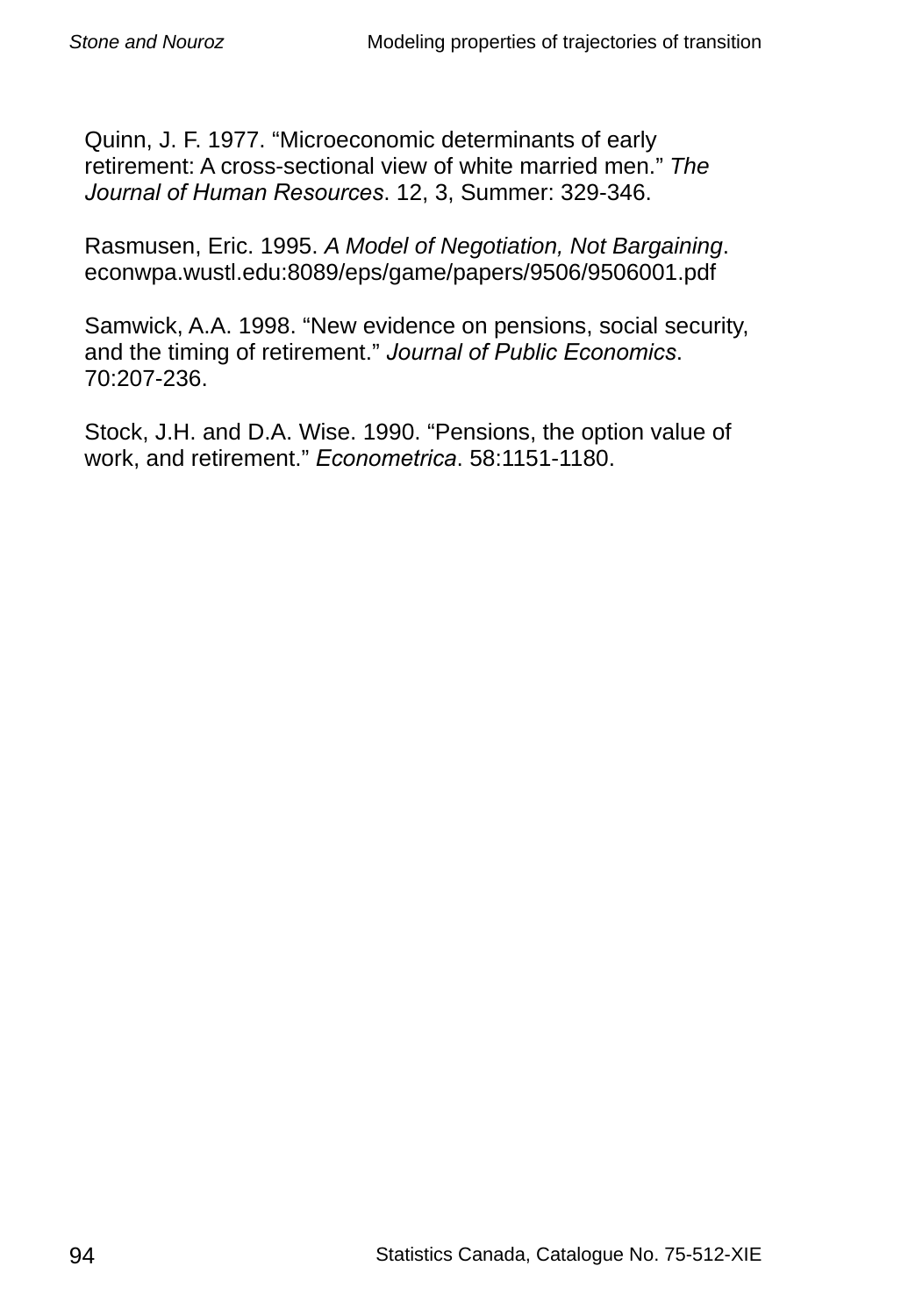# **Appendix D. Definitions of variables for Chapter 13 — The probability of reaching the state of retirement**

by Nathalie Deschênes

The dependent variable is the first to be discussed in this appendix. We shall then address the independent variables. Among the latter are two control variables: time spent in transition, and age group. Selection of the other independent variables was influenced by what we found in the literature. We classified them into two main groups.

First, variables related to work and the person, including the highest level of education attained, the number of years of work experience, personal income, category of worker and whether the respondent reported a disability.

Next came variables related to family, such as marital status, the presence in the home of parents or children, or both, the presence in the home of a person reporting a disability, the presence in the home of a person receiving retirement income (CPP/QPP, a private pension or RRSP withdrawals) and finally, household income.

#### **Retiree status**

We began by creating a variable identifying the year in which the respondent achieved retiree status. With monthly data on activity status for each year of the survey, it was possible to identify those months in which a respondent was inactive. We also knew whether, during the years in which a respondent was inactive, she or he received CPP/QPP or private pension benefits, or RRSP withdrawals.

For example, if a respondent was active in January and February 1997, and inactive in each remaining month of that year, and for the rest of the survey, and if that respondent received retirement income during that period of inactivity, we judged that retiree status was achieved in 1998.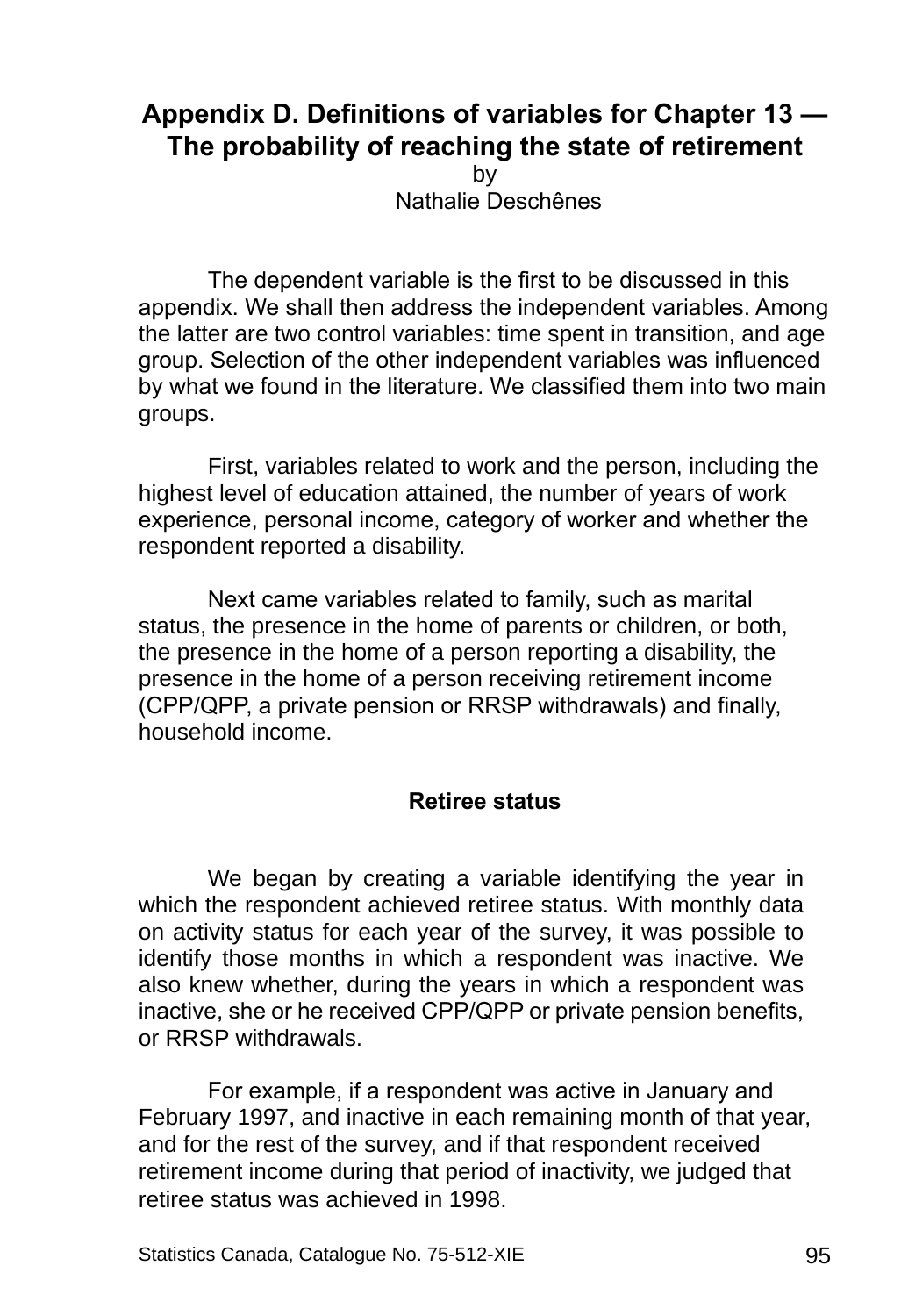## **Time spent in transition**

This is the time actually spent in transition, in years. The maximum time a respondent could spend in transition was four years, and the minimum was one year. We first created a variable giving the number of years spent in transition by each respondent. This was obtained by subtracting the exit year — the year in which the event occurred, or the year in which the survey ended — from the year in which transition began.

A respondent for whom transition began in 1997 and who achieved retiree status — reached retirement — in 1998 thus spent a year in transition (*1998 - 1997*). A respondent for whom transition began in 1998 and who did not reach retirement before the end of the survey spent three years in transition (*2001 - 1998*).

# **Age group**

In the SLID, it was possible to determine a person's age at December 31 of the reference year. Using this variable, we were able to construct an age variable that changes over time, and break it down into four groups: 50 to 54, 55 to 59, 60 to 64 and 65 or older.

## **Highest level of education attained**

This variable reflects the highest level of education attained for the year in which a respondent began the transition to retirement (year 0). We created three categories for this variable: those with no secondary school diploma (or SSD); those with a secondary school diploma (SSD); and lastly, those with postsecondary education, including university.

# **Number of years of work experience**

This variable changes over time, and gives the number of years of work experience (or equivalent in completed full-time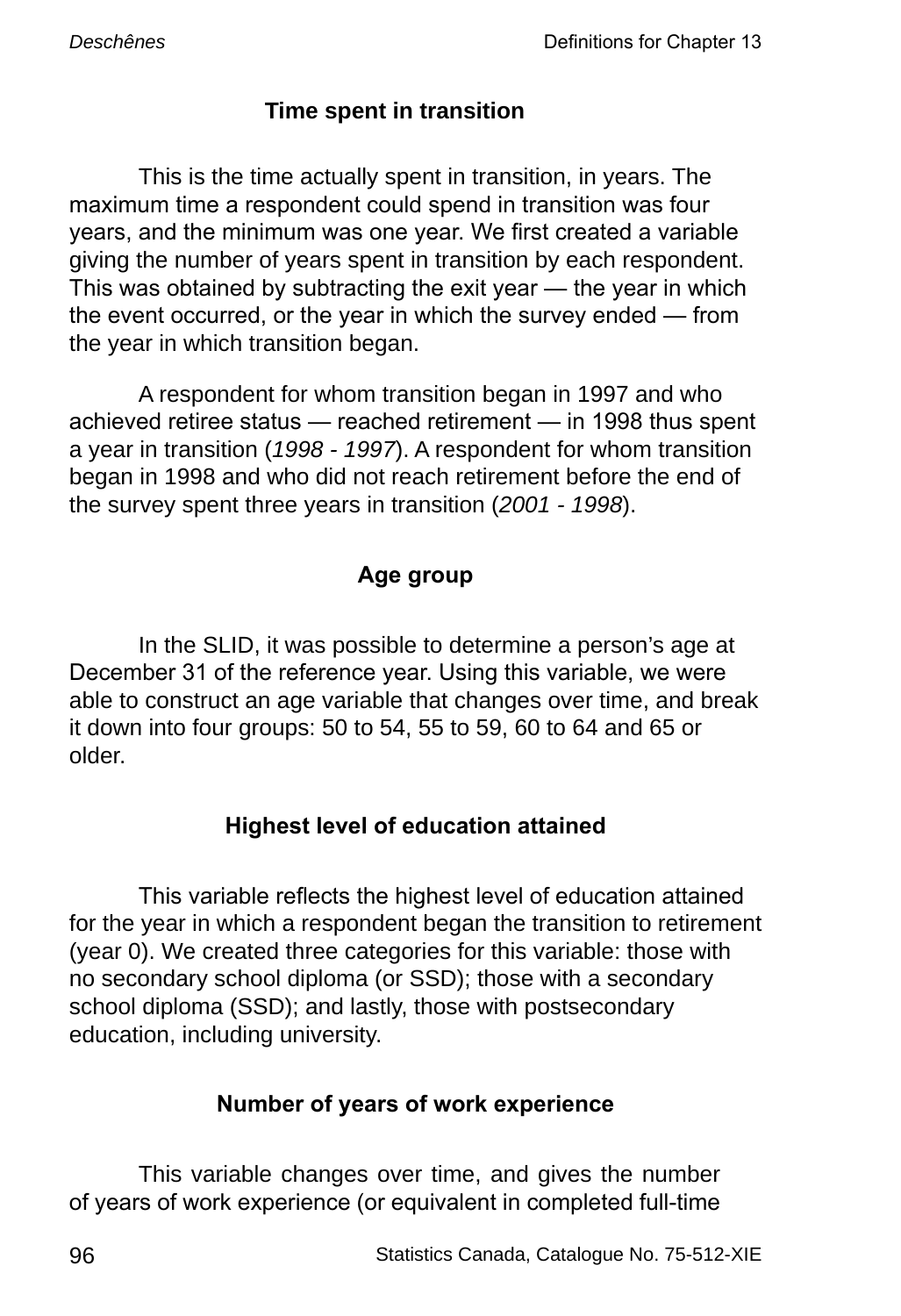years). It includes all jobs (full-time and part-time), beginning with the first full-time job. A value of zero was attributed to respondents with less than one year of full-time work experience and those who had never worked full time.

#### **Personal income**

This is another variable the value of which can change over time. It uses total after-tax income. In our analyses, we divided it into quartiles, according to sex.

## **Category of worker for the base year**

We took into consideration the situation of a worker during the year in which the transition to retirement began (year 0). A worker could be a union member, non-union or self-employed.

## **Whether the respondent reported a disability**

This is a dichotomous variable changing over time for which the value is 1 when, in any given year, a respondent reports a disability. Otherwise, the value is 0.

Having a disability means that a person has difficulty in carrying out any activity of daily living, or that they have a mental or physiological condition or a health problem that limits the number or kind of activity they can engage in various types of situation.

#### **Marital status**

Marital status is a dichotomous variable that changes over time and has a value of 1 when a respondent is one of a couple, and 0 otherwise. "Couple" includes those who are married and those in common-law unions. Those who were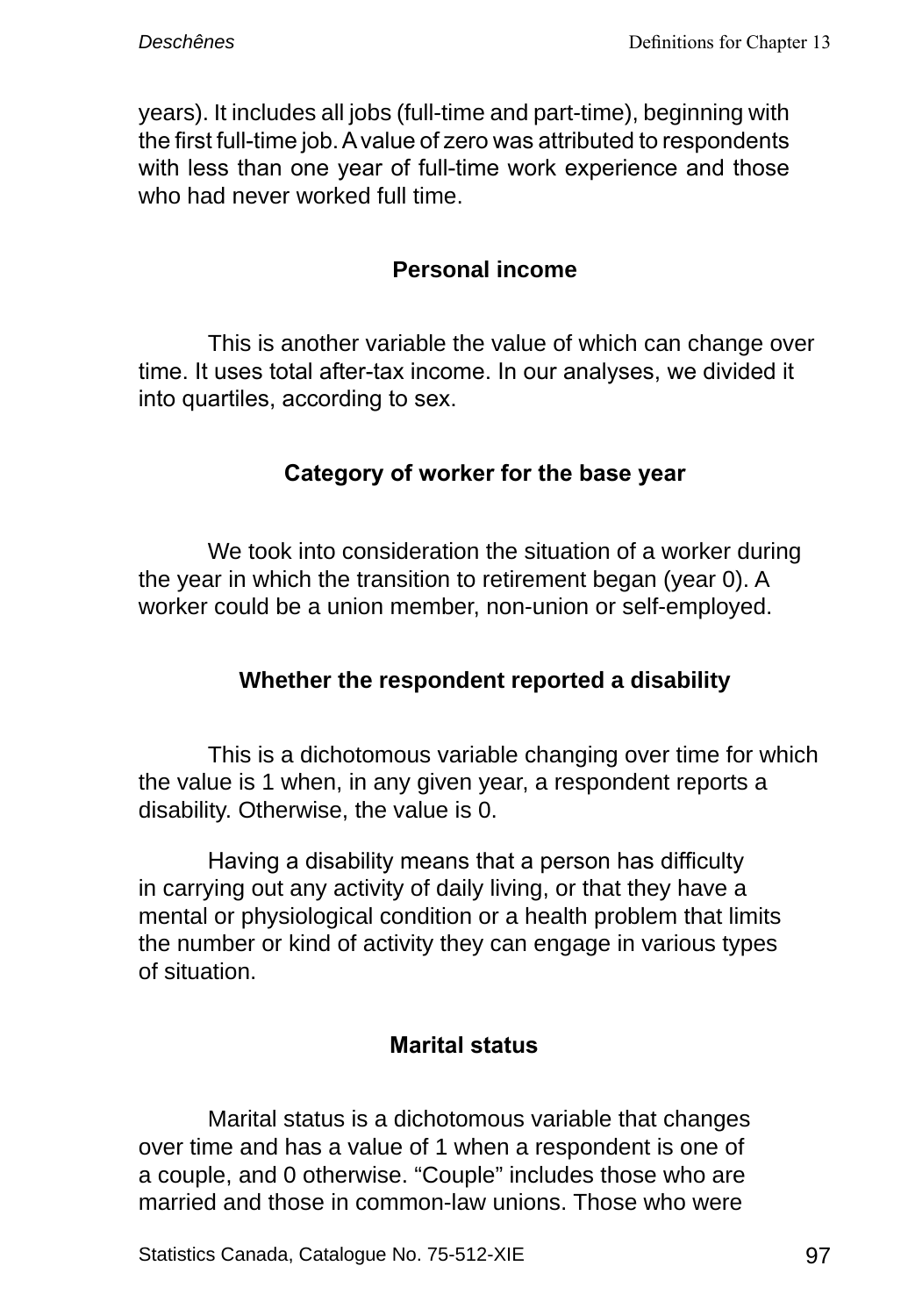not one of a couple could be separated, divorced, widowed or unmarried.

#### **The presence in the home of parents or children**

This is also a dichotomous variable that changes over time and has a value of 1 when a respondent reports at least one parent or child present in the home in the reference year. Otherwise, the value is 0.

## **The presence in the home of a person reporting a disability**

This is also a dichotomous variable that changes over time. The value is 1 when, in any given year, a person other than the respondent was present in the home and reported a disability. Otherwise, the value is 0.

#### **The presence in the home of a person receiving retirement income**

This dichotomous variable changes over time, and has a value of 1 when there is a person in the home, other than the respondent, who is receiving retirement income (CPP/QPP or private pension benefits or RRSP withdrawals); otherwise, the value is 0.

## **Household income**

This is also a variable whose value can change over time. It reflects total household income after taxes. Like the personal income variable, it was divided into quartiles by sex in our analyses.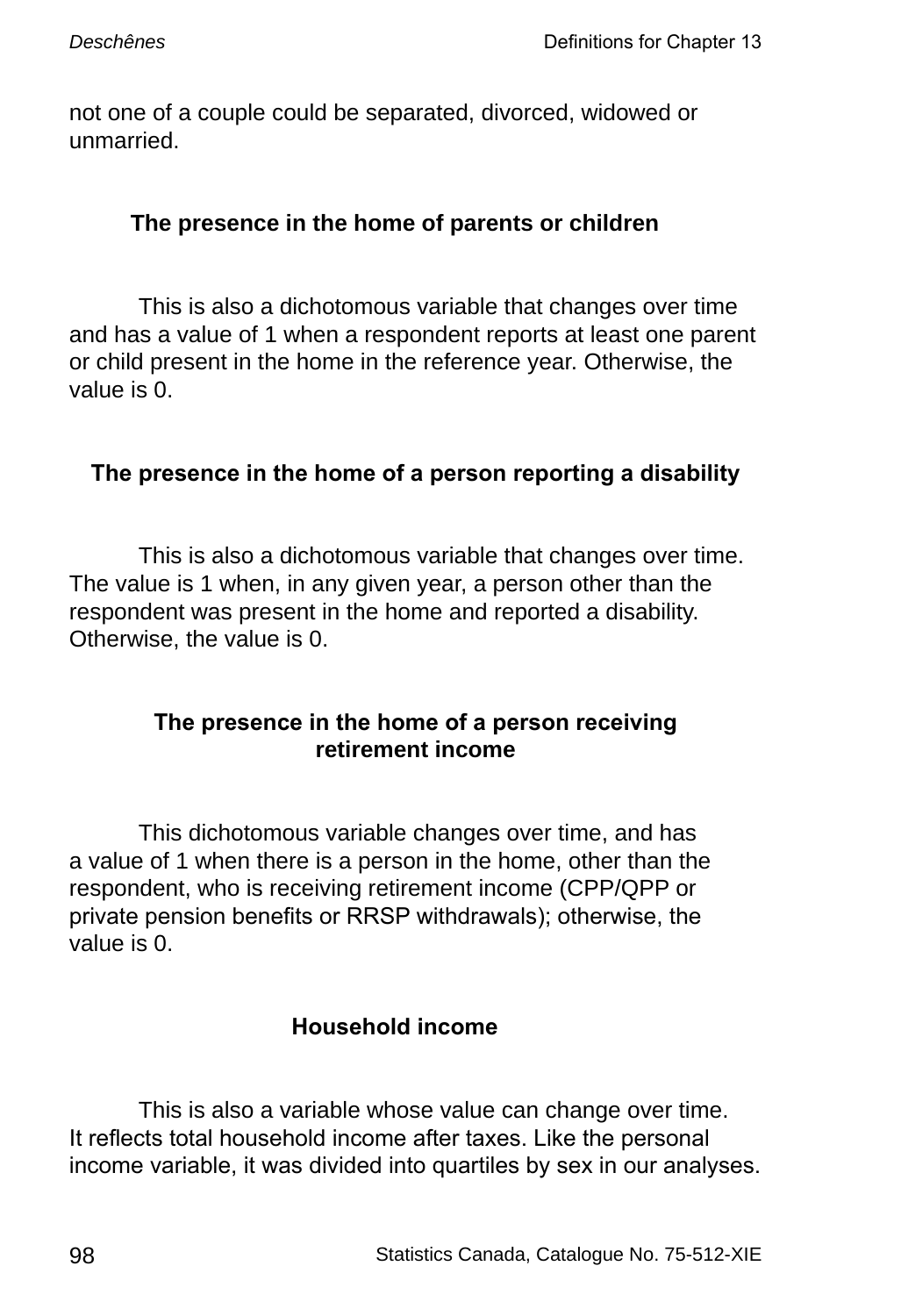# **Appendix E. A new measure of the diversification of the sources of income of the elderly, for Chapter 21 — The diversification and the privatization of the sources of retirement income in Canada**

by Long Mo

The concept of "the diversification of the sources of income of the elderly" concerns the tendency of the sources of income of the elderly to diversify. This phenomenon has essentially two features: with the diversification, the elderly possess more sources of income on the one hand, and count in a more balanced manner on those that are available on the other hand. This concept has been proposed by Rein and Rainwater in 1986, in the framework of the approach called "income package". From its beginnings, this innovative concept has been applied widely in studies on related problems about the income of the elderly. Nevertheless, we have not found until now, in the literature, an indicator that provides for measurement of the said tendency. For the purpose of measuring statistically this phenomenon in a single indicator, we propose "the index of diversification of the sources of income" (IDSI) as follows.

Suppose that the income available to the elderly is classified into *n* types of sources, and that the income available (*R*) of an aged person of is composed, in order importance, of income *R1, R2, …, Rn,* which arise from *n* types from source respectively. For convenience, if the person has no income from source number *i*, it is understood that *Ri = 0*. Then, for this person, we define

( ) \* <sup>1</sup> <sup>1</sup> <sup>1</sup> 1 0 + − = <sup>=</sup> <sup>−</sup> <sup>=</sup> ∑ <sup>+</sup> *<sup>i</sup> n i i n R IDSI G* a a .........................(1)

where,

G = Gini coefficient, which reflects the degree of concentration of the distribution of disposable income (R) among the *n* types of sources.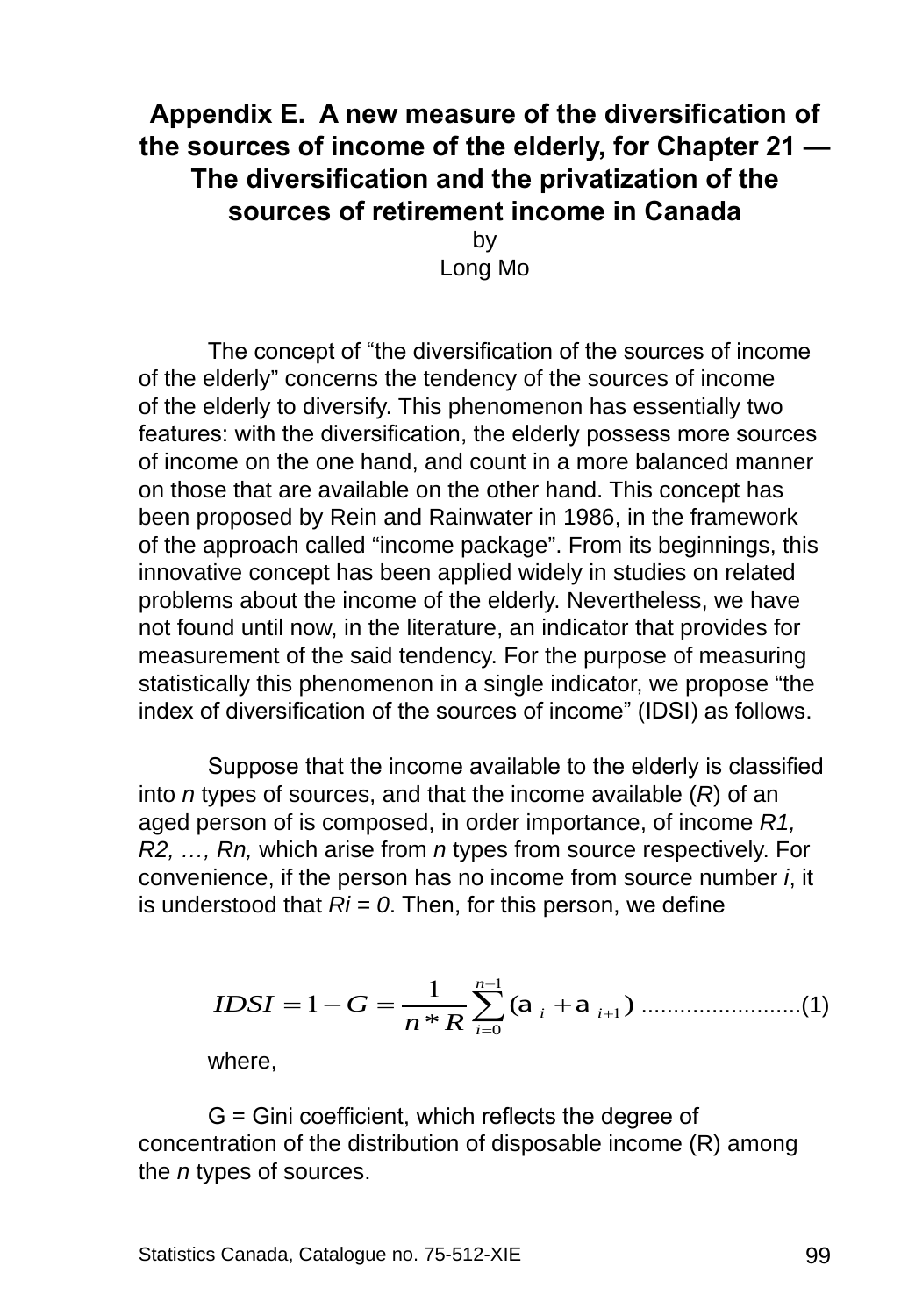$$
R=\sum_{i=1}^n R_i
$$
 (2)

 $R_i$ <sub>i</sub> = Income arising from the source number *i*, *i* = 1, 2, ..., *n*  $R_1 \ge R_2 \ge \dots \ge R_n$ 

 $a_0 = 0$ 

a 
$$
_i = \sum_{k=1}^i R_{n-k+1}
$$
,  $i = 1,2, ..., n$ .................(3)

By using the same principle, this index can be calculated at the level of the totality the population to measure the intensity of the diversification of the sources of income of the totality of the aged persons studied.

Given the nature of Gini coefficients, one knows that

<sup>1</sup> <sup>1</sup> ≤ *IDSI* ≤ *n* …………………...………………………………..(4)

Broadly speaking, for a given classification of sources of income, the more the sources of income are diversified, the greater is the value of the IDSI. As an example, in the case where the income is classified into five sources, *IDSI = 1/5* for the person whose income concentrates in just one source. On the other hand, it is equal to one, if the income of the person comes in equal parts from all the five sources. In the end, reality is situated between these two extreme cases, the IDSI varying thus between 0.2 and 1.

Indeed, the IDSI is based on the Gini coefficient, a well-documented index and commonly used to measure the concentration of the distribution of a variable. That allows the IDSI to be an indicator of the regularity of the distribution of the income relative to the various sources, and thus of the above mentioned essential characteristic of the diversification of the sources of income.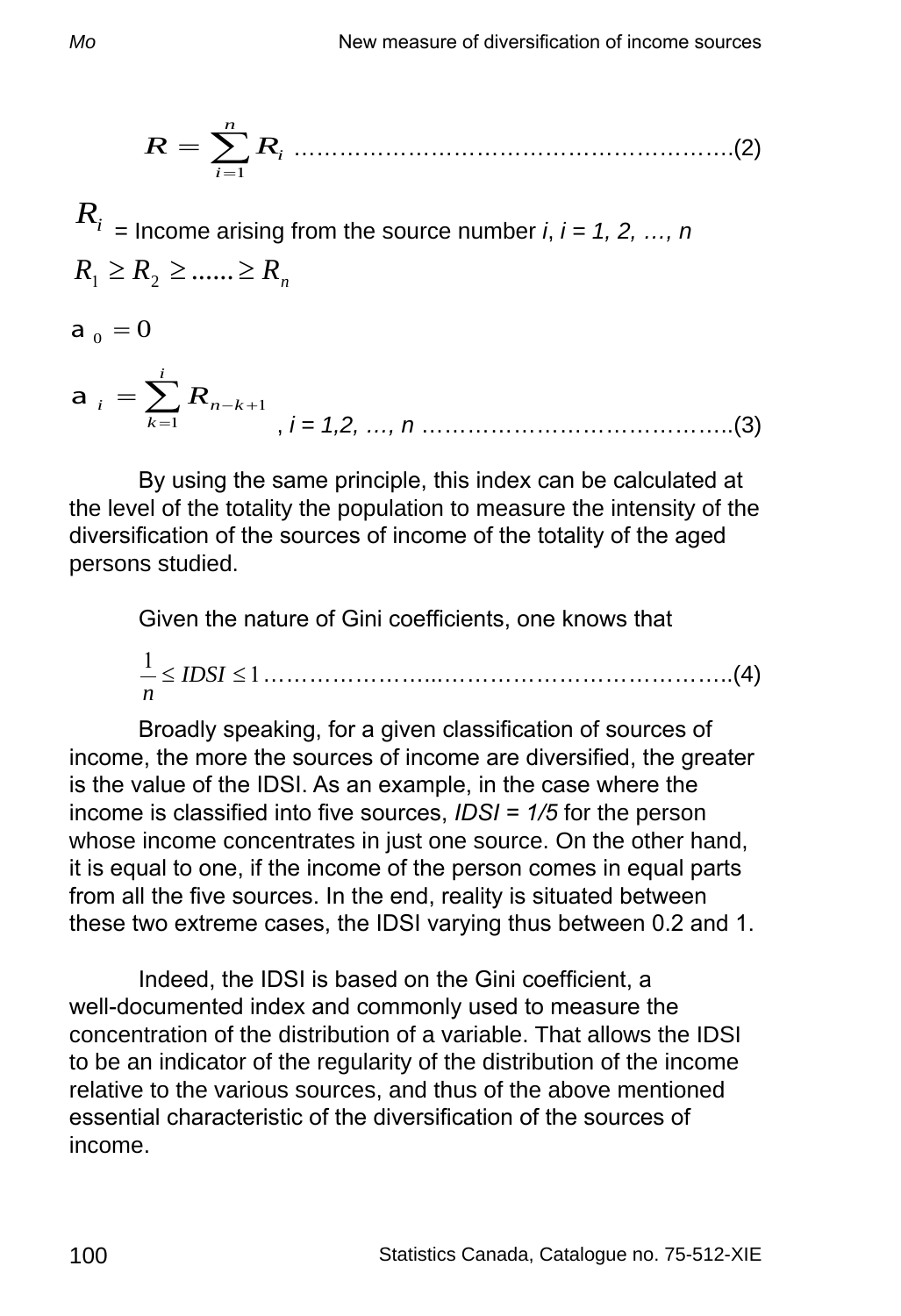# **Appendix F. Glossary of technical terms used in Theme Four**

#### **Terms defined**

Actuarial valuation Annuity Child Rearing Drop-Out Provision (CRDO) Contingent worker Defined benefit (DB) pension plan Defined contribution (DC) pension plan Low Income Cut-off Money purchase pension plan Nominal GDP Occupational pension plan Price index Price-indexed pension Purchasing power Unfunded pension plan liability Year's Basic Exemption (YBE) Year's Maximum Pensionable Earnings (YMPE)

## **Definitions**

#### **Actuarial valuation**

Examination of a pension plan by an actuary to assess the solvency of the plan and determine the level of contributions required to maintain or improve its solvency.

#### **Annuity**

The payment of a regular pension or similar benefit for a contracted number of years, or for the lifetime of the beneficiary, paid out from an invested lump sum of capital.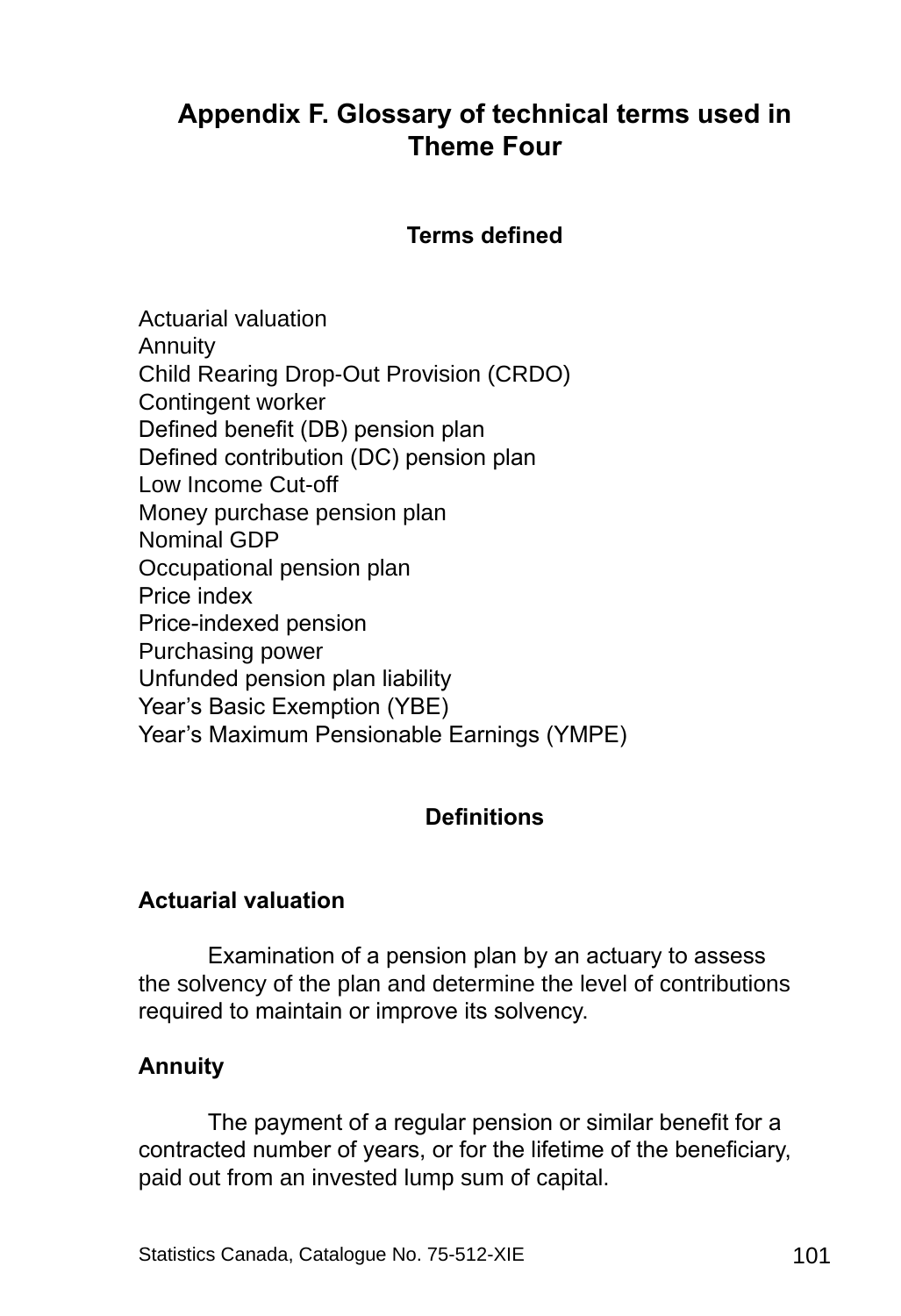## **Child Rearing Drop-Out Provision (CRDO)**

This is a provision of the Canada Pension Plan (CPP) whereby the years when a person was raising her children under the age of seven are omitted when calculating the amount of her CPP benefit. The result is to raise the level of benefit received.

#### **Contingent worker**

A person employed for a fixed period or a specific project. The employment is terminated when the period or the project ends.

## **Defined benefit (DB) pension plan**

A DP plan provides a pension that is generally calculated on the basis of final average or best average annual earnings and the number of years of service (subject to a maximum number). The amount of defined benefit pension that can be provided under a plan registered under the Income Tax Act is limited, in general terms, to the lesser of 2% of the employee's best average earnings and \$1,722 per year of service. The \$1,722 limit will be indexed to increases in the average wage starting in 2005.

## **Defined contribution (DC) pension plan**

A DC plan that provides, at the designated time of retirement, a pension income based upon the accumulated contributions plus the return on their investment. Total annual contributions are limited to 18% of earnings up to a maximum of \$13,500.

## **Low Income Cut-off**

"Low Income Cut-off" means a level of family income below which the family is often considered to be at high risk of income inadequacy. The level varies according to the composition of the family and its place of residence in Canada.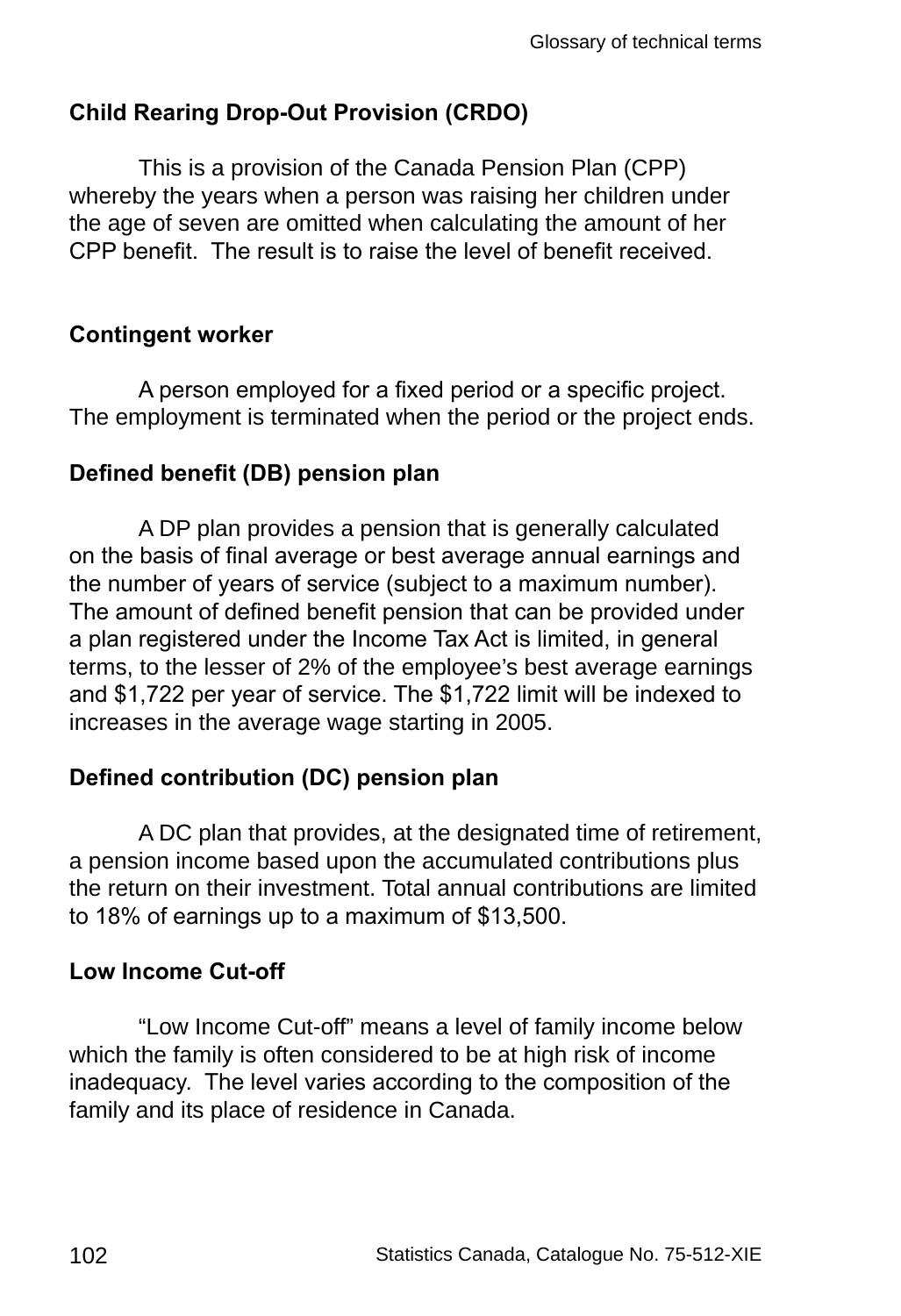#### **Money purchase pension plan**

This is another name for a defined contribution pension plan (defined above).

#### **Nominal GDP**

The value of goods and services produced for exchange during a year, with output being valued at current year prices.

#### **Occupational pension plan**

A pension plan generated by a company or organization for the benefit of its employees. In 'contributory' plans both the employer and employee contribute to a fund which grows free of tax during the savings period. In 'non-contributory' plans, only the employer contributes.

#### **Price index**

A price index is a single number summarizing price levels. It is calculated from a representative sample of prices and quantities over a period.

#### **Price-indexed pension**

A pension plan in which payments are increased when there is a general rise in prices, as indicated by a price index.

#### **Purchasing power**

Purchasing power measures the value of money in terms of the quantity of goods and services it can buy.

#### **Unfunded pension plan liability**

This liability is an obligation to pay, as a pension, at a future date for services already rendered by former and present employees. It is said to be "unfunded" to the extent that the assets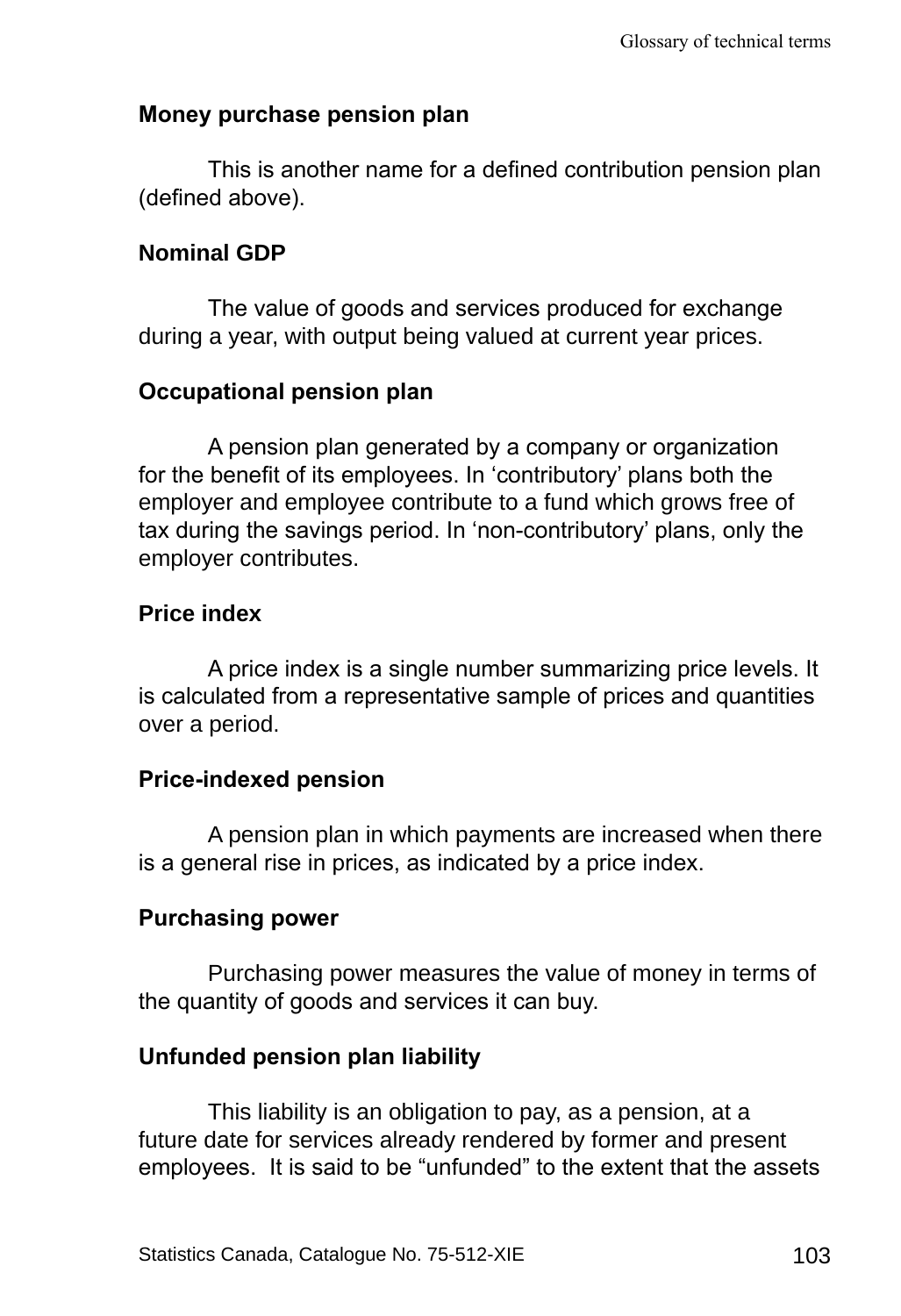of the pension plan are deemed to be insufficient to cover the amount of the liability.

## **Year's Basic Exemption (YBE)**

This is an amount of annual income below which no contribution is required to be made to the Canada Pension Plan.

## **Year's Maximum Pensionable Earnings (YMPE)**

The YMPE is the maximum amount of earnings used to compute the contribution that a person is required to make to the Canada Pension Plan.

#### **Sources**

http://www.canadianeconomy.gc.ca/english/economy/concepts.html http://www.econplace.com/mm5e/glossary.html http://economics.about.com/od/economicsglossary/g/priceindex.htm http://en.wikipedia.org/wiki/Price\_index http://www.fin.gc.ca/gloss/gloss-e.html http://www.finance-glossary.com/terms/occupational-pensionscheme.htm?id=1038&ginPtrCode=00000&PopupMode=false http://www.kpers.org/glossary.htm http://www.pspp.ca/ppw/cs/pspp/glossary.jsp?term=YMPE http://pensionvectors.com/glossary.html http://www.retirementadvisor.ca/retadv/apps/glossary/glossaryY.html http://www.sdc.gc.ca/en/isp/pub/factsheets/chidropout.shtml http://www.statcan.ca/english/freepub/13-551-XIB/free.htm http://www.thefreedictionary.com/contingent+worker